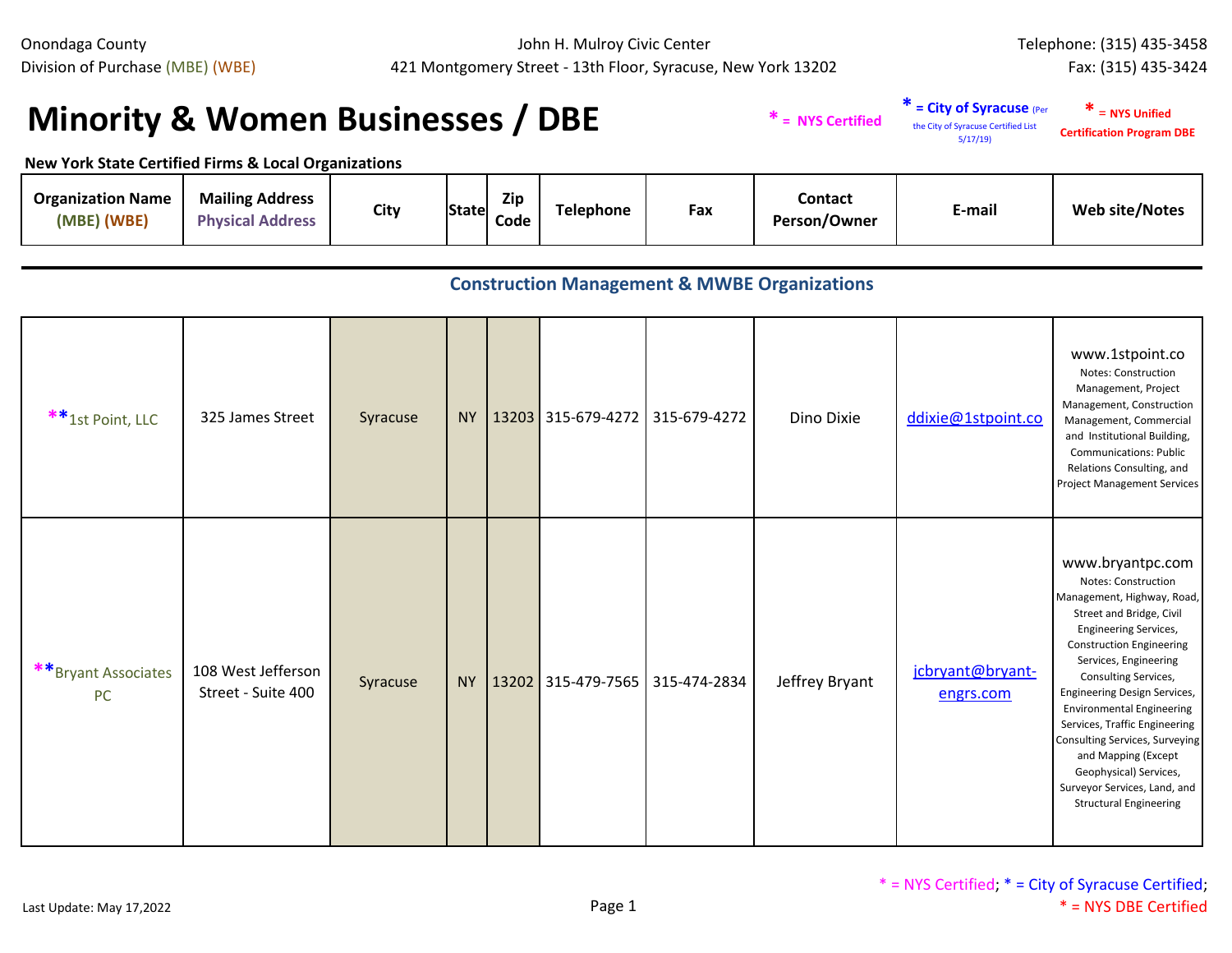| Onondaga County<br>Division of Purchase (MBE) (WBE) |                                    | 421 Montgomery Street - 13th Floor, Syracuse, New York 13202 |           | John H. Mulroy Civic Center | Telephone: (315) 435-3458<br>Fax: (315) 435-3424 |                                |                                |                                                                                                                                                                                                                                                                                                                                                           |
|-----------------------------------------------------|------------------------------------|--------------------------------------------------------------|-----------|-----------------------------|--------------------------------------------------|--------------------------------|--------------------------------|-----------------------------------------------------------------------------------------------------------------------------------------------------------------------------------------------------------------------------------------------------------------------------------------------------------------------------------------------------------|
| **CHC Construction<br>Group Inc.                    | 220 East Second<br>Street - Unit 2 | <b>East Syracuse</b>                                         |           | NY 13057                    | 315-579-0423 315-579-3540                        | <b>Cleveland Hughes</b><br>Jr. | cleve@chc-<br>group.com        | www.chc-group.com<br>Notes: Construction<br>Management, Commercial<br>and Institutional Building,<br><b>Building Construction</b><br>Services, New, Including<br>Maintenance and Repair<br>Services, Building<br>Construction, Industrial,<br>Warehouse, etc.,<br><b>Construction Management</b><br>Services, and Building<br>Construction                |
| ** Diversify-NY, LLC                                | 107 Barclay Street                 | Solvay                                                       | <b>NY</b> |                             | 13209 315-403-5693                               | <b>Rickey Brown</b>            | diversifynewyork@g<br>mail.com | www.diversify-<br>newyork.org Notes:<br>Other Management<br>Consulting Services,<br><b>Disadvantaged Business</b><br>Enterprise (DBE) or<br><b>Historically Underutilized</b><br><b>Business (HUB) Consulting</b><br>Including Technical<br>Assistance, Management<br>Consulting, and Minority,<br>Women, Veteran and Small<br><b>Business Consulting</b> |
| **E. Smith<br><b>Contractors LLC</b>                | 731 James Street -<br>Suite 223A   | Syracuse                                                     |           |                             | NY 13203 315-802-7704 315-314-6552               | Eli Smith                      | eli@esmithcontractor<br>s.com  | www.esmithcontract<br>OFS.COM Notes: Selective<br>Site Demolition, Acoustical<br>Ceiling Tile and Panel<br>Installation, Drywall<br>Installation, Millwork<br>Installation, Trim and Finish<br>Carpentry Contractors, Site<br>Clean-up, Post-Construction,<br>Carpentry, Construction<br>Management Services, and<br>Project Management Services          |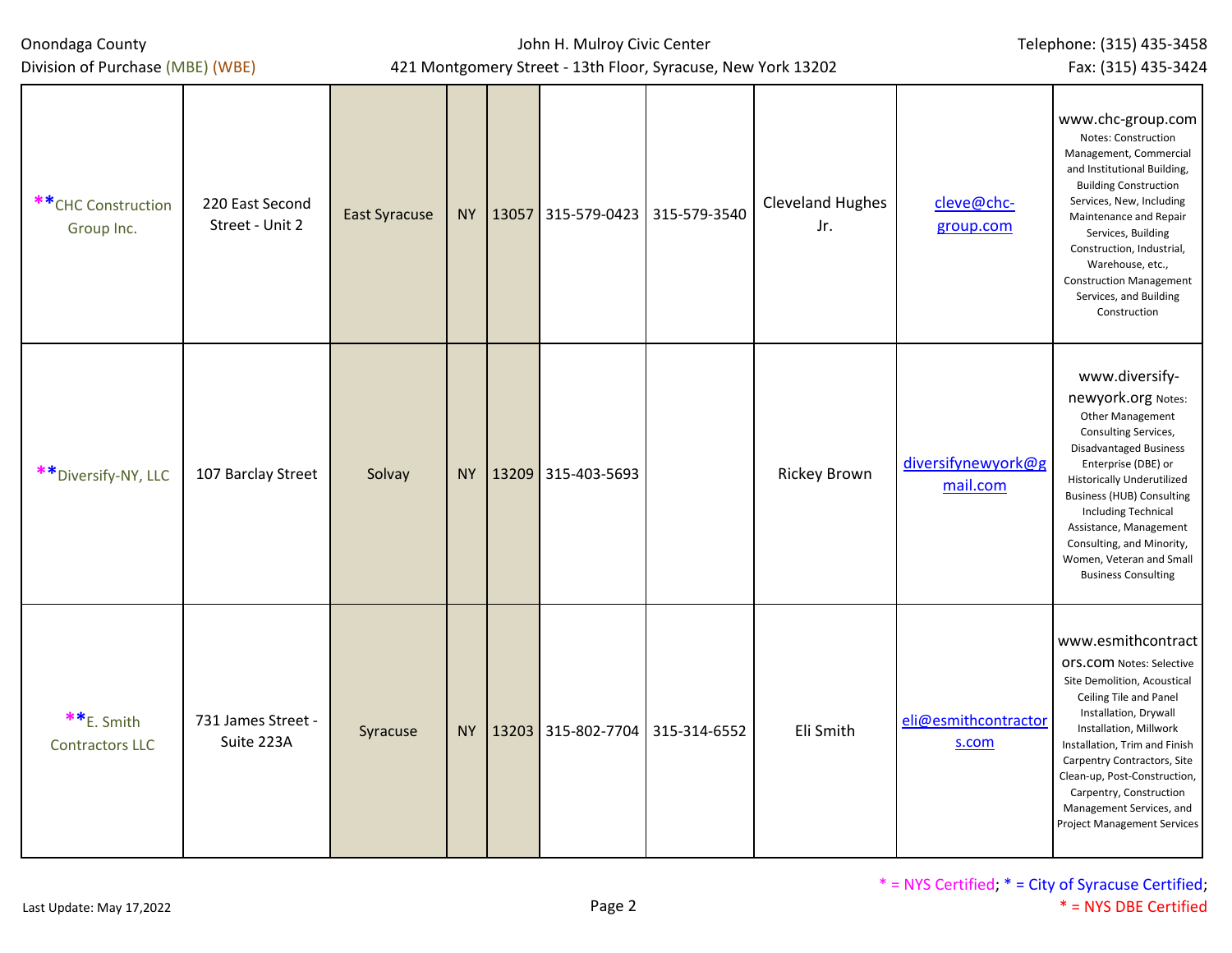Division of Purchase (MBE) (WBE)

## John H. Mulroy Civic Center 421 Montgomery Street - 13th Floor, Syracuse, New York 13202

Telephone: (315) 435-3458

Fax: (315) 435-3424

| ** FMG Enterprises<br><b>LLC</b>                                                                                                                 | P.O. Box 8011                                                                  | Syracuse     |    | NY 13217 | 315-263-1583                             | 315-463-5100 | F Matthew Gantt         | fmgant@gmail.com                        | Notes: MWBE Contract<br>Compliance                                                                                                                                                                                                                                                                                                                                                                    |
|--------------------------------------------------------------------------------------------------------------------------------------------------|--------------------------------------------------------------------------------|--------------|----|----------|------------------------------------------|--------------|-------------------------|-----------------------------------------|-------------------------------------------------------------------------------------------------------------------------------------------------------------------------------------------------------------------------------------------------------------------------------------------------------------------------------------------------------------------------------------------------------|
| *Infinity Northeast Inc.                                                                                                                         | 6647 Old Thompson<br>Road                                                      | Syracuse     |    |          | NY   13211   315-657-2381   315-752-4032 |              | Donna Tupper            | infinity2008inc@yaho<br>0.00m           | www.infne.com Notes:<br>Addition, Alteration and<br><b>Renovation General</b><br>Contractors, Commercial and<br>Institutional Building,<br>Addition, Alteration and<br><b>Renovation General</b><br>Contractors, Commercial<br>Warehouse, Addition,<br>Alteration and Renovation<br>General Contractors, Hotel<br>and Motel, and Construction<br>Management, Commercial<br>and Institutional Building |
| **Jai II Inc.                                                                                                                                    | 1201 East Fayette<br>Street - Suite 13                                         | Syracuse     |    | NY 13210 | 315-422-0400                             | 315-422-0404 | Helena Jordan           | hjordan@jai2inc.com                     | Notes: Painting, Construction<br>Management, Project<br>Administration, Painting and<br>Wall Covering Contractors,<br>Administration of Contracts:<br>Summary of Work, Quality<br>Control, Project Closeout,<br>etc., Painting and<br>Wallpapering, and Public<br><b>Relations Consulting</b>                                                                                                         |
| ***Joy Weatherup<br><b>Anthis Construction</b><br>Management and<br>Design dba Joy<br><b>Weatherup Anthis</b><br>Construction<br>Management Inc. | 120 E. Washington<br>Street - Suite 701<br>Syracuse, NY 132023<br>315-569-1946 | Fayetteville | NY |          | 13066 315-445-4886                       | 315-692-2929 | Joy Weatherup<br>Anthis | joy@jwastructures.co<br>$\underline{m}$ | jwastructures.com<br>Notes: Construction<br>Management, Multi-Family<br>Building, Construction<br>Management, Commercial<br>and Institutional Building, and<br><b>Construction Management</b><br>Services                                                                                                                                                                                             |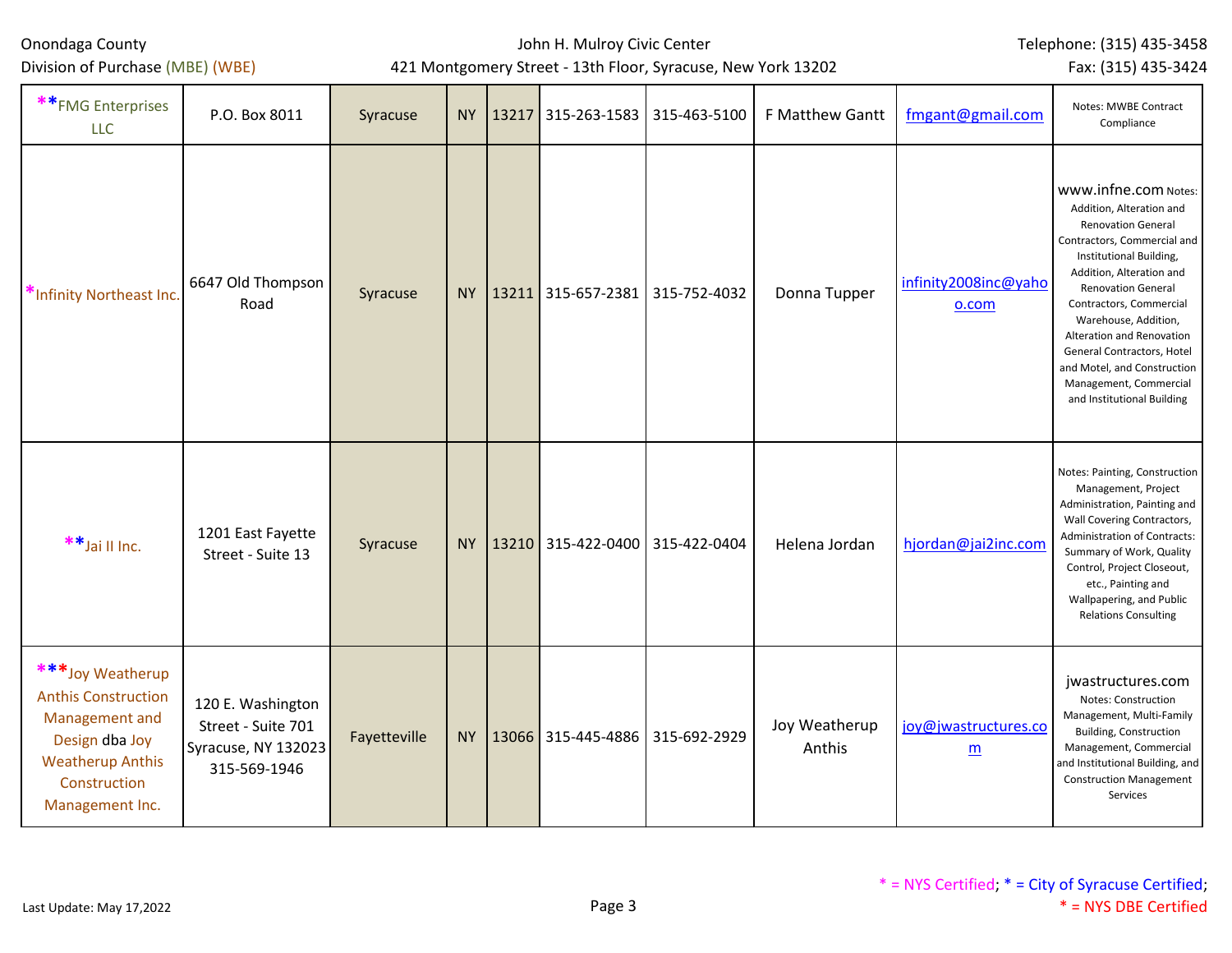Division of Purchase (MBE) (WBE)

John H. Mulroy Civic Center 421 Montgomery Street - 13th Floor, Syracuse, New York 13202 Telephone: (315) 435-3458 Fax: (315) 435-3424

| Kenday Management<br>Systems                              | 105 Rann Avenue                   | Syracuse  | <b>NY</b> |       | 13204 315-807-9022 315-422-7778 |              | Kenneth Jackson     | jackson.kenneth47@g<br>mail.com;<br>kjackso7@twcny.rr.co<br>m | Notes: Administration of<br>Urban Planning and<br>Community and Rural<br>Development, Business<br>Consulting, Grant Writing<br>Services, and Consulting                                                                                                                                 |
|-----------------------------------------------------------|-----------------------------------|-----------|-----------|-------|---------------------------------|--------------|---------------------|---------------------------------------------------------------|-----------------------------------------------------------------------------------------------------------------------------------------------------------------------------------------------------------------------------------------------------------------------------------------|
| **Landon & Rian<br>Enterprises, Inc.                      | 1411 Chili Avenue -<br>Suite 1    | Rochester | <b>NY</b> |       | 14624 315-216-7567              | 888-354-5809 | <b>Windell Gray</b> | wgray@landonrian.c<br>om                                      | www.landonrian.com<br>Notes: Construction<br>Management, Commercial<br>and Institutional Building,<br>Administrative Management<br>and General Management<br><b>Consulting Services, Business</b><br><b>Management Consulting</b><br>Services, and Safety<br><b>Consulting Services</b> |
|                                                           | 1201 East Fayette St.<br>Suite #7 | Syracuse  | <b>NY</b> | 13210 |                                 |              |                     |                                                               |                                                                                                                                                                                                                                                                                         |
| ** The Stalwart<br><b>Development Group</b><br><b>LLC</b> | 528 North Salina<br>Street        | Syracuse  | <b>NY</b> |       | 13206 310-948-4454              |              | Irfan Elahi         | ielahi@stalwartfund.<br>com                                   | Notes: Construction<br>Management, Residential<br>Remodeling, Asbestos<br>Removal Contractors,<br>Inspection, Monitoring of<br><b>Insulation and Asbestos</b><br>Installation and Removal, and<br><b>Construction Management</b><br>Services                                            |

**General Contractors**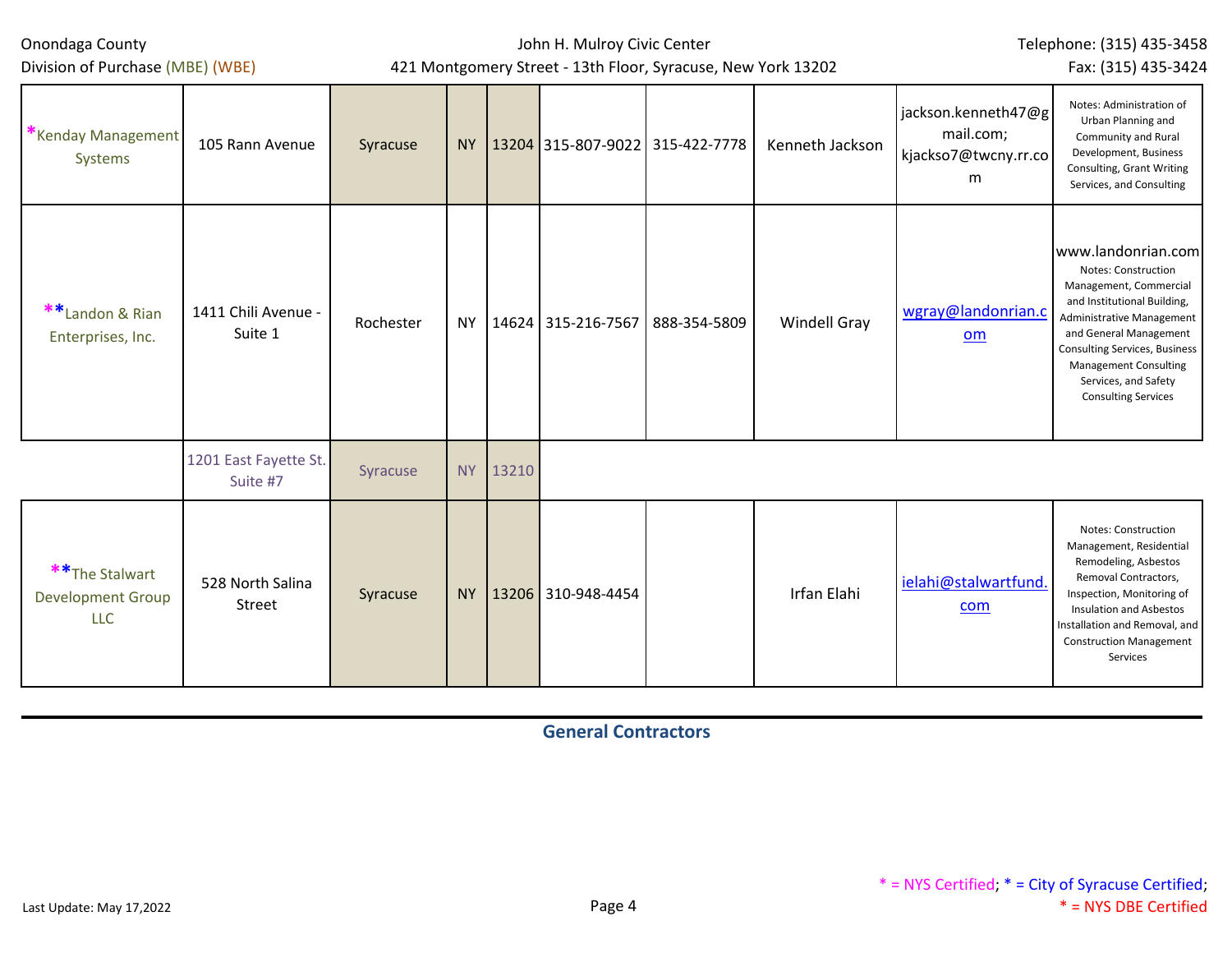| Onondaga County                                                             |                          |          |           |       | Telephone: (315) 435-3458                |                                                              |                      |                                    |                                                                                                                                                                                                                                                                                                                                                                                                                                              |
|-----------------------------------------------------------------------------|--------------------------|----------|-----------|-------|------------------------------------------|--------------------------------------------------------------|----------------------|------------------------------------|----------------------------------------------------------------------------------------------------------------------------------------------------------------------------------------------------------------------------------------------------------------------------------------------------------------------------------------------------------------------------------------------------------------------------------------------|
| Division of Purchase (MBE) (WBE)<br>** A.R.D. Construction<br>Company, Inc. | P.O. Box 690             | Syracuse | <b>NY</b> | 13205 |                                          | 421 Montgomery Street - 13th Floor, Syracuse, New York 13202 |                      | Richard McKinnon rmckn22@yahoo.com | Fax: (315) 435-3424<br>Notes: Framing Contractors,<br>Carpentry Work (Except<br>Framing), Door Installation,<br>Maintenance, and Repair<br>(Metal), and Construction,<br>General (Backfill Services,<br>Digging, Ditching, Road<br>Grading, Rock Stabilization,<br>etc.), and Carpentry                                                                                                                                                      |
|                                                                             | 117 Victoria Place       | Syracuse | <b>NY</b> | 13210 |                                          |                                                              |                      |                                    |                                                                                                                                                                                                                                                                                                                                                                                                                                              |
| ***Bellows<br>Construction<br><b>Specialties LLC</b>                        | 213 West Adams<br>Street | Syracuse | <b>NY</b> |       | 13202 315-476-4718 315-476-6552          |                                                              | <b>Karen Bellows</b> | karen@bellowsconst.c<br>om         | Notes: Addition, Alteration<br>and Renovation General<br>Contractors, Commercial and<br>Institutional Building, Doors<br>and Windows, Carpentry<br>Maintenance and Repair<br>Services, Door Installation,<br>Metal, Maintenance, and<br>Repair Services, Overhead<br>Door Installation,<br>Maintenance and Repair<br>Services, Masonry, and<br>Refinishing and Resurfacing<br>Services, Concrete, Swimming<br>Pools, Driveways, Patios, etc. |
| *Bufano General<br>Contractors Inc.                                         | 5101 Harris Road         | Camillus |           |       | NY   13031   315-487-1820   315-487-1820 |                                                              | Rosalyn Bufano       |                                    |                                                                                                                                                                                                                                                                                                                                                                                                                                              |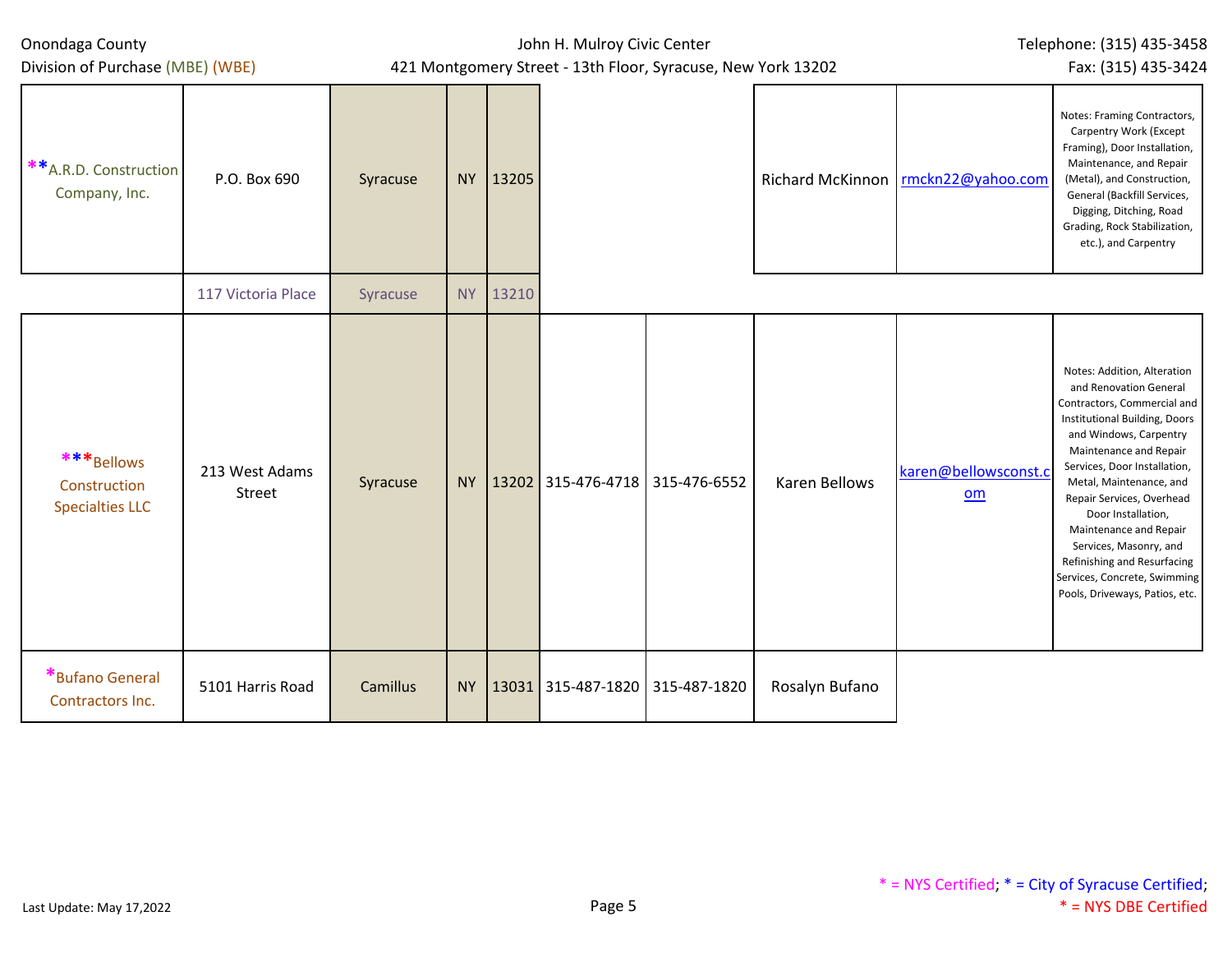| Onondaga County<br>Division of Purchase (MBE) (WBE)                          |                                    |                      |     |          | John H. Mulroy Civic Center<br>421 Montgomery Street - 13th Floor, Syracuse, New York 13202 | Telephone: (315) 435-3458<br>Fax: (315) 435-3424 |                                 |                                                                                                                                                                                                                                                                                                                                                        |
|------------------------------------------------------------------------------|------------------------------------|----------------------|-----|----------|---------------------------------------------------------------------------------------------|--------------------------------------------------|---------------------------------|--------------------------------------------------------------------------------------------------------------------------------------------------------------------------------------------------------------------------------------------------------------------------------------------------------------------------------------------------------|
| ** CHC Construction<br>Group Inc.                                            | 220 East Second<br>Street - Unit 2 | <b>East Syracuse</b> |     |          | NY   13057 315-579-0423   315-579-3540                                                      | <b>Cleveland Hughes</b><br>Jr.                   | cleve@chc-<br>group.com         | www.chc-group.com<br>Notes: Commercial and<br><b>Institutional Building</b><br>Construction, Construction<br>Management, Commercial<br>and Institutional Building,<br><b>Building Construction</b><br>Services, Building<br>Construction, Industrial<br>(Warehouse, etc.),<br><b>Construction Management</b><br>Services, and Building<br>Construction |
| *DAF, LLC                                                                    | 2700 Bellevue<br>Avenue            | Syracuse             |     |          | NY 13219 315-474-1939                                                                       | <b>Walter Dixie</b>                              | waltdixie@aol.com               | Notes: Building Construction<br>Services, New, Including<br>Maintenance and Repair<br>Services, Construction<br>Services, General, Including<br>Maintenance and Repair<br>Services, Construction<br>Consulting, and Construction<br><b>Management Services</b>                                                                                         |
| **George Peason                                                              | 215 Onondaga<br>Avenue             | Syracuse             |     | NY 13207 | 315-863-3415 315-477-0764                                                                   | George Pearson                                   | geopearson123@gm<br>ail.com     | Notes: Addition, Alteration<br>and Renovation General<br>Contractors, Commercial and<br>Institutional Building,<br>Carpentry, Carpentry,<br>Framing, Drywall Contractors,<br>Plastering (i.e., Ornamental,<br>Plain) Contractors, and<br>Painting and Wallpapering                                                                                     |
| ** Henry Residential<br><b>Restoration dba Henry</b><br><b>R</b> Restoration | 308 East Kennedy<br>Street         | Syracuse             | NY. |          | 13205 315-807-2750                                                                          | Shawn Henry                                      | henryrrestoration@g<br>mail.com | Notes: Painting and Covering<br>Contractors, and Carpentry                                                                                                                                                                                                                                                                                             |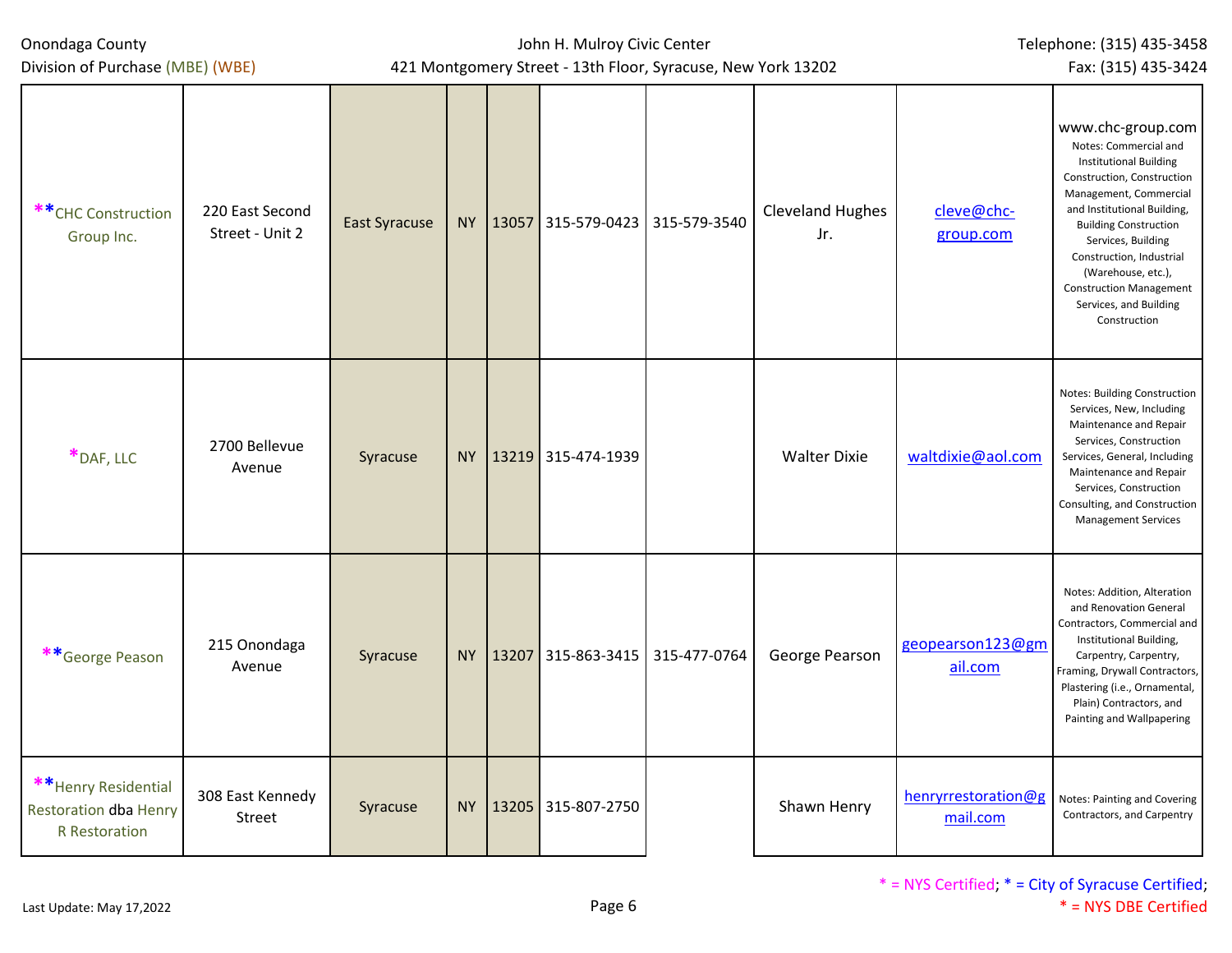#### John H. Mulroy Civic Center 421 Montgomery Street - 13th Floor, Syracuse, New York 13202

Telephone: (315) 435-3458 Fax: (315) 435-3424

| Division of Purchase (MBE) (WBE) |                           | 421 Montgomery Street - 13th Floor, Syracuse, New York 13202 | Fax: (315) 435-3424 |       |                     |              |                |                                           |                                                                                                                                                                                                                                                                                                                                                                                                       |
|----------------------------------|---------------------------|--------------------------------------------------------------|---------------------|-------|---------------------|--------------|----------------|-------------------------------------------|-------------------------------------------------------------------------------------------------------------------------------------------------------------------------------------------------------------------------------------------------------------------------------------------------------------------------------------------------------------------------------------------------------|
| *Infinity Northeast Inc.         | 6647 Old Thompson<br>Road | Syracuse                                                     | <b>NY</b>           |       | 13211 315-657-2381  | 315-752-4032 | Donna Tupper   | infinity2008inc@yaho<br>0.00 <sub>m</sub> | www.infne.com Notes:<br>Addition, Alteration and<br><b>Renovation General</b><br>Contractors, Commercial and<br>Institutional Building,<br>Addition, Alteration and<br><b>Renovation General</b><br>Contractors, Commercial<br>Warehouse, Addition,<br>Alteration and Renovation<br>General Contractors, Hotel<br>and Motel, and Construction<br>Management, Commercial<br>and Institutional Building |
| **JK General<br>Contracting      | 215 Chamberlain<br>Road   | Jordan                                                       | <b>NY</b>           | 13080 | 315-567-5544<br>(C) |              | Racquel Keller | <i>ikgeneralcontracting</i><br>@yahoo.com | Notes: Home Improvement<br>(e.g. Adding On, Remodeling,<br>Renovating), Maintenance<br>and Repair, Residential<br>Buildings (Incl, Single Family<br>Homes and Apartments), and<br>Maintenance and Repair,<br>Commercial and Institutional<br><b>Building</b>                                                                                                                                          |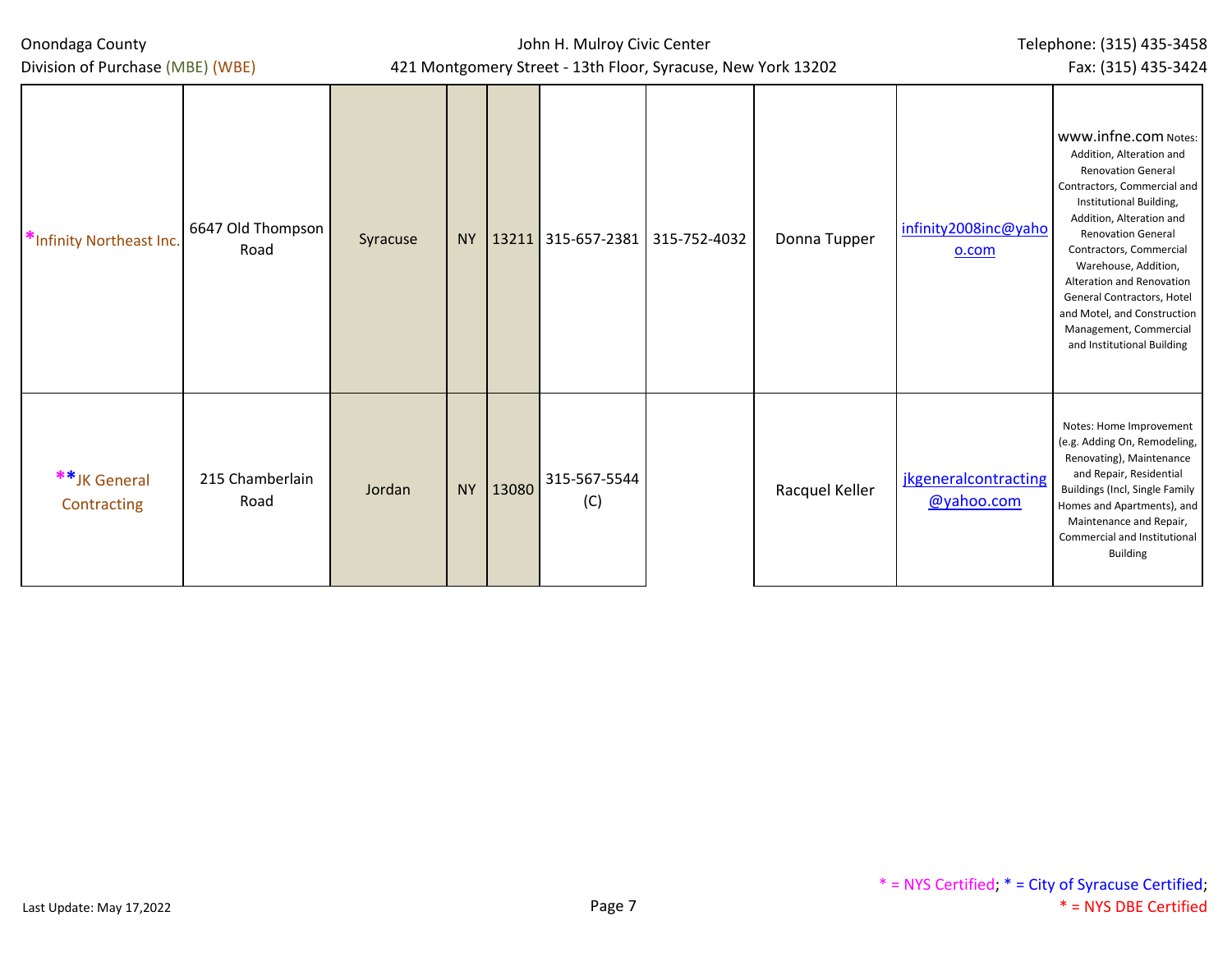| Onondaga County |  |  |
|-----------------|--|--|
|-----------------|--|--|

Division of Purchase (MBE) (WBE)

| **JMJ7 and Sons<br>Contracting dba JMJ<br>Construction | 200 Old Cove Road | Liverpool |  | NY   13208 315-491-8712   315-491-8712 | Jeffrey Johnson | jeffj925@gmail.com | Notes: Miscellaneous Rough<br>Carpentry, Wood Framing,<br>Textured Finishing,<br>Residential Casework,<br>Communications Services,<br>Building Renovation,<br>Carpentry and Floor Work,<br>Drywall Contractors,<br>Construction - Residential<br>Buildings, Construction -<br>Commercial Building, Framing-<br>Contractors, Construction of<br>Buildings, Residential Building<br>Construction, Building,<br>Residential, Addition,<br>Alteration and Renovation,<br>Residential Remodelers,<br><b>Commercial Building</b><br><b>Construction General</b><br>Contractors, Framing<br>Contractors, Building<br>Construction, Residential<br>(Apartments, etc.), Building<br>Construction, Commercial and<br>Institutional, Remodeling and<br>Alterations, Wall and Ceiling<br>Repair and Replacement<br>(Including Drywall), and<br>Carpentry |
|--------------------------------------------------------|-------------------|-----------|--|----------------------------------------|-----------------|--------------------|----------------------------------------------------------------------------------------------------------------------------------------------------------------------------------------------------------------------------------------------------------------------------------------------------------------------------------------------------------------------------------------------------------------------------------------------------------------------------------------------------------------------------------------------------------------------------------------------------------------------------------------------------------------------------------------------------------------------------------------------------------------------------------------------------------------------------------------------|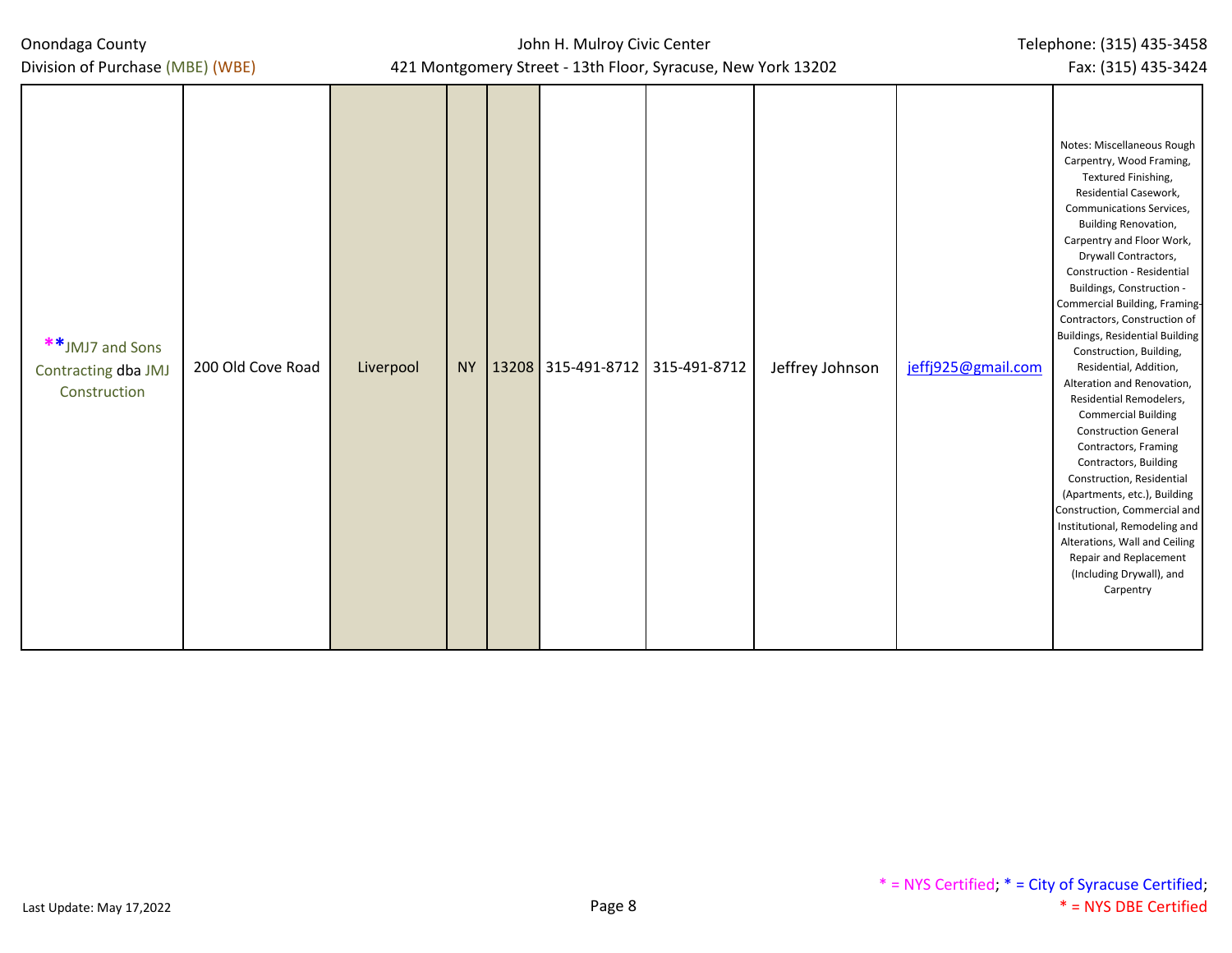Division of Purchase (MBE) (WBE)

John H. Mulroy Civic Center 421 Montgomery Street - 13th Floor, Syracuse, New York 13202 Telephone: (315) 435-3458 Fax: (315) 435-3424

| **Johnson & Johnson<br>Construction  | 200 Old Cove Road          | Liverpool | <b>NY</b> | 13090 315-956-8094 315-956-8094 |              | Patrick Johnson II | patrick@empirestate<br>pros.com;<br>pljohnsonconstructio<br>n@gmail.com | Notes: Selective Demolition,<br>Residential Casework,<br>Construction - Residential<br>Buildings, Interior Demolition,<br>Housing Rehabilitation,<br><b>Residential Building</b><br>Construction, Residential<br>Construction, Single-Family,<br>General Contractors,<br>Residential Remodelers,<br>Building Construction,<br>Residential (Apartments, etc.),<br>Remodeling and Alterations,<br>and Demolition Services |
|--------------------------------------|----------------------------|-----------|-----------|---------------------------------|--------------|--------------------|-------------------------------------------------------------------------|-------------------------------------------------------------------------------------------------------------------------------------------------------------------------------------------------------------------------------------------------------------------------------------------------------------------------------------------------------------------------------------------------------------------------|
| **M.A.C. Construction<br>Corporation | 705 East Fayette<br>Street | Syracuse  | <b>NY</b> | 13210 315-491-8391              | 315-446-0135 | John Ivory         | macconstruction@ms<br>n.com                                             | Notes: Exterior Painting,<br>Interior Painting, All Other<br>Specialty Trade Contractors,<br>and Trade Services,<br>Construction (Not Otherwise<br>Classified)                                                                                                                                                                                                                                                          |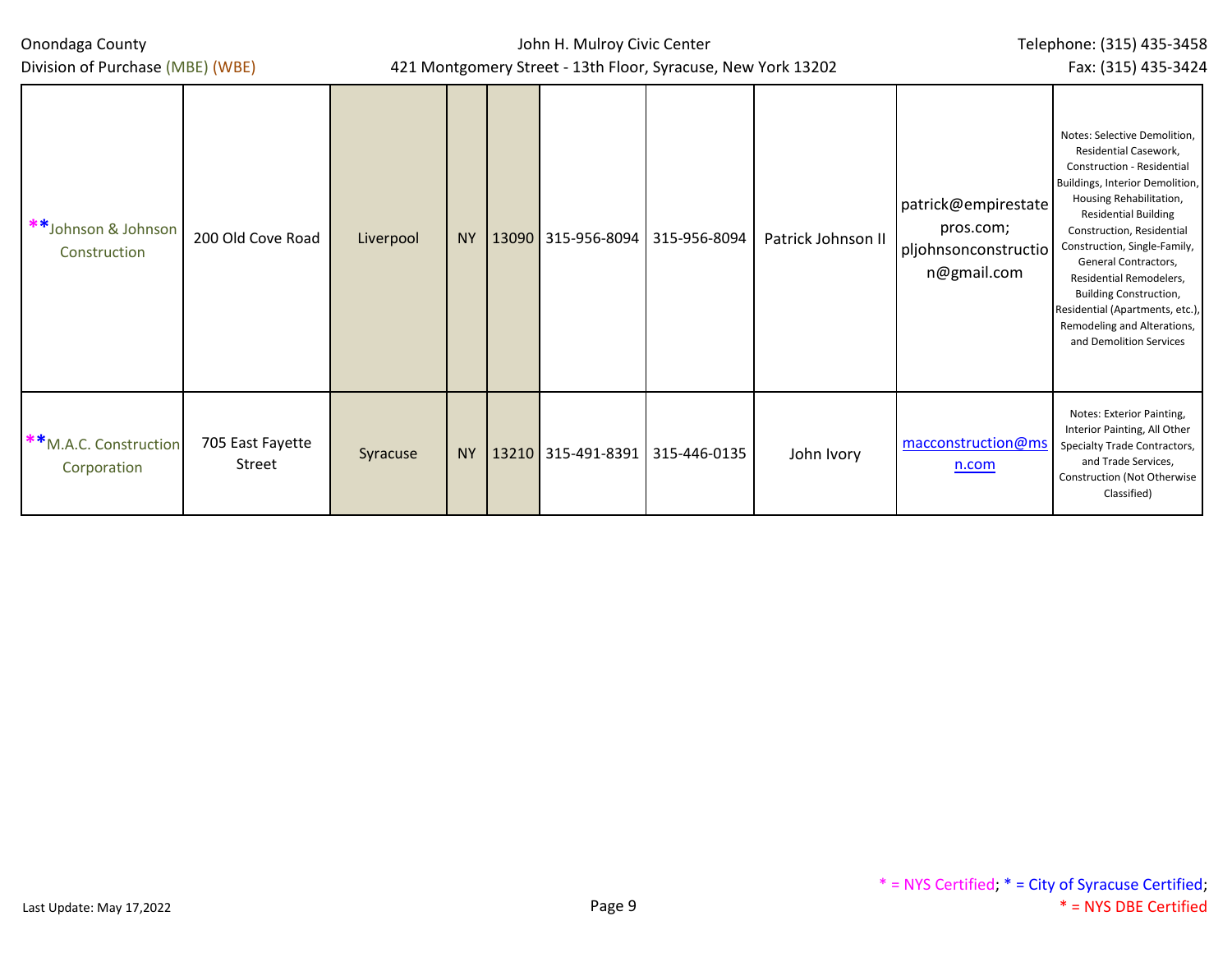| Division of Purchase (MBE) (WBE)                                    |          | 421 Montgomery Street - 13th Floor, Syracuse, New York 13202<br>Fax: (315) 435-3424 |  |                                      |  |                   |                                       |                                                                                                                                                                                                                                                                                                                                                                                                                                                                                                                                                                                                                                                                                                                                                                                                                                                                                                                                                                                                                                 |  |  |
|---------------------------------------------------------------------|----------|-------------------------------------------------------------------------------------|--|--------------------------------------|--|-------------------|---------------------------------------|---------------------------------------------------------------------------------------------------------------------------------------------------------------------------------------------------------------------------------------------------------------------------------------------------------------------------------------------------------------------------------------------------------------------------------------------------------------------------------------------------------------------------------------------------------------------------------------------------------------------------------------------------------------------------------------------------------------------------------------------------------------------------------------------------------------------------------------------------------------------------------------------------------------------------------------------------------------------------------------------------------------------------------|--|--|
| *** Manifest Property<br>3101 Midland<br>Avenue<br>Development Inc. | Syracuse | <b>NY</b>                                                                           |  | 13205 315-604-7000                   |  | Rodney Currie Sr. | currie278@gmail.co<br>$\underline{m}$ | manifestproperty.biz<br>Notes: Miscellaneous Rough<br>Carpentry, Wood Framing,<br>Roofing and Siding Panels,<br>Painting, Textured Finishing,<br>Carpentry and Floor Work,<br>Drywall Contractors, Painting,<br>Siding - Aluminum or Vinyl,<br>Framing-Contractors, Doors -<br>Wood, Floor Tile, Addition,<br>Alteration and Renovation<br>General Contractors,<br>Commercial and Institutional<br><b>Building, Carpentry</b><br>Contractors, Framing<br>Contractors, Roofing<br>Contractors, Painting and Wall<br>Covering Contractors, Brick,<br>Stone, and Related<br><b>Construction Material</b><br>Merchant Wholesalers, Floor<br>Covering Stores, Building<br>Material and Supplies Dealers,<br>Tile: Floor and Wall, Ceramic,<br>Decorative, Glazed, Tile, Floor<br>and Wall, Ceramic, Unglazed,<br>Doors, Frames, and Jambs,<br>Wood, Tile, Composition<br>Asbestos-Vinyl, Wall and<br>Ceiling Repair and<br>Replacement (Including<br>Drywalling), Carpentry,<br>Painting and Wallpapering,<br>and Roofing and Siding |  |  |
| **Mpact Construction<br>1128 Bellevue<br>Avenue<br><b>LLC</b>       | Syracuse |                                                                                     |  | NY   13204 315-876-8059 315-299-5158 |  | Louis Birden      | mpactconst@yahoo.<br>com              | Notes: Asbestos Removal<br>Contractors, Insulation and<br>Asbestos Installation,<br>Maintenance, Repair and<br>Removal Services (Includes<br>Spray-On Insulation), and<br><b>Asbestos Consulting</b>                                                                                                                                                                                                                                                                                                                                                                                                                                                                                                                                                                                                                                                                                                                                                                                                                            |  |  |

John H. Mulroy Civic Center

Telephone: (315) 435-3458

Onondaga County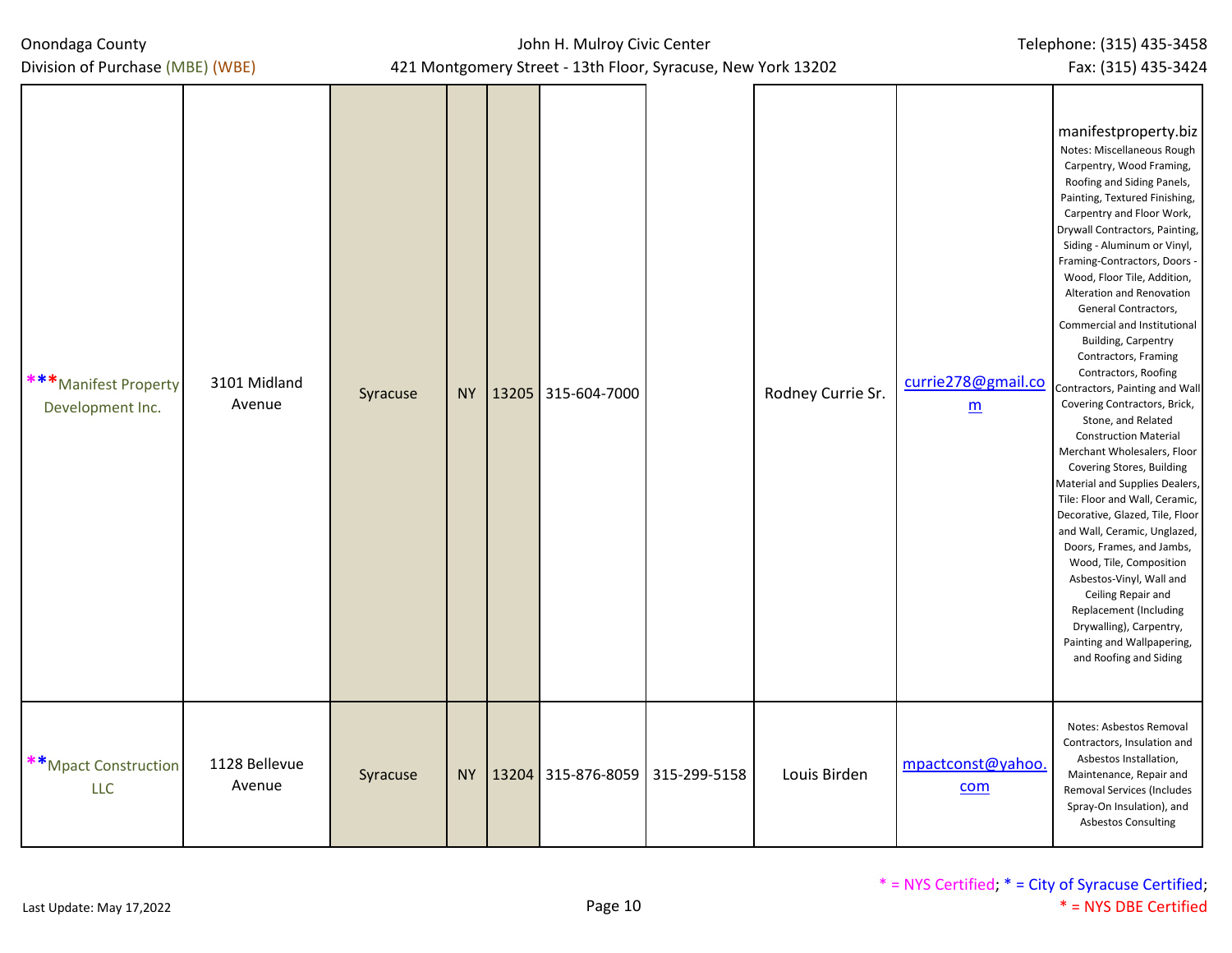Division of Purchase (MBE) (WBE)

## John H. Mulroy Civic Center

Telephone: (315) 435-3458

421 Montgomery Street - 13th Floor, Syracuse, New York 13202

|                                                                                     | Fax: (315) 435-3424 |
|-------------------------------------------------------------------------------------|---------------------|
| Notes: Home Improvement<br>murrestorations@gm<br>gh<br>(e.g. Adding On, Remodeling, |                     |

| **Murtaugh<br>Restorations Inc.                       | 6181 Thompson<br>Road | Syracuse |           |       | NY   13206 315-432-5600   315-432-5601 | Lenora Murtaugh  | murrestorations@gm<br>ail.com             | Notes: Home Improvement<br>(e.g. Adding On, Remodeling,<br>Renovating)                                                                                                                                                                                                                                                                                                                                                                                                                                                                                                                                                                                                                                                                                                                                   |
|-------------------------------------------------------|-----------------------|----------|-----------|-------|----------------------------------------|------------------|-------------------------------------------|----------------------------------------------------------------------------------------------------------------------------------------------------------------------------------------------------------------------------------------------------------------------------------------------------------------------------------------------------------------------------------------------------------------------------------------------------------------------------------------------------------------------------------------------------------------------------------------------------------------------------------------------------------------------------------------------------------------------------------------------------------------------------------------------------------|
| *Ra-Menes Home<br>Repair & Inspections,<br><b>LLC</b> | 140 Mather Street     | Syracuse | <b>NY</b> | 13203 | 315-264-7356 315-443-8636              | Johnny Pertillar | jpertillar@twcny.rr.co<br>$\underline{m}$ | ra-menes-home-<br>repair.webs.com<br>Notes: Demolition,<br>Miscellaneous Rough<br>Carpentry, Textured Finishing,<br>Special Coatings, Carpentry<br>and Floor Work, Demolition<br>Contractors, Drywall<br>Contractors, Painting<br>(Interior) Contractors, Kitchen<br>& Bath Installation &<br>Remodeling, Home Inspection<br>Services, Residential<br>Construction, Multifamily,<br>General Contractors,<br>Residential Remodelers,<br>Framing Contractors, Painting<br>and Wall Covering<br>Contractors, Building<br>Inspection Services, Home<br>Inspection Services,<br>Remodeling and Alterations,<br>Wall and Ceiling Repair and<br>Replacement (Including<br>Drywalling), Demolition<br>Services, Carpentry, Painting<br>and Wallpapering, and<br>Inspection Services,<br><b>Construction Type</b> |
| *RC Home<br>Improvement                               | 102 White Street      | Syracuse | <b>NY</b> |       | 13204 315-575-5990 315-671-6008        | Roger Campbell   | rogercampbell323@g<br>mail.com            | Notes: Residential<br>Construction, Single-Family,<br><b>General Contractors</b>                                                                                                                                                                                                                                                                                                                                                                                                                                                                                                                                                                                                                                                                                                                         |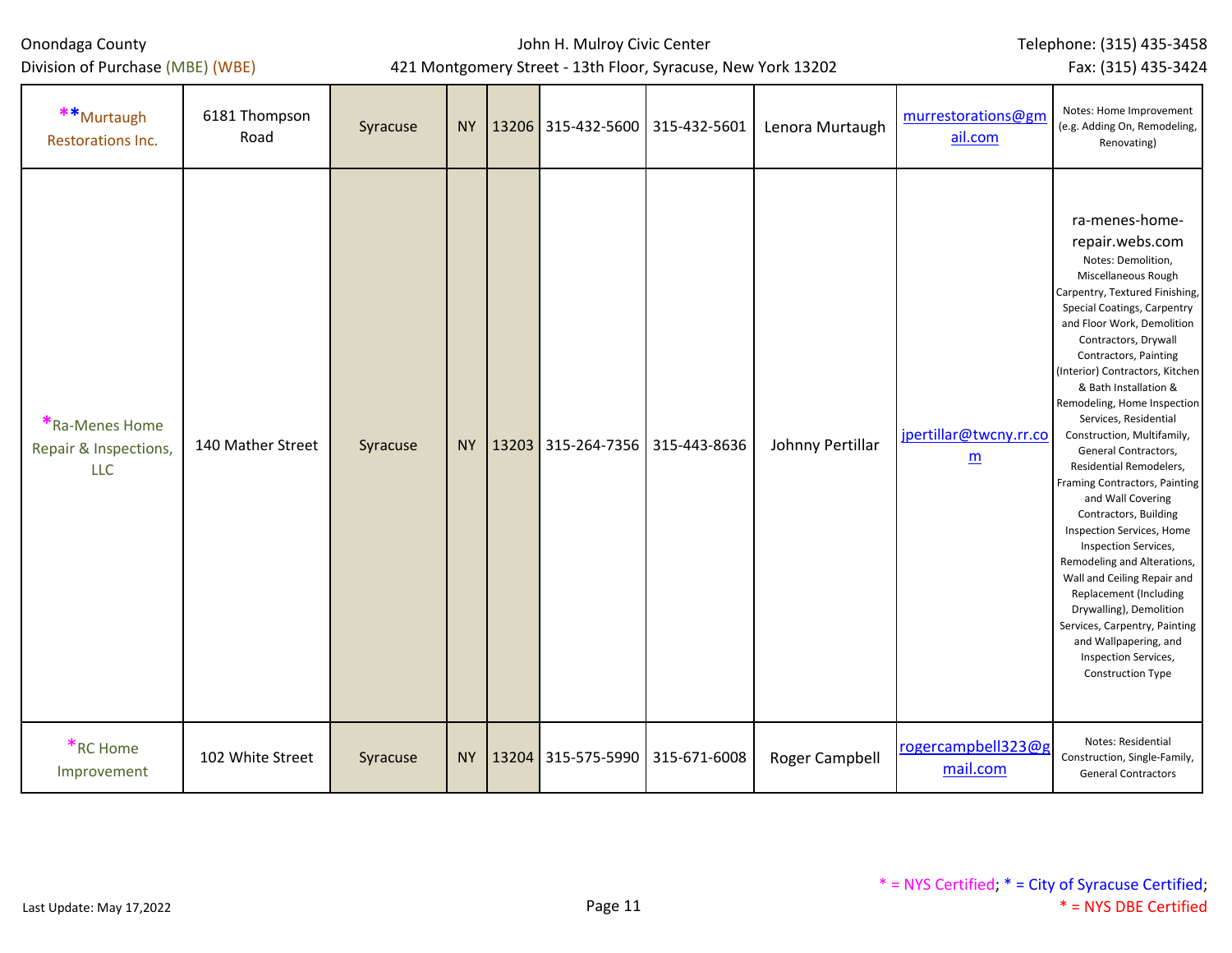Division of Purchase (MBE) (WBE)

## John H. Mulroy Civic Center 421 Montgomery Street - 13th Floor, Syracuse, New York 13202

Telephone: (315) 435-3458

Fax: (315) 435-3424

| ** Royalty<br>Constructors, Inc. | 220 Brookside Drive               | Duanesburg | NY        |       |                                   | 12056   315-413-9972   315-752-4032   Adebayo Olayisade | royaltyconstructors<br>@gmail.com | <b>Notes: Commercial Building</b><br><b>Construction General</b><br>Contractors, Carpentry, and<br><b>General Construction</b>                                                                                                                                                                                                                                                                                                                                                                                                                                                                                                                                                                                                                                                                                                          |
|----------------------------------|-----------------------------------|------------|-----------|-------|-----------------------------------|---------------------------------------------------------|-----------------------------------|-----------------------------------------------------------------------------------------------------------------------------------------------------------------------------------------------------------------------------------------------------------------------------------------------------------------------------------------------------------------------------------------------------------------------------------------------------------------------------------------------------------------------------------------------------------------------------------------------------------------------------------------------------------------------------------------------------------------------------------------------------------------------------------------------------------------------------------------|
|                                  | 501 West Fayette<br><b>Street</b> | Syracuse   | <b>NY</b> | 13204 |                                   |                                                         |                                   |                                                                                                                                                                                                                                                                                                                                                                                                                                                                                                                                                                                                                                                                                                                                                                                                                                         |
| **So Gone Trash<br>Removal       | 731 James Street -<br>Suite 223A  | Syracuse   | <b>NY</b> |       | $13203$ 315-802-7704 315-314-6552 | Eli Smith                                               | eli@sgtrllc.com                   | www.sogonetrashre<br><b>moval.com</b> Notes: Final<br>Cleaning, Demolition,<br>Plumbing Piping, Site<br>Clearing, Construction Clean-<br>up, Demolition Contractors,<br>Paving Construction, Site<br>Work, Playground<br>Construction, Hauling<br>Services, Construction<br>Management, Addition,<br>Alteration and Renovation,<br>General Contractors,<br><b>Industrial Building (Except</b><br>Warehouses), Heavy and Civil<br>Engineering Construction,<br>Site Preparation Contractors,<br>Trash Collection Services, Site<br>Clean-Up, Post-Construction,<br>Site Work, Construction,<br>General (Backfill Services,<br>Digging, Ditching, Road<br>Grading, Rock Stabilization,<br>etc.), Demolition Services,<br>Paving and Resurfacing, Alley<br>and Parking Lot, Public<br>Relations Consulting, and<br><b>Hauling Services</b> |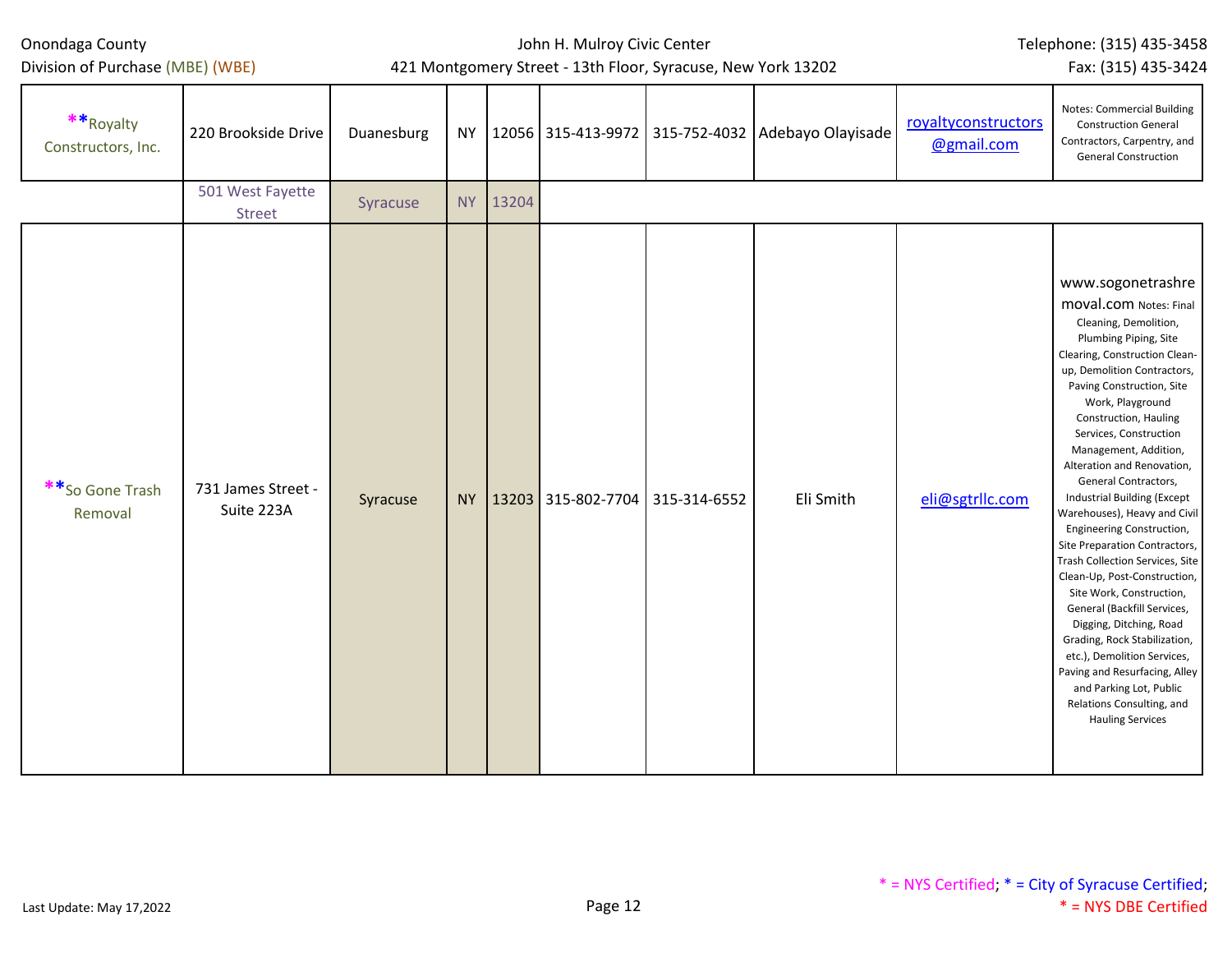| Onondaga County<br>Division of Purchase (MBE) (WBE) |          | John H. Mulroy Civic Center<br>421 Montgomery Street - 13th Floor, Syracuse, New York 13202 | Telephone: (315) 435-3458<br>Fax: (315) 435-3424 |               |                             |                                                                                                                                                                                                                                                                                                                                                                                                                                                                                                                                                                                                                                                                                                                                                                                                                                                                                                                                                                                                                           |
|-----------------------------------------------------|----------|---------------------------------------------------------------------------------------------|--------------------------------------------------|---------------|-----------------------------|---------------------------------------------------------------------------------------------------------------------------------------------------------------------------------------------------------------------------------------------------------------------------------------------------------------------------------------------------------------------------------------------------------------------------------------------------------------------------------------------------------------------------------------------------------------------------------------------------------------------------------------------------------------------------------------------------------------------------------------------------------------------------------------------------------------------------------------------------------------------------------------------------------------------------------------------------------------------------------------------------------------------------|
| **Solid Rock<br>127 Hoover Drive<br>Construction    | Syracuse | NY   13205   315-807-6225   315-314-6816                                                    |                                                  | Donald Leckie | donleckie1965@gma<br>il.com | Notes: Miscellaneous Rough<br>Carpentry, Roofing and Siding<br>Panels, Plaster and Gypsum<br>Board Assemblies, Painting,<br>Special Coatings, Residential<br>Casework, Driveways,<br>Carpentry and Floor Work,<br>Construction - Residential<br><b>Buildings, Painting (Interior)</b><br>Contractors, Roofing, Sheet<br>Rock Work, Paving -<br>Driveways, Painting,<br><b>Residential Building</b><br>Construction, Apartment<br><b>Building Construction General</b><br>Contractors, Commercial<br><b>Building Construction,</b><br><b>Institutional Building</b><br>Construction, Framing<br>Contractors, Roofing<br>Contractors, Painting and Wall<br><b>Covering Contractors</b><br>NIGP 90923 Building<br>Construction, Residential,<br>Apartments, etc., Wall and<br>Ceiling Maintenance, Repair<br>and Replacement Services,<br>Including Drywalling,<br>Construction, Sidewalk and<br>Driveway, Including<br>Pedestrian and Handicap<br>Ramps, Carpentry, Painting<br>and Wallpapering, and<br>Roofing and Siding |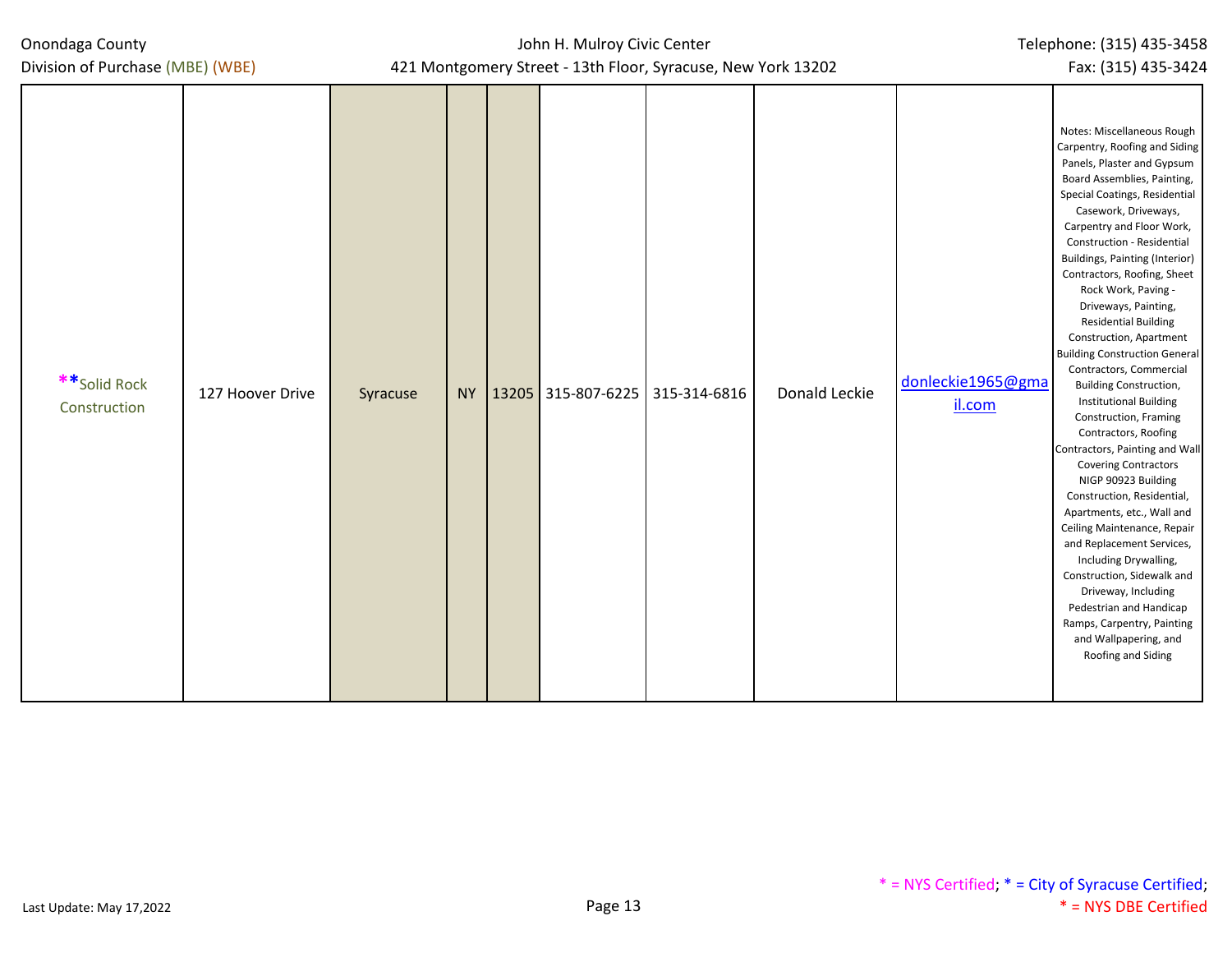Division of Purchase (MBE) (WBE)

| ** TKTD General<br>Contracting Inc. | 1200 East Fayette<br>Street | Syracuse  |           | NY   13210   315-472-5297   315-476-9315 | Kenneth Kinsey                                    | kinseycarco@cnymail<br>.com   | Notes: Remodeling and<br><b>Renovating General</b><br>Contractors, Residential<br>Remodelers, Foundation,<br>Structure, and Building<br><b>Exterior Contractors, Framing</b><br>Contractors, Roofing<br>Contractors, Painting and Wall<br>Covering Contractors, Door<br>Installation, Metal,<br>Maintenance, and Repair<br>Services, Remodeling and<br>Alterations Services, Wall and<br>Ceiling Maintenance, Repair<br>and Replacement Services,<br>Including Drywalling,<br>Windows, Metal Installation,<br>Maintenance and Repair<br>Services, Carpentry, Concrete,<br>Painting and Wallpapering,<br>and Roofing and Siding |
|-------------------------------------|-----------------------------|-----------|-----------|------------------------------------------|---------------------------------------------------|-------------------------------|--------------------------------------------------------------------------------------------------------------------------------------------------------------------------------------------------------------------------------------------------------------------------------------------------------------------------------------------------------------------------------------------------------------------------------------------------------------------------------------------------------------------------------------------------------------------------------------------------------------------------------|
| **UniqueImpact, Inc.                | 7739 Jennings Road          | Liverpool | <b>NY</b> |                                          | 13090 315-766-2090 315-766-2083 Olatunbosun Osuro | uniqueimpactinc@gm<br>ail.com | www.uniqueimpactin<br>C.COM Notes: Final<br>Cleaning, Commercial<br><b>Building Construction General</b><br>Contractors, Project<br>Management, Building<br>Cleaning Services, Janitorial,<br>Custodial Services, Janitorial<br>Services, Carpet and<br>Upholstery Cleaning Services,<br>Lead Paint Abatement<br>Services, Site Clean-up, Post-<br>Construction, and<br><b>Construction Management</b><br>Services                                                                                                                                                                                                             |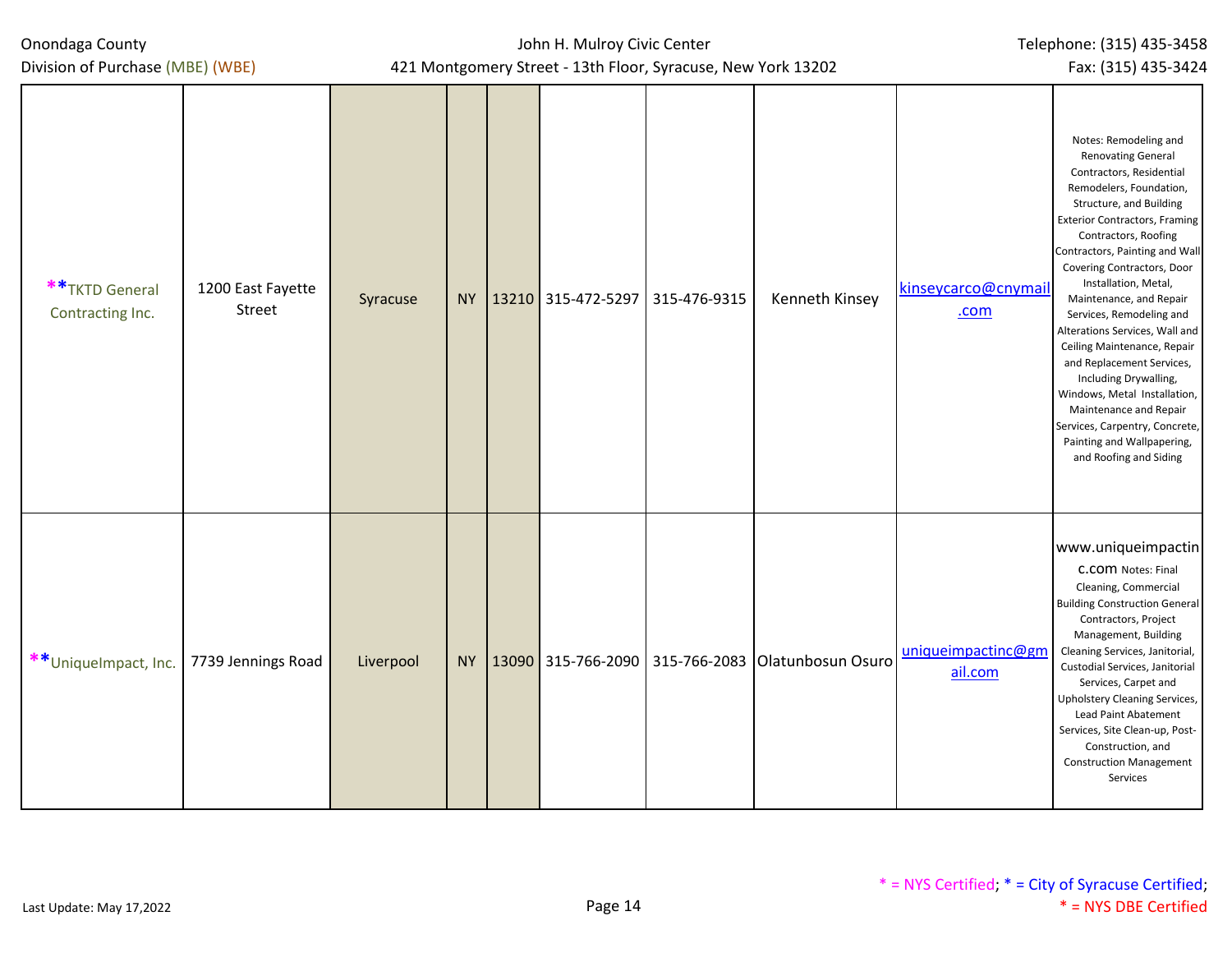| Onondaga County<br>Division of Purchase (MBE) (WBE) |           |           | John H. Mulroy Civic Center | Telephone: (315) 435-3458<br>Fax: (315) 435-3424                             |                   |                                     |                                                                                                                                                                                                                                                                                                                                                                                                                                                                                                                                                                                                                                                                                                                                                                                                                                                                                                                               |
|-----------------------------------------------------|-----------|-----------|-----------------------------|------------------------------------------------------------------------------|-------------------|-------------------------------------|-------------------------------------------------------------------------------------------------------------------------------------------------------------------------------------------------------------------------------------------------------------------------------------------------------------------------------------------------------------------------------------------------------------------------------------------------------------------------------------------------------------------------------------------------------------------------------------------------------------------------------------------------------------------------------------------------------------------------------------------------------------------------------------------------------------------------------------------------------------------------------------------------------------------------------|
| 3313 Chili Avenue<br>*Upstate Interiors LLC         | Rochester |           | NY 14624                    | 421 Montgomery Street - 13th Floor, Syracuse, New York 13202<br>585-889-2010 | Cecil McClary Jr. | kmupstateinteriors@<br>frontier.com | Notes: Wood Framing, Wood<br>Doors, Maintenance of<br>Ceilings, Plaster and Gypsum<br>Board Assemblies, Textured<br>Finishing, Communications<br>Services, Door Installation,<br>Drywall Contractors, Sheet<br>Rock Work, Ceiling<br>Contractors, Construction -<br>Commercial Building, Framing<br>Contractors, Architectural<br>Millwork, Construction of<br><b>Buildings, Framing</b><br>Contractors, Acoustical Ceiling<br>Tile and Panel Installation,<br>Drywall Contractors,<br>Millwork, Millwork: Counters,<br>Custom-Made Cabinets,<br>Shelves, Stairs, etc., Building<br>Construction, Commercial and<br>Institutional, Acoustical<br>Ceilings and Walls: Cleaning,<br>Installation, Restoration,<br>Maintenance and Repair<br>(Including Panel Wall<br>Systems), Door Installation,<br>Maintenance, and Repair<br>(Metal), Wall and Ceiling<br>Repair and Replacement<br>(Including Drywalling), and<br>Carpentry |
| 615 West Genesee<br>Street - Suite 108              | Syracuse  | <b>NY</b> | 13204                       |                                                                              |                   |                                     |                                                                                                                                                                                                                                                                                                                                                                                                                                                                                                                                                                                                                                                                                                                                                                                                                                                                                                                               |

**Architectural Services**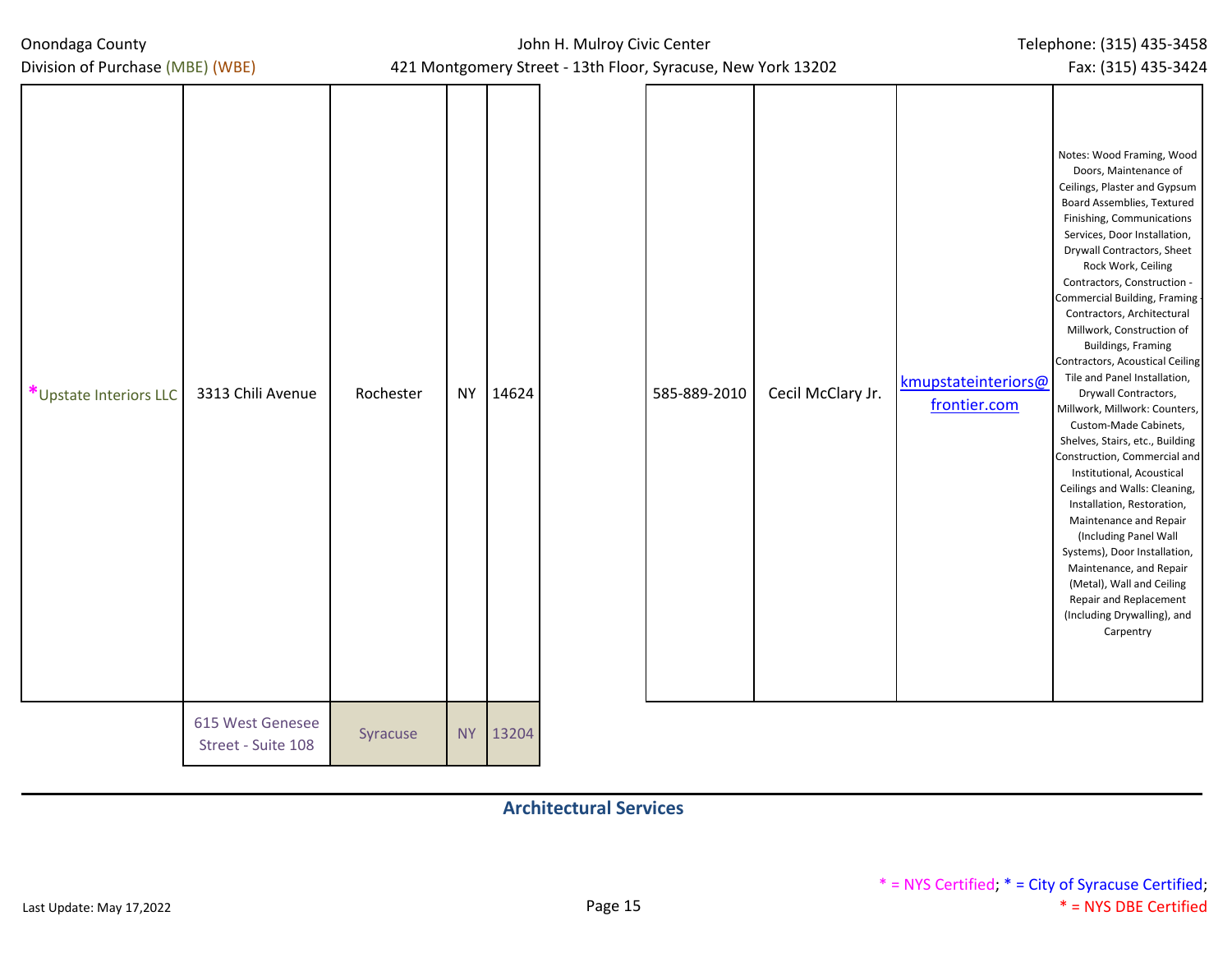Division of Purchase (MBE) (WBE)

## John H. Mulroy Civic Center 421 Montgomery Street - 13th Floor, Syracuse, New York 13202

Telephone: (315) 435-3458

Fax: (315) 435-3424

| ** Dwyer Architectural<br><b>LLC</b>                                           | 313 East Willow<br>Street - Suite 107 | Syracuse             | <b>NY</b> | $ 13203\rangle$ | 315-473-1800<br>Ext. 601 | 315-473-1800 | Kimberly Dwyer        | kimdwyer@dwyerarc<br>h.com            | www.dwyerarch.com<br>Notes: Architectural (Except<br>Landscape) Services                                                                                                                                                                                                                                                                                                                        |
|--------------------------------------------------------------------------------|---------------------------------------|----------------------|-----------|-----------------|--------------------------|--------------|-----------------------|---------------------------------------|-------------------------------------------------------------------------------------------------------------------------------------------------------------------------------------------------------------------------------------------------------------------------------------------------------------------------------------------------------------------------------------------------|
| *Group 1 Design                                                                | 317 South<br>Collingwood Avenue       | Syracuse             | NY.       |                 | 13206 315-434-1844       |              | Sheila Weed           | grouponedesign.sheila<br>@verizon.net | Notes: Architectural (Except<br>Landscape) Services, Interior<br>Design Services, Architect<br>Services, Professional (Not<br>Otherwise Classified),<br>Including Consulting, and<br>Interior Design, Decorating,<br>Space Planning, Exhibits and<br>Displays                                                                                                                                   |
| "Heather Warren Land<br>Surveyor PLLC, dba<br><b>Warren Ramie</b><br>Surveying | 6437 Collamer Road                    | <b>East Syracuse</b> | <b>NY</b> | 13057           | 315-458-8979<br>Ext. 106 | 315-458-8978 | <b>Heather Warren</b> | hwarren@warrenra<br>mie.com           | Notes: Land Surveying<br>Services, Surveying and<br>Mapping (except Geophysical)<br>Services, Topographic<br>Mapping Services, Mapping<br>and Geographical Information<br>Systems (GIS) Services,<br>Including Cartography and<br>Surveying Services, Not Aerial,<br>(See 920-33 for Digitized<br>Mapping Services and 905-10<br>for Aerial Mapping and Survey<br>Services), and Land Surveying |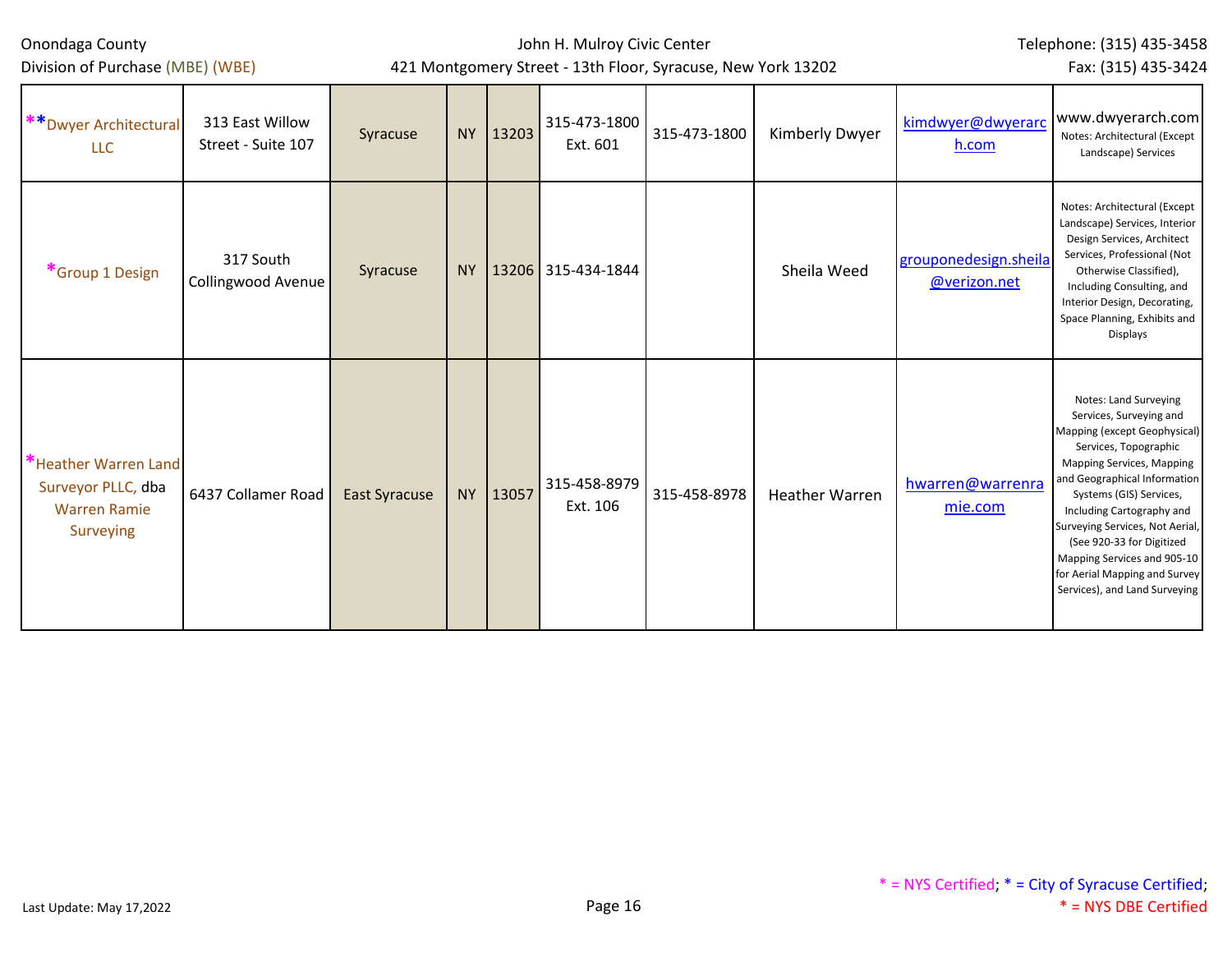## John H. Mulroy Civic Center 421 Montgomery Street - 13th Floor, Syracuse, New York 13202

| Division of Purchase (MBE) (WBE)                                                       |          |          |              | 421 Montgomery Street - 13th Floor, Syracuse, New York 13202 |                       | Fax: (315) 435-3424                                                                                                                                                                                                                                                                                                                                                                                                                                                                                                                                                                                                                                                                                                                                                                                                                                                                                                                                                                                                                                                                                                  |
|----------------------------------------------------------------------------------------|----------|----------|--------------|--------------------------------------------------------------|-----------------------|----------------------------------------------------------------------------------------------------------------------------------------------------------------------------------------------------------------------------------------------------------------------------------------------------------------------------------------------------------------------------------------------------------------------------------------------------------------------------------------------------------------------------------------------------------------------------------------------------------------------------------------------------------------------------------------------------------------------------------------------------------------------------------------------------------------------------------------------------------------------------------------------------------------------------------------------------------------------------------------------------------------------------------------------------------------------------------------------------------------------|
|                                                                                        |          |          |              |                                                              |                       | www.watts-ae.com                                                                                                                                                                                                                                                                                                                                                                                                                                                                                                                                                                                                                                                                                                                                                                                                                                                                                                                                                                                                                                                                                                     |
| ***Watts<br>120 East Washington<br>Architecture &<br>Street - Suite 414<br>Engineering | Syracuse | NY 13202 | 315-214-5526 | 315-299-4092                                                 | <b>Scott Matthews</b> | Notes: Architects' (Except<br>Landscape) Offices,<br><b>Engineering Consulting</b><br>Services, Surveying and<br>Mapping (except<br>Geophysical) Services,<br>Architect Services,<br>Professional, (Not Otherwise<br>Classified), Including<br>Consulting, Lighting, Interior,<br>Exterior, Architectural<br>Services, Planning, Urban,<br>Community, Regional, Area<br>Wide, and State, Recreation<br>Facilities, Parks, Marinas, etc.,<br>Architectural Services, Design<br>Services, Drafting Services,<br>Construction Consulting,<br><b>Energy Conservation</b><br>Consulting, Environmental<br>Consulting, Geological<br>Consulting, Real Estate and<br>Land Consulting, Including<br>Land Survey Consulting and<br>Land Developers,<br>Transportation Consulting,<br>Utilities: Gas, Water, Electric<br>Consulting, Civil Engineering,<br>Electrical Engineering,<br><b>Including Cogeneration</b><br>Design Services,<br>Environmental Engineering,<br><b>General Construction:</b><br>Management, Scheduling,<br>Cost Estimation Engineering,<br>Mechanical Engineering,<br>Structural Engineering, Traffic |

## **Concrete/Concrete Supplies**

Telephone: (315) 435-3458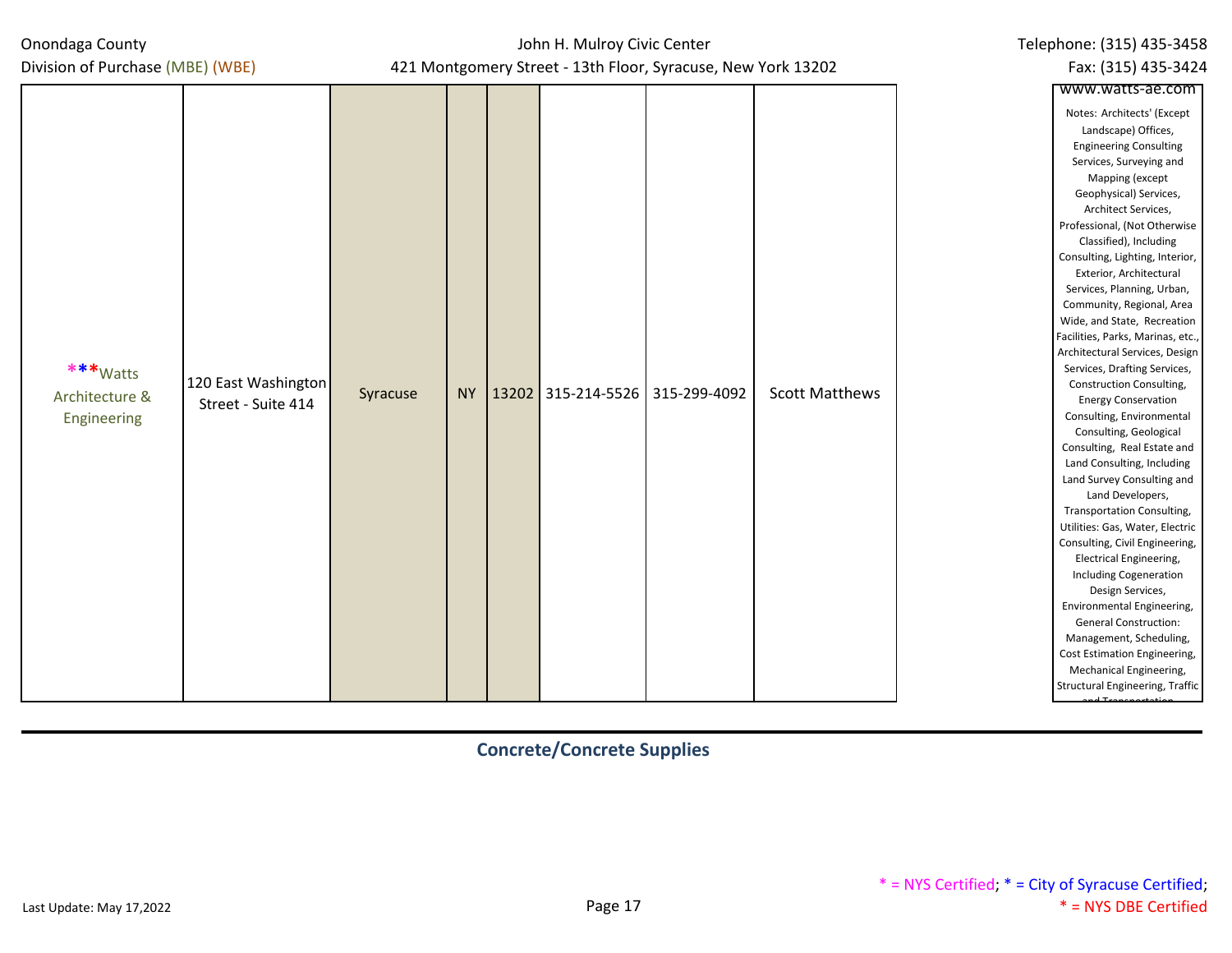| Onondaga County<br>Division of Purchase (MBE) (WBE)  |                          |          |           | John H. Mulroy Civic Center              | 421 Montgomery Street - 13th Floor, Syracuse, New York 13202 |                      | Telephone: (315) 435-3458<br>Fax: (315) 435-3424 |                                                                                                                                                                                                                                                                                                                                                                                                                                              |  |  |
|------------------------------------------------------|--------------------------|----------|-----------|------------------------------------------|--------------------------------------------------------------|----------------------|--------------------------------------------------|----------------------------------------------------------------------------------------------------------------------------------------------------------------------------------------------------------------------------------------------------------------------------------------------------------------------------------------------------------------------------------------------------------------------------------------------|--|--|
| *Aspen Supply<br>Corporation                         | 6169 Eastern<br>Avenue   | Syracuse |           | NY   13211   315-385-8715   315-385-8713 |                                                              | Maureen Hier         | maureen@aspensuppl<br>y.com                      | www.aspensupply.co<br>M Notes: Salt, Concrete,<br>Masonry Supplies, Paint and<br>Supplies, Concrete Finishing,<br>Coatings, Protective (For<br><b>Masonry Including Concrete</b><br>Floor), Ready-Mix Concrete<br>(See 150-12 for Bagged<br>Concrete)                                                                                                                                                                                        |  |  |
| ***Bellows<br>Construction<br><b>Specialties LLC</b> | 213 West Adams<br>Street | Syracuse | <b>NY</b> | 13202   315-476-4718   315-476-6552      |                                                              | <b>Karen Bellows</b> | karen@bellowsconst.c<br>om                       | Notes: Addition, Alteration<br>and Renovation General<br>Contractors, Commercial and<br>Institutional Building, Doors<br>and Windows, Carpentry<br>Maintenance and Repair<br>Services, Door Installation,<br>Metal, Maintenance, and<br>Repair Services, Overhead<br>Door Installation,<br>Maintenance and Repair<br>Services, Masonry, and<br>Refinishing and Resurfacing<br>Services, Concrete, Swimming<br>Pools, Driveways, Patios, etc. |  |  |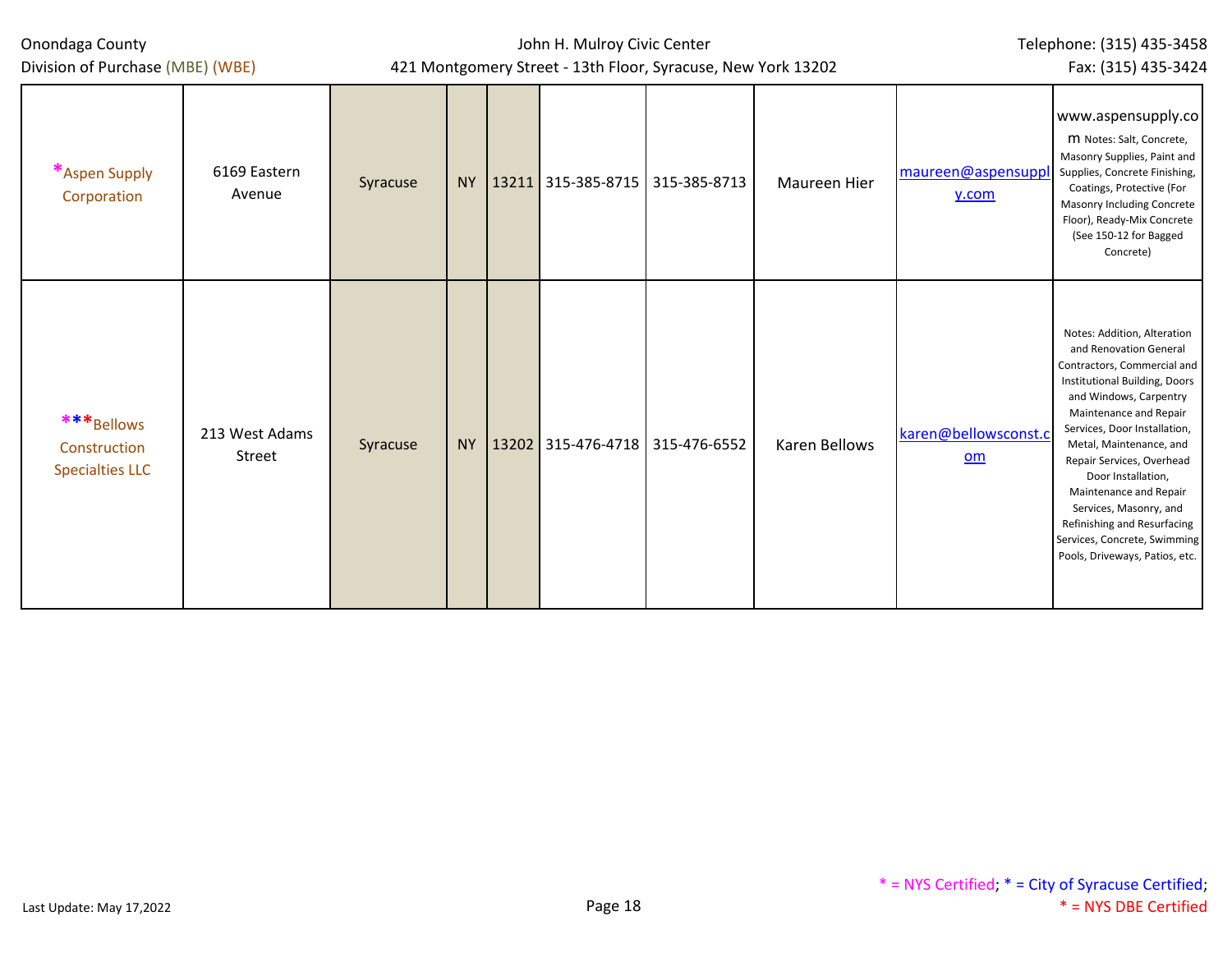Division of Purchase (MBE) (WBE)

| **EJ Construction<br>Group, Inc.                         | 4522 A Wetzel Road      | Liverpool | <b>NY</b> | $13090$ 315-622-4158 315-622-4339 |              | Jerry Abrantes        | bcaza@ejcg.com                                              | ejcg.com Notes: Rebar<br>Contractors, Dirt Moving for<br>Construction, Excavation<br>Contractors, Bars, Concrete<br>Reinforcing (Rebar) Made in<br>Steel Mills, Concrete<br>Reinforcing Bar (Rebar) Made<br>in Iron and Steel Mills, Bars,<br>Concrete Reinforcing (Rebar),<br>Made from Purchased Steel in<br>Steel Rolling Mills, Concrete<br>Reinforcing Bar (Rebar), Made<br>from Purchased Steel in Cold<br>Rolling Mills, and Excavation<br>Services |
|----------------------------------------------------------|-------------------------|-----------|-----------|-----------------------------------|--------------|-----------------------|-------------------------------------------------------------|------------------------------------------------------------------------------------------------------------------------------------------------------------------------------------------------------------------------------------------------------------------------------------------------------------------------------------------------------------------------------------------------------------------------------------------------------------|
| *** Henry McConnell<br>Concrete Floors Inc.              | 110 Pulaski Street      | Syracuse  | <b>NY</b> | $13204$ 315-424-6849 315-479-6892 |              | Henry McConnell       | emcconnell@henrym<br>cconnellconcrete.co<br>$\underline{m}$ | Notes: Concrete Paving,<br>Residential and Commercial<br>Driveway and Parking Area,<br>and Paving and Resurfacing,<br>Streets, Major and Residential                                                                                                                                                                                                                                                                                                       |
| ***Longhouse<br><b>Construction Group,</b><br><b>LLC</b> | 409B Brookfield<br>Road | Mattydale | <b>NY</b> | $13211$ 315-455-5616              | 315-455-6083 | <b>Emily Abrantes</b> | emejcg@gmail.com                                            | Notes: Concrete Paving (i.e.<br>Highway, Road, Street, Public<br>Sidewalk), Footing and<br><b>Foundation Concrete</b><br>Contractors, and Concrete<br><b>Reinforcement Placement</b>                                                                                                                                                                                                                                                                       |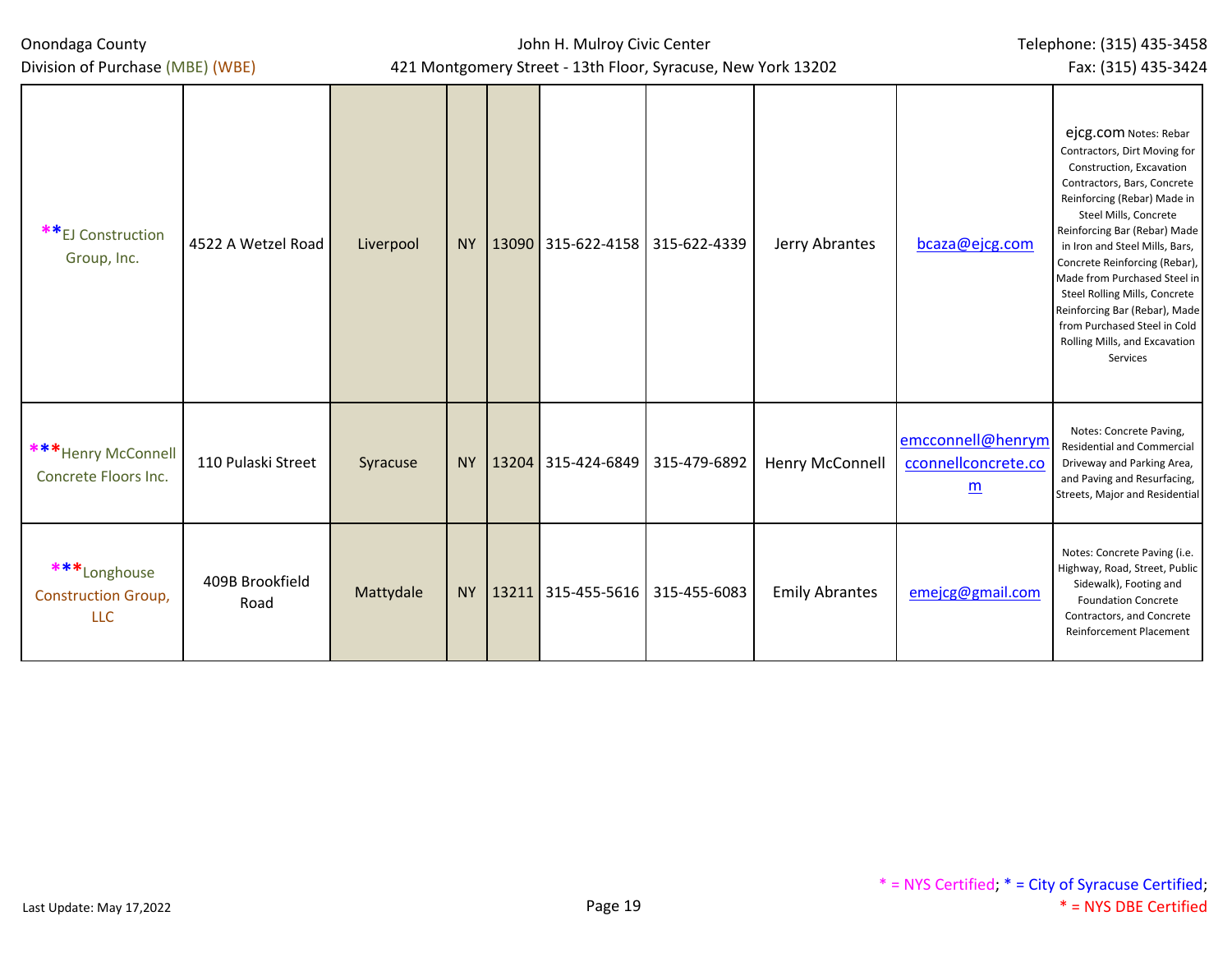John H. Mulroy Civic Center 421 Montgomery Street - 13th Floor, Syracuse, New York 13202

| Division of Purchase (MBE) (WBE)                                   |          |           |  | 421 Montgomery Street - 13th Floor, Syracuse, New York 13202 |                |                                    | Fax: (315) 435-3424                                                                                                                                                                                                                                                                                                                                                                                                                                                                                                                                                                                                            |
|--------------------------------------------------------------------|----------|-----------|--|--------------------------------------------------------------|----------------|------------------------------------|--------------------------------------------------------------------------------------------------------------------------------------------------------------------------------------------------------------------------------------------------------------------------------------------------------------------------------------------------------------------------------------------------------------------------------------------------------------------------------------------------------------------------------------------------------------------------------------------------------------------------------|
| ** TKTD General<br>1200 East Fayette<br>Street<br>Contracting Inc. | Syracuse | <b>NY</b> |  | 13210 315-472-5297 315-476-9315                              | Kenneth Kinsey | kinseycarco@cnymail<br><u>.com</u> | Notes: Remodeling and<br><b>Renovating General</b><br>Contractors, Residential<br>Remodelers, Foundation,<br>Structure, and Building<br><b>Exterior Contractors, Framing</b><br>Contractors, Roofing<br>Contractors, Painting and Wall<br>Covering Contractors, Door<br>Installation, Metal,<br>Maintenance, and Repair<br>Services, Remodeling and<br>Alterations Services, Wall and<br>Ceiling Maintenance, Repair<br>and Replacement Services,<br>Including Drywalling,<br>Windows, Metal Installation,<br>Maintenance and Repair<br>Services, Carpentry, Concrete,<br>Painting and Wallpapering,<br>and Roofing and Siding |

## **Electrical Contractors/Suppliers**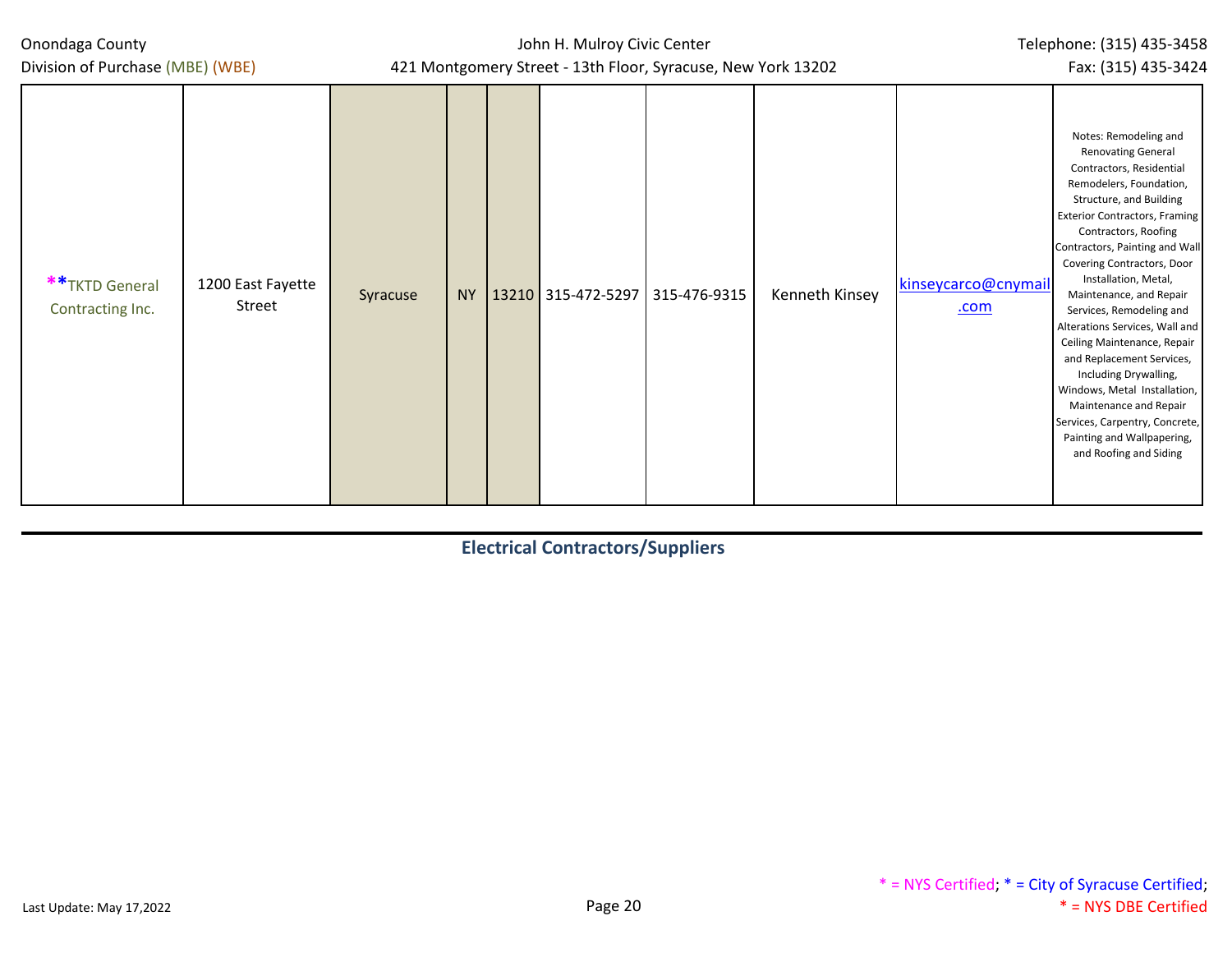| Division of Purchase (MBE) (WBE)                        |                                       |          | 421 Montgomery Street - 13th Floor, Syracuse, New York 13202 |       |                                 |                    |                      |                                                                                          |                                                                                                                                                                                                                                                                                                                                                                                                                                                                                                                                                                                                                                                                                                   |  |  |  |
|---------------------------------------------------------|---------------------------------------|----------|--------------------------------------------------------------|-------|---------------------------------|--------------------|----------------------|------------------------------------------------------------------------------------------|---------------------------------------------------------------------------------------------------------------------------------------------------------------------------------------------------------------------------------------------------------------------------------------------------------------------------------------------------------------------------------------------------------------------------------------------------------------------------------------------------------------------------------------------------------------------------------------------------------------------------------------------------------------------------------------------------|--|--|--|
| ***A-M Electric, Inc.                                   | P.O. Box 6484                         | Syracuse | <b>NY</b>                                                    |       | 13217 315-295-2203 315-295-2205 |                    | Joseph Herbert       | sherbert@amelectric9 contractors and Other Wiring<br>5.com;<br>info@amelectric95.co<br>m | amelectric95.com<br>Notes: Alarm System (e.g.<br>Fire, Burglar), Electric,<br>Installation Only, Cable<br>Splicing, Electrical or Fiber<br>Optic, Communication<br>Equipment Installation,<br>Computer and Network Cable<br>Installation, Electric<br>Contracting, Electrical<br>Installation Contractors,<br>Electrician, Fiber Optic Cable<br>(Except Transmission Lines)<br>Installation, Fire Alarm<br>System, Electric, Installation<br>Only, Installation of<br>Photovoltaic Panels, Lighting<br>System Installation, Security<br>and Fire System, Installation<br>Only, Sound Equipment<br>Installation, Electrical<br>Contracting, and Installation<br>of Security and Alarm<br>Equipment |  |  |  |
|                                                         | 1117 West Fayette<br>Street - Suite 3 | Syracuse | <b>NY</b>                                                    | 13204 |                                 |                    |                      |                                                                                          |                                                                                                                                                                                                                                                                                                                                                                                                                                                                                                                                                                                                                                                                                                   |  |  |  |
| *Carney Electrical &<br><b>Industrial Supplies, LLC</b> | P.O. Box 187                          | Syracuse | <b>NY</b>                                                    |       | 13206 315-727-9797              | 1-866-214-<br>4102 | <b>Duriel Carney</b> | dcarney1@twcny.rr.c<br>om                                                                | www.carneyelectrico<br>nline.com Notes:<br><b>Electrical Apparatus and</b><br>Equipment, Wiring Supplies,<br>and Related Equipment<br>Merchant Wholesalers                                                                                                                                                                                                                                                                                                                                                                                                                                                                                                                                        |  |  |  |
|                                                         | 4711 South Salina<br><b>Street</b>    | Syracuse | <b>NY</b>                                                    | 13205 |                                 |                    |                      |                                                                                          |                                                                                                                                                                                                                                                                                                                                                                                                                                                                                                                                                                                                                                                                                                   |  |  |  |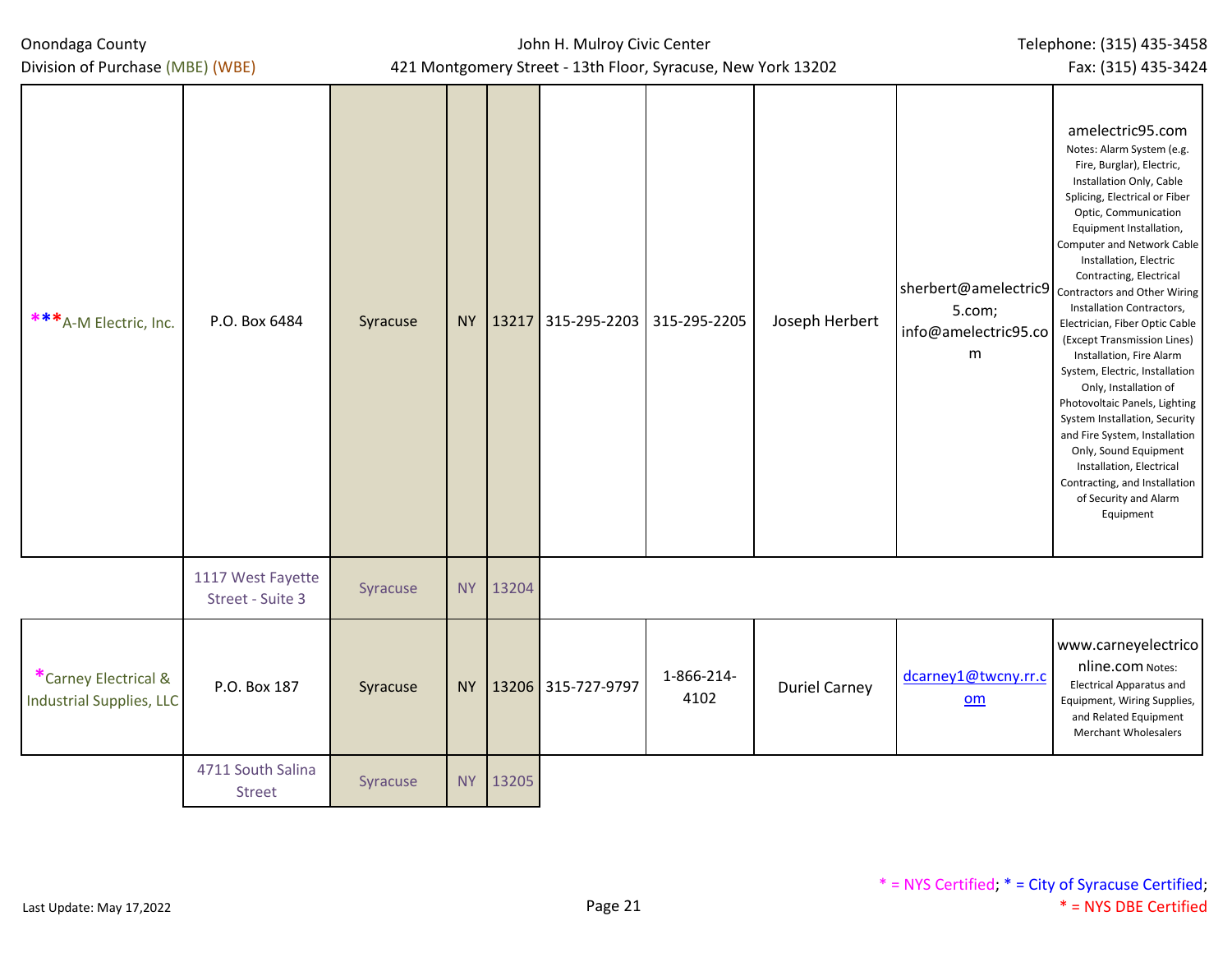| Onondaga County<br>Division of Purchase (MBE) (WBE)                                                         |                                     |          |  | John H. Mulroy Civic Center<br>421 Montgomery Street - 13th Floor, Syracuse, New York 13202 | Telephone: (315) 435-3458<br>Fax: (315) 435-3424 |                                           |                                                                                                                                                                                                                                                                                                                                                                  |
|-------------------------------------------------------------------------------------------------------------|-------------------------------------|----------|--|---------------------------------------------------------------------------------------------|--------------------------------------------------|-------------------------------------------|------------------------------------------------------------------------------------------------------------------------------------------------------------------------------------------------------------------------------------------------------------------------------------------------------------------------------------------------------------------|
| **Generation<br><b>Electrical Corp. dba</b><br><b>Generation Electrical</b><br><b>Supply &amp; Lighting</b> | 511 Charles Avenue                  | Solvay   |  | NY   13209 315-488-3161                                                                     | Sandra Cirrincione                               | sandra@generationel<br>ectricalsupply.com | www.solvayelectricsu<br>pply.com Notes: Electrical<br>Contractors, Electrical<br>Apparatus and Equipment,<br>Wiring Supplies, and Related<br><b>Equipment Merchant</b><br>Wholesalers, Household<br>Appliances, Electric<br>Housewares, and Consumer<br><b>Electronics Merchant</b><br>Wholesalers, and Store<br><b>Fixtures and Display</b><br>Hardware, Retail |
| ***LTP Contracting<br><b>Group LLC</b>                                                                      | 2610 South Salina<br>Street Suite 7 | Syracuse |  | NY   13205 315-443-8632 315-443-1299                                                        | Leonard Printup                                  | ltpcontracting2014@<br>yahoo.com          | www.ltpcontracting.c<br>OM Notes: Electrical,<br>Electrical Wiring, and Low<br>Voltage Electrical Work, and<br>Wiring and Other Electrical<br>Maintenance and Repair<br>Services                                                                                                                                                                                 |
| **Luminary<br><b>Electrical Contractor,</b><br><b>LLC</b>                                                   | 362 Willumae Dr                     | Syracuse |  | NY   13208 315-210-0240                                                                     | Shawni Davis                                     | sdavis@luminarysyr.<br>com                | www.luminarysyr.c<br>om                                                                                                                                                                                                                                                                                                                                          |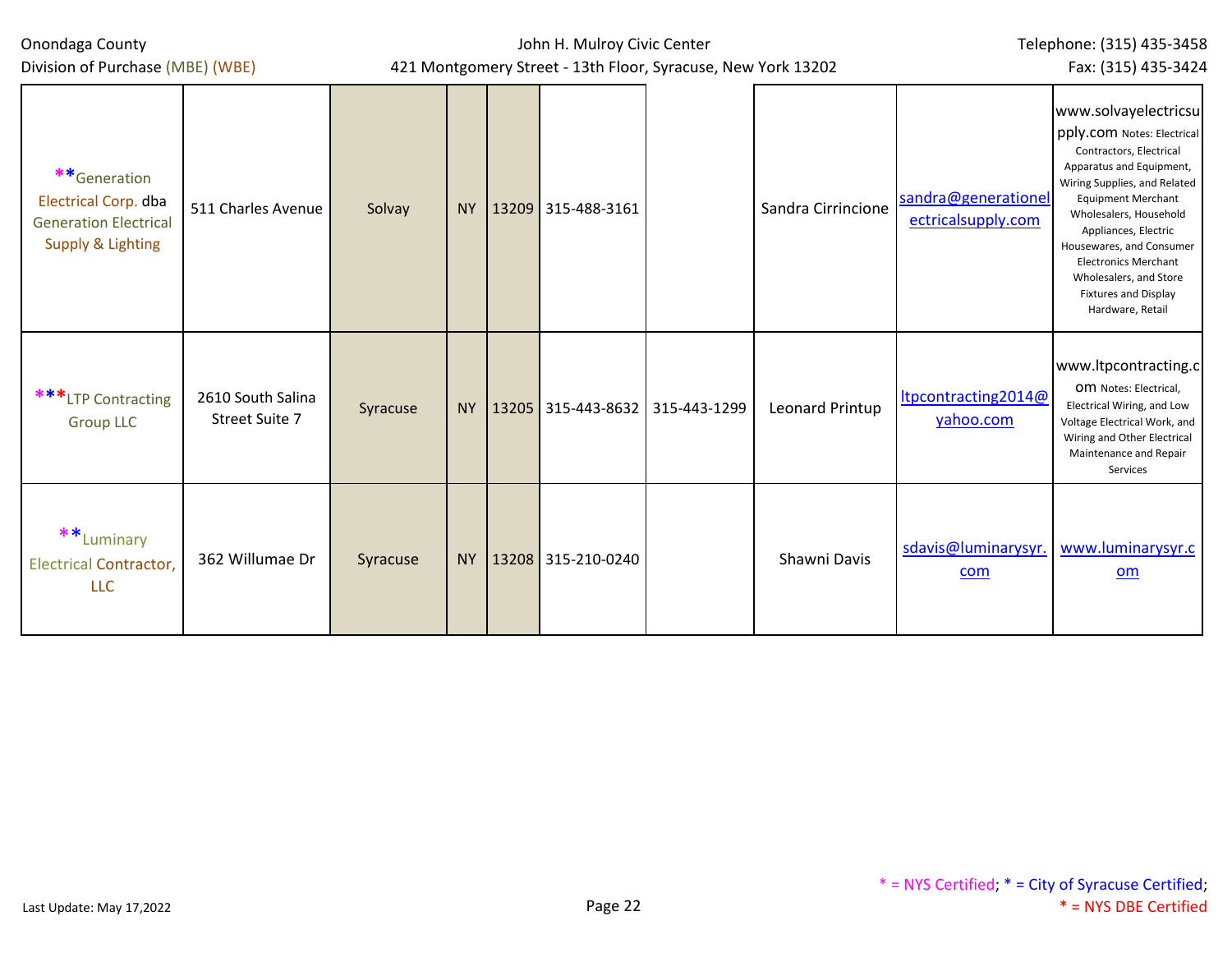# John H. Mulroy Civic Center

www.protradeus.co m Notes: Electrical Contractors and Other Wiring Installation Contractors, HVAC

Division of Purchase (MBE)

| (WBE) | 421 Montgomery Street - 13th Floor, Syracuse, New York 13202 |  |  |  |  |  |  |  |  |  |  |  |
|-------|--------------------------------------------------------------|--|--|--|--|--|--|--|--|--|--|--|
|       |                                                              |  |  |  |  |  |  |  |  |  |  |  |
|       |                                                              |  |  |  |  |  |  |  |  |  |  |  |
|       |                                                              |  |  |  |  |  |  |  |  |  |  |  |
|       |                                                              |  |  |  |  |  |  |  |  |  |  |  |

| **Professional<br>Tradesmen, Inc. | 499 South Warren<br>Street | Syracuse | NY |  |  |  | 13202 315-692-8067   315-692-8068   Shannon O'Connor | shannon@protradeu<br>s.com | (Heating, Ventilation and Air-<br>Conditioning) Contractors,<br>Lighting Design Services,<br>Wiring and Other Electrical<br>Maintenance and Repair<br>Services, Electrical,<br>Alternator/Generator,<br>Battery, Ignition System,<br>Lights, etc., Maintenance and<br>Repair, Substation High<br>Voltage, Electrical<br>Maintenance and Repair,<br>Scanning and Testing for<br>Electrical Hot-Spots, etc.,<br><b>Electrical Contracting,</b><br>Inspection Services, Electrical<br>Instrumentation and Control,<br><b>Electrical Systems Testing</b><br>Services, and Electrical<br>Equipment and Supplies, Sale |
|-----------------------------------|----------------------------|----------|----|--|--|--|------------------------------------------------------|----------------------------|------------------------------------------------------------------------------------------------------------------------------------------------------------------------------------------------------------------------------------------------------------------------------------------------------------------------------------------------------------------------------------------------------------------------------------------------------------------------------------------------------------------------------------------------------------------------------------------------------------------|
|-----------------------------------|----------------------------|----------|----|--|--|--|------------------------------------------------------|----------------------------|------------------------------------------------------------------------------------------------------------------------------------------------------------------------------------------------------------------------------------------------------------------------------------------------------------------------------------------------------------------------------------------------------------------------------------------------------------------------------------------------------------------------------------------------------------------------------------------------------------------|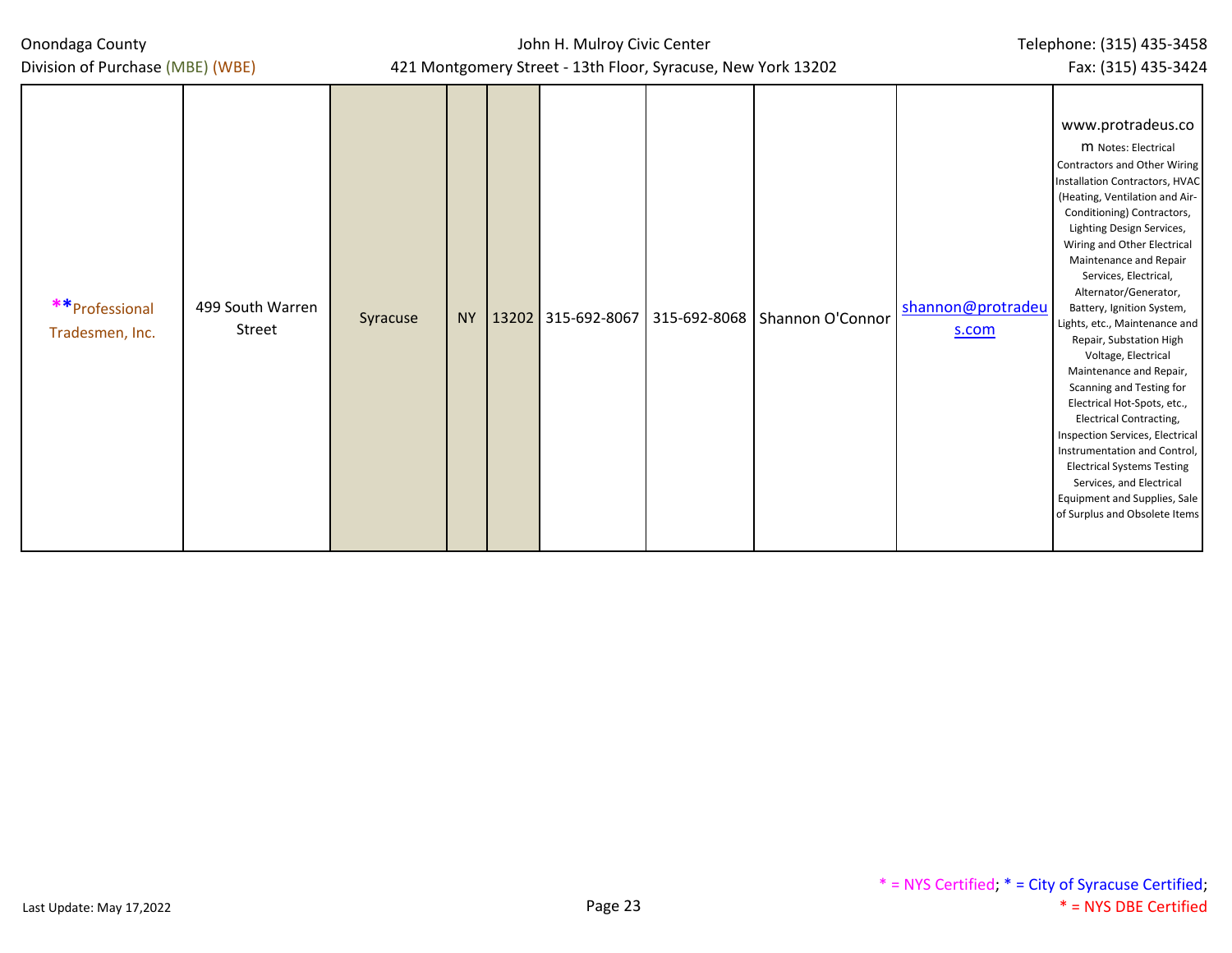Division of Purchase (MBE) (WBE)

## John H. Mulroy Civic Center 421 Montgomery Street - 13th Floor, Syracuse, New York 13202

Fax: (315) 435-3424

| *Ram-Tech Engineers<br><b>PC</b>  | 6100 Fairway Drive          | Syracuse |  | NY   13211   315-463-7716   315-463-7758 | Ravi Raman        | rraman@ramtecheng<br>ineers.com                                           | www.ramtechengine<br><b>ers.com</b> Notes:<br>Construction Management,<br>Engineering - Electrical,<br>Engineering - Mechanical,<br>Cost Estimating, Engineering<br>Services, Construction<br><b>Engineering Services,</b><br>Engineering Services, Public<br>Relations Consulting,<br>Electrical Engineering,<br><b>Including Cogeneration</b><br>Design Services, General<br>Construction: Management,<br>Scheduling, Cost Estimation<br>Engineering, and Mechanical<br>Engineering              |
|-----------------------------------|-----------------------------|----------|--|------------------------------------------|-------------------|---------------------------------------------------------------------------|----------------------------------------------------------------------------------------------------------------------------------------------------------------------------------------------------------------------------------------------------------------------------------------------------------------------------------------------------------------------------------------------------------------------------------------------------------------------------------------------------|
| ***Tony Baird<br>Electronics Inc. | 461 East Brighton<br>Avenue | Syracuse |  | NY 13210 315-422-4430 315-422-4435       | <b>Tony Baird</b> | tbaird@tonybairdele<br>ctronics.com;<br>info@tonybairdelectr<br>onics.com | www.tonybairdelectr<br>Onics.com/Notes:<br>Electrical, Electrical Wiring,<br>and Low Voltage Electrical<br>Work, Harness Assemblies for<br>Electronic Use<br>Manufacturing, Other<br><b>Electronic Component</b><br>Manufacturing, Project<br>Management, Audio Visual<br><b>Equipment and Supplies (Not</b><br>Otherwise Classified),<br><b>Telecommunication Services</b><br>(Not Otherwise Classified),<br>Audio and Visual Consulting,<br>and Audio-Visual Equipment<br>Maintenance and Repair |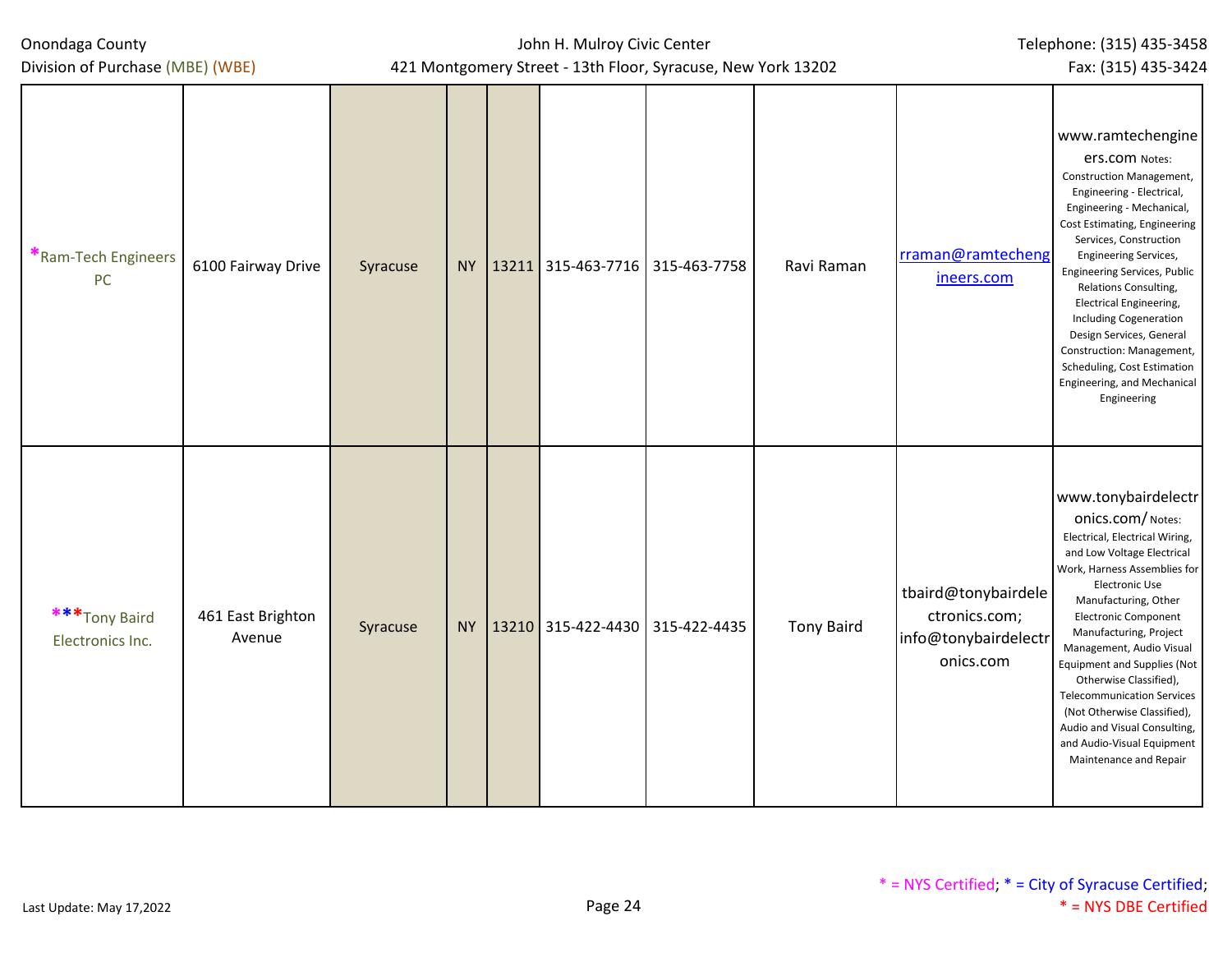Division of Purchase (MBE) (WBE)

## John H. Mulroy Civic Center 421 Montgomery Street - 13th Floor, Syracuse, New York 13202

Telephone: (315) 435-3458

Fax: (315) 435-3424

| **Weydman Electric,<br>Inc. | 747 Young Street                | Tonawanda | NY.       | 14150 | 716-692-7667<br>Ext. 101 | 716-692-7982 | Lisa Hobba | lhobba@weydmanel<br>ectric.com | www.weydmanelectr<br><b>IC.COMNotes: Electrical</b><br><b>Contractors and Electrical</b><br>Contracting |
|-----------------------------|---------------------------------|-----------|-----------|-------|--------------------------|--------------|------------|--------------------------------|---------------------------------------------------------------------------------------------------------|
|                             | 141 Midler Park<br><b>Drive</b> | Syracuse  | <b>NY</b> | 13206 |                          |              |            |                                |                                                                                                         |

|                                            |                                          |          |           |                    | <b>Engineering Consultants/Engineering Services</b> |                |                                     |                                                                                                                                                                                                                                                                                                                                                                                                                                                                                       |
|--------------------------------------------|------------------------------------------|----------|-----------|--------------------|-----------------------------------------------------|----------------|-------------------------------------|---------------------------------------------------------------------------------------------------------------------------------------------------------------------------------------------------------------------------------------------------------------------------------------------------------------------------------------------------------------------------------------------------------------------------------------------------------------------------------------|
| **Bryant Associates<br>PC                  | 108 West Jefferson<br>Street - Suite 400 | Syracuse | <b>NY</b> | 13202 315-479-7565 | 315-474-2834                                        | Jeffrey Bryant | jcbryant@bryant-<br>engrs.com       | www.bryantpc.com<br>Notes: Construction<br>Management, Highway, Road,<br>Street and Bridge, Civil<br><b>Engineering Services,</b><br><b>Construction Engineering</b><br>Services, Engineering<br>Consulting Services,<br><b>Engineering Design Services,</b><br><b>Environmental Engineering</b><br>Services, Traffic Engineering<br>Consulting Services, Surveying<br>and Mapping (Except<br>Geophysical) Services,<br>Surveyor Services, Land, and<br><b>Structural Engineering</b> |
| ** Building Energy<br><b>Solutions LLC</b> | 4133 Griffin Road                        | Syracuse | <b>NY</b> | 13215 315-492-2445 | 315-492-2445                                        | Rae Butler     | rae@buildingenergyso<br>lutions.net | www.BuildingEnergy<br>Solutions.net Notes:<br><b>Engineering Consulting</b><br>Services, Mechanical<br><b>Engineering Services, Energy</b><br>Conservation Consulting, and<br><b>Mechanical Engineering</b>                                                                                                                                                                                                                                                                           |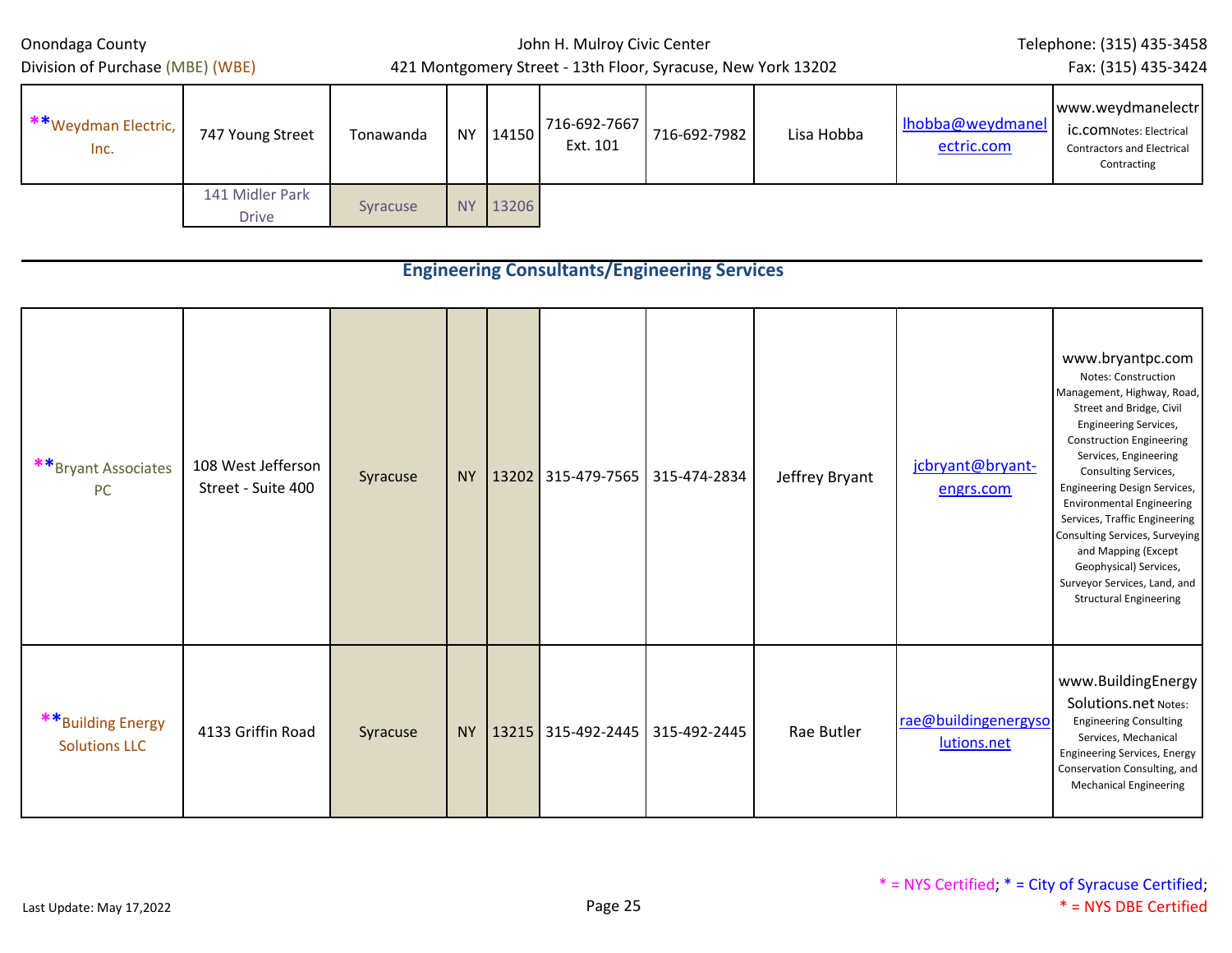| Onondaga County                                                                              |                                       |                                                              | John H. Mulroy Civic Center | Telephone: (315) 435-3458 |                                 |                                        |                                     |                                                                  |                                                                                                                                                                                                                                                                                                                                                                                                                                                                                                             |
|----------------------------------------------------------------------------------------------|---------------------------------------|--------------------------------------------------------------|-----------------------------|---------------------------|---------------------------------|----------------------------------------|-------------------------------------|------------------------------------------------------------------|-------------------------------------------------------------------------------------------------------------------------------------------------------------------------------------------------------------------------------------------------------------------------------------------------------------------------------------------------------------------------------------------------------------------------------------------------------------------------------------------------------------|
| Division of Purchase (MBE) (WBE)                                                             |                                       | 421 Montgomery Street - 13th Floor, Syracuse, New York 13202 |                             |                           | Fax: (315) 435-3424             |                                        |                                     |                                                                  |                                                                                                                                                                                                                                                                                                                                                                                                                                                                                                             |
| ***Environmental<br>Design & Research,<br>Landscape<br>Architecture and<br>Engineering, P.C. | 217 Montgomery<br>Street - Suite 1000 | Syracuse                                                     | <b>NY</b>                   |                           | 13202 315-471-0688 315-471-1061 |                                        | Joanne Stewart; Jo<br>Anne Gagliano | jstewart@edrcompani<br>es.com;<br>jgagliano@edrcompan<br>ies.com | www.edrcompanies.<br><b>COM</b> Notes: Landscape<br>Architectural Services, Civil<br>Engineering Services,<br>Landscape Architecture, and<br><b>Civil Engineering</b>                                                                                                                                                                                                                                                                                                                                       |
| **Prudent<br>Engineering, LLP                                                                | 6390 Fly Road                         | <b>East Syracuse</b>                                         |                             |                           |                                 | NY   13057 315-748-7700   315-748-7780 | Philip Thayaparan                   | pthayaparan@pruden<br>teng.com                                   | www.prudenteng.co<br>M Notes: Civil Engineering<br>Services, Engineering<br>Consulting Services,<br>Engineering Design Services,<br><b>Hydrographic Mapping</b><br>Services, Land Surveying<br>Services, Topographic<br>Surveying Services, Civil<br>Engineering, General<br>Construction: Management,<br>Scheduling, Cost Estimation<br>Engineering, Inspecting,<br>Structural Engineering,<br>Surveyor Services, Land,<br>Structural Engineering, and<br>Inspection Services,<br><b>Construction Type</b> |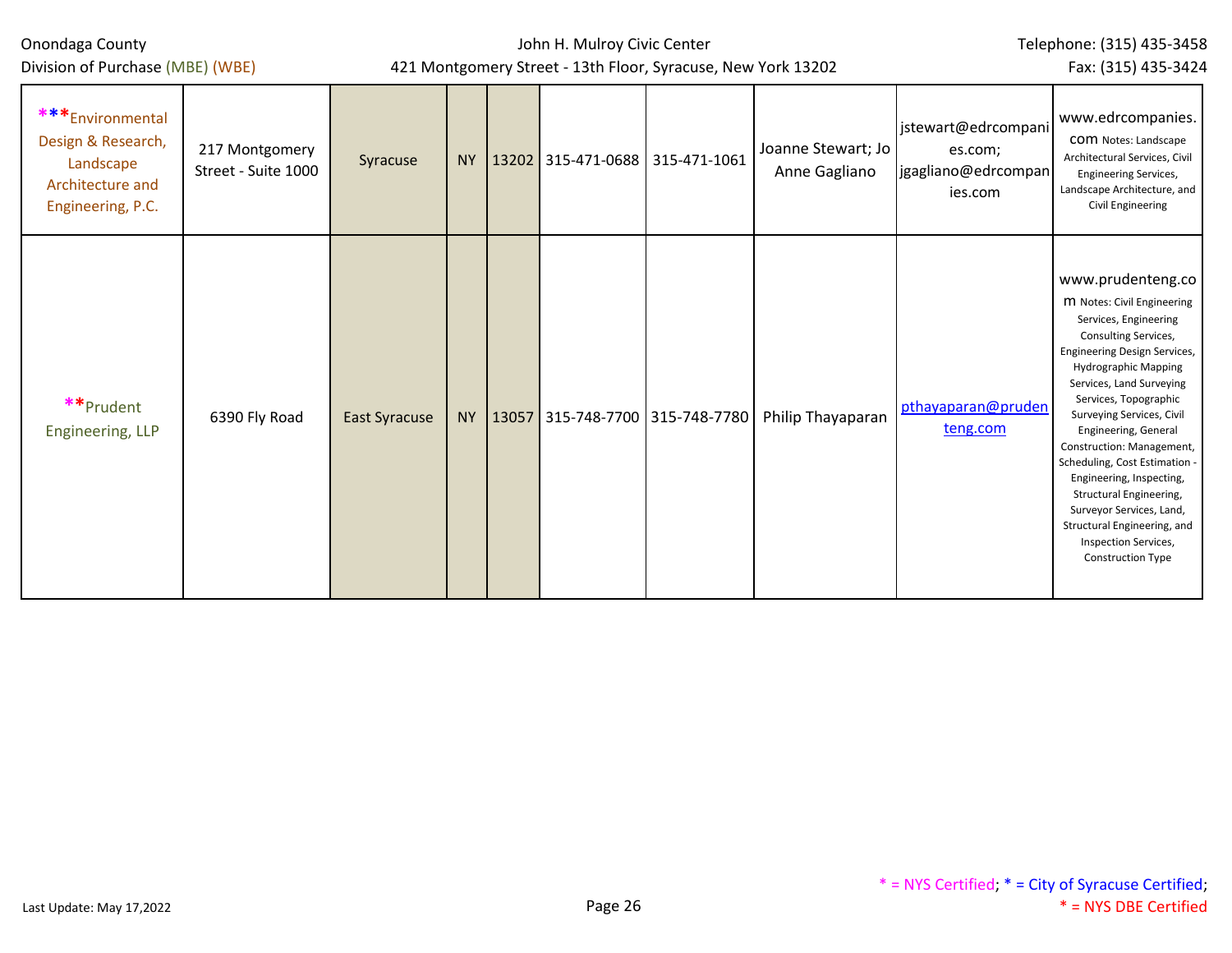## John H. Mulroy Civic Center 421 Montgomery Street - 13th Floor, Syracuse, New York 13202

|                                           |                                           |          |           | 421 Montgomery Street - 13th Floor, Syracuse, New York 13202 |              | Fax: (315) 435-3424   |                                                                                                                                                                                                                                                                                                                                                                                                                                                                                                                                                                                                                                                                                                                                                                                                                                                                                                                                                                                  |  |
|-------------------------------------------|-------------------------------------------|----------|-----------|--------------------------------------------------------------|--------------|-----------------------|----------------------------------------------------------------------------------------------------------------------------------------------------------------------------------------------------------------------------------------------------------------------------------------------------------------------------------------------------------------------------------------------------------------------------------------------------------------------------------------------------------------------------------------------------------------------------------------------------------------------------------------------------------------------------------------------------------------------------------------------------------------------------------------------------------------------------------------------------------------------------------------------------------------------------------------------------------------------------------|--|
| Division of Purchase (MBE) (WBE)          |                                           |          |           |                                                              |              |                       | www.watts-ae.com<br>Notes: Architects' (Except<br>Landscape) Offices,<br><b>Engineering Consulting</b><br>Services, Surveying and<br>Mapping (except                                                                                                                                                                                                                                                                                                                                                                                                                                                                                                                                                                                                                                                                                                                                                                                                                             |  |
| ***Watts<br>Architecture &<br>Engineering | 120 East Washington<br>Street - Suite 414 | Syracuse | <b>NY</b> | 13202 315-214-5526                                           | 315-299-4092 | <b>Scott Matthews</b> | Geophysical) Services,<br>Architect Services,<br>Professional, (Not Otherwise<br>Classified), Including<br>Consulting, Lighting, Interior,<br>Exterior, Architectural<br>Services, Planning, Urban,<br>Community, Regional, Area<br>Wide, and State, Recreation<br>Facilities, Parks, Marinas, etc.,<br>Architectural Services, Design<br>Services, Drafting Services,<br>Construction Consulting,<br><b>Energy Conservation</b><br>Consulting, Environmental<br>Consulting, Geological<br>Consulting, Real Estate and<br>Land Consulting, Including<br>Land Survey Consulting and<br>Land Developers,<br>Transportation Consulting,<br>Utilities: Gas, Water, Electric<br>Consulting, Civil Engineering,<br>Electrical Engineering,<br><b>Including Cogeneration</b><br>Design Services,<br>Environmental Engineering,<br><b>General Construction:</b><br>Management, Scheduling,<br>Cost Estimation Engineering,<br>Mechanical Engineering,<br>Structural Engineering, Traffic |  |

**Environmental Consultants/Services**

Telephone: (315) 435-3458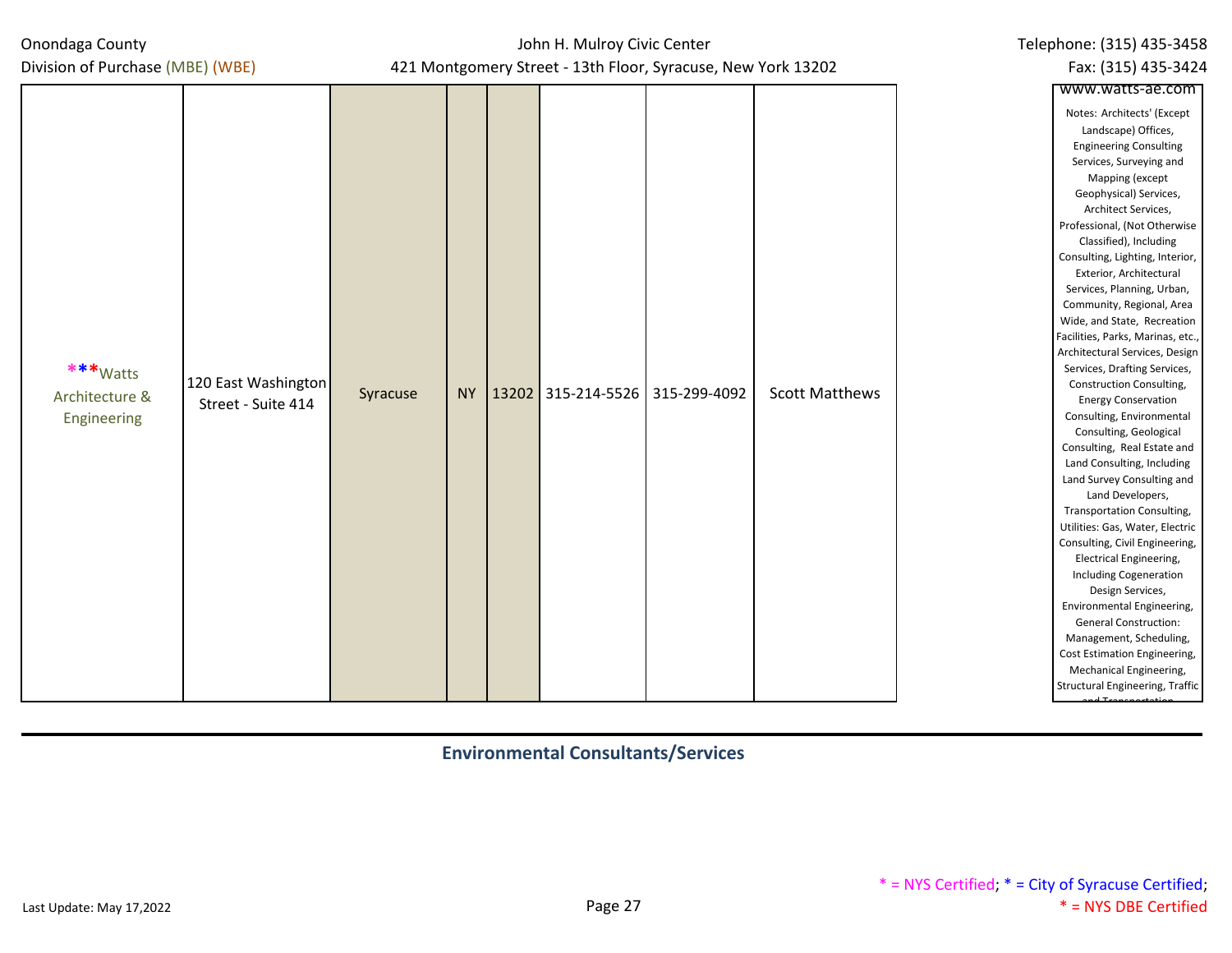| Onondaga County                                                               |                                 |                |           | John H. Mulroy Civic Center         | Telephone: (315) 435-3458                                    |                       |                                                                          |                                                                                                                                                                                                                                            |
|-------------------------------------------------------------------------------|---------------------------------|----------------|-----------|-------------------------------------|--------------------------------------------------------------|-----------------------|--------------------------------------------------------------------------|--------------------------------------------------------------------------------------------------------------------------------------------------------------------------------------------------------------------------------------------|
| Division of Purchase (MBE) (WBE)                                              |                                 |                |           |                                     | 421 Montgomery Street - 13th Floor, Syracuse, New York 13202 |                       |                                                                          | Fax: (315) 435-3424                                                                                                                                                                                                                        |
| ** Alliance<br><b>Archaeological Services</b><br>Inc.                         | 4160 Watervale<br>Road          | <b>Manlius</b> | <b>NY</b> | 13104 315-632-8283                  |                                                              | Nikki Waters          | nwaters@alliancearch<br>aeology.com                                      | www.alliancearchae<br>ology.com Notes:<br><b>Environmental Consultants,</b><br><b>Environmental Consulting</b><br>Services, All Other<br>Professional, Scientific, and<br>Technical Services, and<br><b>Environmental Consulting</b>       |
| ***Applied<br><b>BiomassFerm</b><br><b>Technologies (ABF</b><br>Technologies) | P.O. Box 193                    | Syracuse       | <b>NY</b> | 13206 315-256-4737                  |                                                              | Allen Spencer         | aspencer@appliedbio<br>massferm.com;<br>aspence3@twcny.rr.c<br><b>om</b> | www.appliedbiomass<br>ferm.com Notes:<br><b>Environmental Consulting</b><br>Services, Biological Consulting<br>Services, Environmental<br>Consulting, Air Quality<br>Monitoring Services, and Lead<br>and Asbestos Inspection<br>Services  |
| ** Arctic Enterprise,<br>Inc.                                                 | 222 Teall Avenue -<br>Suite 201 | Syracuse       | <b>NY</b> | 13210 315-476-1757 315-476-1764     |                                                              | Janette Van Wie       | jvanwie@arcticent.co<br>m                                                | www.arcticent.com<br>Notes: Environmental<br>Consultants Services,<br>Asbestos Abatement Services,<br>Asbestos Removal<br>Contractors, Inspection,<br>Monitoring of Insulation and<br>Asbestos Installation and<br><b>Removal Services</b> |
| *Environmental<br>Collaborative                                               | 309 Palmer Drive                | Fayetteville   | <b>NY</b> | 13066   315-637-3701   315-637-0425 |                                                              | <b>Barbara Reuter</b> | bcreuter@verizon.net                                                     | Notes: Environmental<br>Consultants, Environmental<br>Consulting Services, and<br><b>Environmental Consulting</b>                                                                                                                          |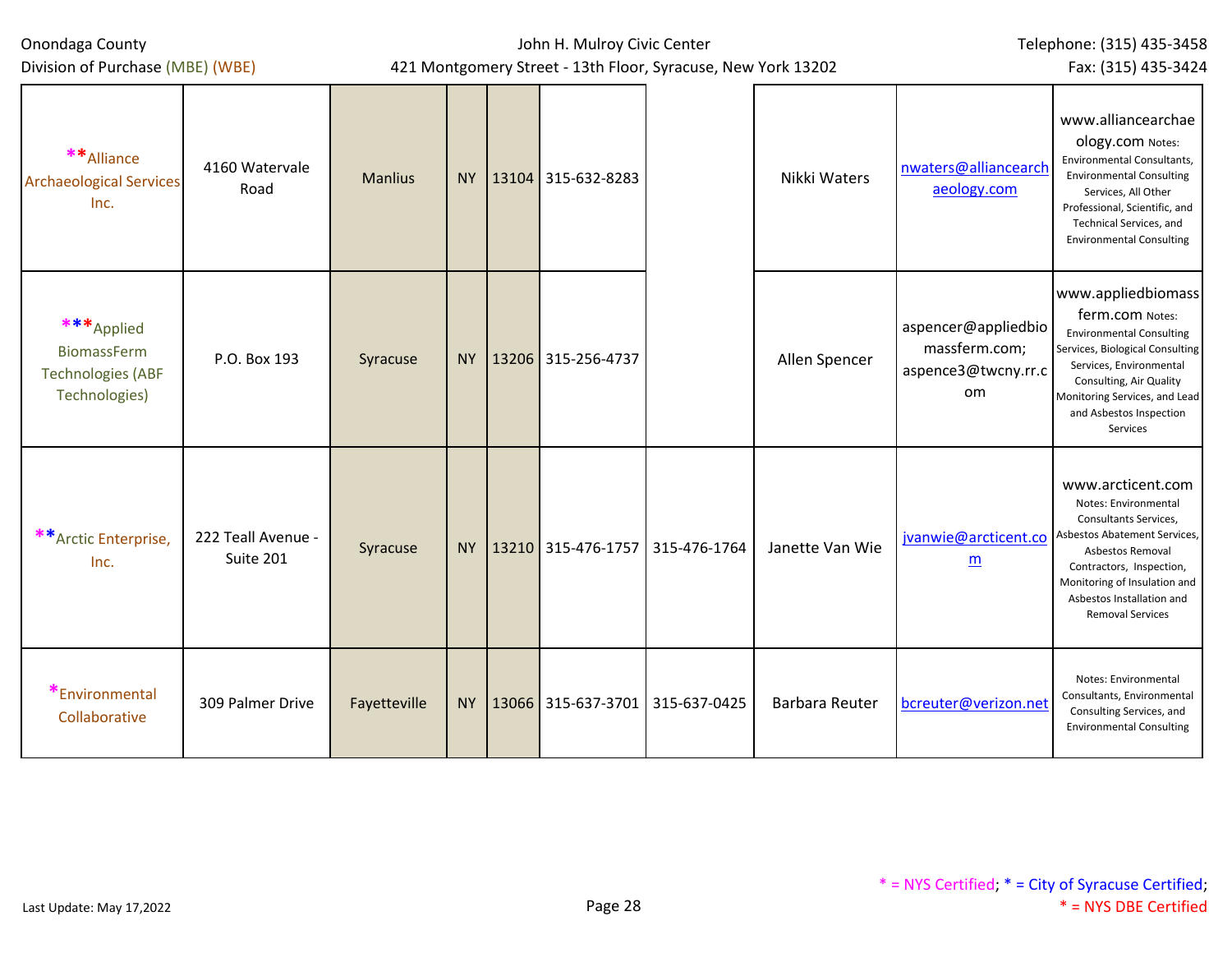| Division of Purchase (MBE) (WBE)                                                                   |                                       |           |           | 421 Montgomery Street - 13th Floor, Syracuse, New York 13202 |                                 | Fax: (315) 435-3424                 |                                                                  |                                                                                                                                                                                                                                                                                                                                                                                                                                                                                                                    |  |  |
|----------------------------------------------------------------------------------------------------|---------------------------------------|-----------|-----------|--------------------------------------------------------------|---------------------------------|-------------------------------------|------------------------------------------------------------------|--------------------------------------------------------------------------------------------------------------------------------------------------------------------------------------------------------------------------------------------------------------------------------------------------------------------------------------------------------------------------------------------------------------------------------------------------------------------------------------------------------------------|--|--|
| ***Environmental<br>Design & Research,<br>Landscape<br>Architecture and<br>Engineering, P.C.       | 217 Montgomery<br>Street - Suite 1000 | Syracuse  | <b>NY</b> |                                                              | 13202 315-471-0688 315-471-1061 | Joanne Stewart; Jo<br>Anne Gagliano | jstewart@edrcompani<br>es.com;<br>jgagliano@edrcompan<br>ies.com | www.edrcompanies.<br>COM Notes: Landscape<br>Architectural Services, Civil<br>Engineering Services,<br>Landscape Architecture, and<br><b>Civil Engineering</b>                                                                                                                                                                                                                                                                                                                                                     |  |  |
|                                                                                                    |                                       |           |           |                                                              | <b>HVAC Contractors</b>         |                                     |                                                                  |                                                                                                                                                                                                                                                                                                                                                                                                                                                                                                                    |  |  |
| *Angelo Chiodo<br>Heating, Air<br>Conditioning,<br><b>Refrigeration, Air Duct</b><br>Cleaning, LLC | 618 Wolf Street                       | Syracuse  | NY        |                                                              | 13208 315-471-7747 315-471-7061 | Margaret Chiodo                     | lynn@angelochiodo.c<br>om                                        | www.angelochiodo.<br>COM Notes: Operation and<br>Maintenance of HVAC<br>Systems, Air Conditioning,<br>Heating, HVAC Maintenance<br>and Service, Duct Work<br>Cleaning, HVAC (Heating,<br>Ventilation and Air-<br>Conditioning) Contractors,<br>Plumbing, Heating, and Air-<br>Conditioning Contractors, Air<br>Duct Cleaning Services,<br>Heating, Air Conditioning, and<br>Ventilation Maintenance and<br>Repair Services (Including<br>Installation), and Heating,<br>Ventilating and Air<br>Conditioning (HVAC) |  |  |
|                                                                                                    | 7869 Hawthorne<br><b>Drive</b>        | Liverpool | <b>NY</b> | 13090                                                        |                                 |                                     |                                                                  |                                                                                                                                                                                                                                                                                                                                                                                                                                                                                                                    |  |  |

John H. Mulroy Civic Center

Telephone: (315) 435-3458

Onondaga County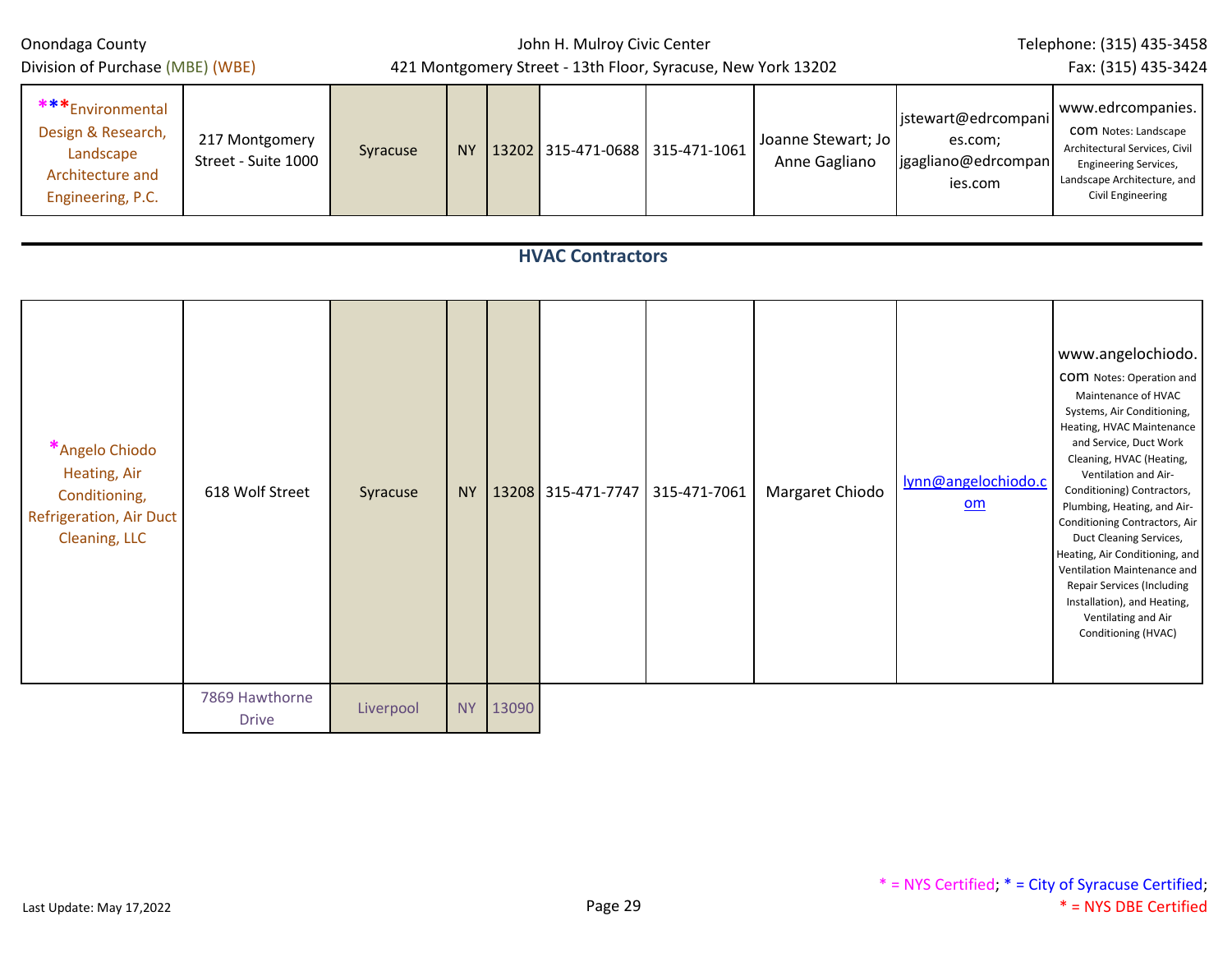| Onondaga County<br>Division of Purchase (MBE) (WBE) |                                       |          |      | John H. Mulroy Civic Center<br>421 Montgomery Street - 13th Floor, Syracuse, New York 13202 | Telephone: (315) 435-3458<br>Fax: (315) 435-3424 |              |              |                                     |                                                                                                                                                                                                                                                                                                        |
|-----------------------------------------------------|---------------------------------------|----------|------|---------------------------------------------------------------------------------------------|--------------------------------------------------|--------------|--------------|-------------------------------------|--------------------------------------------------------------------------------------------------------------------------------------------------------------------------------------------------------------------------------------------------------------------------------------------------------|
| **Gomez Comfort<br>Systems LLC                      | 503 South Geddes<br>Street            | Syracuse | NY . |                                                                                             | 13204 315-516-1847                               | 315-218-6583 | John Gomez   | j.gomez61@aol.com                   | www.gomezcomforts<br>ystems.com Notes:<br>Heating, Ventilating, and Air<br>Conditioning (HVAC), Heating,<br>Ventilation and Air-<br>Conditioning (HVAC)<br>Contractors, and Heating<br>Ventilating and Air<br>Conditioning (HVAC)                                                                      |
| ** Heat and Cool<br>Solutions, LLC                  | 5858 East Molloy<br>Road - Suite 107B | Syracuse | NY   | 13211                                                                                       | 315-280-8890                                     |              | Andrew James | andrew@heatandco<br>olsolutions.com | www.heatandcoolsol<br><b>utions.com</b> Notes: HVAC<br>(Heating, Ventilation and Air-<br>Conditioning) Contractors,<br>Heating, Air Conditioning, and<br>Ventilation Maintenance and<br><b>Repair Services (Including</b><br>Installation), and Heating,<br>Ventilation and Air<br>Conditioning (HVAC) |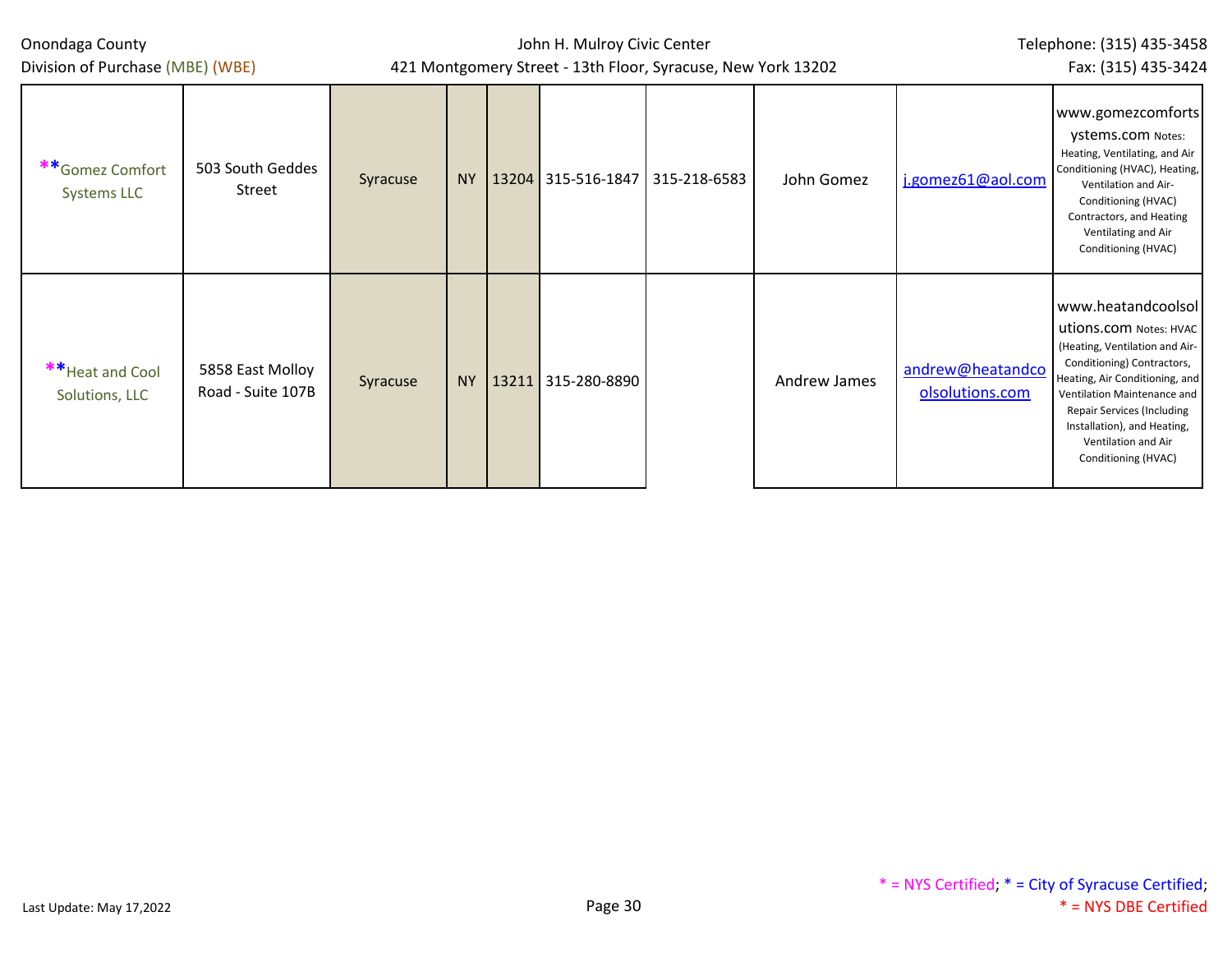| Onondaga County |
|-----------------|
|-----------------|

Division of Purchase (MBE) (WBE)

| *J.T. Systems, Inc. | 8132 Oswego Road<br>Route 57 | Liverpool |  | NY   13090   315-622-1980   315-622-2998 | Jit Turakhia | info@jtsystemsinc.co<br>$\underline{m}$ | Notes: Operation and<br>Maintenance of HVAC<br>Systems, Central HVAC<br>Equipment, Air Conditioning,<br>Air Conditioning Contractors<br>and Systems, Airlocks,<br><b>Pneumatic Conveying</b><br>Systems, Air Purification<br>Manufacturing, Fans,<br>Compressors - Air and Gas,<br>Water and Air Pollution<br>Control, Plumbing, Heating,<br>and Air-Conditioning<br>Contractors, Hardware, and<br>Plumbing and Heating<br><b>Equipment and Supplies</b><br>Merchant Wholesalers,<br>Machinery, Equipment, and<br>Supplies Merchant<br>Wholesalers, Air Compressors<br>and Accessories, Fans, Room<br>Type: Ceiling and Portable<br>Type, Stationary and<br>Oscillating, Parts, Airplane,<br>Except Engine, Compressors,<br>Gas (All Types), Conveyors,<br>Pneumatic, Heating,<br>Ventilating and Air<br>Conditioning (HVAC), Air<br><b>Pollution Control Services</b><br>(Including Data Collection<br>Research and Development,<br>etc.), Water Pollution<br>Services, Air Conditioning,<br>Heating, and Ventilating<br>Equipment (HVAC)<br><b>Manufacturing Services</b> |
|---------------------|------------------------------|-----------|--|------------------------------------------|--------------|-----------------------------------------|-----------------------------------------------------------------------------------------------------------------------------------------------------------------------------------------------------------------------------------------------------------------------------------------------------------------------------------------------------------------------------------------------------------------------------------------------------------------------------------------------------------------------------------------------------------------------------------------------------------------------------------------------------------------------------------------------------------------------------------------------------------------------------------------------------------------------------------------------------------------------------------------------------------------------------------------------------------------------------------------------------------------------------------------------------------------------------|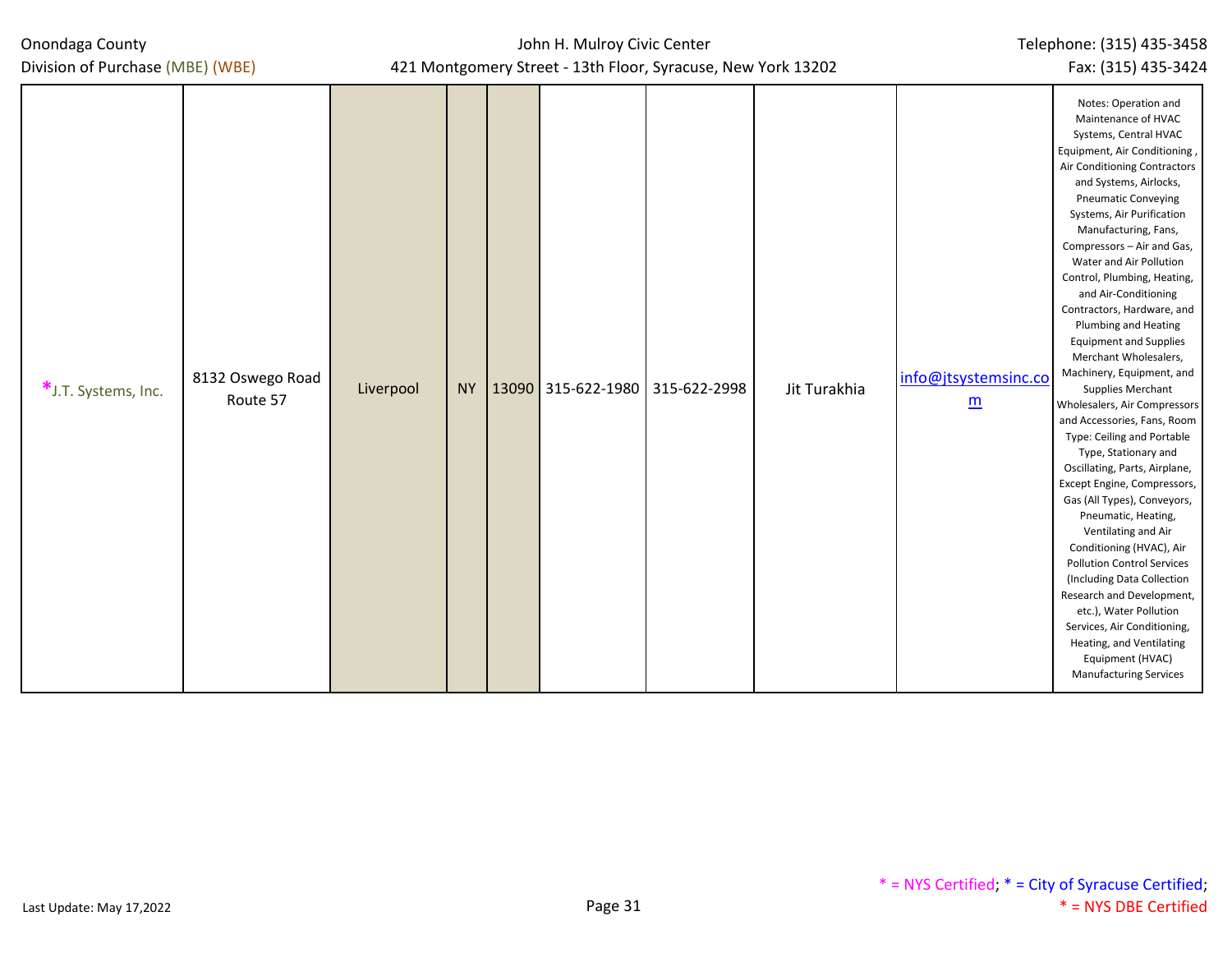Division of Purchase (MBE) (WBE)

| *** Kondra & Jaquin<br>Enterprises, Inc. dba<br>Potter Heating & Air<br>Conditioning | 4004 New Court<br>Avenue | Syracuse | NY 13206 | 315-472-3557<br>Ext. 222 | 315-437-9128 | Suzanne Kondra-<br>DeFuria | suzanne@potter-<br>perrone.com;<br>info@potter-<br>perrone.com | www.potter-<br>perrone.com Notes: Air-<br>Conditioning System (except<br>window) Installation,<br><b>Bathroom Plumbing Fixture</b><br>and Sanitary Ware<br>Installation, Boiler, Heating,<br>Installation, Central Air-<br><b>Conditioning Equipment</b><br>Installation, Central Cooling<br><b>Equipment and Piping</b><br>Installation, Central Heating<br><b>Equipment and Piping</b><br>Installation, Drinking Fountain<br>Installation, Duct Work (e.g.,<br>cooling, dust collection,<br>exhaust, heating, ventilation)<br>Installation, Exhaust System<br>(e.g., kitchens, industrial work<br>areas) Installation, Heating<br>and Ventilation System<br>Component (e.g., air<br>registers, diffusers, filters,<br>grilles, sound attenuators)<br>Installation, HVAC (heating,<br>ventilation and air-<br>conditioning) Contractors,<br>Mechanical Contractors, and<br>Plumbing, Heating, and Air-<br><b>Conditioning Contractors</b> |
|--------------------------------------------------------------------------------------|--------------------------|----------|----------|--------------------------|--------------|----------------------------|----------------------------------------------------------------|--------------------------------------------------------------------------------------------------------------------------------------------------------------------------------------------------------------------------------------------------------------------------------------------------------------------------------------------------------------------------------------------------------------------------------------------------------------------------------------------------------------------------------------------------------------------------------------------------------------------------------------------------------------------------------------------------------------------------------------------------------------------------------------------------------------------------------------------------------------------------------------------------------------------------------------------|
| **NJ Jones Plumbing                                                                  | 911 Milton Avenue        | Syracuse |          | NY   13204 315-375-3143  |              | Nadonte Jones              | njjonesplumbing@gm<br>ail.com                                  | Notes: Bathroom Plumbing<br><b>Fixture and Sanitary Ware</b><br>Installation, Plumbers,<br>Plumbers, Heating, and Air-<br>Conditioning Contractors, and<br>Plumbing                                                                                                                                                                                                                                                                                                                                                                                                                                                                                                                                                                                                                                                                                                                                                                        |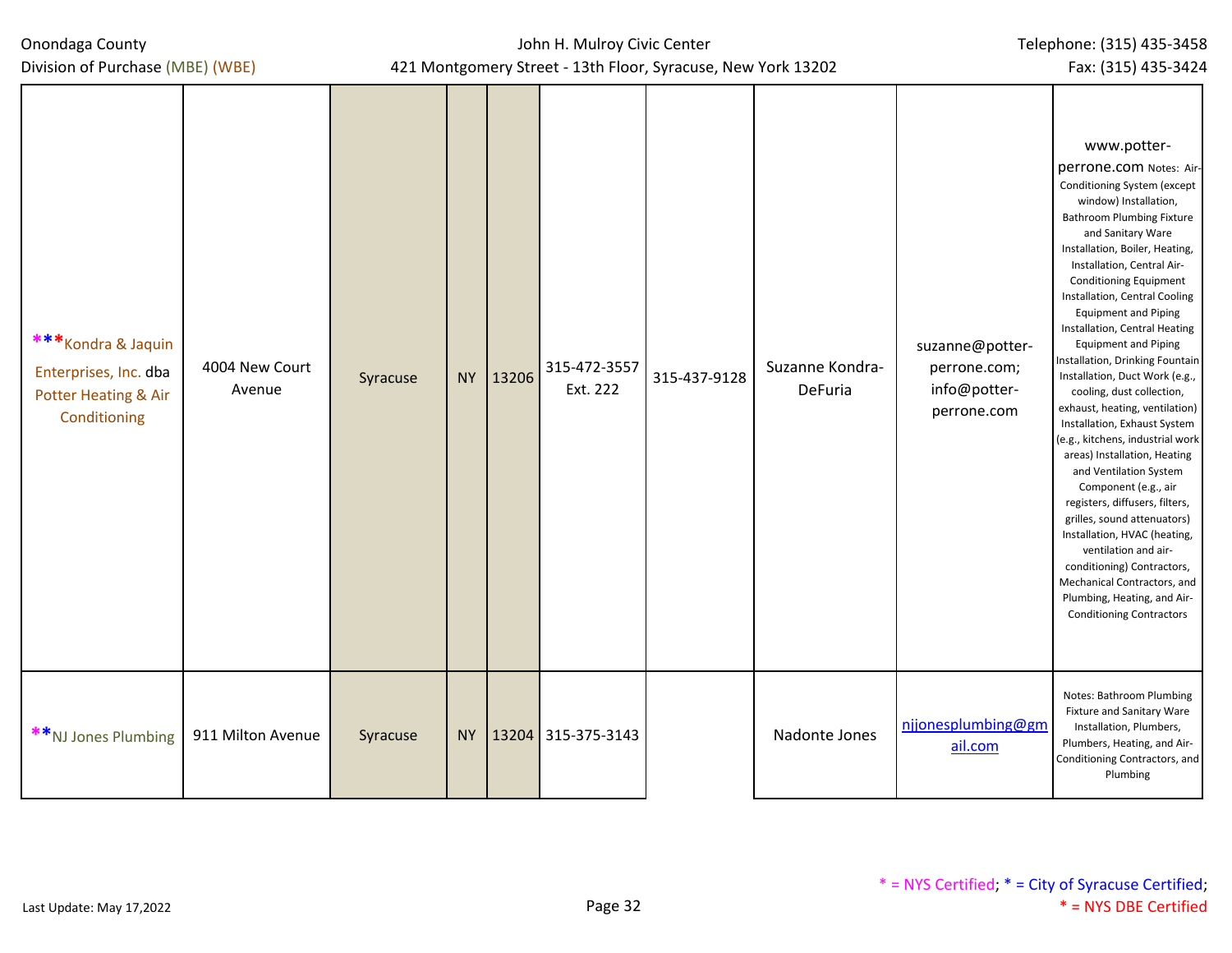| Onondaga County |  |
|-----------------|--|
|-----------------|--|

| Division of Purchase (MBE) (WBE)                                 | 421 Montgomery Street - 13th Floor, Syracuse, New York 13202 |           |  |                    |  |                                 |                            |                                                                                                                                                                                                                                                                                                                                                                                                                                                                                                                                                                                                                                                                                                                                                                 |
|------------------------------------------------------------------|--------------------------------------------------------------|-----------|--|--------------------|--|---------------------------------|----------------------------|-----------------------------------------------------------------------------------------------------------------------------------------------------------------------------------------------------------------------------------------------------------------------------------------------------------------------------------------------------------------------------------------------------------------------------------------------------------------------------------------------------------------------------------------------------------------------------------------------------------------------------------------------------------------------------------------------------------------------------------------------------------------|
| ** Professional<br>499 South Warren<br>Street<br>Tradesmen, Inc. | Syracuse                                                     | <b>NY</b> |  | 13202 315-692-8067 |  | 315-692-8068   Shannon O'Connor | shannon@protradeu<br>s.com | www.protradeus.co<br>M Notes: Electrical<br>Contractors and Other Wiring<br>Installation Contractors, HVAC<br>(Heating, Ventilation and Air-<br>Conditioning) Contractors,<br>Lighting Design Services,<br>Wiring and Other Electrical<br>Maintenance and Repair<br>Services, Electrical,<br>Alternator/Generator,<br>Battery, Ignition System,<br>Lights, etc., Maintenance and<br>Repair, Substation High<br>Voltage, Electrical<br>Maintenance and Repair,<br>Scanning and Testing for<br>Electrical Hot-Spots, etc.,<br><b>Electrical Contracting,</b><br>Inspection Services, Electrical<br>Instrumentation and Control,<br><b>Electrical Systems Testing</b><br>Services, and Electrical<br>Equipment and Supplies, Sale<br>of Surplus and Obsolete Items |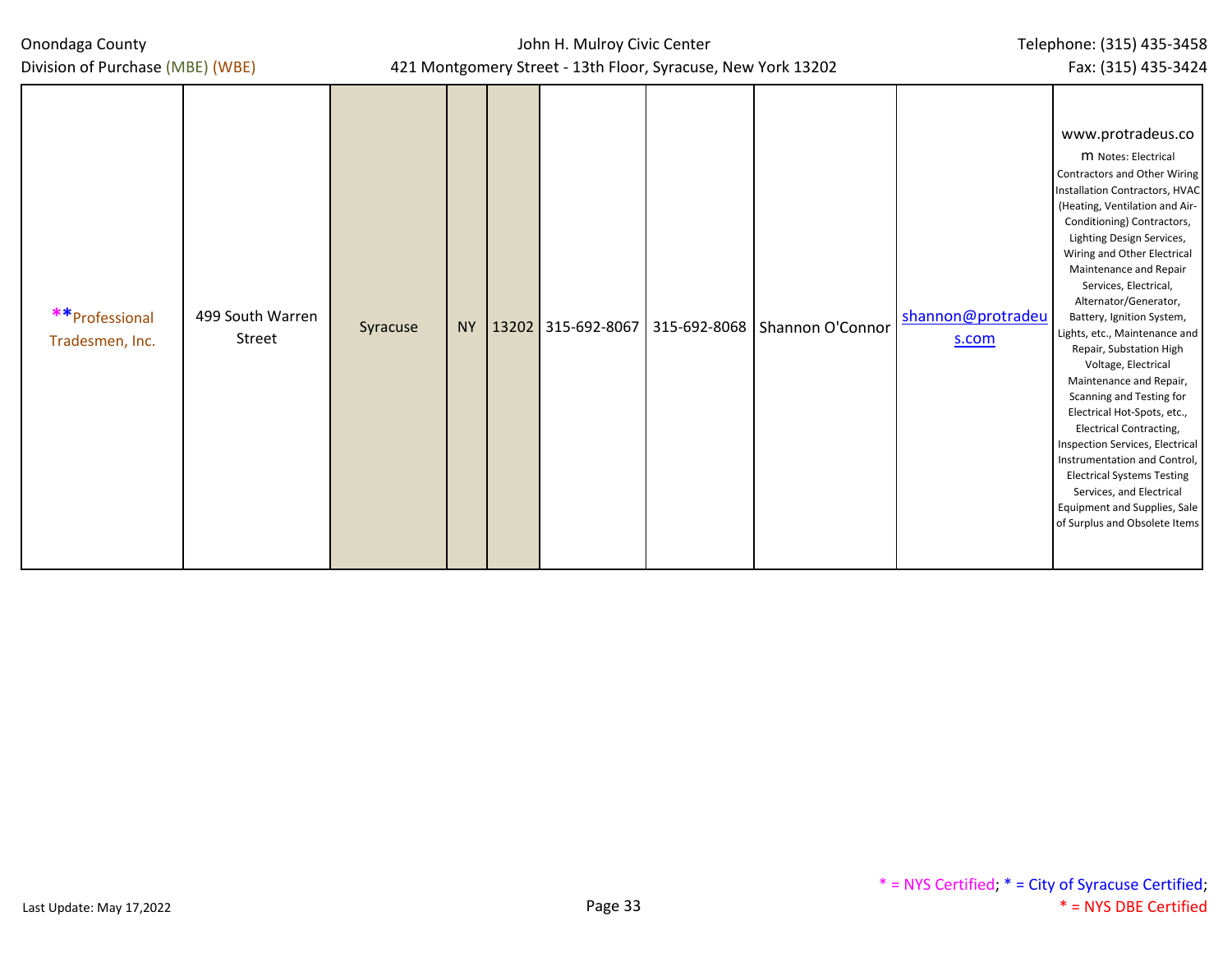Division of Purchase (MBE) (WBE)

## John H. Mulroy Civic Center 421 Montgomery Street - 13th Floor, Syracuse, New York 13202

| *Wilkins Mechanical,<br>Inc. | P.O. Box 220     | Warners  | <b>NY</b> |       | 13164 315-638-2400 315-638-3595 | Pamela Wilkins | Notes: Temporary Heating,<br>Cooling, and Ventilating,<br><b>Operation and Maintenance</b><br>of HVAC Systems, Water<br><b>Utility Pumping Stations,</b><br>Mechanical Contractors,<br>Install and Service of Water<br>Pumps and Tanks, Mechanical<br>Installation, HVAC<br>Maintenance and Service,<br><b>Boiler Maintenance and</b><br>Repair, Mechanical<br>Contractors, Plumbing,<br>Heating, and Air-Conditioning<br>Contractors, Wholesale Trade<br>Agents and Brokers, Heating,<br>Air Conditioning, and<br>Ventilation Maintenance and<br>Repair Services (Including<br>Installation), Heating,<br>Ventilating and Air<br>Conditioning (HVAC), Pumps<br>and Pump Accessories<br>Maintenance and Repair, and<br><b>Boiler Maintenance and</b><br>Repair, Steam (Including<br><b>Testing Services)</b> |
|------------------------------|------------------|----------|-----------|-------|---------------------------------|----------------|--------------------------------------------------------------------------------------------------------------------------------------------------------------------------------------------------------------------------------------------------------------------------------------------------------------------------------------------------------------------------------------------------------------------------------------------------------------------------------------------------------------------------------------------------------------------------------------------------------------------------------------------------------------------------------------------------------------------------------------------------------------------------------------------------------------|
|                              | 6923 Herman Road | Syracuse | <b>NY</b> | 13209 |                                 |                |                                                                                                                                                                                                                                                                                                                                                                                                                                                                                                                                                                                                                                                                                                                                                                                                              |

**Information Technology**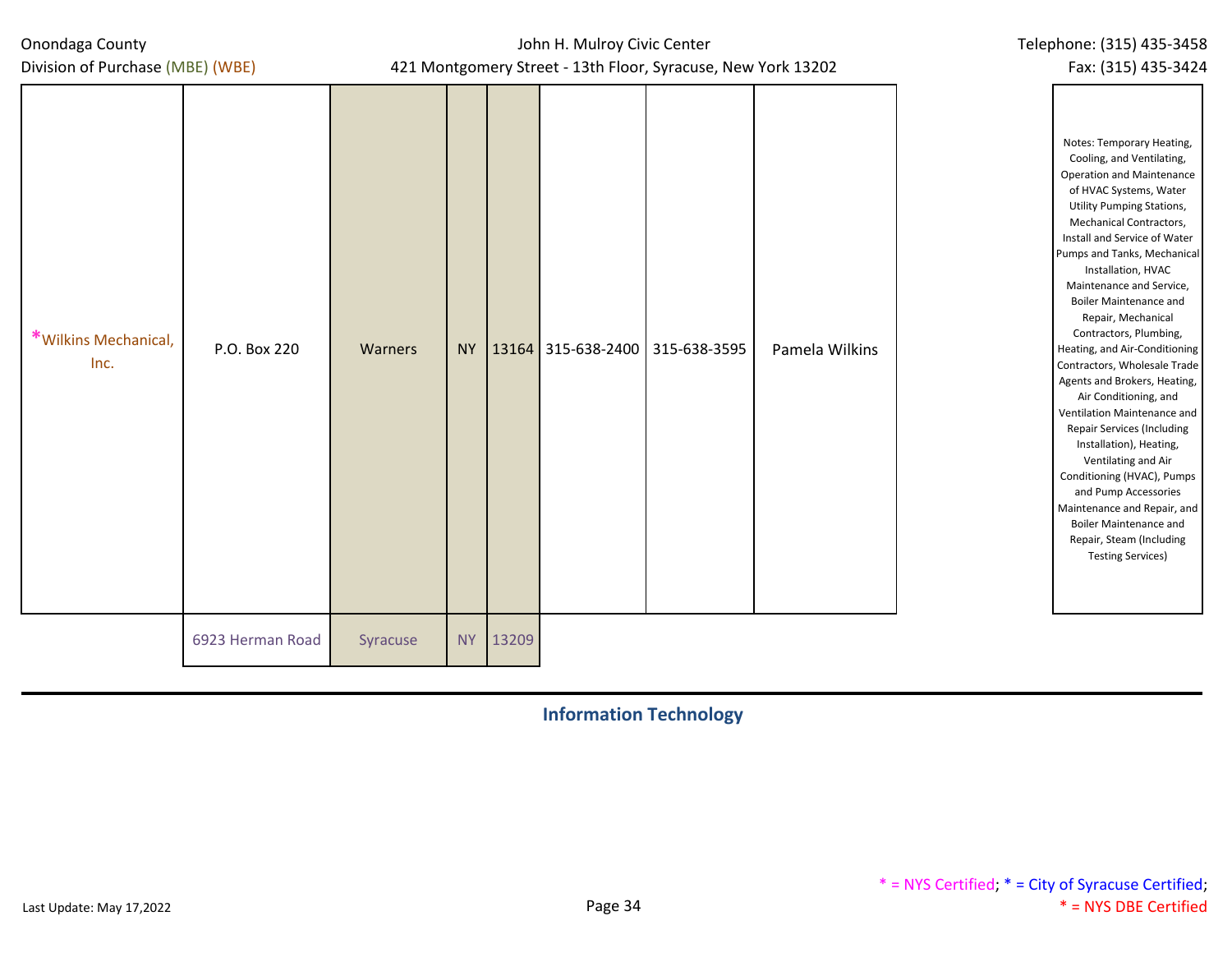Division of Purchase (MBE) (WBE)

| *2UTEC, LLC dba<br>2UTEC                                            | 428 South Main<br>Street - Suite 107   | <b>North Syracuse</b> |           | NY 13212 | 315-410-4649;<br>488-488-8353 | 315-802-6785 | Marjorie<br>Forderkonz | marjorie@2utec.com         | www.2utec.com<br>Notes: Telecommunications<br>Resellers, Communications:<br>Networking, Linking, Fiber<br>Modems, Power Over<br>Ethernet, Wireless,<br><b>Telecommunication (Internet</b><br>Protocol) Network<br>Monitoring, Surveillance,<br><b>Intrusion Detection Systems</b><br>and Networking Products,<br><b>Telecommunication Services</b><br>(Not Otherwise Classified),<br>and Networking Services,<br>Including Installation,<br>Security, and Maintenance |
|---------------------------------------------------------------------|----------------------------------------|-----------------------|-----------|----------|-------------------------------|--------------|------------------------|----------------------------|-----------------------------------------------------------------------------------------------------------------------------------------------------------------------------------------------------------------------------------------------------------------------------------------------------------------------------------------------------------------------------------------------------------------------------------------------------------------------|
| ** Advanced IT LLC                                                  | 499 South Warren<br>Street - Suite 400 | Syracuse              | <b>NY</b> | 13202    | 1-800-597-<br>8279            | 315-474-9423 | Susan Fahrenkrug       | susan@advzit.com           | advzit.com Notes: Local<br>Area Network (LAN)<br><b>Computer Systems</b><br><b>Integration Design Services</b>                                                                                                                                                                                                                                                                                                                                                        |
| *Business Systems of<br>CNY Inc. dba Syracuse<br>Telecommunications | 114 Game Road                          | Syracuse              |           |          | NY 13210 315-423-4083         | 315-423-4086 | Dona Woytan            | dwoytan@cnybs.com          | Notes: Telephone Equipment<br>and Building Wiring<br>Installation                                                                                                                                                                                                                                                                                                                                                                                                     |
| ** Cedar Path<br>Solutions Group, Inc.                              | 6700 Old Collamer<br>Road - Suite 112  | <b>East Syracuse</b>  |           | NY 13057 | 315-437-4724<br>Ext. 112      | 315-437-4724 | Susan Klapheke         | sklaphek@cedarpath.<br>com | www.cedarpath.com<br>Notes: Burglar Alarm System,<br>Electric, Installation Only,<br>Network Systems Integration<br>Design Services, Computer,<br><b>Security Systems Services</b><br>(except Locksmiths), and<br><b>Locksmith Services</b>                                                                                                                                                                                                                           |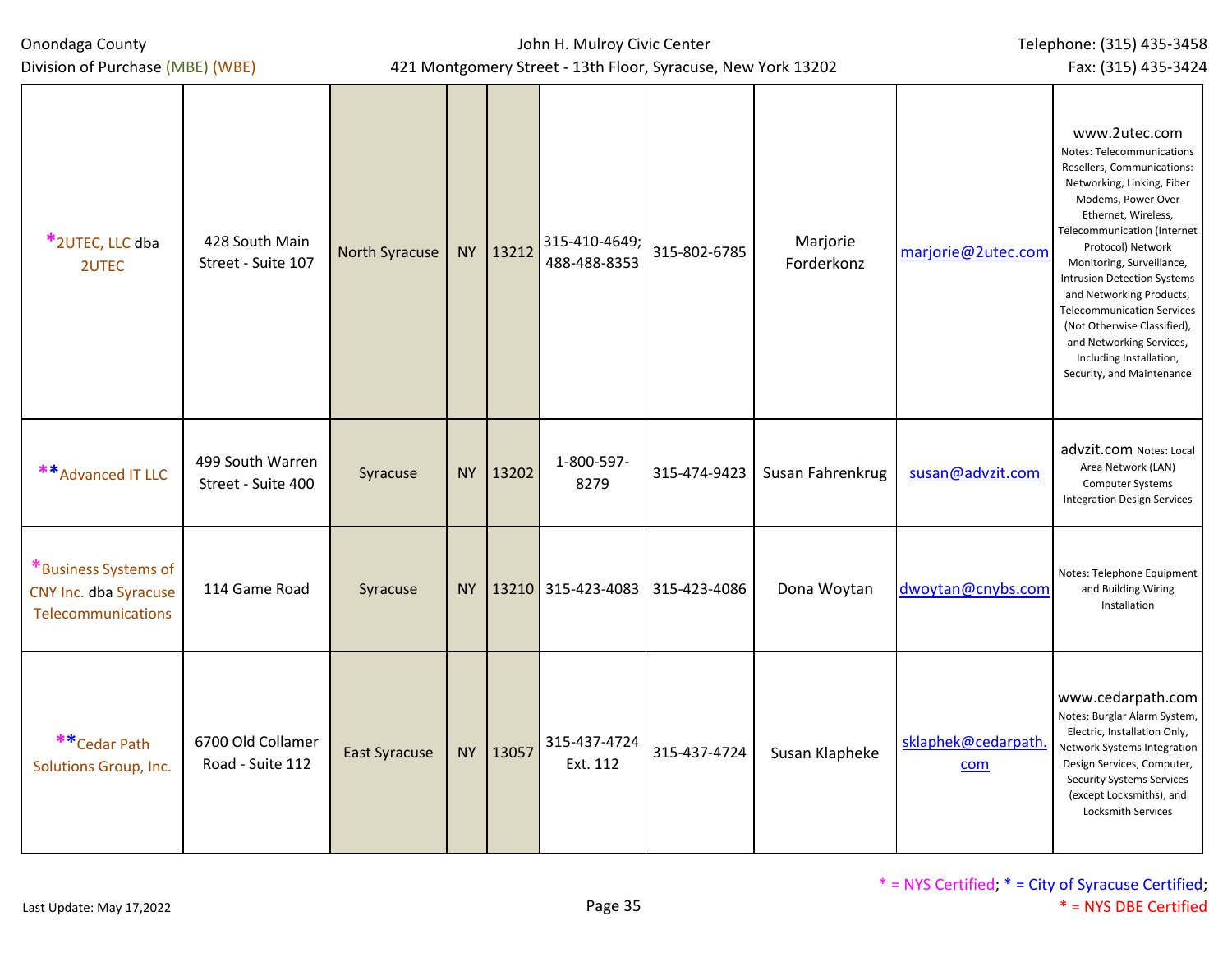| Onondaga County<br>Division of Purchase (MBE) (WBE)                                         |                                   | 421 Montgomery Street - 13th Floor, Syracuse, New York 13202 |           | John H. Mulroy Civic Center |                                        | Telephone: (315) 435-3458<br>Fax: (315) 435-3424 |                                               |                                                                           |                                                                                                                                                                                                                                                                                                                                                                                                                     |
|---------------------------------------------------------------------------------------------|-----------------------------------|--------------------------------------------------------------|-----------|-----------------------------|----------------------------------------|--------------------------------------------------|-----------------------------------------------|---------------------------------------------------------------------------|---------------------------------------------------------------------------------------------------------------------------------------------------------------------------------------------------------------------------------------------------------------------------------------------------------------------------------------------------------------------------------------------------------------------|
| **Electronic Data<br>Collection (EDC) Inc.                                                  | 105 Wyoming Street -<br>Suite 300 | Syracuse                                                     |           |                             | NY   13204 315-706-0310   315-706-0330 |                                                  | Nancy Genung                                  | sales@aimsparking.c<br>om                                                 | www.aimsparking.co<br>M Notes: Applications<br>Software, Computer,<br>Packaged, Computer Program<br>or Software Development,<br>Custom, Other Computer<br>Related Services, and<br>Software Installation Services,<br>Computer                                                                                                                                                                                      |
| *** Right Price<br>Companies, Inc. dba<br><b>Right Price Companies</b><br><b>Technology</b> | 4726 South Salina<br>Street       | Syracuse                                                     | <b>NY</b> |                             | 13205 315-701-2380                     | 315-701-2384                                     | Darin Price; Paris<br><b>Vanderpool Price</b> | dprice@rightpriceco<br>mpanies.com;<br>pprice@rightpriceco<br>mpanies.com | www.rightpricecomp<br>anies.com Notes:<br><b>Communication Equipment</b><br>Installation, Computer and<br>Network Cable Installation,<br>Office Furniture, Modular<br>System, Installation, Agents<br>and Brokers, Durable Goods,<br>Wholesale Trade, Interior<br>Design Consulting Services,<br>Furnishings: Artwork,<br>Cabinets, Furniture, Window<br>Treatments, Etc., and<br>Computer Aided Design<br>Services |
| *Syntela Inc.                                                                               | 7077 Coronation<br>Circle         | Fayetteville                                                 |           |                             | NY   13066 315-636-4443   315-254-2021 |                                                  | Jeannie<br>Dimkopoulos                        | technicalsupport@syn<br>tela.com;<br>jeannie@syntela.com                  | Notes: Teleconferencing<br>Services, Teleconferencing<br>Systems, Audio/Video<br>(Including Video on Demand<br>Systems), and Audio and<br>Visual (A/V) Consulting                                                                                                                                                                                                                                                   |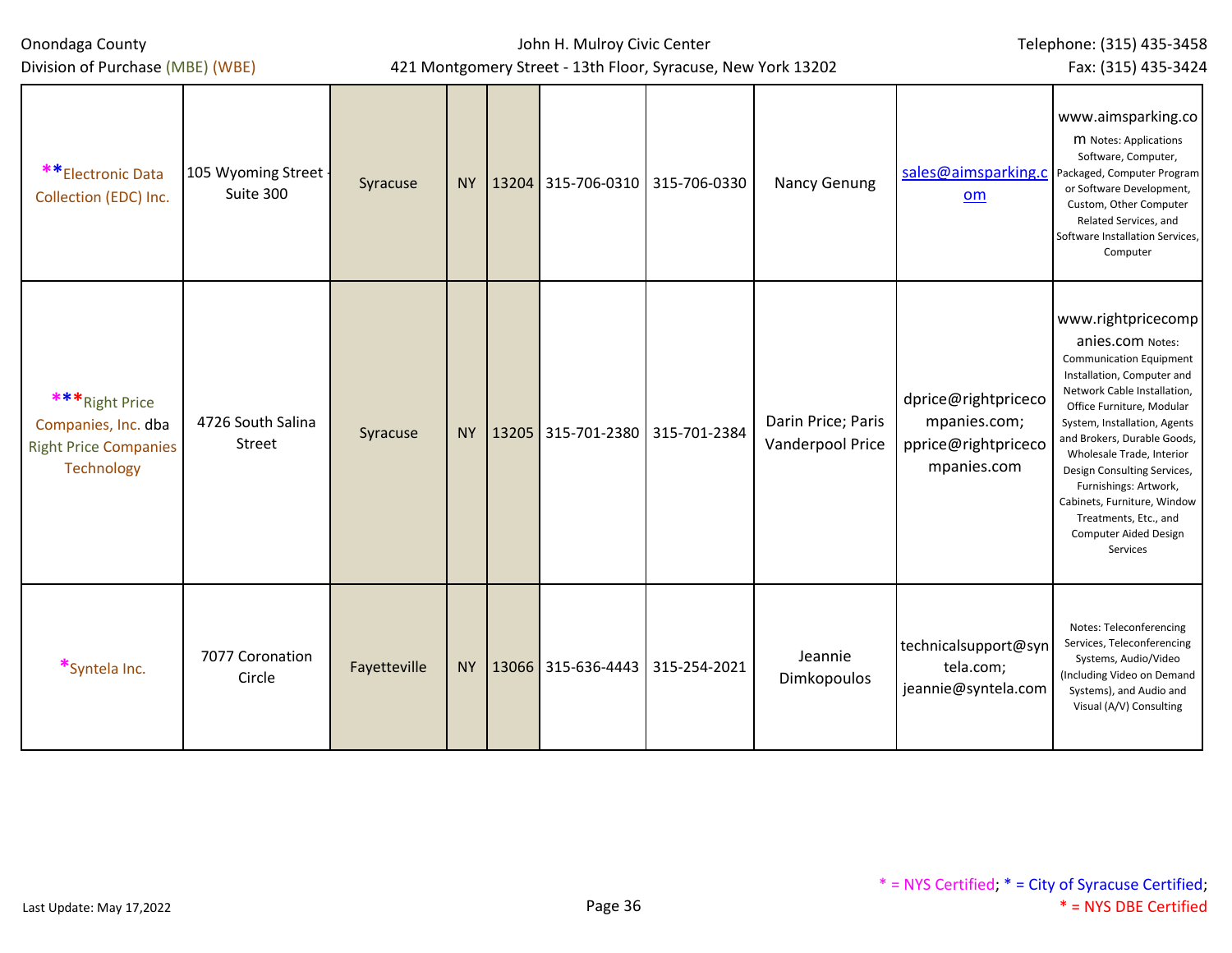John H. Mulroy Civic Center 421 Montgomery Street - 13th Floor, Syracuse, New York 13202 Telephone: (315) 435-3458 Fax: (315) 435-3424

| ***Tony Baird<br>Electronics Inc. | 461 East Brighton<br>Avenue | Syracuse |          |                                 | NY   13210   315-422-4430   315-422-4435 | <b>Tony Baird</b> | tbaird@tonybairdele<br>ctronics.com;<br>info@tonybairdelectr<br>onics.com | www.tonybairdelectr<br>ONICS.COM/Notes:<br>Electrical, Electrical Wiring,<br>and Low Voltage Electrical<br>Work, Harness Assemblies for<br><b>Electronic Use</b><br>Manufacturing, Other<br><b>Electronic Component</b><br>Manufacturing, Project<br>Management, Audio Visual<br>Equipment and Supplies (Not<br>Otherwise Classified),<br><b>Telecommunication Services</b><br>(Not Otherwise Classified),<br>Audio and Visual Consulting,<br>and Audio-Visual Equipment<br>Maintenance and Repair |
|-----------------------------------|-----------------------------|----------|----------|---------------------------------|------------------------------------------|-------------------|---------------------------------------------------------------------------|----------------------------------------------------------------------------------------------------------------------------------------------------------------------------------------------------------------------------------------------------------------------------------------------------------------------------------------------------------------------------------------------------------------------------------------------------------------------------------------------------|
| *Zip Networks Inc.                | 100 Wilkinson Street        | Syracuse | NY 13204 | 1-800-307-<br>2001 Ext.<br>3430 | 315-233-1120                             | Claudia Tooley    | claudia.tooley@zipne<br>ts.com                                            | www.zipnets.com<br>Notes: Computer and<br>Computer Peripheral<br><b>Equipment and Software</b><br>Merchant Wholesalers,<br>Computer Hardware<br>Consulting Services or<br>Consultants, and Networking<br>Services, Including<br>Installation, Security, and<br>Maintenance                                                                                                                                                                                                                         |

**Insulation**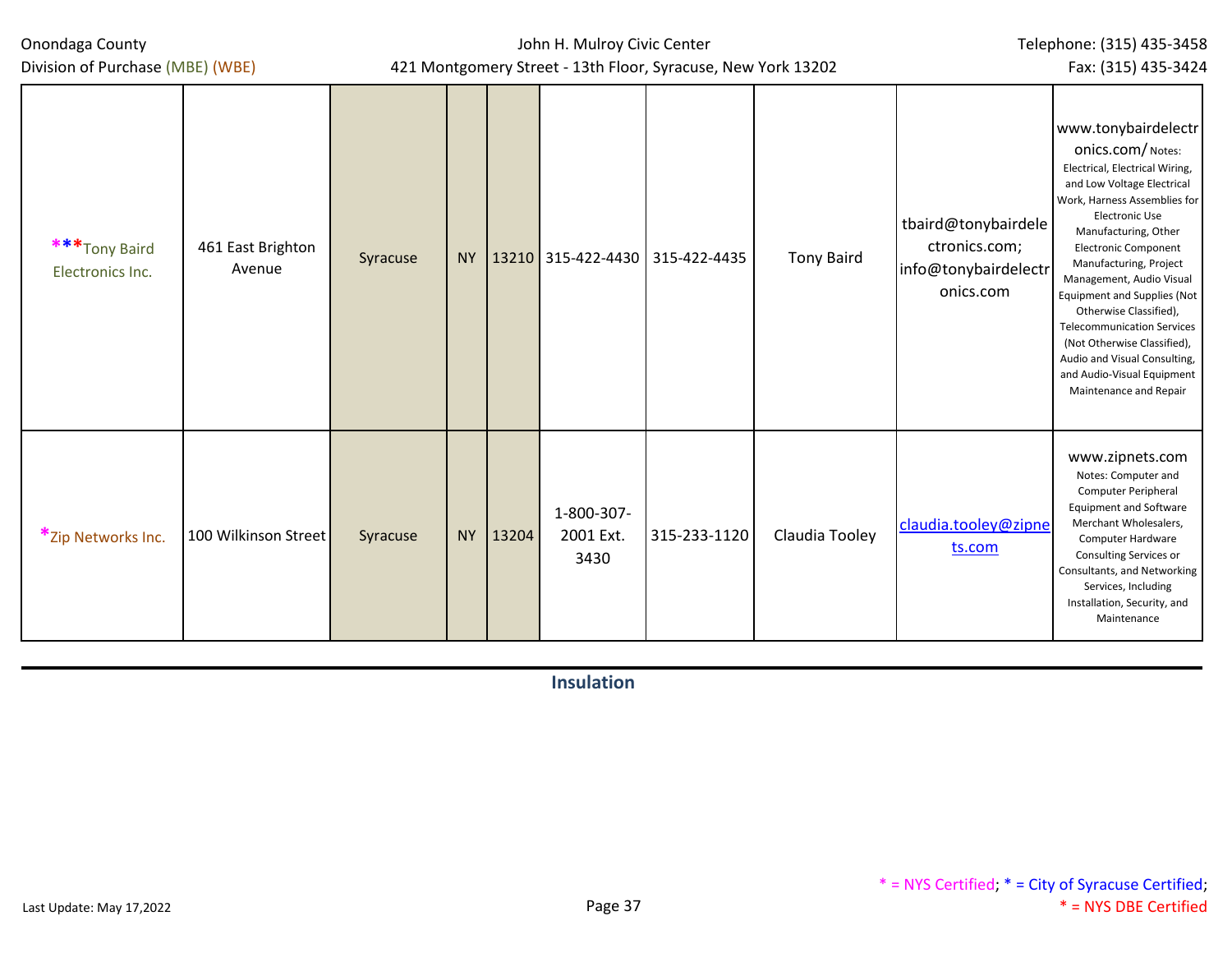| Onondaga County<br>Division of Purchase (MBE) (WBE) |                    |          |           | John H. Mulroy Civic Center | 421 Montgomery Street - 13th Floor, Syracuse, New York 13202 |             |                   | Telephone: (315) 435-3458<br>Fax: (315) 435-3424                                                                                                                                                                                                                                                                                   |
|-----------------------------------------------------|--------------------|----------|-----------|-----------------------------|--------------------------------------------------------------|-------------|-------------------|------------------------------------------------------------------------------------------------------------------------------------------------------------------------------------------------------------------------------------------------------------------------------------------------------------------------------------|
| $**$ JPC LTD                                        | 750 Spencer Street | Syracuse | <b>NY</b> |                             | 13204   314-214-4021   315-214-4395                          | Helen Smith | info@myjpcltd.net | www.jpcltdservices.c<br>OM Notes: Pipe, Duct and<br>Boiler Insulation, Drywall and<br>Insulation Contractors,<br><b>Building Cleaning Services,</b><br>Janitorial, Carpet Cleaning on<br>Customers' Premises, Duct<br><b>Cleaning Services, Ventilation</b><br>Duct Cleaning Services, and<br>Site Clean-up, Post-<br>Construction |

#### **Janitorial & Site Clean-Up** \*Brophy Services Inc. 1972 Teall Avenue Syracuse NY 13206 315-434-9676 315-434-9688 Eileen Brophy [eileen@brophyservice](mailto:eileen@brophyservices.com) [s.com](mailto:eileen@brophyservices.com) www.brophyservices .com Notes: Building Cleaning Services, Janitorial, Janitorial Services, Site Clean-Up - Pre-Construction, Site Clean-Up - Post-Construction, Carpet Cleaning, Dyeing, Installation and Repair, Janitorial and Custodial Services, Window Washing Services, Ecological Services, Washing, Waxing, Polishing, Steam Cleaning, Disinfecting, etc., and Cleaning Services, Steam and Pressure \*\*Cleaning Pro's 437 Stafford Avenue Syracuse NY 13206 315-212-7386 315-212-7386 Frederick Ellis <sup>cleaning</sup> pros@yahoo .com Notes: Janitorial Services, Site Clean-up, Post-Construction, and Janitorial and Custodial Services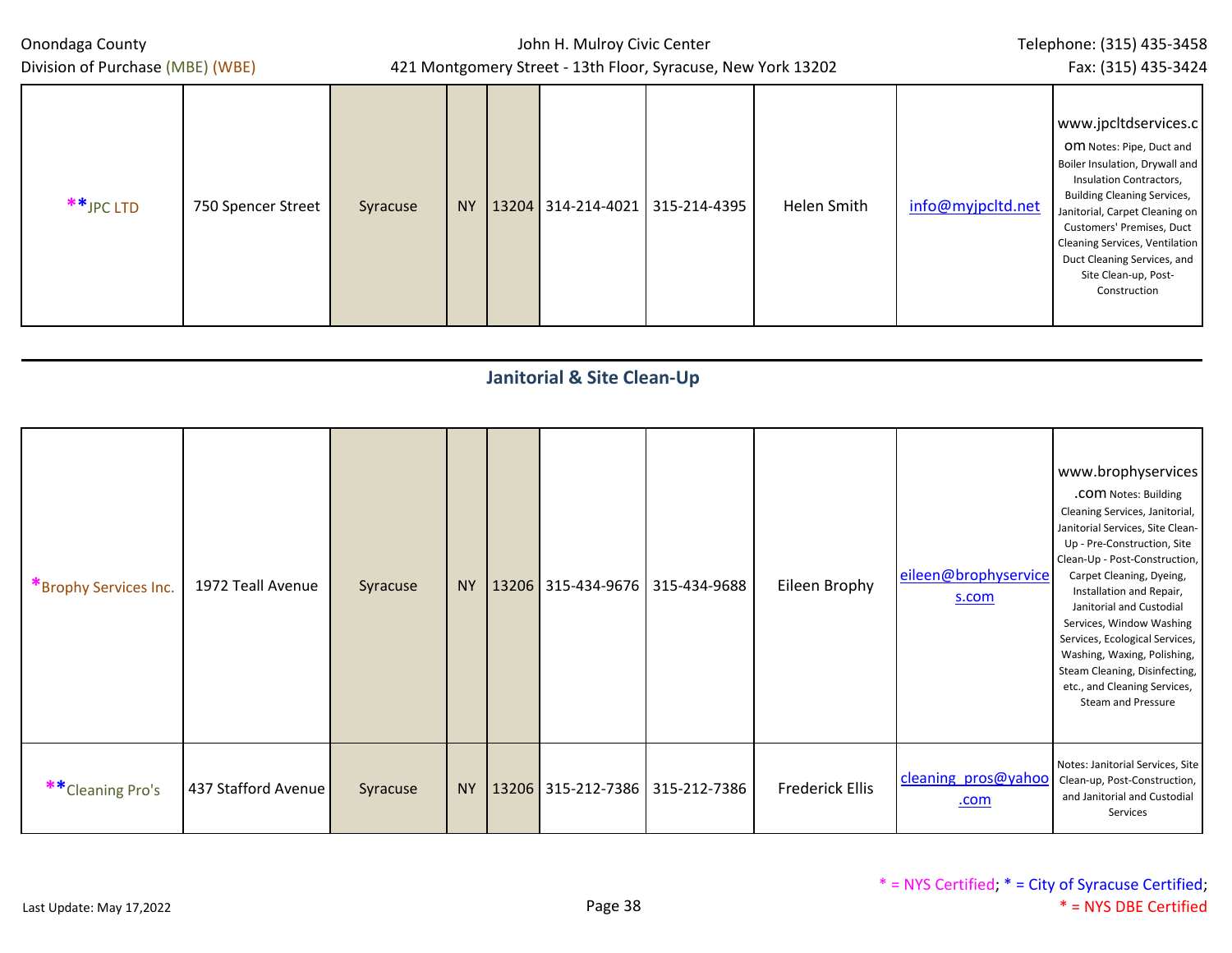| Onondaga County<br>Division of Purchase (MBE) (WBE) |                                  |          |           |          | John H. Mulroy Civic Center     | 421 Montgomery Street - 13th Floor, Syracuse, New York 13202 |               |                               | Telephone: (315) 435-3458<br>Fax: (315) 435-3424                                                                                                                                                                                                                                                                              |
|-----------------------------------------------------|----------------------------------|----------|-----------|----------|---------------------------------|--------------------------------------------------------------|---------------|-------------------------------|-------------------------------------------------------------------------------------------------------------------------------------------------------------------------------------------------------------------------------------------------------------------------------------------------------------------------------|
| **E. Smith<br><b>Contractors LLC</b>                | 731 James Street -<br>Suite 223A | Syracuse | <b>NY</b> |          | 13203 315-802-7704 315-314-6552 |                                                              | Eli Smith     | eli@esmithcontractor<br>s.com | Notes: Selective Site<br>Demolition, Acoustical Ceiling<br>Tile and Panel Installation,<br>Drywall Installation, Millwork<br>Installation, Trim and Finish<br>Carpentry Contractors, Site<br>Clean-up, Post-Construction,<br>Carpentry, Construction<br>Management Services, and<br><b>Project Management Services</b>        |
| ** JPC LTD                                          | 750 Spencer Street               | Syracuse | <b>NY</b> |          | 13204 314-214-4021              | 315-214-4395                                                 | Helen Smith   | info@myjpcltd.net             | www.jpcltdservices.c<br>OM Notes: Pipe, Duct and<br>Boiler Insulation, Drywall and<br>Insulation Contractors,<br><b>Building Cleaning Services,</b><br>Janitorial, Carpet Cleaning on<br>Customers' Premises, Duct<br>Cleaning Services, Ventilation<br>Duct Cleaning Services, and<br>Site Clean-up, Post-<br>Construction   |
| **Leo the Floor<br>Specialist                       | 520 Lynch Avenue                 | Syracuse |           | NY 13207 | 315-314-6667                    | 315-314-6667                                                 | Leo Howington | lhhowinton0@gmail.<br>com     | Notes: Carpet Cleaning,<br><b>Cleaning Services, Building</b><br>Cleaning Services (Interior),<br>Janitorial Services, Carpet and<br>Upholstery Cleaning Services,<br>Carpet Cleaning on<br>Customers' Premises, Carpet<br>Cleaning, Dyeing, Installation<br>and Repair Services, and<br>Janitorial and Custodial<br>Services |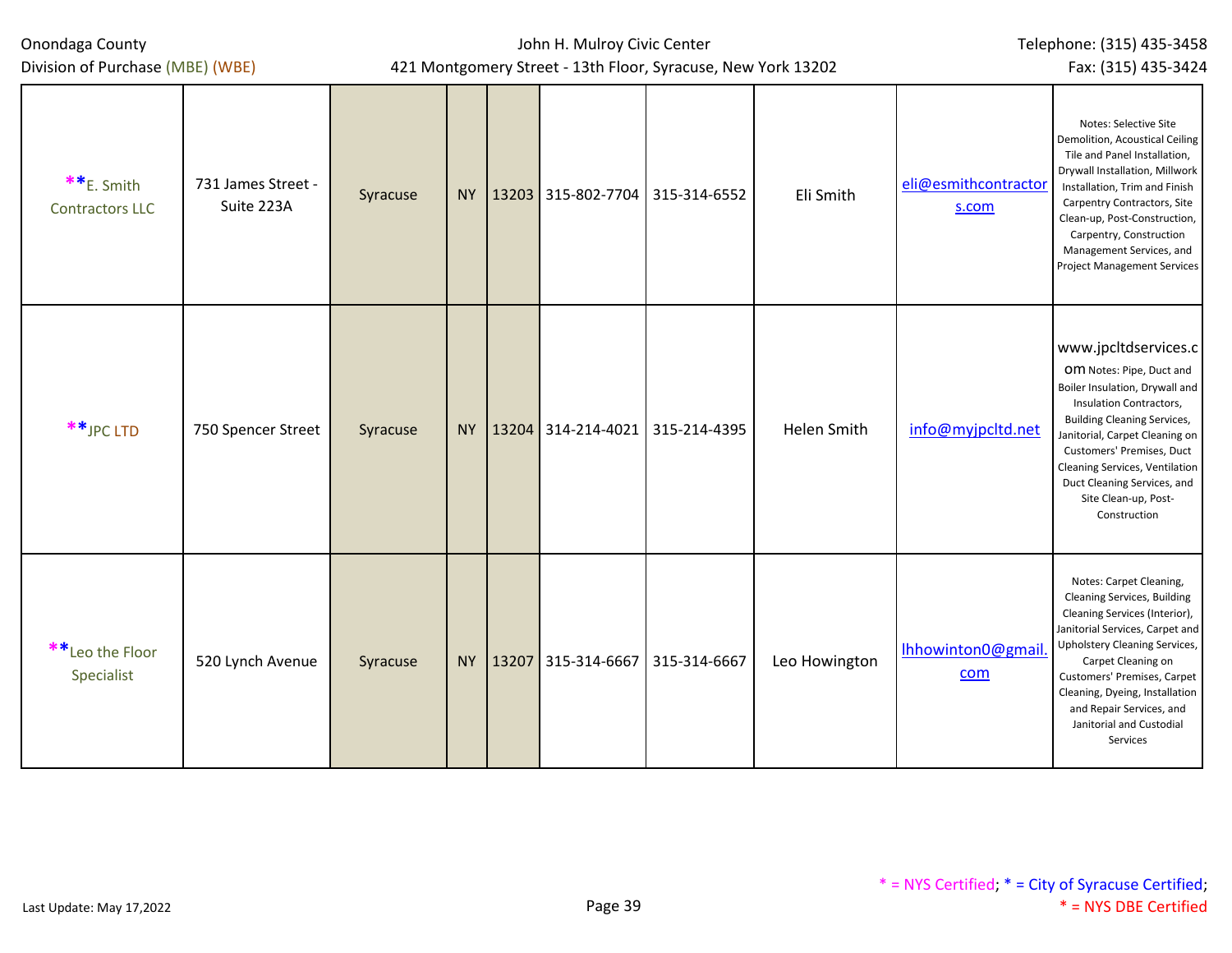| Onondaga County |  |
|-----------------|--|
|-----------------|--|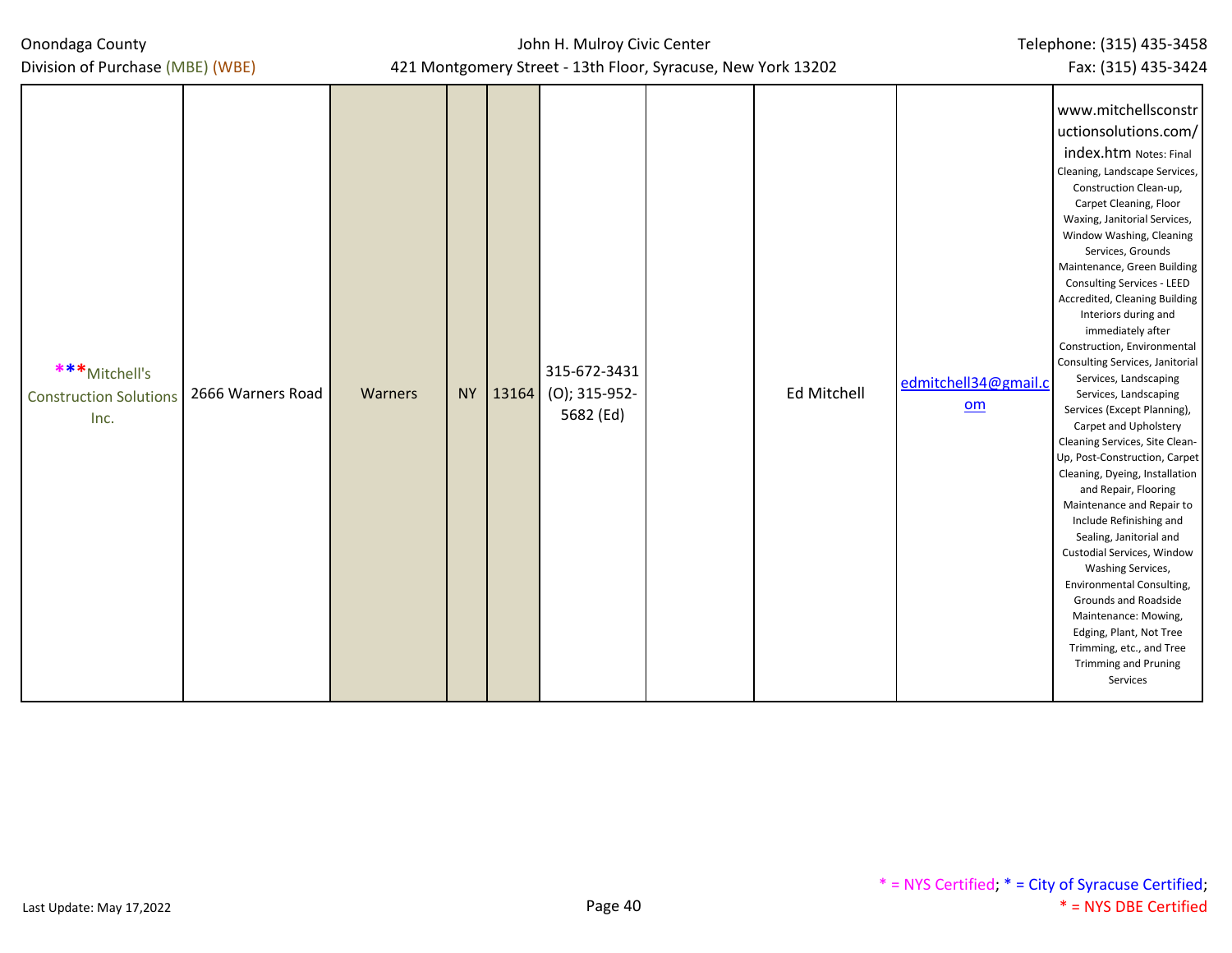| **So Gone Trash<br>Removal | 731 James Street -<br>Suite 223A | Syracuse |  |  | NY   13203   315-802-7704   315-314-6552 |  | Eli Smith | eli@sgtrllc.com | www.sogonetrashre<br><b>moval.com</b> Notes: Final<br>Cleaning, Demolition,<br>Plumbing Piping, Site<br>Clearing, Construction Clean-<br>up, Demolition Contractors,<br>Paving Construction, Site<br>Work, Playground<br>Construction, Hauling<br>Services, Construction<br>Management, Addition,<br>Alteration and Renovation,<br>General Contractors,<br><b>Industrial Building (Except</b><br>Warehouses), Heavy and Civil<br>Engineering Construction,<br>Site Preparation Contractors,<br>Trash Collection Services, Site<br>Clean-Up, Post-Construction,<br>Site Work, Construction,<br>General (Backfill Services,<br>Digging, Ditching, Road<br>Grading, Rock Stabilization,<br>etc.), Demolition Services,<br>Paving and Resurfacing, Alley<br>and Parking Lot, Public<br>Relations Consulting, and<br><b>Hauling Services</b> |
|----------------------------|----------------------------------|----------|--|--|------------------------------------------|--|-----------|-----------------|-----------------------------------------------------------------------------------------------------------------------------------------------------------------------------------------------------------------------------------------------------------------------------------------------------------------------------------------------------------------------------------------------------------------------------------------------------------------------------------------------------------------------------------------------------------------------------------------------------------------------------------------------------------------------------------------------------------------------------------------------------------------------------------------------------------------------------------------|
|----------------------------|----------------------------------|----------|--|--|------------------------------------------|--|-----------|-----------------|-----------------------------------------------------------------------------------------------------------------------------------------------------------------------------------------------------------------------------------------------------------------------------------------------------------------------------------------------------------------------------------------------------------------------------------------------------------------------------------------------------------------------------------------------------------------------------------------------------------------------------------------------------------------------------------------------------------------------------------------------------------------------------------------------------------------------------------------|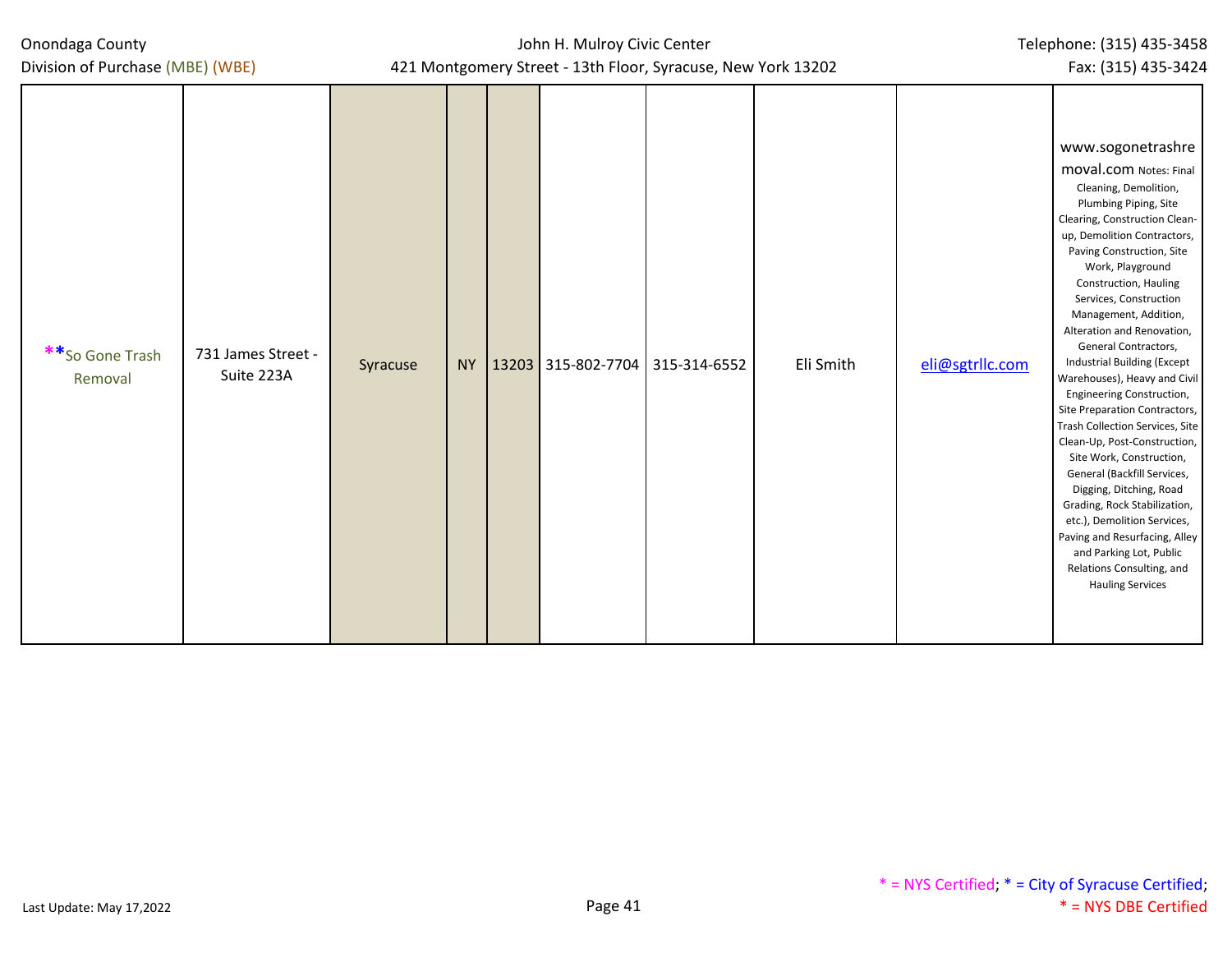John H. Mulroy Civic Center 421 Montgomery Street - 13th Floor, Syracuse, New York 13202 Telephone: (315) 435-3458 Fax: (315) 435-3424

Division of Purchase (MBE) (WBE)

| **UniqueImpact, Inc.                          | 7739 Jennings Road            | Liverpool            | <b>NY</b> |                                 | 13090 315-766-2090 315-766-2083 Olatunbosun Osuro | uniqueimpactinc@gm<br>ail.com                   | www.uniqueimpactin<br>C.COM Notes: Final<br>Cleaning, Commercial<br><b>Building Construction General</b><br>Contractors, Project<br>Management, Building<br>Cleaning Services, Janitorial,<br>Custodial Services, Janitorial<br>Services, Carpet and<br>Upholstery Cleaning Services,<br>Lead Paint Abatement<br>Services, Site Clean-up, Post-<br>Construction, and<br><b>Construction Management</b><br>Services |
|-----------------------------------------------|-------------------------------|----------------------|-----------|---------------------------------|---------------------------------------------------|-------------------------------------------------|--------------------------------------------------------------------------------------------------------------------------------------------------------------------------------------------------------------------------------------------------------------------------------------------------------------------------------------------------------------------------------------------------------------------|
| *Visible Solutions of<br>Onondaga County Inc. | 6311 Fly Road - Suite<br>102B | <b>East Syracuse</b> | <b>NY</b> | 13057 315-463-5319 315-463-1579 | Jennifer Peterson                                 | info@vsiservices.co<br>$\underline{\mathsf{m}}$ | www.vsiservices.com<br>Notes: Janitorial Services, and<br>Janitorial and Custodial<br>Services                                                                                                                                                                                                                                                                                                                     |

# **Landscape Architecture/Landscaping**

| <sup>**</sup> DKCNY Co. LLC dba J<br><b>DKCNY</b> | 108 Edna Road | Syracuse | NY · |  |  | $13205$ 917-645-7990 315-424-7643 | Lotan Mitchell | dk2335@hotmail.com | Notes: Landscape Services,<br>Snow Removal Services,<br>Landscaping Services,<br><b>Seasonal Property</b><br>Maintenance Services (i.e.<br>Snow Plowing in Winter &<br>Landscaping During Other<br>Seasons), Snow and Ice<br>Removal Services, and Tree<br><b>Trimming and Pruning</b><br>Services |
|---------------------------------------------------|---------------|----------|------|--|--|-----------------------------------|----------------|--------------------|----------------------------------------------------------------------------------------------------------------------------------------------------------------------------------------------------------------------------------------------------------------------------------------------------|
|---------------------------------------------------|---------------|----------|------|--|--|-----------------------------------|----------------|--------------------|----------------------------------------------------------------------------------------------------------------------------------------------------------------------------------------------------------------------------------------------------------------------------------------------------|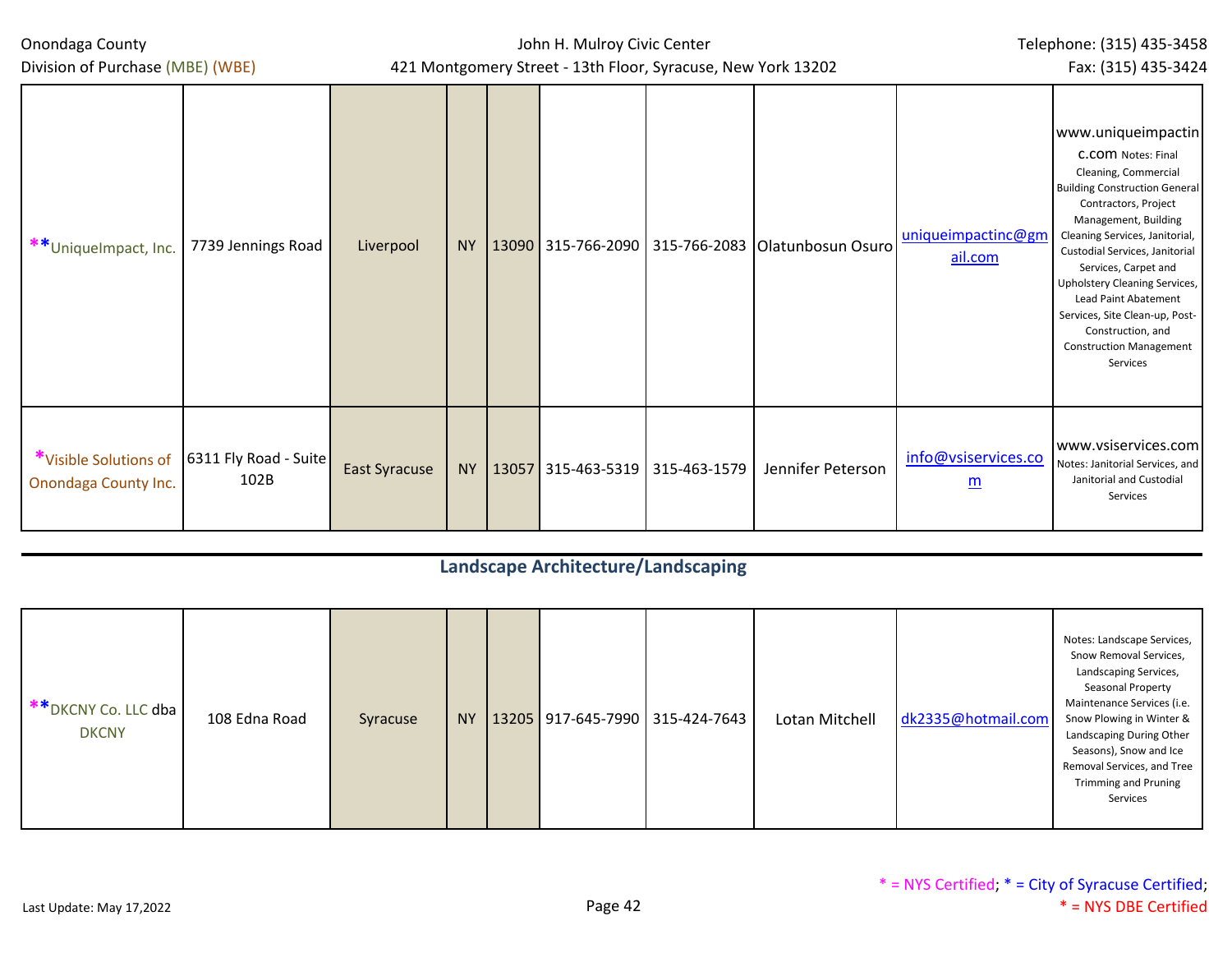| Onondaga County<br>Division of Purchase (MBE) (WBE)                                           |                                       |          |           | John H. Mulroy Civic Center | 421 Montgomery Street - 13th Floor, Syracuse, New York 13202 |                                     |                                                                  | Telephone: (315) 435-3458<br>Fax: (315) 435-3424                                                                                                                      |
|-----------------------------------------------------------------------------------------------|---------------------------------------|----------|-----------|-----------------------------|--------------------------------------------------------------|-------------------------------------|------------------------------------------------------------------|-----------------------------------------------------------------------------------------------------------------------------------------------------------------------|
| *** Environmental<br>Design & Research,<br>Landscape<br>Architecture and<br>Engineering, P.C. | 217 Montgomery<br>Street - Suite 1000 | Syracuse | <b>NY</b> | 13202 315-471-0688          | 315-471-1061                                                 | Joanne Stewart; Jo<br>Anne Gagliano | jstewart@edrcompani<br>es.com;<br>jgagliano@edrcompan<br>ies.com | www.edrcompanies.<br><b>COM</b> Notes: Landscape<br>Architectural Services, Civil<br><b>Engineering Services,</b><br>Landscape Architecture, and<br>Civil Engineering |
| *Landscape &<br>Prospect                                                                      | 107 Saybrook Lane                     | Dewitt   | <b>NY</b> | 13214 315-446-0102          | 315-446-1245                                                 | Teresa Lutoborski                   | info@landscapeandpr<br>ospect.com;<br>tlutobor@twcny.rr.co<br>m  | www.landscapeandp<br>rospect.com Notes:<br>Landscape Architectural<br>Services                                                                                        |
| *Maxian + Horst<br><b>Landscape Architects</b>                                                | 306 Hawley Avenue                     | Syracuse | <b>NY</b> | 13203 315-472-2461          | 315-472-0378                                                 | Terry D. Horst                      | thorst@maxianhorst.c<br>$om$                                     | www.maxianhorst.co<br>M Notes: Landscape<br>Architecture, Landscape<br>Architectural Services, and<br>Plant Maintenance, Indoor                                       |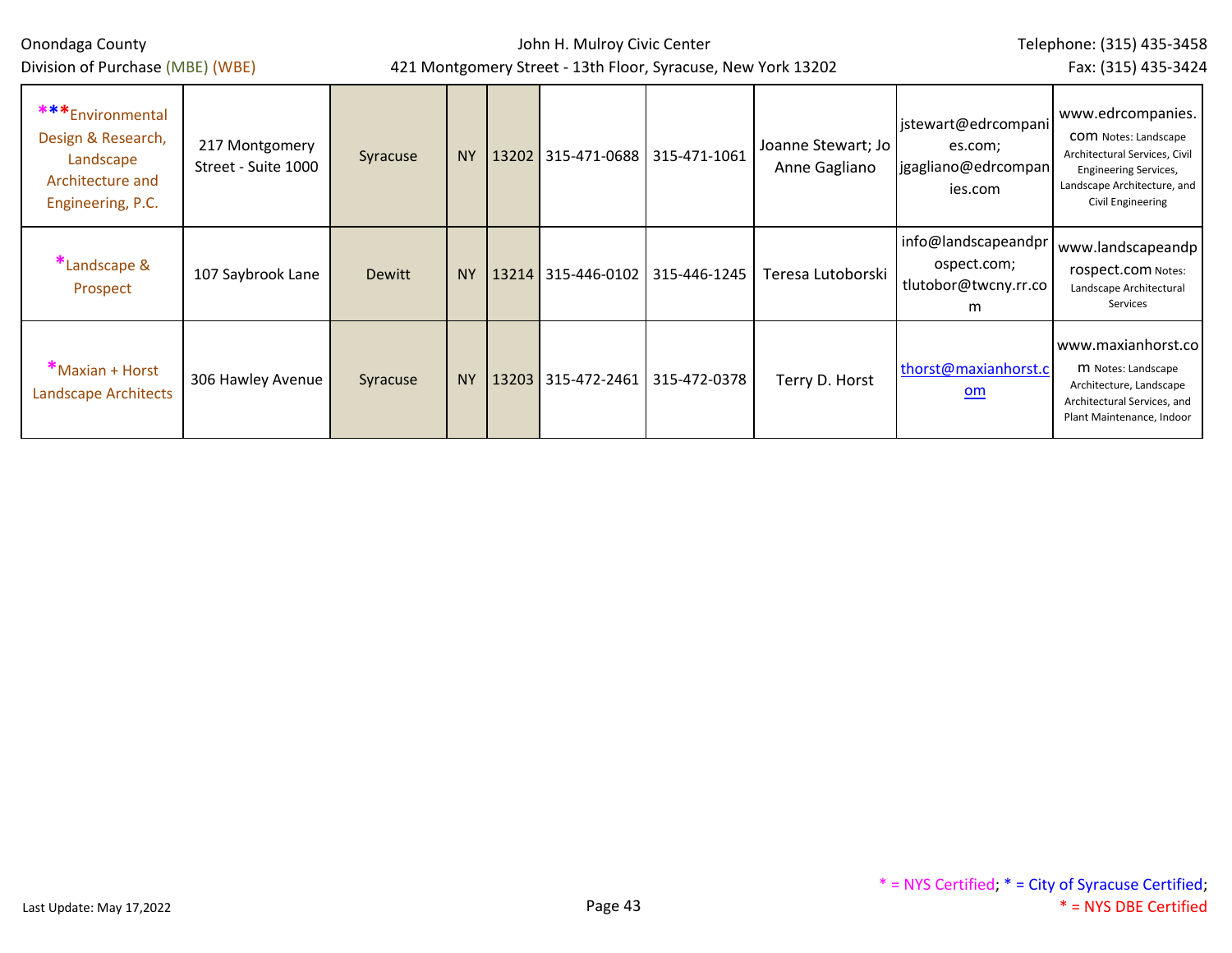| Onondaga County |  |
|-----------------|--|
|-----------------|--|

| ***Mitchell's<br><b>Construction Solutions</b><br>Inc. | 2666 Warners Road | Warners | <b>NY</b> | 13164 | 315-672-3431<br>(O); 315-952-<br>5682 (Ed) | <b>Ed Mitchell</b> | edmitchell34@gmail.<br>com | www.mitchellsconstr<br>uctionsolutions.com/<br>index.htm Notes: Final<br>Cleaning, Landscape Services,<br>Construction Clean-up,<br>Carpet Cleaning, Floor<br>Waxing, Janitorial Services,<br>Window Washing, Cleaning<br>Services, Grounds<br>Maintenance, Green Building<br>Consulting Services - LEED<br>Accredited, Cleaning Building<br>Interiors during and<br>immediately after<br>Construction, Environmental<br>Consulting Services, Janitorial<br>Services, Landscaping<br>Services, Landscaping<br>Services (Except Planning),<br>Carpet and Upholstery<br>Cleaning Services, Site Clean-<br>Up, Post-Construction, Carpet<br>Cleaning, Dyeing, Installation<br>and Repair, Flooring<br>Maintenance and Repair to<br>Include Refinishing and<br>Sealing, Janitorial and<br>Custodial Services, Window<br>Washing Services,<br>Environmental Consulting,<br><b>Grounds and Roadside</b><br>Maintenance: Mowing,<br>Edging, Plant, Not Tree |
|--------------------------------------------------------|-------------------|---------|-----------|-------|--------------------------------------------|--------------------|----------------------------|------------------------------------------------------------------------------------------------------------------------------------------------------------------------------------------------------------------------------------------------------------------------------------------------------------------------------------------------------------------------------------------------------------------------------------------------------------------------------------------------------------------------------------------------------------------------------------------------------------------------------------------------------------------------------------------------------------------------------------------------------------------------------------------------------------------------------------------------------------------------------------------------------------------------------------------------------|
|                                                        |                   |         |           |       |                                            |                    |                            | Trimming, etc., and Tree<br><b>Trimming and Pruning</b><br>Services                                                                                                                                                                                                                                                                                                                                                                                                                                                                                                                                                                                                                                                                                                                                                                                                                                                                                  |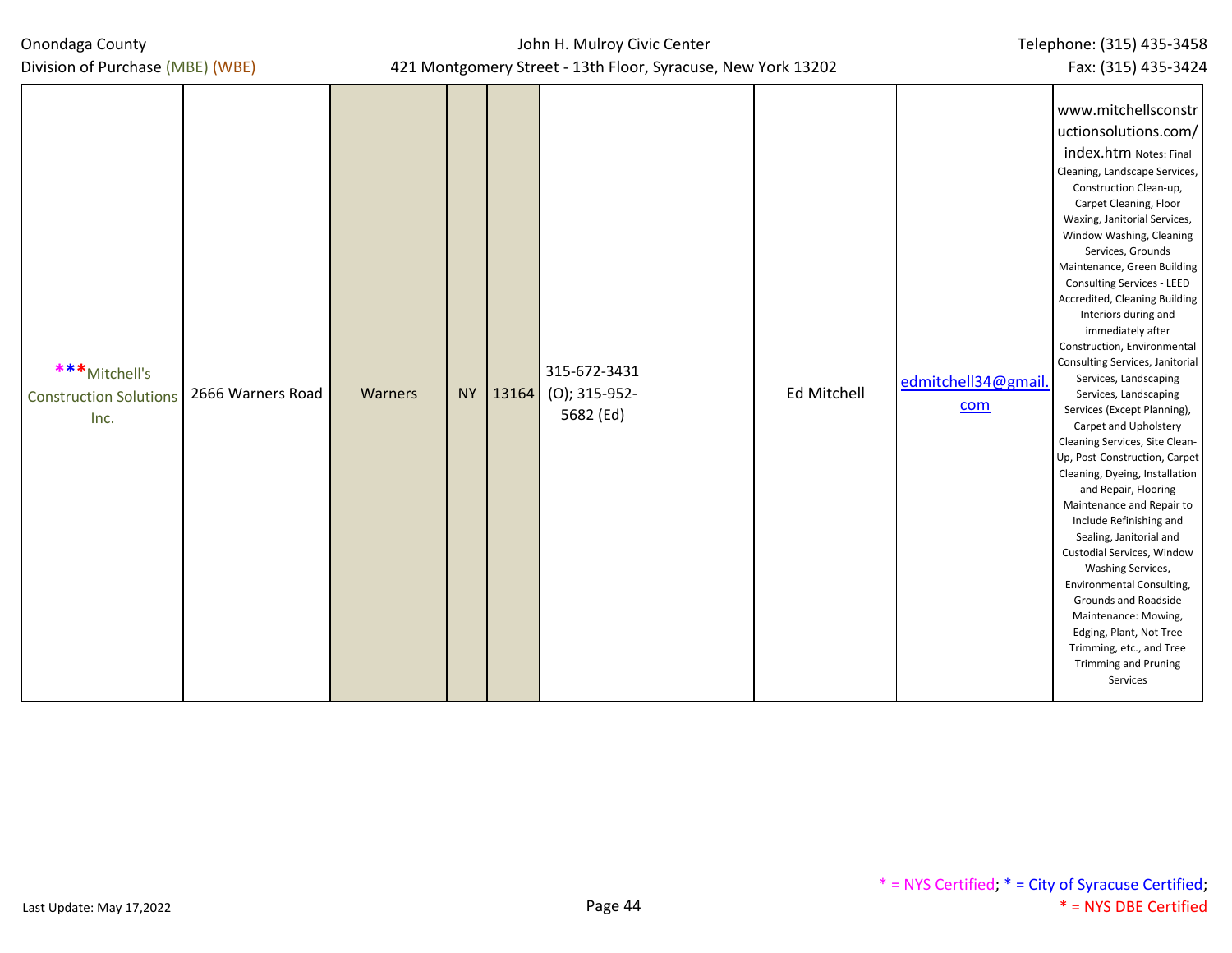| Onondaga County<br>Division of Purchase (MBE) (WBE) |                             |          | John H. Mulroy Civic Center<br>421 Montgomery Street - 13th Floor, Syracuse, New York 13202 | Telephone: (315) 435-3458<br>Fax: (315) 435-3424 |  |                       |                                    |                                                                                                                                                                                                                                                                                                                                                                                                                                                                                                                                                                                                                                                                    |
|-----------------------------------------------------|-----------------------------|----------|---------------------------------------------------------------------------------------------|--------------------------------------------------|--|-----------------------|------------------------------------|--------------------------------------------------------------------------------------------------------------------------------------------------------------------------------------------------------------------------------------------------------------------------------------------------------------------------------------------------------------------------------------------------------------------------------------------------------------------------------------------------------------------------------------------------------------------------------------------------------------------------------------------------------------------|
| ***MNS Pro<br>Companies, Inc.                       | 2610 South Salina<br>Street | Syracuse | <b>NY</b>                                                                                   | 13205 315-657-1879                               |  | <b>Moses Scoggins</b> | moe@mnsprocompan<br><u>ies.com</u> | www.mnsprocompan<br><b>ies.com</b> Notes: Painting<br>and Wall Stripping, Other<br>Support Activities for Road<br>Transportation, Custodial<br>Services, Janitorial Services,<br>Landscape Care and<br>Maintenance Services, Snow<br>Plowing Driveways and<br>Parking Lots (i.e. Not<br>Combined with Any Other<br>Service), Site Clean-Up, Post-<br>Construction, Janitorial and<br><b>Custodial Services, Painting</b><br>and Wallpapering, Snow and<br>Ice Removal Services, Tree<br><b>Trimming and Pruning</b><br>Services, and Safety Training<br>and Awareness Services,<br>Including Highway Safety,<br>Boating, Seat Belt, CPR and<br><b>AED Training</b> |

**Masonry**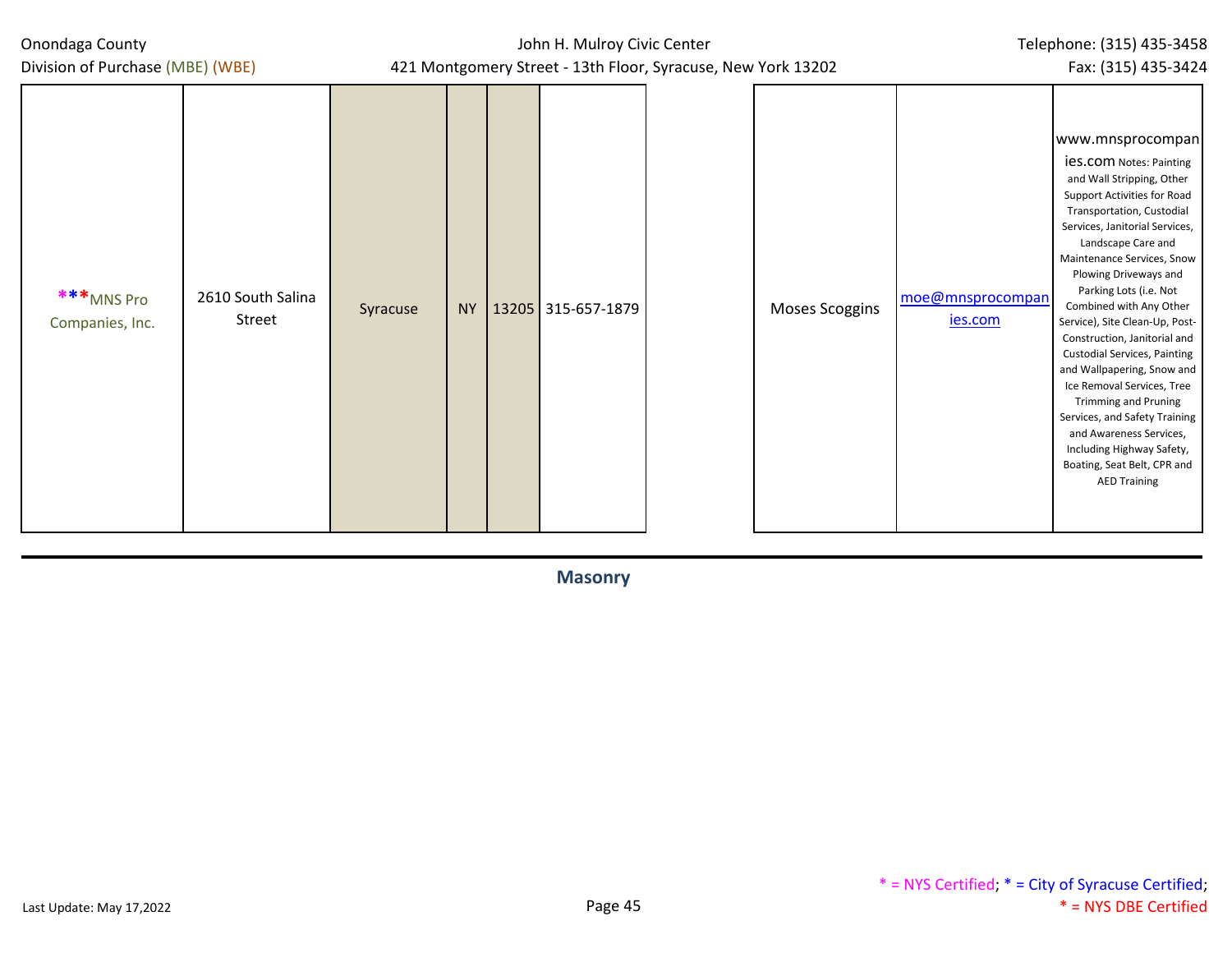Division of Purchase (MBE) (WBE)

John H. Mulroy Civic Center 421 Montgomery Street - 13th Floor, Syracuse, New York 13202

| ***Bellows<br>Construction<br><b>Specialties LLC</b> | 213 West Adams<br>Street  | Syracuse |  | NY   13202   315-476-4718   315-476-6552 | Karen Bellows | karen@bellowsconst.c<br>om    | Notes: Addition, Alteration<br>and Renovation General<br>Contractors, Commercial and<br>Institutional Building, Doors<br>and Windows, Carpentry<br>Maintenance and Repair<br>Services, Door Installation,<br>Metal, Maintenance, and<br>Repair Services, Overhead<br>Door Installation,<br>Maintenance and Repair<br>Services, Masonry, and<br>Refinishing and Resurfacing<br>Services, Concrete, Swimming<br>Pools, Driveways, Patios, etc. |
|------------------------------------------------------|---------------------------|----------|--|------------------------------------------|---------------|-------------------------------|----------------------------------------------------------------------------------------------------------------------------------------------------------------------------------------------------------------------------------------------------------------------------------------------------------------------------------------------------------------------------------------------------------------------------------------------|
| *Infinity Northeast Inc.                             | 6647 Old Thompson<br>Road | Syracuse |  | NY   13211   315-657-2381   315-752-4032 | Donna Tupper  | infinity2008inc@yaho<br>o.com | www.infne.com Notes:<br>Addition, Alteration and<br><b>Renovation General</b><br>Contractors, Commercial and<br>Institutional Building,<br>Addition, Alteration and<br><b>Renovation General</b><br>Contractors, Commercial<br>Warehouse, Addition,<br>Alteration and Renovation<br>General Contractors, Hotel<br>and Motel, and Construction<br>Management, Commercial<br>and Institutional Building                                        |

**Mechanical**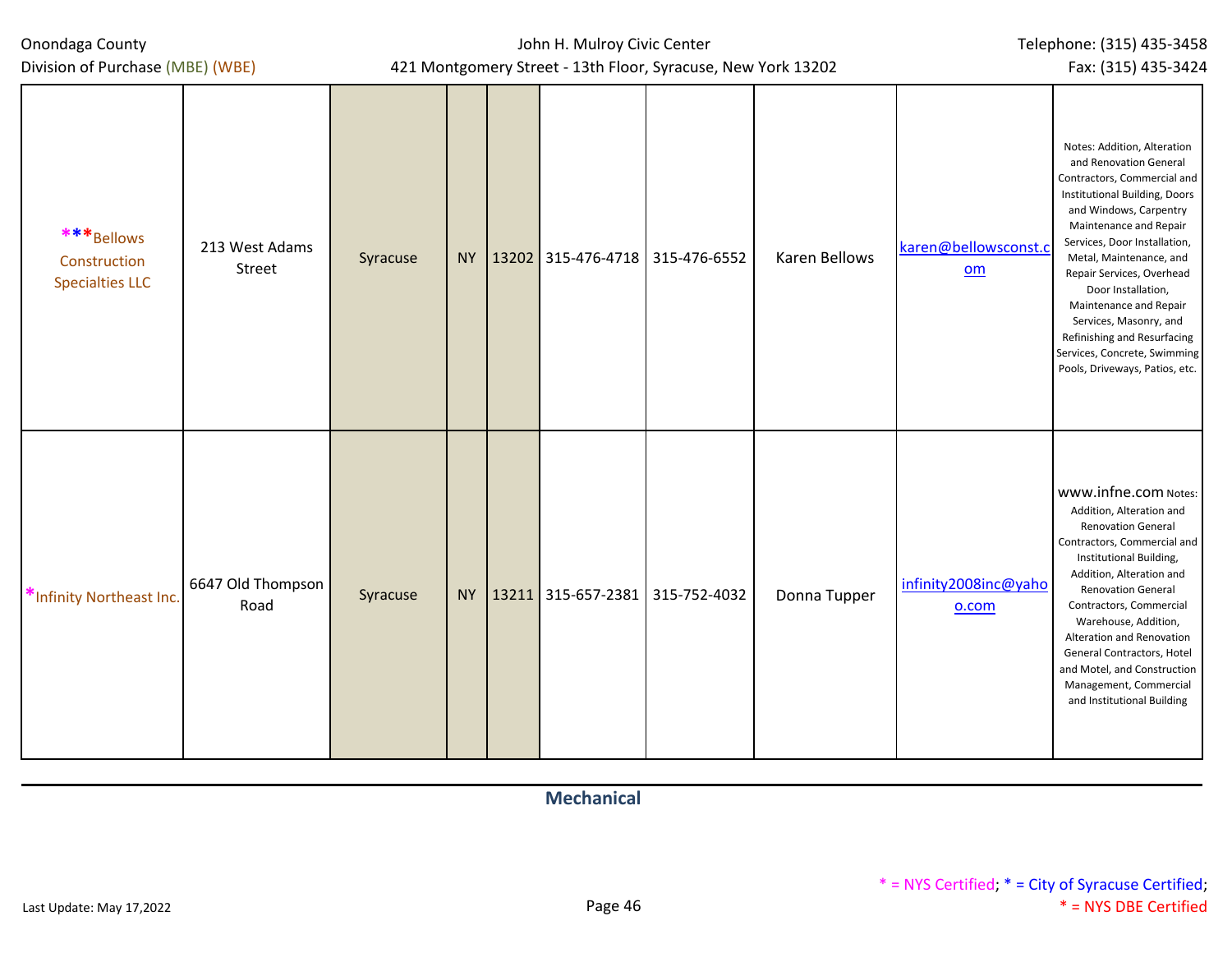Last Update: May 17,2022 **Page 47** 

| <b>Painting</b> |
|-----------------|
|-----------------|

| *Wilkins Mechanical,<br>P.O. Box 220<br>Inc. | Warners | <b>NY</b> |  |  | 13164 315-638-2400 315-638-3595 | Pamela Wilkins |  |
|----------------------------------------------|---------|-----------|--|--|---------------------------------|----------------|--|
|----------------------------------------------|---------|-----------|--|--|---------------------------------|----------------|--|

6923 Herman Road Syracuse NY 13209

Onondaga County Division of Purchase (MBE) (WBE)

> South Side Innovation Center - 2610 South Salina Street - Suite 6

**\***Lovett Mechanical Contractors Inc.

## John H. Mulroy Civic Center 421 Montgomery Street - 13th Floor, Syracuse, New York 13202

Syracuse NY 13205 315-383-1353 315-443-8822 Thaddeus J. Lovett  $\frac{lovettmechanical@gm}{n}$  $\frac{lovettmechanical@gm}{n}$  $\frac{lovettmechanical@gm}{n}$ 

[ail.com](mailto:lovettmechanical@gmail.com)

Fax: (315) 435-3424

Notes: Air Vent Installation

www.wilkinsmechani cal.com Notes: Temporary Heating, Cooling and Ventilating, Operation and Maintenance of HVAC Systems, Water Utility Pumping Stations, Mechanical Contractors, Install and Service of Water Pumps and Tanks, Mechanical Installation, HVAC Maintenance and Service, Boiler Maintenance and Repair, Mechanical Contractors, Plumbing, Heating and Ai-Conditioning Contractors, Wholesale Trade Agents and Brokers, Heating, Air Conditioning, and Ventilation Maintenance and Repair Services (Including Installation), Heating, Ventilating and Air Conditioning (HVAC), Pumps and Pump Accessories Maintenance and Repair, and Boiler Maintenance and Repair, Steam (Including Testing Services - See 941 - 56 for Hydrostatic Testing)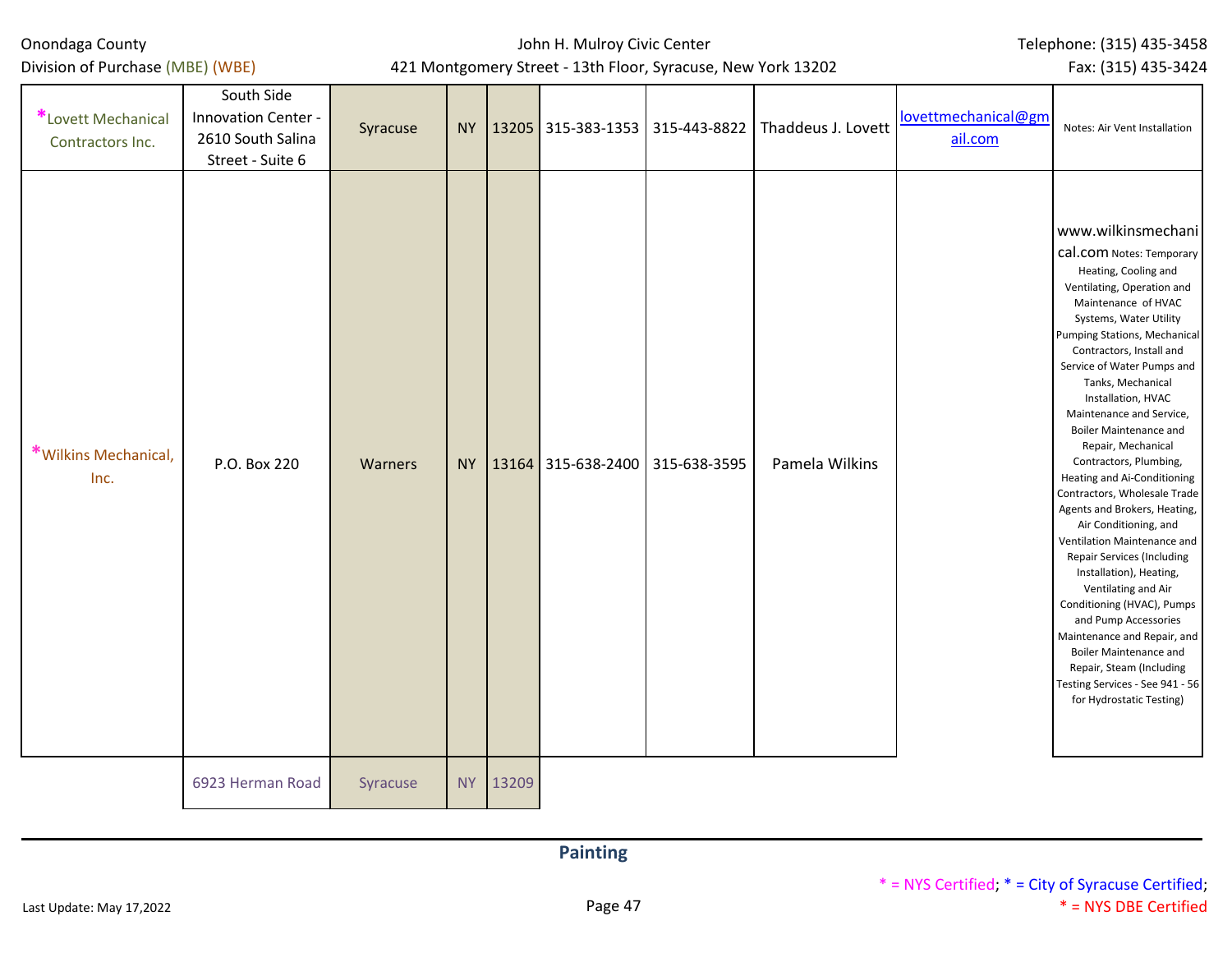| Onondaga County<br>Division of Purchase (MBE) (WBE) |                                        |           | John H. Mulroy Civic Center<br>421 Montgomery Street - 13th Floor, Syracuse, New York 13202 | Telephone: (315) 435-3458<br>Fax: (315) 435-3424 |                  |                                                |                                                                                                                                                                                                                                                                                                  |
|-----------------------------------------------------|----------------------------------------|-----------|---------------------------------------------------------------------------------------------|--------------------------------------------------|------------------|------------------------------------------------|--------------------------------------------------------------------------------------------------------------------------------------------------------------------------------------------------------------------------------------------------------------------------------------------------|
| **George Peason                                     | 215 Onondaga<br>Avenue                 | Syracuse  |                                                                                             | NY   13207 315-863-3415   315-477-0764           | George Pearson   | geopearson123@gm<br>ail.com                    | Notes: Addition, Alteration<br>and Renovation General<br>Contractors, Commercial and<br>Institutional Building,<br>Carpentry, Carpentry,<br>Framing, Drywall Contractors,<br>Plastering (i.e., Ornamental,<br>Plain) Contractors, and<br>Painting and Wallpapering                               |
| $*$ Jai II Inc.                                     | 1201 East Fayette<br>Street - Suite 13 | Syracuse  |                                                                                             | NY   13210 315-422-0400   315-422-0404           | Helena Jordan    | hjordan@jai2inc.com                            | Notes: Painting, Construction<br>Management, Project<br>Administration, Painting and<br>Wall Covering Contractors,<br>Administration of Contracts:<br>Summary of Work, Quality<br>Control, Project Closeout,<br>etc., Painting and<br>Wallpapering, and Public<br><b>Relations Consulting</b>    |
| **KSP Painting of<br>Syracuse Ltd.                  | 200 Salina Street -<br>Suite 103       | Liverpool |                                                                                             | NY   13088 315-457-2202   315-457-2060           | Karen Pisciarino | ksppainting@aol.co<br>$\underline{\mathbf{m}}$ | Notes: Painting and Wall<br>Covering Contractors,<br>Painting and Wallpapering,<br><b>Wallpapering Services,</b><br>Including Maintenance and<br>Repair Services, Wall and<br>Ceiling Maintenance, Repair<br>and Replacement Services,<br>Including Drywalling, and<br>Painting and Wallpapering |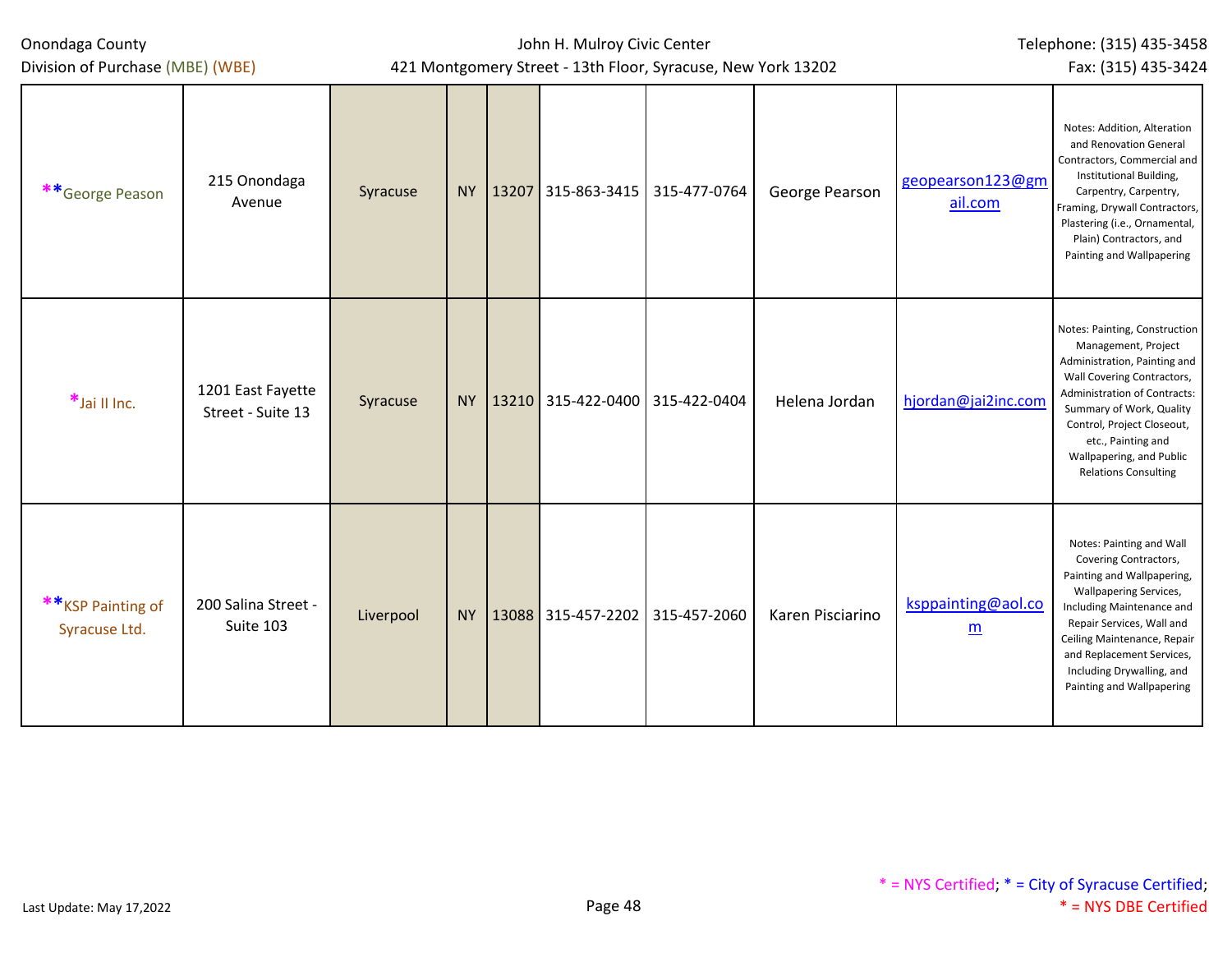| Division of Purchase (MBE) (WBE)          |                        |               |           |                                        | 421 Montgomery Street - 13th Floor, Syracuse, New York 13202 |                   |                                       | Fax: (315) 435-3424                                                                                                                                                                                                                                                                                                                                                                                                                                                                                                                                                                                                                                                                                                                                                                                                                                                                                                                                                                                                             |
|-------------------------------------------|------------------------|---------------|-----------|----------------------------------------|--------------------------------------------------------------|-------------------|---------------------------------------|---------------------------------------------------------------------------------------------------------------------------------------------------------------------------------------------------------------------------------------------------------------------------------------------------------------------------------------------------------------------------------------------------------------------------------------------------------------------------------------------------------------------------------------------------------------------------------------------------------------------------------------------------------------------------------------------------------------------------------------------------------------------------------------------------------------------------------------------------------------------------------------------------------------------------------------------------------------------------------------------------------------------------------|
| ***Manifest Property<br>Development Inc.  | 3101 Midland<br>Avenue | Syracuse      | <b>NY</b> | 13205 315-604-7000                     |                                                              | Rodney Currie Sr. | currie278@gmail.co<br>$\underline{m}$ | manifestproperty.biz<br>Notes: Miscellaneous Rough<br>Carpentry, Wood Framing,<br>Roofing and Siding Panels,<br>Painting, Textured Finishing,<br>Carpentry and Floor Work,<br>Drywall Contractors, Painting,<br>Siding - Aluminum or Vinyl,<br>Framing-Contractors, Doors -<br>Wood, Floor Tile, Addition,<br>Alteration and Renovation<br>General Contractors,<br>Commercial and Institutional<br><b>Building, Carpentry</b><br>Contractors, Framing<br>Contractors, Roofing<br>Contractors, Painting and Wall<br>Covering Contractors, Brick,<br>Stone, and Related<br><b>Construction Material</b><br>Merchant Wholesalers, Floor<br>Covering Stores, Building<br>Material and Supplies Dealers,<br>Tile: Floor and Wall, Ceramic,<br>Decorative, Glazed, Tile, Floor<br>and Wall, Ceramic, Unglazed,<br>Doors, Frames, and Jambs,<br>Wood, Tile, Composition<br>Asbestos-Vinyl, Wall and<br>Ceiling Repair and<br>Replacement (Including<br>Drywalling), Carpentry,<br>Painting and Wallpapering,<br>and Roofing and Siding |
| *M.G. Industrial<br>Painting Company Inc. | 3525 Route 31          | Baldwinsville |           | NY   13027 315-652-1001   315-652-1466 |                                                              | <b>Mary Gass</b>  | Isematoske@themgro<br>up.com          | Notes: Exterior Painting,<br>Special Coatings, Painting<br>(Exterior) Contractors,<br>Painting (Interior)<br>Contractors, Painting and Wall<br>Covering Contractors, and<br>Painting and Wallpapering                                                                                                                                                                                                                                                                                                                                                                                                                                                                                                                                                                                                                                                                                                                                                                                                                           |

John H. Mulroy Civic Center

Telephone: (315) 435-3458

Onondaga County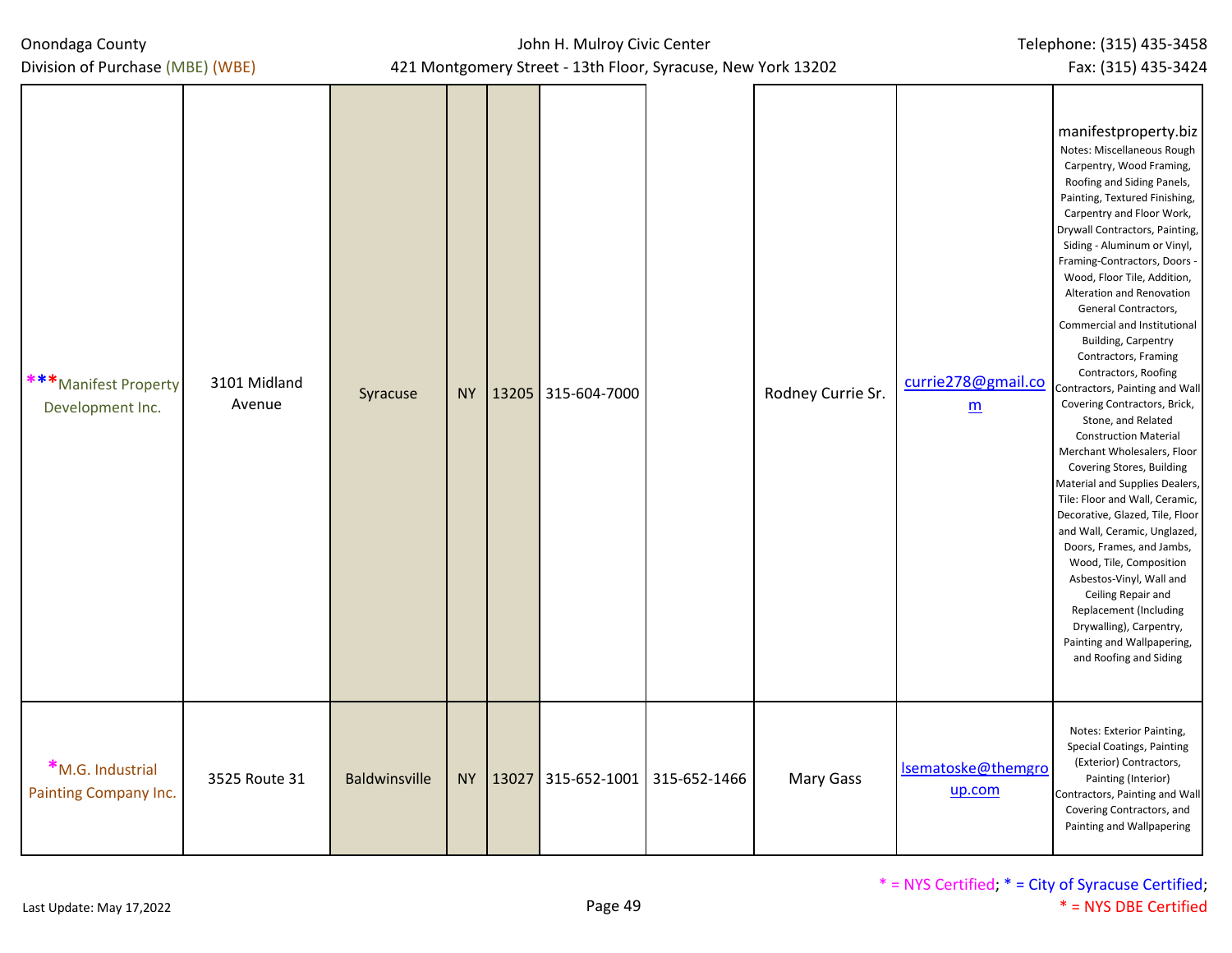| Onondaga County |  |
|-----------------|--|
|-----------------|--|

## John H. Mulroy Civic Center 421 Montgomery Street - 13th Floor, Syracuse, New York 13202

Fax: (315) 435-3424

| **M.A.C. Construction<br>Corporation | 705 East Fayette<br>Street  | Syracuse |           |                    | NY   13210 315-491-8391   315-446-0135 | John Ivory     | macconstruction@ms<br>n.com        | Notes: Exterior Painting,<br>Interior Painting, All Other<br>Specialty Trade Contractors,<br>and Trade Services,<br>Construction (Not Otherwise<br>Classified)                                                                                                                                                                                                                                                                                                                                                                                                                                                                                                     |
|--------------------------------------|-----------------------------|----------|-----------|--------------------|----------------------------------------|----------------|------------------------------------|--------------------------------------------------------------------------------------------------------------------------------------------------------------------------------------------------------------------------------------------------------------------------------------------------------------------------------------------------------------------------------------------------------------------------------------------------------------------------------------------------------------------------------------------------------------------------------------------------------------------------------------------------------------------|
| ***MNS Pro<br>Companies, Inc.        | 2610 South Salina<br>Street | Syracuse | <b>NY</b> | 13205 315-657-1879 |                                        | Moses Scoggins | moe@mnsprocompan<br><u>ies.com</u> | www.mnsprocompan<br><b>ies.com</b> Notes: Painting<br>and Wall Stripping, Other<br>Support Activities for Road<br>Transportation, Custodial<br>Services, Janitorial Services,<br>Landscape Care and<br>Maintenance Services, Snow<br>Plowing Driveways and<br>Parking Lots (i.e. Not<br>Combined with Any Other<br>Service), Site Clean-Up, Post-<br>Construction, Janitorial and<br><b>Custodial Services, Painting</b><br>and Wallpapering, Snow and<br>Ice Removal Services, Tree<br><b>Trimming and Pruning</b><br>Services, and Safety Training<br>and Awareness Services,<br>Including Highway Safety,<br>Boating, Seat Belt, CPR and<br><b>AED Training</b> |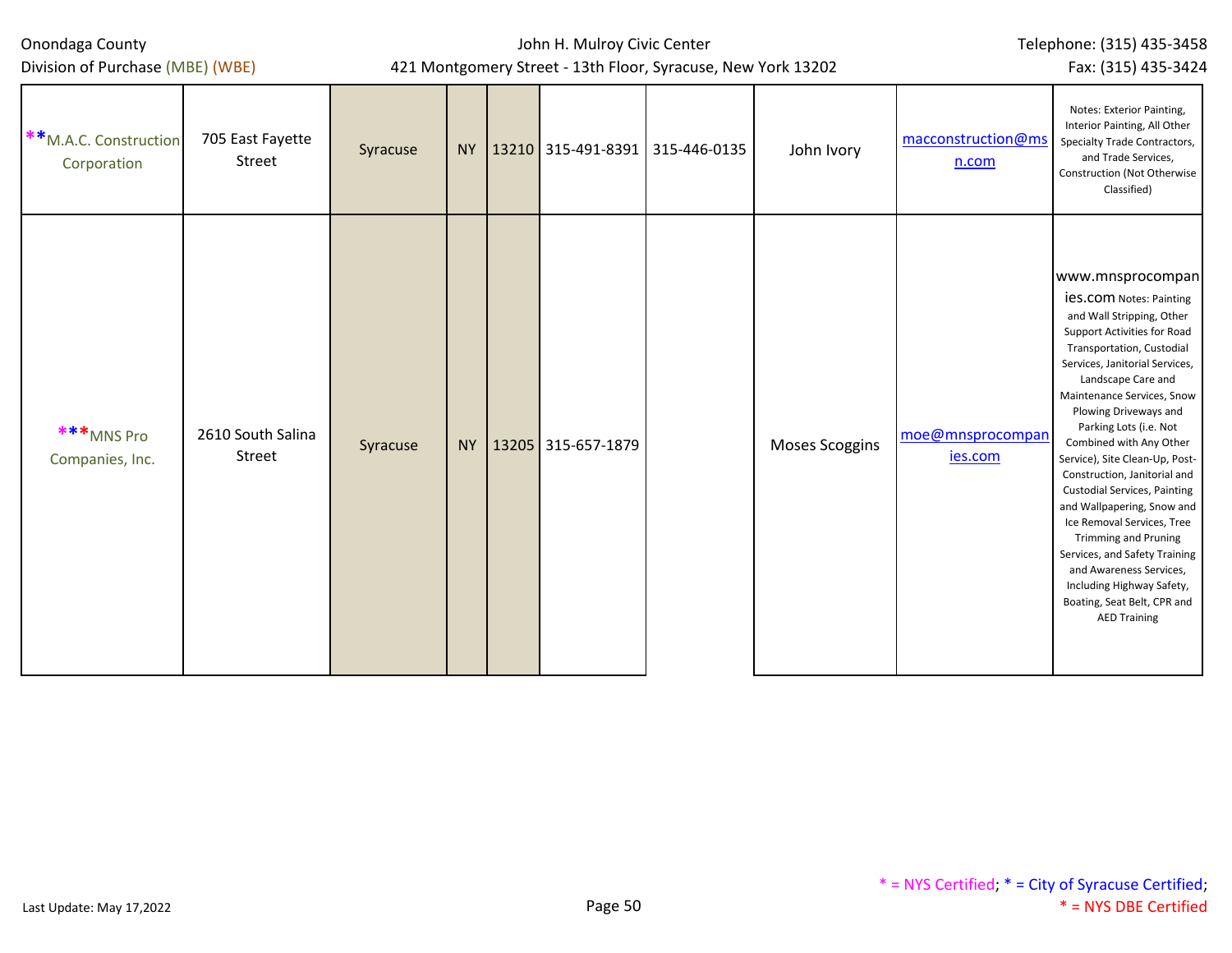| Onondaga County<br>Division of Purchase (MBE) (WBE) |          | John H. Mulroy Civic Center<br>421 Montgomery Street - 13th Floor, Syracuse, New York 13202 |                                          | Telephone: (315) 435-3458<br>Fax: (315) 435-3424 |               |                             |                                                                                                                                                                                                                                                                                                                                                                                                                                                                                                                                                                                                                                                                                                                                                                                                                                                                                                                                                                                                                           |
|-----------------------------------------------------|----------|---------------------------------------------------------------------------------------------|------------------------------------------|--------------------------------------------------|---------------|-----------------------------|---------------------------------------------------------------------------------------------------------------------------------------------------------------------------------------------------------------------------------------------------------------------------------------------------------------------------------------------------------------------------------------------------------------------------------------------------------------------------------------------------------------------------------------------------------------------------------------------------------------------------------------------------------------------------------------------------------------------------------------------------------------------------------------------------------------------------------------------------------------------------------------------------------------------------------------------------------------------------------------------------------------------------|
| **Solid Rock<br>127 Hoover Drive<br>Construction    | Syracuse |                                                                                             | NY   13205   315-807-6225   315-314-6816 |                                                  | Donald Leckie | donleckie1965@gma<br>il.com | Notes: Miscellaneous Rough<br>Carpentry, Roofing and Siding<br>Panels, Plaster and Gypsum<br>Board Assemblies, Painting,<br>Special Coatings, Residential<br>Casework, Driveways,<br>Carpentry and Floor Work,<br>Construction - Residential<br><b>Buildings, Painting (Interior)</b><br>Contractors, Roofing, Sheet<br>Rock Work, Paving -<br>Driveways, Painting,<br><b>Residential Building</b><br>Construction, Apartment<br><b>Building Construction General</b><br>Contractors, Commercial<br><b>Building Construction,</b><br><b>Institutional Building</b><br>Construction, Framing<br>Contractors, Roofing<br>Contractors, Painting and Wall<br><b>Covering Contractors</b><br>NIGP 90923 Building<br>Construction, Residential,<br>Apartments, etc., Wall and<br>Ceiling Maintenance, Repair<br>and Replacement Services,<br>Including Drywalling,<br>Construction, Sidewalk and<br>Driveway, Including<br>Pedestrian and Handicap<br>Ramps, Carpentry, Painting<br>and Wallpapering, and<br>Roofing and Siding |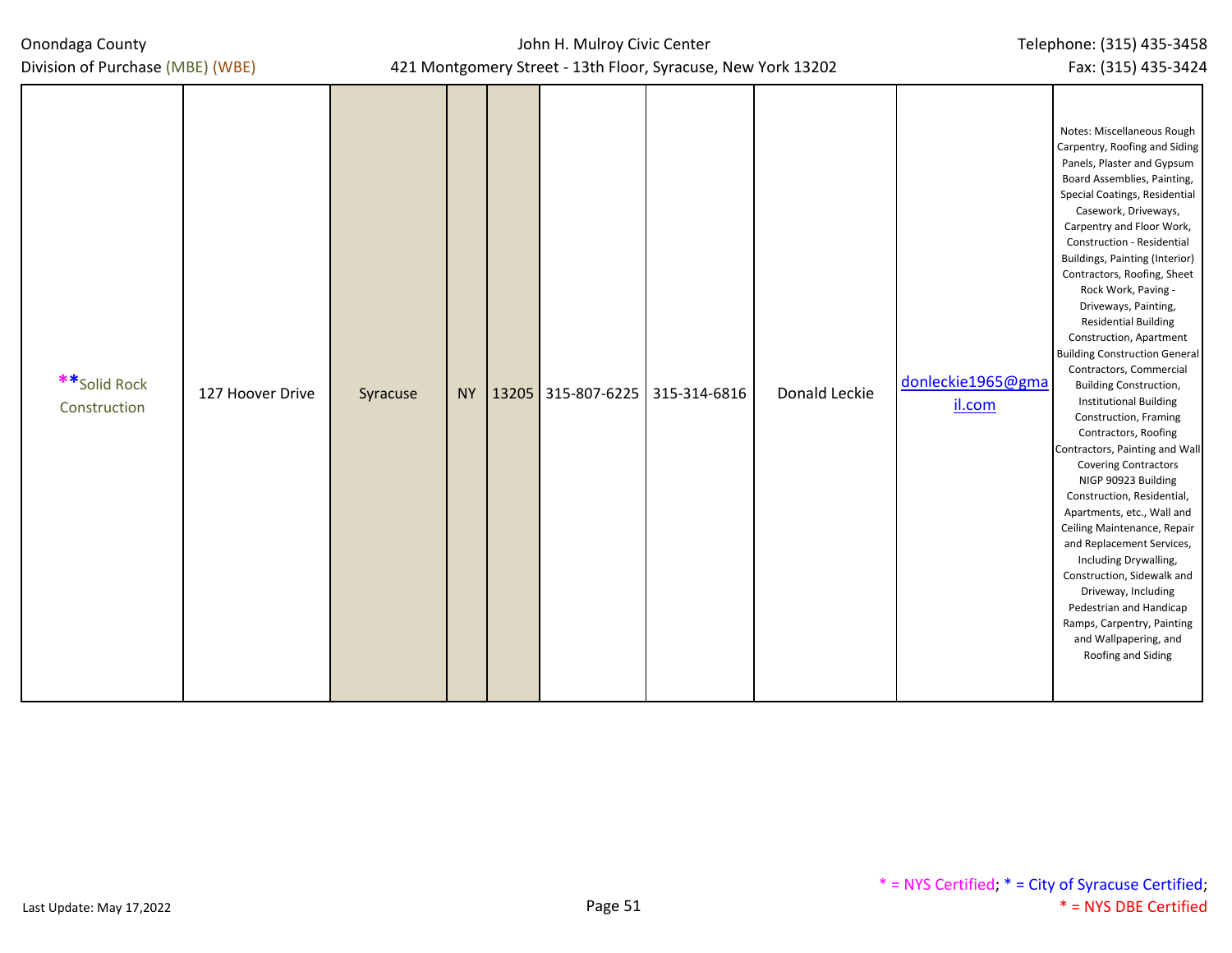John H. Mulroy Civic Center 421 Montgomery Street - 13th Floor, Syracuse, New York 13202

| Division of Purchase (MBE) (WBE)<br>421 Montgomery Street - 13th Floor, Syracuse, New York 13202 |  |                       |  |                    |              |                  |                             |                                                                                                                                                                                                                                                                                                                                                                                                                                                                                                                                                                                                                                |  |  |
|--------------------------------------------------------------------------------------------------|--|-----------------------|--|--------------------|--------------|------------------|-----------------------------|--------------------------------------------------------------------------------------------------------------------------------------------------------------------------------------------------------------------------------------------------------------------------------------------------------------------------------------------------------------------------------------------------------------------------------------------------------------------------------------------------------------------------------------------------------------------------------------------------------------------------------|--|--|
| ** TKTD General<br>1200 East Fayette<br>Street<br>Contracting Inc.                               |  | <b>NY</b><br>Syracuse |  | 13210 315-472-5297 | 315-476-9315 | Kenneth Kinsey   | kinseycarco@cnymail<br>.com | Notes: Remodeling and<br><b>Renovating General</b><br>Contractors, Residential<br>Remodelers, Foundation,<br>Structure, and Building<br><b>Exterior Contractors, Framing</b><br>Contractors, Roofing<br>Contractors, Painting and Wall<br>Covering Contractors, Door<br>Installation, Metal,<br>Maintenance, and Repair<br>Services, Remodeling and<br>Alterations Services, Wall and<br>Ceiling Maintenance, Repair<br>and Replacement Services,<br>Including Drywalling,<br>Windows, Metal Installation,<br>Maintenance and Repair<br>Services, Carpentry, Concrete,<br>Painting and Wallpapering,<br>and Roofing and Siding |  |  |
| **Triple P. Painting<br>107 Fairview Avenue<br>Inc.                                              |  | <b>NY</b><br>Syracuse |  | 13203 315-474-0417 | 315-424-0428 | Concetta Pastore | triplep@cnymail.com         | Notes: Painting and<br>Wallpapering, Wallpapering<br>Services, Includes<br>Maintenance and Repair, and<br>Painting and Wallpapering                                                                                                                                                                                                                                                                                                                                                                                                                                                                                            |  |  |

# **Paving**

| *** APEX Striping Inc. | 6500 New Venture<br>Gear Drive | East Syracuse |  |  |  | NY 13057 315-432-0714 315-432-0715 | Susan McDonald | smcdonald@apexstrip<br>ing.com | Notes: Pavement Marking<br>Services (Including Removal of<br>Markings) |
|------------------------|--------------------------------|---------------|--|--|--|------------------------------------|----------------|--------------------------------|------------------------------------------------------------------------|
|------------------------|--------------------------------|---------------|--|--|--|------------------------------------|----------------|--------------------------------|------------------------------------------------------------------------|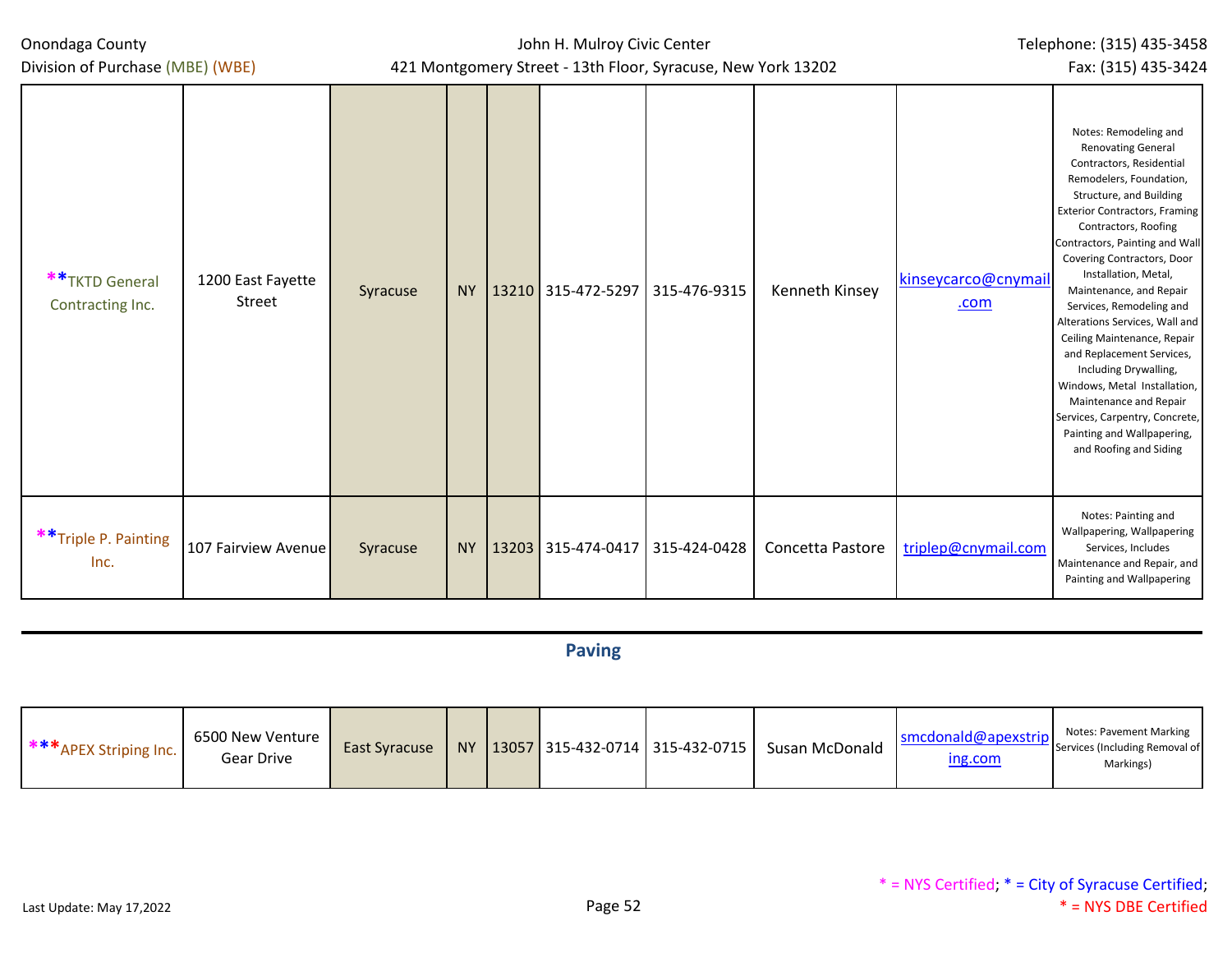Division of Purchase (MBE) (WBE)

| Telephone: (315) 435-3458 |  |
|---------------------------|--|
| Fax: (315) 435-3424       |  |

| *CNY Paving &<br>1972 Teall Avenue<br>Trucking, Inc. | Syracuse | <b>NY</b> |  |  | 13206 315-434-9676 315-434-9688 | Eileen MacCombie |  |
|------------------------------------------------------|----------|-----------|--|--|---------------------------------|------------------|--|
|------------------------------------------------------|----------|-----------|--|--|---------------------------------|------------------|--|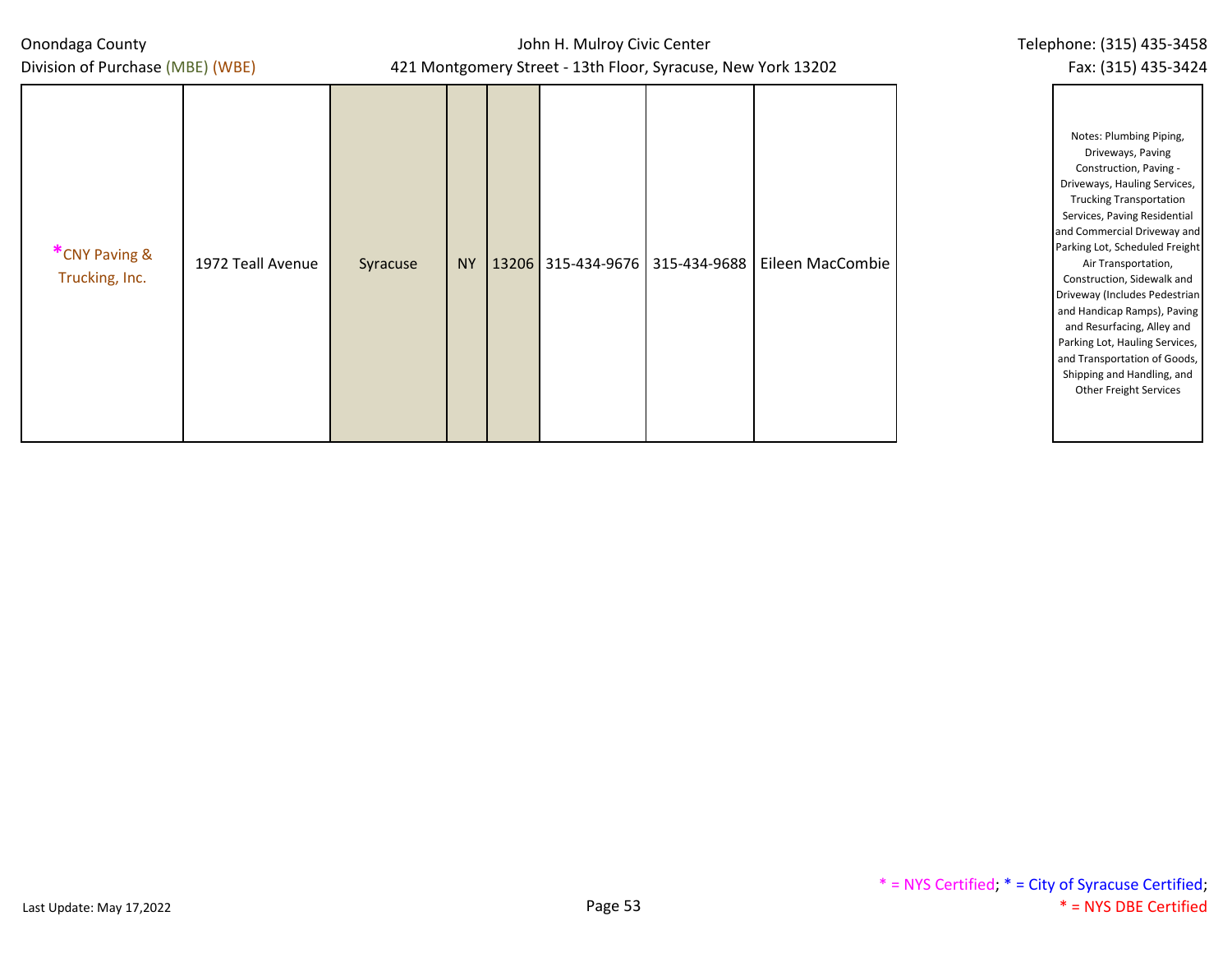| Onondaga County |  |
|-----------------|--|
|-----------------|--|

## John H. Mulroy Civic Center 421 Montgomery Street - 13th Floor, Syracuse, New York 13202

| **So Gone Trash<br>Removal | 731 James Street -<br>Suite 223A | Syracuse | <b>NY</b> |  | 13203 315-802-7704 315-314-6552 |  | Eli Smith | eli@sgtrllc.com | www.sogonetrashre<br><b>MOVAl.COM Notes: Final</b><br>Cleaning, Demolition,<br>Plumbing Piping, Site<br>Clearing, Construction Clean-<br>up, Demolition Contractors,<br>Paving Construction, Site<br>Work, Playground<br>Construction, Hauling<br>Services, Construction<br>Management, Addition,<br>Alteration and Renovation,<br>General Contractors,<br>Industrial Building (Except<br>Warehouses), Heavy and Civil<br>Engineering Construction,<br>Site Preparation Contractors,<br>Trash Collection Services, Site<br>Clean-Up, Post-Construction,<br>Site Work, Construction,<br>General (Backfill Services,<br>Digging, Ditching, Road<br>Grading, Rock Stabilization,<br>etc.), Demolition Services,<br>Paving and Resurfacing, Alley<br>and Parking Lot, Public<br>Relations Consulting, and<br><b>Hauling Services</b> |
|----------------------------|----------------------------------|----------|-----------|--|---------------------------------|--|-----------|-----------------|----------------------------------------------------------------------------------------------------------------------------------------------------------------------------------------------------------------------------------------------------------------------------------------------------------------------------------------------------------------------------------------------------------------------------------------------------------------------------------------------------------------------------------------------------------------------------------------------------------------------------------------------------------------------------------------------------------------------------------------------------------------------------------------------------------------------------------|
|----------------------------|----------------------------------|----------|-----------|--|---------------------------------|--|-----------|-----------------|----------------------------------------------------------------------------------------------------------------------------------------------------------------------------------------------------------------------------------------------------------------------------------------------------------------------------------------------------------------------------------------------------------------------------------------------------------------------------------------------------------------------------------------------------------------------------------------------------------------------------------------------------------------------------------------------------------------------------------------------------------------------------------------------------------------------------------|

**Plumbing**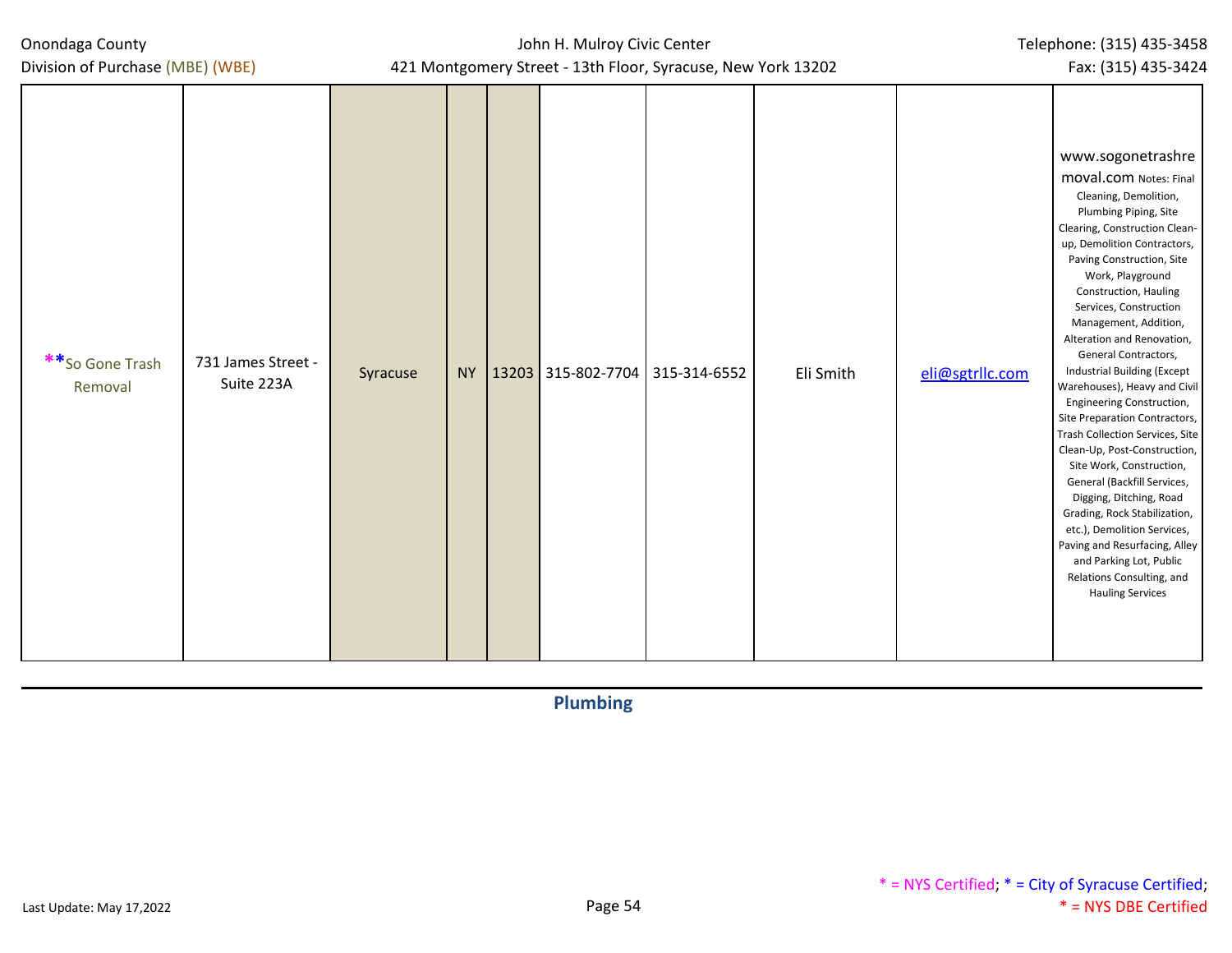Division of Purchase (MBE) (WBE)

John H. Mulroy Civic Center 421 Montgomery Street - 13th Floor, Syracuse, New York 13202

Fax: (315) 435-3424

| *Angelo Chiodo<br>Heating, Air<br>Conditioning,<br>Refrigeration, Air Duct<br>Cleaning, LLC | 618 Wolf Street           | Syracuse | <b>NY</b> |       | 13208 315-471-7747       | 315-471-7061 | Margaret Chiodo           | lynn@angelochiodo.c<br>$om$ | www.angelochiodo.<br><b>COM</b> Notes: Operation and<br>Maintenance of HVAC<br>Systems, Air Conditioning,<br>Heating, HVAC Maintenance<br>and Service, Duct Work<br>Cleaning, HVAC (Heating,<br>Ventilation and Air-<br>Conditioning) Contractors,<br>Plumbing, Heating, and Air-<br>Conditioning Contractors, Air<br>Duct Cleaning Services,<br>Heating, Air Conditioning, and<br>Ventilation Maintenance and<br>Repair Services (Including<br>Installation), and Heating,<br>Ventilating and Air<br>Conditioning (HVAC) |
|---------------------------------------------------------------------------------------------|---------------------------|----------|-----------|-------|--------------------------|--------------|---------------------------|-----------------------------|---------------------------------------------------------------------------------------------------------------------------------------------------------------------------------------------------------------------------------------------------------------------------------------------------------------------------------------------------------------------------------------------------------------------------------------------------------------------------------------------------------------------------|
| *JHP Industrial Supply<br>Co. Inc.                                                          | 321 West Taylor<br>Street | Syracuse | <b>NY</b> | 13202 | 315-422-0050<br>Ext. 303 | 315-422-3331 | Emmanuel<br>Henderson III | emo405@aol.com              | www.jhpindustrial.co<br>M Notes: Plumbing and<br><b>Heating Equipment and</b><br>Supplies (Hydronics)<br><b>Merchant Wholesalers</b>                                                                                                                                                                                                                                                                                                                                                                                      |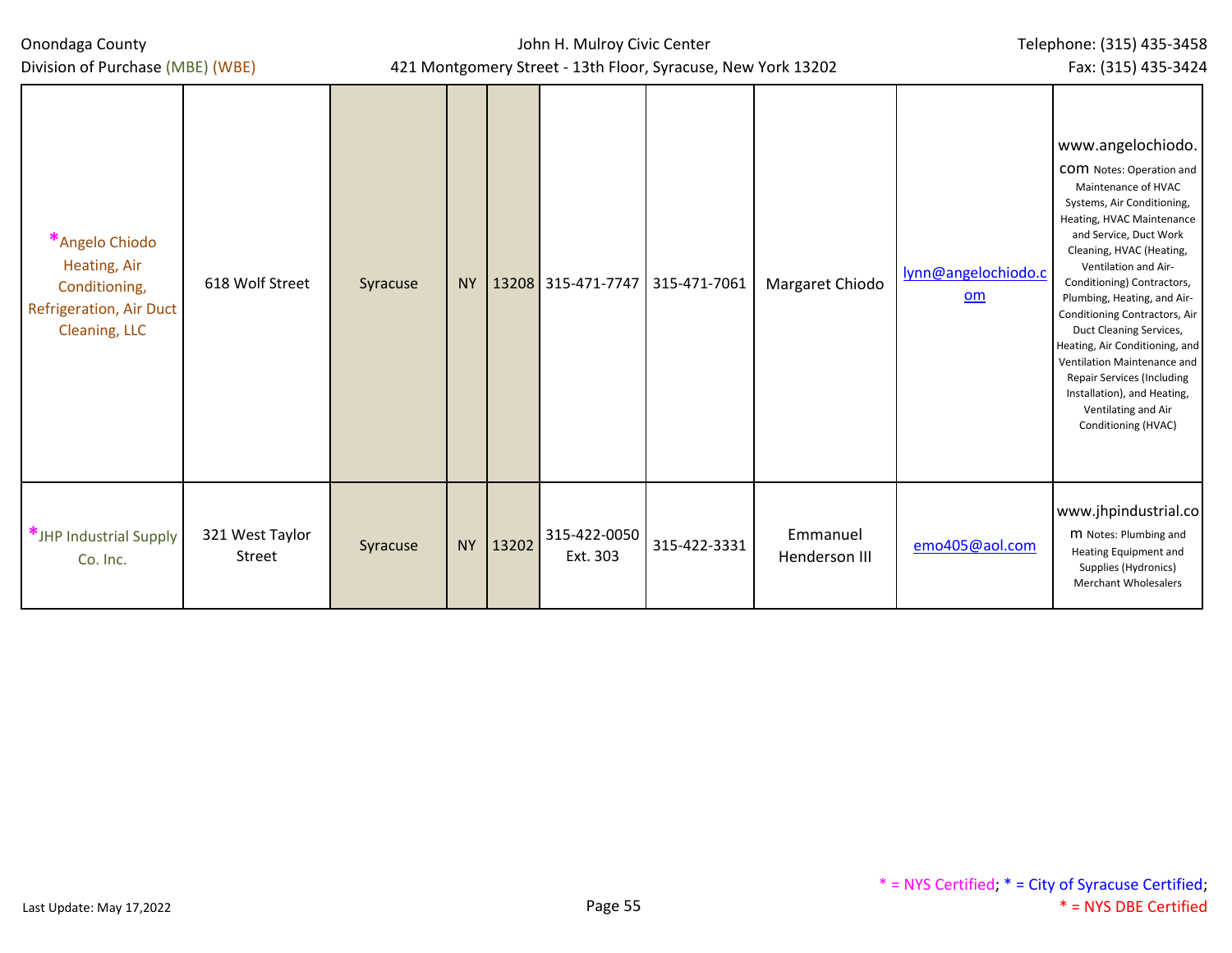Division of Purchase (MBE) (WBE)

| *** Kondra & Jaquin<br>Enterprises, Inc. dba<br>Potter Heating & Air<br>Conditioning | 4004 New Court<br>Avenue | Syracuse |           | NY 13206 | 315-472-3557<br>Ext. 222 | 315-437-9128 | Suzanne Kondra-<br>DeFuria | suzanne@potter-<br>perrone.com;<br>info@potter-<br>perrone.com | www.potter-<br>perrone.com Notes: Air-<br>Conditioning System (except<br>window) Installation,<br><b>Bathroom Plumbing Fixture</b><br>and Sanitary Ware<br>Installation, Boiler, Heating,<br>Installation, Central Air-<br><b>Conditioning Equipment</b><br>Installation, Central Cooling<br><b>Equipment and Piping</b><br>Installation, Central Heating<br><b>Equipment and Piping</b><br>Installation, Drinking Fountain<br>Installation, Duct Work (e.g.,<br>cooling, dust collection,<br>exhaust, heating, ventilation)<br>Installation, Exhaust System<br>(e.g., kitchens, industrial work<br>areas) Installation, Heating<br>and Ventilation System<br>Component (e.g., air<br>registers, diffusers, filters,<br>grilles, sound attenuators)<br>Installation, HVAC (heating,<br>ventilation and air-<br>conditioning) Contractors,<br>Mechanical Contractors, and<br>Plumbing, Heating, and Air-<br><b>Conditioning Contractors</b> |
|--------------------------------------------------------------------------------------|--------------------------|----------|-----------|----------|--------------------------|--------------|----------------------------|----------------------------------------------------------------|--------------------------------------------------------------------------------------------------------------------------------------------------------------------------------------------------------------------------------------------------------------------------------------------------------------------------------------------------------------------------------------------------------------------------------------------------------------------------------------------------------------------------------------------------------------------------------------------------------------------------------------------------------------------------------------------------------------------------------------------------------------------------------------------------------------------------------------------------------------------------------------------------------------------------------------------|
| **NJ Jones Plumbing                                                                  | 911 Milton Avenue        | Syracuse | <b>NY</b> |          | 13204 315-375-3143       |              | Nadonte Jones              | njjonesplumbing@gm<br>ail.com                                  | Notes: Bathroom Plumbing<br>Fixture and Sanitary Ware<br>Installation, Plumbers,<br>Plumbers, Heating, and Air-<br>Conditioning Contractors, and<br>Plumbing<br>of Suracuco Cortifio                                                                                                                                                                                                                                                                                                                                                                                                                                                                                                                                                                                                                                                                                                                                                       |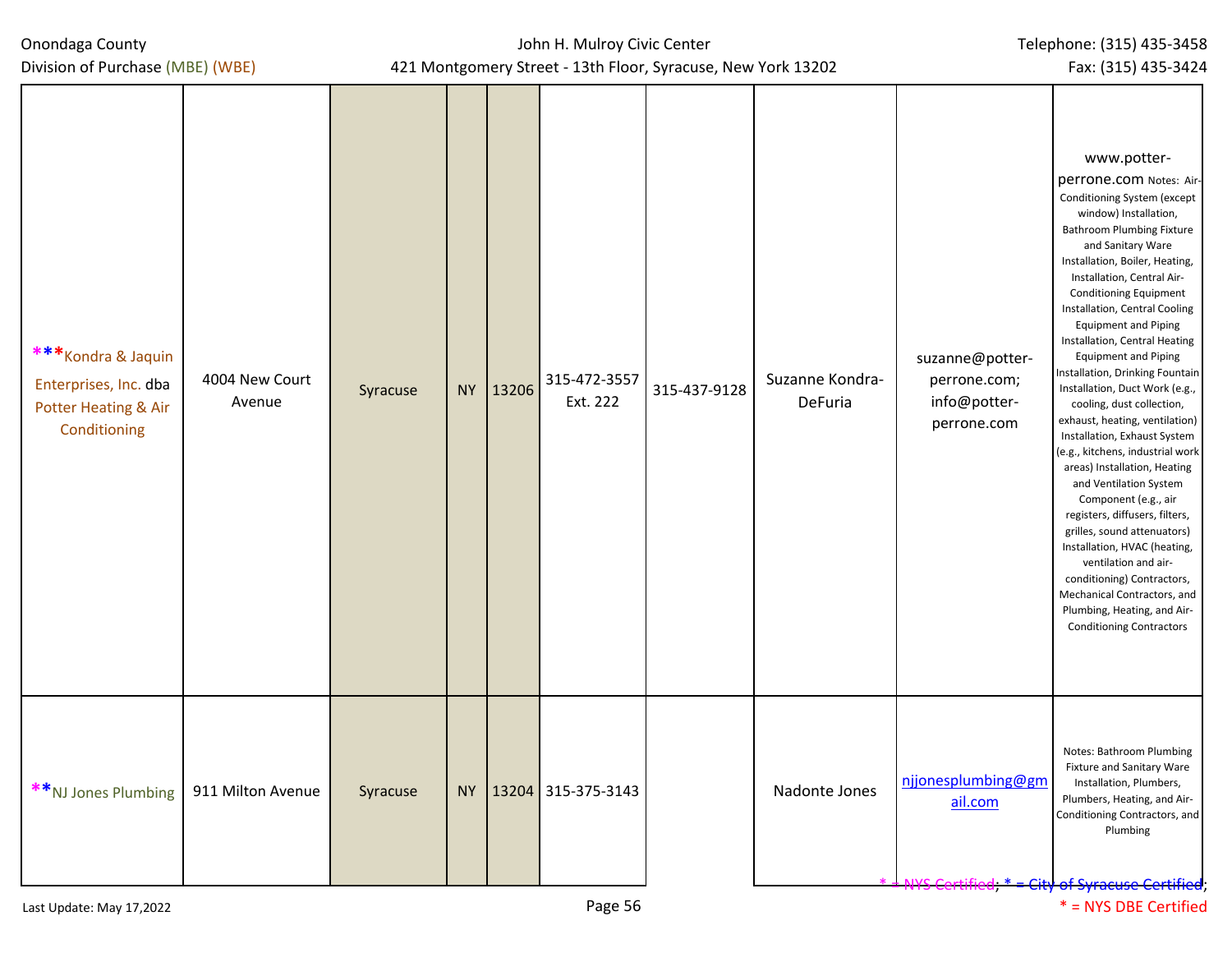| Onondaga County |  |
|-----------------|--|
|-----------------|--|

John H. Mulroy Civic Center 421 Montgomery Street - 13th Floor, Syracuse, New York 13202

| **So Gone Trash<br>Removal | 731 James Street -<br>Suite 223A | Syracuse | <b>NY</b> | $13203$ 315-802-7704 315-314-6552 | Eli Smith | eli@sgtrllc.com | www.sogonetrashre<br><b>moval.com</b> Notes: Final<br>Cleaning, Demolition,<br>Plumbing Piping, Site<br>Clearing, Construction Clean-<br>up, Demolition Contractors,<br>Paving Construction, Site<br>Work, Playground<br>Construction, Hauling<br>Services, Construction<br>Management, Addition,<br>Alteration and Renovation,<br>General Contractors,<br>Industrial Building (Except<br>Warehouses), Heavy and Civil<br>Engineering Construction,<br>Site Preparation Contractors,<br>Trash Collection Services, Site<br>Clean-Up, Post-Construction,<br>Site Work, Construction,<br>General (Backfill Services,<br>Digging, Ditching, Road<br>Grading, Rock Stabilization,<br>etc.), Demolition Services,<br>Paving and Resurfacing, Alley<br>and Parking Lot, Public<br>Relations Consulting, and<br><b>Hauling Services</b> |
|----------------------------|----------------------------------|----------|-----------|-----------------------------------|-----------|-----------------|----------------------------------------------------------------------------------------------------------------------------------------------------------------------------------------------------------------------------------------------------------------------------------------------------------------------------------------------------------------------------------------------------------------------------------------------------------------------------------------------------------------------------------------------------------------------------------------------------------------------------------------------------------------------------------------------------------------------------------------------------------------------------------------------------------------------------------|

**Steel**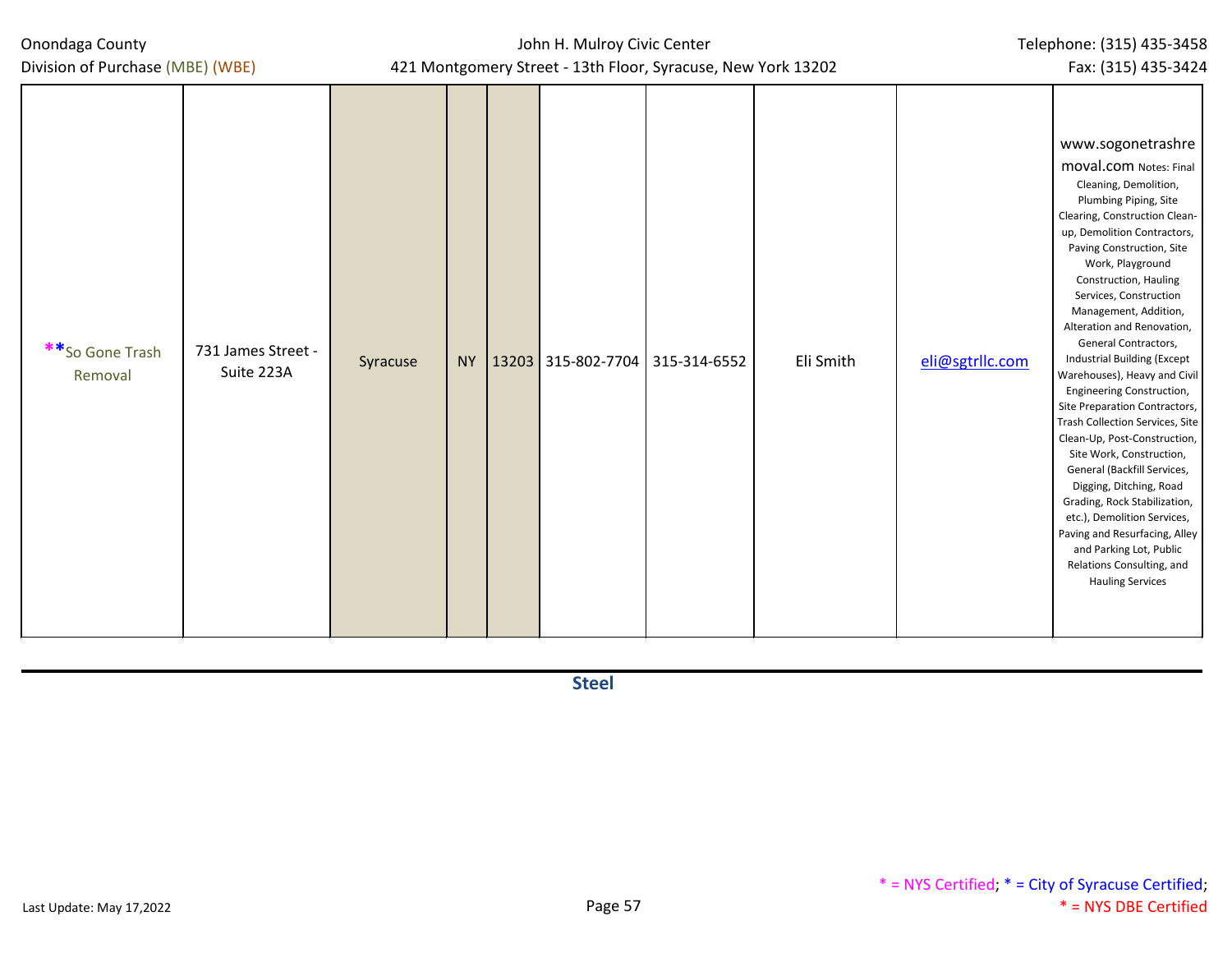John H. Mulroy Civic Center 421 Montgomery Street - 13th Floor, Syracuse, New York 13202

| Division of Purchase (MBE) (WBE) |                    | 421 Montgomery Street - 13th Floor, Syracuse, New York 13202 |     |  |                                   |  |                |                | Fax: (315) 435-3424                                                                                                                                                                                                                                                                                                                                                                                                                                        |
|----------------------------------|--------------------|--------------------------------------------------------------|-----|--|-----------------------------------|--|----------------|----------------|------------------------------------------------------------------------------------------------------------------------------------------------------------------------------------------------------------------------------------------------------------------------------------------------------------------------------------------------------------------------------------------------------------------------------------------------------------|
| **EJ Construction<br>Group, Inc. | 4522 A Wetzel Road | Liverpool                                                    | NY. |  | $13090$ 315-622-4158 315-622-4339 |  | Jerry Abrantes | bcaza@ejcg.com | ejcg.com Notes: Rebar<br>Contractors, Dirt Moving for<br>Construction, Excavation<br>Contractors, Bars, Concrete<br>Reinforcing (Rebar) Made in<br>Steel Mills, Concrete<br>Reinforcing Bar (Rebar) Made<br>in Iron and Steel Mills, Bars,<br>Concrete Reinforcing (Rebar),<br>Made from Purchased Steel in<br>Steel Rolling Mills, Concrete<br>Reinforcing Bar (Rebar), Made<br>from Purchased Steel in Cold<br>Rolling Mills, and Excavation<br>Services |

# **Suppliers**

| ** Atillas Incorporated I<br>dba Atillas Inc. | 5060 Palmer Road       | <b>Manlius</b> | <b>NY</b> |  | $13104$ 315-415-1284 315-682-4675 | Tanya Mossman | Kinyonsmom@aol.co<br>$\underline{\underline{m}}$ | thisisthestuff.com<br>Notes: Cleaning Compounds<br>and Preparations Merchant<br>Wholesalers, and Durable<br>Goods Agents and Brokers,<br><b>Wholesale Trade</b>                                                                                |
|-----------------------------------------------|------------------------|----------------|-----------|--|-----------------------------------|---------------|--------------------------------------------------|------------------------------------------------------------------------------------------------------------------------------------------------------------------------------------------------------------------------------------------------|
| *Aspen Supply<br>Corporation                  | 6169 Eastern<br>Avenue | Syracuse       | <b>NY</b> |  | $13211$ 315-385-8715 315-385-8713 | Maureen Hier  | maureen@aspensupp<br>y.com                       | www.aspensupply.co<br>M Notes: Salt, Concrete,<br>Masonry Supplies, Paint and<br>Supplies, Concrete Finishing,<br>Coatings, Protective (For<br>Masonry Including Concrete<br>Floor), Ready-Mix Concrete<br>(See 150-12 for Bagged<br>Concrete) |

\* = NYS Certified; \* = City of Syracuse Certified;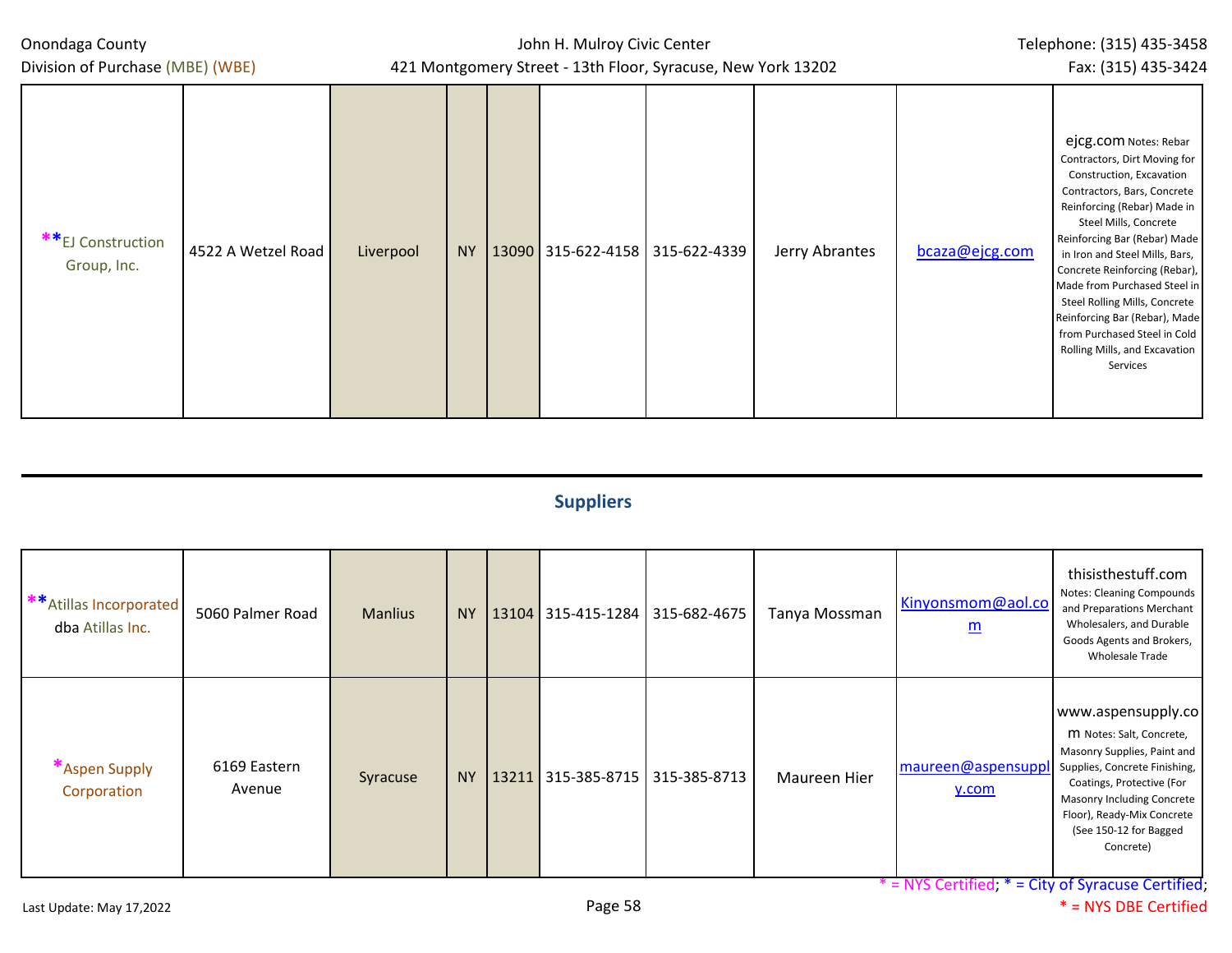| Onondaga County<br>Division of Purchase (MBE) (WBE) |                                    |           |           | John H. Mulroy Civic Center<br>421 Montgomery Street - 13th Floor, Syracuse, New York 13202 | Telephone: (315) 435-3458<br>Fax: (315) 435-3424 |                                 |                      |                                |                                                                                                                                                                                                                                                                     |
|-----------------------------------------------------|------------------------------------|-----------|-----------|---------------------------------------------------------------------------------------------|--------------------------------------------------|---------------------------------|----------------------|--------------------------------|---------------------------------------------------------------------------------------------------------------------------------------------------------------------------------------------------------------------------------------------------------------------|
| *ASR Systems Group<br>Inc.                          | 100 Commerce<br><b>Boulevard</b>   | Liverpool | NY        |                                                                                             |                                                  | 13088 315-453-2000 315-453-2025 | Mary Parks           | mparks@asrsystems<br>group.com | www.asrsystemsgrou<br><b>p.com</b> Notes: Furniture<br>Merchant Wholesalers, Filing<br>Systems, Mobile, High<br>Density (Electrical and<br>Mechanical), Material<br>Handling, Conveyors, and<br>Office Equipment, Filing<br>Systems, etc. Maintenance<br>and Repair |
| *Carney Electric &<br><b>Industrial Supplies</b>    | P.O. Box 187                       | Syracuse  | <b>NY</b> |                                                                                             | 13206 315-727-9797                               | 1-866-214-<br>4102              | <b>Duriel Carney</b> | dcarney1@twcny.rr.c<br>om      | www.carneyelectrico<br>nline.com Notes:<br><b>Electrical Apparatus and</b><br>Equipment, Wiring Supplies,<br>and Related Equipment<br><b>Merchant Wholesalers</b>                                                                                                   |
|                                                     | 4711 South Salina<br><b>Street</b> | Syracuse  | NY        | 13205                                                                                       |                                                  |                                 |                      |                                |                                                                                                                                                                                                                                                                     |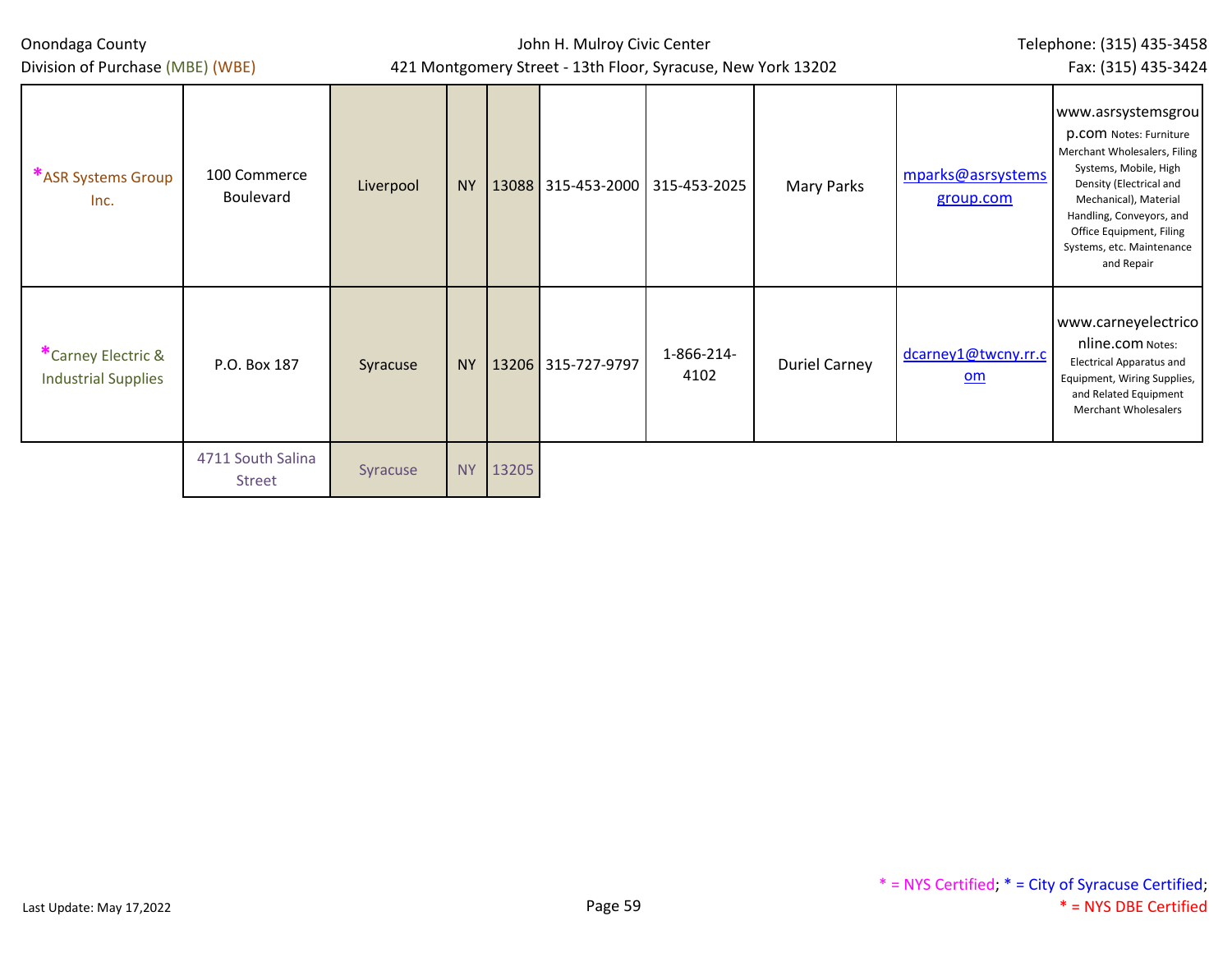Division of Purchase (MBE) (WBE)

| ** Cueva Contract Inc.<br>dba Interior<br>Innovations | 1641 East Genesee<br>Street | Syracuse   |  | NY   13210 315-724-1985 | 315-930-3510                           | Laura Cueva | info@iicontractfurnit<br>ure.com | www.iicontractfurni<br>ture.com Notes: Interior<br>Designer Services, Furniture:<br>Health Care, Hospital and<br>Doctor's Office, Children's<br>Furniture (Including Stackable<br>Types), Dormitory Furniture<br>(Metal: Wardrobes, Beds,<br>Bunkbeds, Desks, etc.),<br>Dormitory Furniture (Plastic:<br>Wardrobes, Beds, Bunkbeds,<br>Desks, etc.),<br>Dormitory Furniture (Wood:<br>Wardrobes, Beds, Bunkbeds,<br>Desks, etc.), Furniture: Office,<br>Work Stations, Modular,<br>Systems Furniture, Office<br>Furniture, Interior Design,<br>Decorating, Space Planning,<br>Exhibits and Displays, and<br><b>Design Services</b> |
|-------------------------------------------------------|-----------------------------|------------|--|-------------------------|----------------------------------------|-------------|----------------------------------|------------------------------------------------------------------------------------------------------------------------------------------------------------------------------------------------------------------------------------------------------------------------------------------------------------------------------------------------------------------------------------------------------------------------------------------------------------------------------------------------------------------------------------------------------------------------------------------------------------------------------------|
| *Fox Pipe<br>Procurement                              | 3463 Ransom Road            | Jamesville |  |                         | NY   13078 315-492-4503   315-492-4503 | Jill M. Fox | jillfox@msn.com                  | Notes: Agents and Brokers,<br>Durable Goods, Wholesale<br>Trade                                                                                                                                                                                                                                                                                                                                                                                                                                                                                                                                                                    |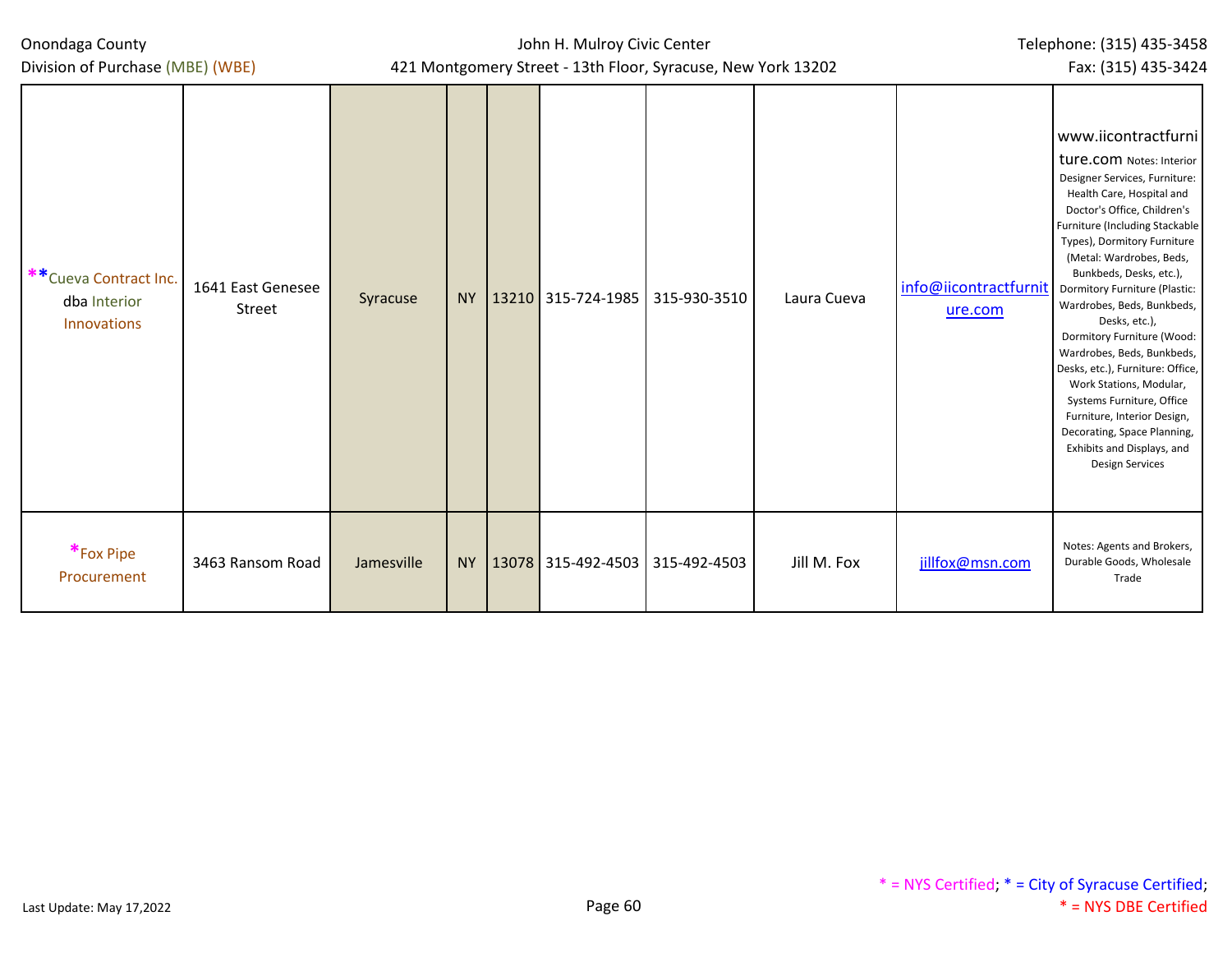| Onondaga County<br>Division of Purchase (MBE) (WBE)        |                                                                              |          |           |       | John H. Mulroy Civic Center<br>421 Montgomery Street - 13th Floor, Syracuse, New York 13202 | Telephone: (315) 435-3458<br>Fax: (315) 435-3424 |                           |                                                  |                                                                                                                                                                                                                                                                                                                                                                     |
|------------------------------------------------------------|------------------------------------------------------------------------------|----------|-----------|-------|---------------------------------------------------------------------------------------------|--------------------------------------------------|---------------------------|--------------------------------------------------|---------------------------------------------------------------------------------------------------------------------------------------------------------------------------------------------------------------------------------------------------------------------------------------------------------------------------------------------------------------------|
| ***Jennings<br><b>Construction Services,</b><br><b>LLC</b> | South Side<br>Innovation Center -<br>2610 South Salina<br>Street - Suite 14A | Syracuse | <b>NY</b> |       | 13205 315-256-4972 315-479-8139                                                             |                                                  | Ronald Otis<br>Jennings   | jenningso89@gmail.c<br>$\underline{\mathsf{om}}$ | Notes: Durable Goods Agents<br>and Brokers, Wholesale<br>Trade, Professional and<br>Management Development<br>Training, Education and<br><b>Training Consulting, Security</b><br>and Safety Consulting, Project<br>Management Services, and<br>Safety Training and<br>Awareness Services (Including<br>Highway Safety, Boating, Seat<br>Belt, CPR and AED Training) |
| *JHP Industrial Supply<br>Co. Inc.                         | 321 West Taylor<br>Street                                                    | Syracuse | <b>NY</b> | 13202 | 315-422-0050<br>Ext. 303                                                                    | 315-422-3331                                     | Emmanuel<br>Henderson III | emo405@aol.com                                   | www.jhpindustrial.co<br>M Notes: Plumbing and<br>Heating Equipment and<br>Supplies (Hydronics)<br><b>Merchant Wholesalers</b>                                                                                                                                                                                                                                       |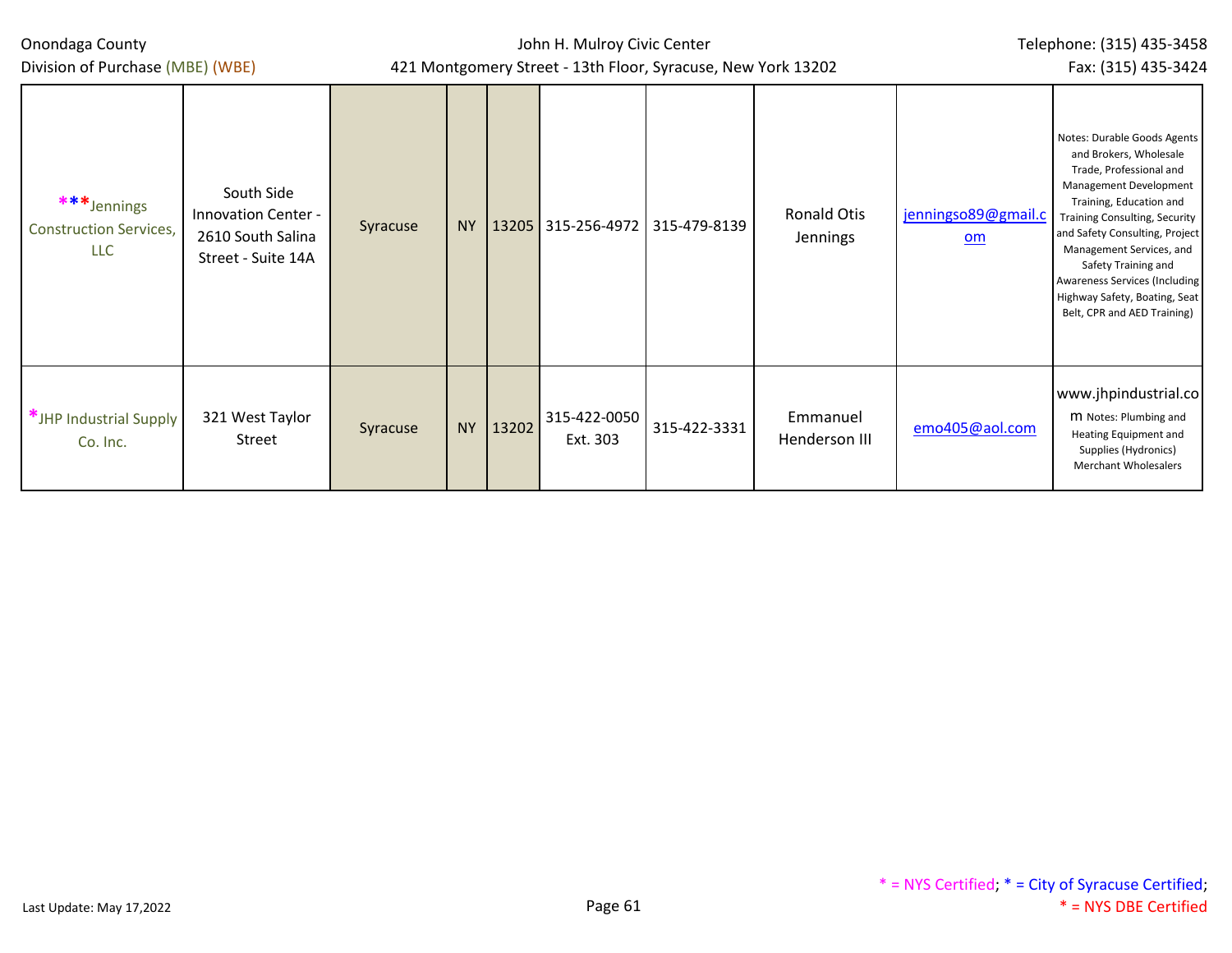| ** Kinlow Associates,<br>Inc. | 100 Danzig Street | Syracuse |  | NY   13206 315-463-8384   315-463-1404 | Lisa Parker | Iparker@kinlow.net | Notes: Interior Construction<br>Performance Requirements,<br>Division 10 Specialties - Install,<br>Gym Equipment - Installation<br>and Maintenance, Fire<br>Extinguishers, Fire Protection<br>Supplies, Bathroom<br>Accessories, Division 10<br>Specialties - Supplier, Audio<br>Visual Services, Broker -<br>Lockers, Broker - Partitions<br>and Gymnasium Bleachers,<br>Partition (e.g., Office,<br>Washroom), Metal,<br>Installation<br>Hardware, and Plumbing and<br>Heating Equipment and<br><b>Supplies Merchant</b><br>Wholesalers, Wholesale Trade<br>Agents and Brokers,<br>Fire Protection Equipment<br>and Supplies, Fire Extinguisher<br>Systems, Complete, All Types,<br>Plumbing Equipment,<br>Fixtures, and Supplies,<br>Bathroom Accessories: Fans,<br>Mirrors, Medicine Cabinets,<br>Soap Dishes, Towel Bars and<br>Rings, etc., Plumbing Fixtures<br>and Parts, Audio Visual<br>Equipment and Supplies, and<br>Athletic and Sporting Goods<br><b>Equipment and Accessories</b><br>(Shoulder Pads, etc.),<br>Maintenance and Repair |
|-------------------------------|-------------------|----------|--|----------------------------------------|-------------|--------------------|------------------------------------------------------------------------------------------------------------------------------------------------------------------------------------------------------------------------------------------------------------------------------------------------------------------------------------------------------------------------------------------------------------------------------------------------------------------------------------------------------------------------------------------------------------------------------------------------------------------------------------------------------------------------------------------------------------------------------------------------------------------------------------------------------------------------------------------------------------------------------------------------------------------------------------------------------------------------------------------------------------------------------------------------------|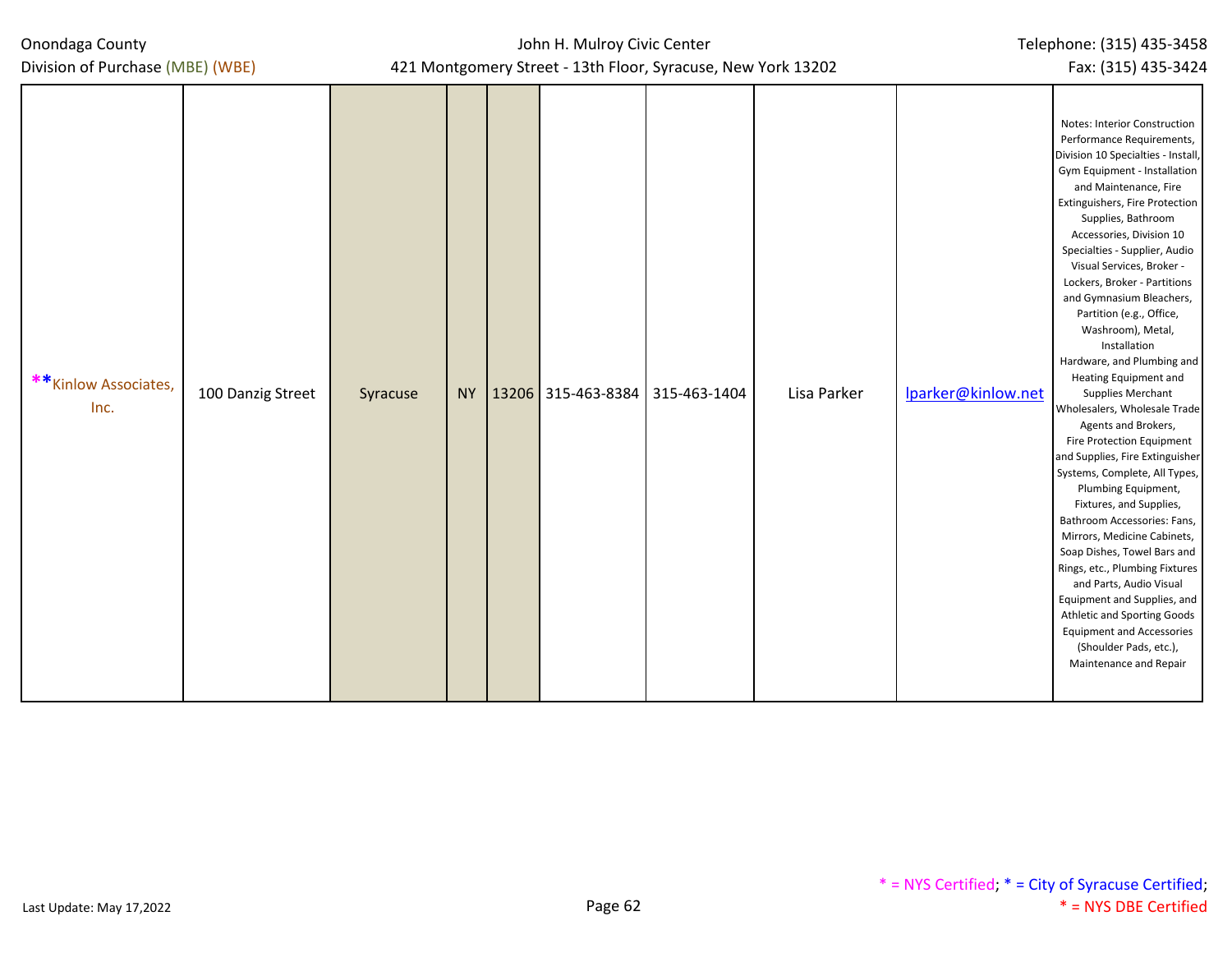| Onondaga County |  |
|-----------------|--|
|-----------------|--|

| **Monroe Tractor &<br>Implement Co., Inc. | 1001 Lehigh Station<br>Road      | Henrietta | <b>NY</b> | 14467 | 585-334-3867       | $\sim$ $\sim$ $\sim$ $\sim$<br>585-334-0001  | Janet Felosky   | jfelosky@monroetract<br>or.com | www.monroetracto<br><b>r.COM</b> Notes: Construction<br>Machinery and Equipment<br>Merchant Wholesalers,<br>Agricultural Machinery and<br><b>Equipment Merchant</b><br>Wholesalers, Farm and<br>Garden Machinery and<br><b>Equipment Merchant</b><br>Wholesalers, Construction<br>Machinery and Equipment<br>Rental or Leasing without<br>Operator, Construction,<br>Mining, and Forestry<br>Machinery and Equipment<br>Rental and Leasing,<br>Construction Machinery and<br><b>Equipment Repair and</b><br>Maintenance Services,<br>Equipment Maintenance and<br>Repair Services for<br>Agricultural, Construction<br>Equipment Maintenance and<br>Repair (Not Otherwise Listed),<br><b>Construction Equipment (Not</b><br>Otherwise Classified) Rental<br>or Lease, and Agriculture<br>Equipment and Commodities,<br>Sale of Surplus and Obsolete<br>Items |
|-------------------------------------------|----------------------------------|-----------|-----------|-------|--------------------|----------------------------------------------|-----------------|--------------------------------|--------------------------------------------------------------------------------------------------------------------------------------------------------------------------------------------------------------------------------------------------------------------------------------------------------------------------------------------------------------------------------------------------------------------------------------------------------------------------------------------------------------------------------------------------------------------------------------------------------------------------------------------------------------------------------------------------------------------------------------------------------------------------------------------------------------------------------------------------------------|
|                                           | 7300 Eastman Road North Syracuse |           | <b>NY</b> |       | 13212 315-452-0000 | 315-452-9624<br>$(O)$ ; 315-506-<br>9805 (C) | Mark Wisniewski |                                |                                                                                                                                                                                                                                                                                                                                                                                                                                                                                                                                                                                                                                                                                                                                                                                                                                                              |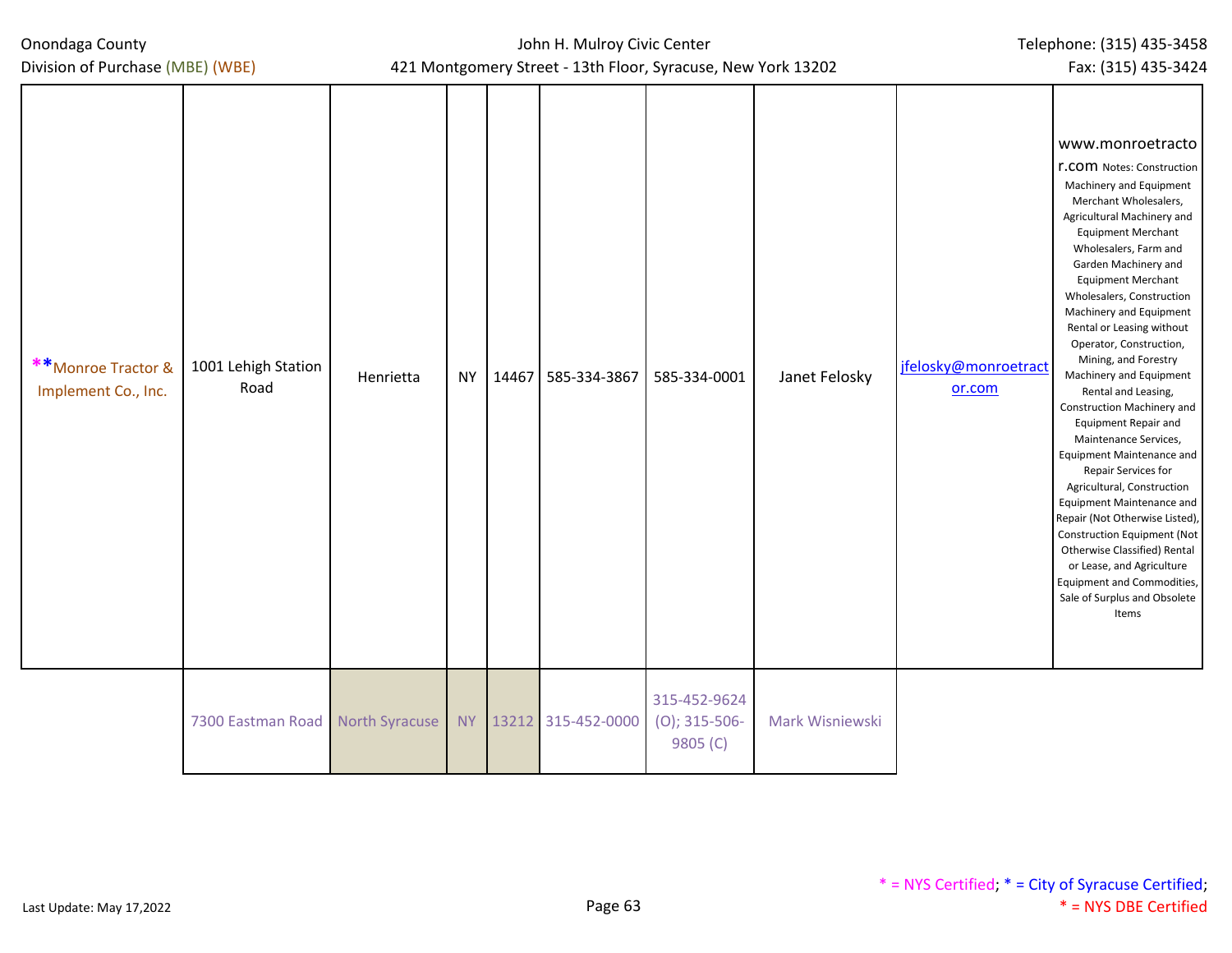Onondaga County Division of Purchase (MBE) (WBE)

## John H. Mulroy Civic Center 421 Montgomery Street - 13th Floor, Syracuse, New York 13202

Telephone: (315) 435-3458

Fax: (315) 435-3424

| ***MS Unlimited Inc.                                                                | 6828 Ellicott Drive         | <b>East Syracuse</b> | <b>NY</b> | 13057 | 315-437-1291 315-437-6086                   |              | Mary Beth<br>Sbaraglia                 | marybeth@msunlim.c<br><b>om</b>                                           | www.msunlim.com<br>Notes: Construction<br>Equipment, Signs, Industrial<br>Supplies, Construction<br>Materials and Supplies,<br>Highway Safety Equipment,<br>Paint and Supplies, and<br>Janitorial Supplies                                                                                                                                                                                                                 |
|-------------------------------------------------------------------------------------|-----------------------------|----------------------|-----------|-------|---------------------------------------------|--------------|----------------------------------------|---------------------------------------------------------------------------|----------------------------------------------------------------------------------------------------------------------------------------------------------------------------------------------------------------------------------------------------------------------------------------------------------------------------------------------------------------------------------------------------------------------------|
| *Office World LLC                                                                   | 6731 Collamer Road          | <b>East Syracuse</b> | <b>NY</b> | 13057 | 315-632-1177; 800-765-4866;<br>315-439-0673 | 315-453-6037 | Gwynn Hall; Tim<br>Hall                | ghall@officeworldny.c<br>om;<br>thall@officeworldny.c<br><b>om</b>        | Notes: Wholesale Trade<br><b>Agents and Brokers</b>                                                                                                                                                                                                                                                                                                                                                                        |
| ** Plus Sign &<br>Graphics                                                          | 1116 Cumberland<br>Avenue   | Syracuse             | NY        |       | 13210 315-447-8570 315-447-8570             |              | Sarah Parsons                          | plus-<br>sign@twcny.rr.com                                                | www.plussignandgra<br>phics.com Notes: Signs,<br>and Signs and Signboards<br>(Except Paper, Paperboard)<br>Manufacturing                                                                                                                                                                                                                                                                                                   |
| ***Right Price<br>Companies, Inc. dba<br><b>Right Price Companies</b><br>Technology | 4726 South Salina<br>Street | Syracuse             | <b>NY</b> | 13205 | 315-701-2380 315-701-2384                   |              | Darin Price; Paris<br>Vanderpool Price | dprice@rightpriceco<br>mpanies.com;<br>pprice@rightpriceco<br>mpanies.com | www.rightpricecomp<br>anies.com Notes:<br><b>Communication Equipment</b><br>Installation, Computer and<br>Network Cable Installation,<br>Office Furniture, Modular<br>System, Installation, Agents<br>and Brokers, Durable Goods,<br>Wholesale Trade, Interior<br>Design Consulting Services,<br>Furnishings: Artwork,<br>Cabinets, Furniture, Window<br>Treatments, Etc., and<br><b>Computer Aided Design</b><br>Services |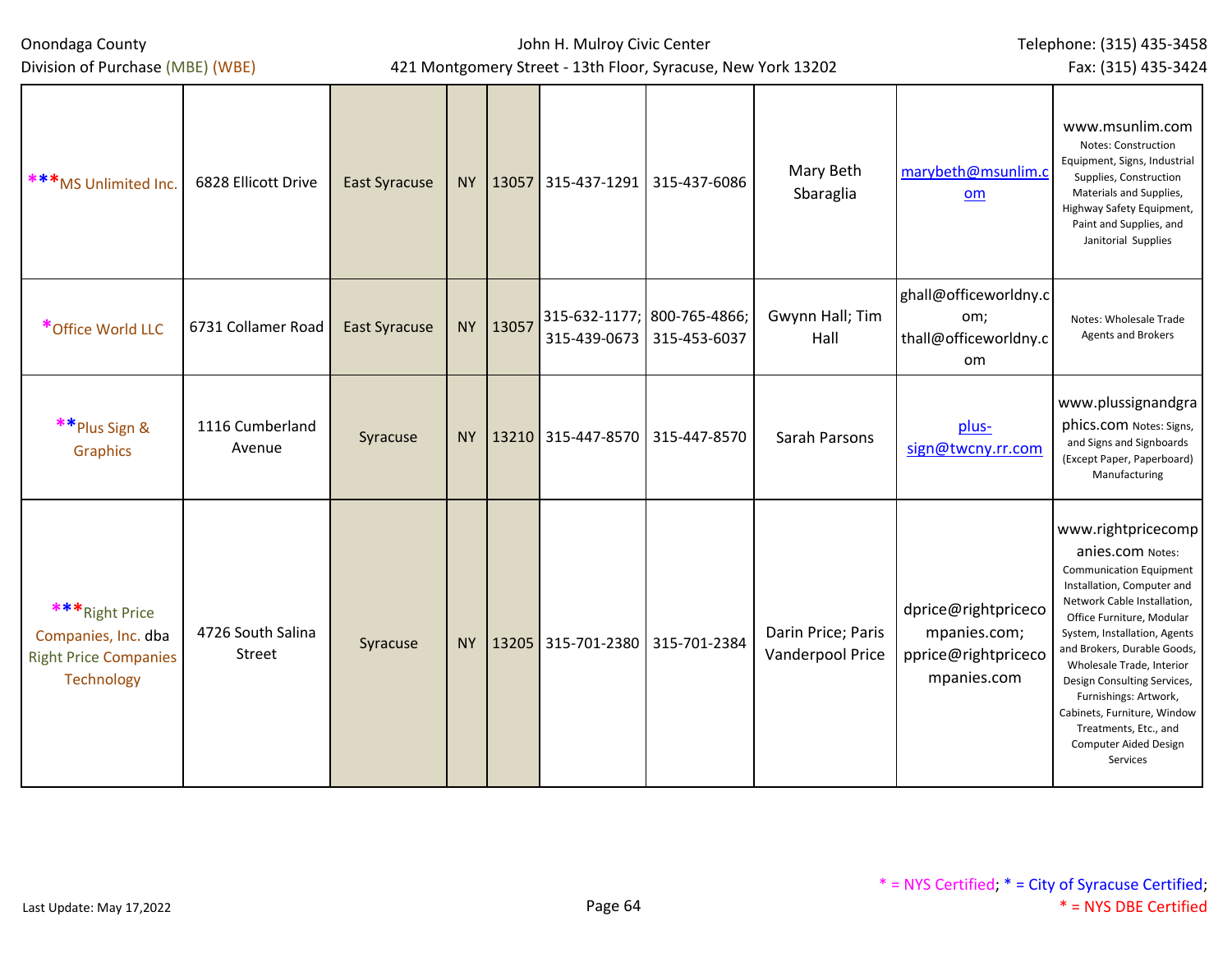| Onondaga County |
|-----------------|
|-----------------|

## John H. Mulroy Civic Center 421 Montgomery Street - 13th Floor, Syracuse, New York 13202

Telephone: (315) 435-3458

Fax: (315) 435-3424

| *Roberts Office<br>Interiors, Inc. dba ROI<br><b>Office Interiors</b> | 144 Hangar Road                      | Rome     |           | NY 13441 | 315-334-1388<br>$(0)$ ; 315-225-<br>3346 (C) | 315-334-4413 | Lynne Angelicola | lynne@roiofficeinteri<br>ors.com | www.roiofficeinterio<br><b>rS.COM Notes: Interior</b><br>Design, and Office Furniture<br>Installation                                                                                                                                                                                                                                                                                                                                                                                                                                             |
|-----------------------------------------------------------------------|--------------------------------------|----------|-----------|----------|----------------------------------------------|--------------|------------------|----------------------------------|---------------------------------------------------------------------------------------------------------------------------------------------------------------------------------------------------------------------------------------------------------------------------------------------------------------------------------------------------------------------------------------------------------------------------------------------------------------------------------------------------------------------------------------------------|
|                                                                       | One Webster's<br>Landing - 1st Floor | Syracuse | <b>NY</b> |          | 13202 315-410-7970 315-410-7973              |              |                  |                                  |                                                                                                                                                                                                                                                                                                                                                                                                                                                                                                                                                   |
| **View-Tech, Inc.                                                     | 500 Plum Street -<br>Suite 410       | Syracuse | <b>NY</b> |          | 13204 315-480-0165 315-449-1939              |              | Allison Smith    | allisonsmith@view-<br>tech.net   | www.view-tech.net<br>Notes: Operation and<br>Maintenance of Windows,<br>Wood Doors, Door<br>Installation, Window<br>Installation, Windows and<br>Doors, Door and Window,<br>Prefabricated, Installation,<br><b>Building Material and Supplies</b><br>Dealers, Doors, Frames, and<br>Jambs, Steel, Doors, Frames,<br>and Jambs, Wood, Frames<br>and Sashes, Steel, Windows,<br>Frames and Sashes, Wooden,<br>Door Installation,<br>Maintenance, and Repair<br>Services, and Windows,<br>Metal, Installation,<br>Maintenance and Repair<br>Services |

**Trucking**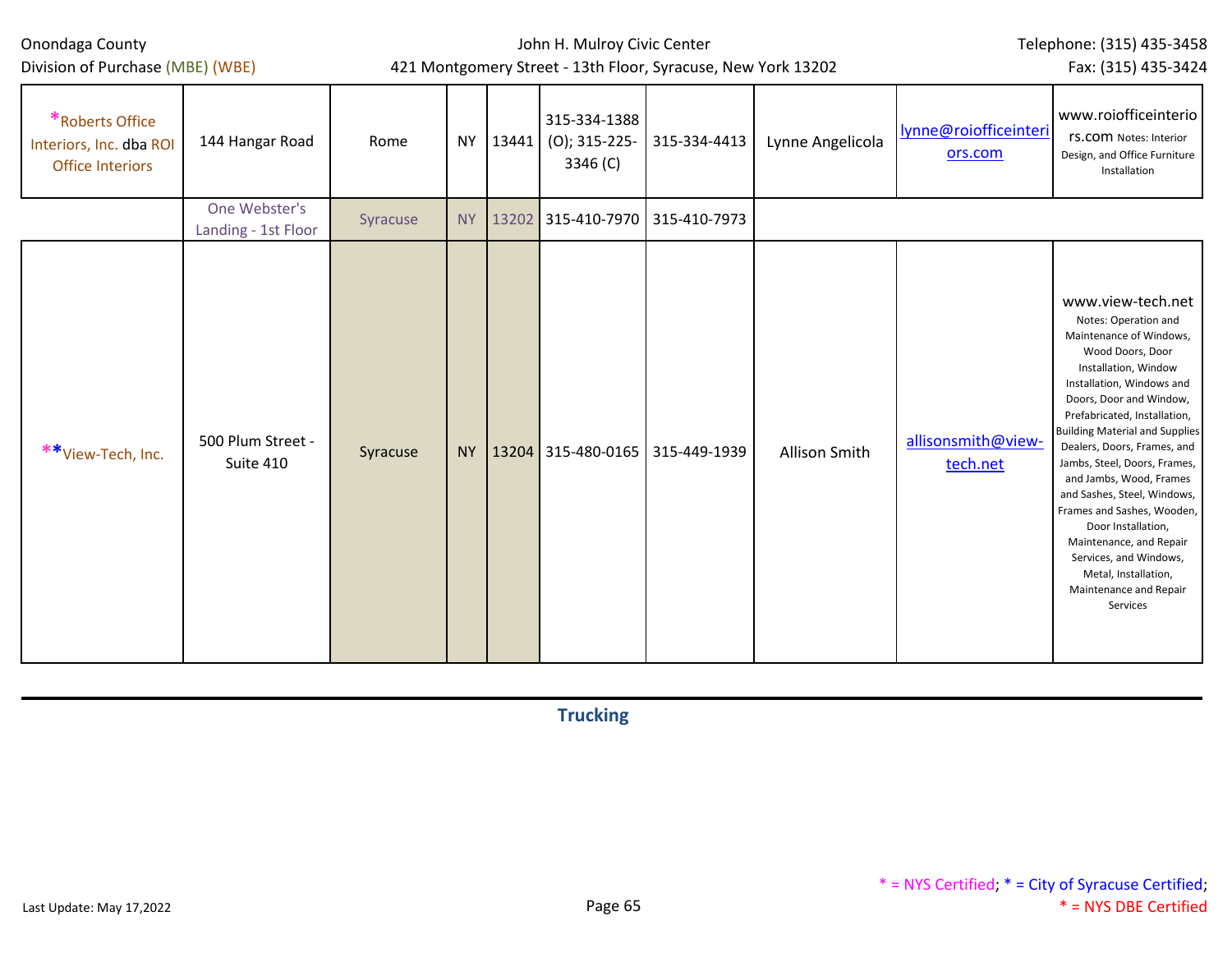| Division of Purchase (MBE) (WBE) |                          | Fax: (315) 435-3424   |  |                                          |              |                   |                                    |                                                                                                                                                                                                                                                                                                                                                                                                                                                                                                                               |
|----------------------------------|--------------------------|-----------------------|--|------------------------------------------|--------------|-------------------|------------------------------------|-------------------------------------------------------------------------------------------------------------------------------------------------------------------------------------------------------------------------------------------------------------------------------------------------------------------------------------------------------------------------------------------------------------------------------------------------------------------------------------------------------------------------------|
| **Becker Trucking LLC            | 2676 County Route<br>12  | <b>Central Square</b> |  | NY   13036 315-668-9649                  | 315-668-9649 | Sharlene Becker   | revtrucks@aol.com                  | Notes: Transfer (Trucking)<br>Services, General Freight,<br>Local, Dump Trucking (e.g.<br>Gravel, Sand, Top-Soil),<br>Hauling Services, and<br>Transportation of Goods,<br>Shipping and Handling, and<br>Other Freight Services                                                                                                                                                                                                                                                                                               |
| **CC Trucking                    | 624 Jamesville<br>Avenue | Syracuse              |  | NY   13210   315-807-4716   315-452-0271 |              | Christopher Coker | christopher.coker.cc@<br>gmail.com | www.cctrucking.com<br>Notes: Hauling Services,<br>Trucking and Transportation<br>Services, Scheduled Freight<br>Air Transportation, Trucking,<br>General Freight, Local,<br>Hauling Services, and<br>Transportation of Goods,<br>Shipping and Handling, and<br>Other Freight Services                                                                                                                                                                                                                                         |
| *CNY Paving &<br>Trucking, Inc.  | 1972 Teall Avenue        | Syracuse              |  | NY   13206 315-434-9676 315-434-9688     |              | Eileen MacCombie  |                                    | Notes: Plumbing Piping,<br>Driveways, Paving<br>Construction, Paving -<br>Driveways, Hauling Services,<br><b>Trucking Transportation</b><br>Services, Paving Residential<br>and Commercial Driveway and<br>Parking Lot, Scheduled Freight<br>Air Transportation,<br>Construction, Sidewalk and<br>Driveway (Includes Pedestrian<br>and Handicap Ramps), Paving<br>and Resurfacing, Alley and<br>Parking Lot, Hauling Services,<br>and Transportation of Goods,<br>Shipping and Handling, and<br><b>Other Freight Services</b> |

John H. Mulroy Civic Center

Telephone: (315) 435-3458

Onondaga County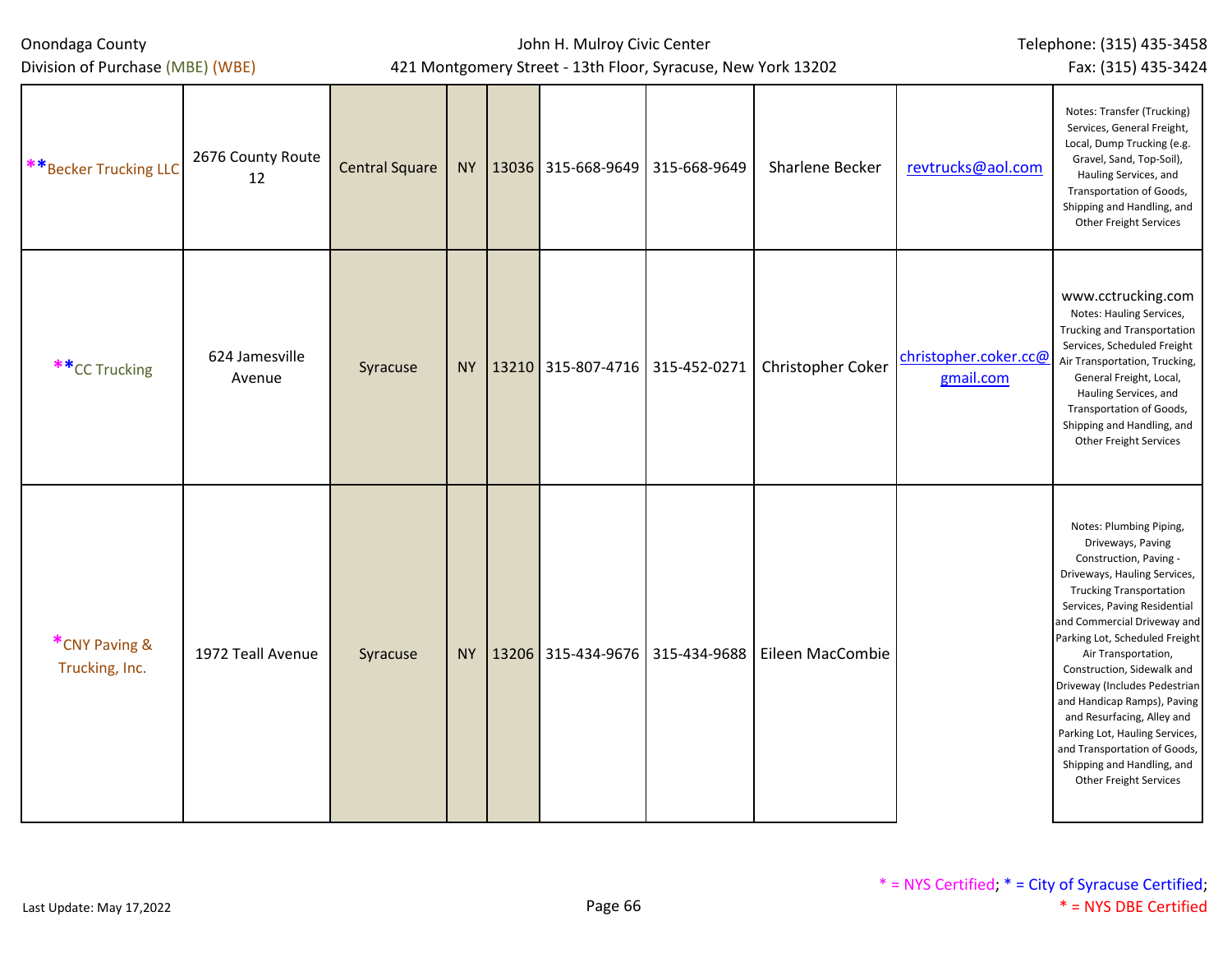| Onondaga County<br>Division of Purchase (MBE) (WBE)           | 421 Montgomery Street - 13th Floor, Syracuse, New York 13202 | John H. Mulroy Civic Center | Telephone: (315) 435-3458<br>Fax: (315) 435-3424 |                                          |              |                   |                                   |                                                                                                                                                                                                                                                                                                                                                                           |
|---------------------------------------------------------------|--------------------------------------------------------------|-----------------------------|--------------------------------------------------|------------------------------------------|--------------|-------------------|-----------------------------------|---------------------------------------------------------------------------------------------------------------------------------------------------------------------------------------------------------------------------------------------------------------------------------------------------------------------------------------------------------------------------|
| ***L Stacks<br><b>Construction LLC</b>                        | 108 Lynn Circle                                              | Syracuse                    |                                                  | NY 13205 315-877-5379                    |              | Larry Stackhouse  | Istackhouse@twc.co<br>m           | Notes: Hauling Services,<br>egTrucking, topsoil, gravel                                                                                                                                                                                                                                                                                                                   |
| *PC Holdings 5 Inc.<br>dba Allied Spring &<br><b>Services</b> | 6800 Manlius Center<br>Road                                  | <b>East Syracuse</b>        |                                                  | NY   13057 585-520-6677                  | 315-463-7340 | Jodie Phaneuf     | jodie@allied-<br>spring.com       | Notes: Truck Repair Shops,<br>General                                                                                                                                                                                                                                                                                                                                     |
| **Riccelli Trucking Inc.                                      | 6201 East Taft Road                                          | Syracuse                    |                                                  | NY   13212   315-701-0002   315-458-9690 |              | Lucille Nicholson | lucillen@riccellitrucki<br>ng.com | www.riccellitrucking.<br><b>COM</b> Notes: Digital Printing<br>(Paper and Publishing),<br>Hauling Services, Solid Waste<br>Disposal Services, Gravel<br>Hauling (Local), Sand Hauling<br>(Local), Waste Management<br>and Remediation Services,<br>Hauling Services, Digital<br>Printing, and Solid or Liquid<br>Waste Disposal (Including<br><b>Management Services)</b> |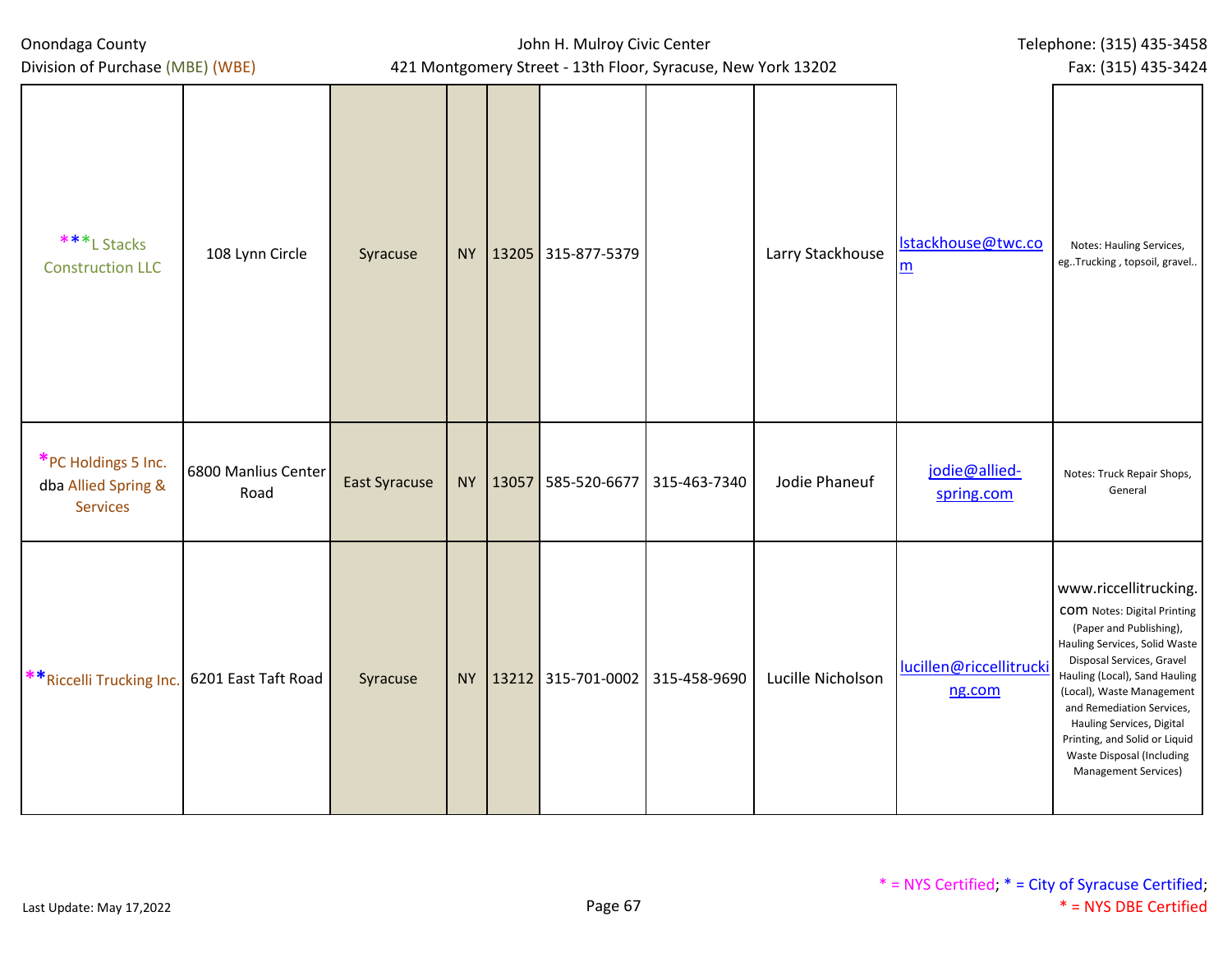| Onondaga County<br>Division of Purchase (MBE) (WBE) |                             |                  | John H. Mulroy Civic Center<br>421 Montgomery Street - 13th Floor, Syracuse, New York 13202 | Telephone: (315) 435-3458<br>Fax: (315) 435-3424 |              |             |                                 |                                                                                                                                                                                                                                                                                                                                                          |
|-----------------------------------------------------|-----------------------------|------------------|---------------------------------------------------------------------------------------------|--------------------------------------------------|--------------|-------------|---------------------------------|----------------------------------------------------------------------------------------------------------------------------------------------------------------------------------------------------------------------------------------------------------------------------------------------------------------------------------------------------------|
| **Smith Sand &<br>Gravel, Inc.                      | 4782 Shepard Road           | <b>Marcellus</b> | <b>NY</b>                                                                                   | 13108 315-673-4124                               | 315-673-9930 | David Smith | chelsea@smithgravel<br>co.com   | www.smithgravelco<br>mpany.com Notes:<br>Limestone Mining or<br>Quarrying, Trucking, General<br>Freight, Long-Distance,<br>Truckload (TL), Dump<br>Trucking (e.g. Gravel, Sand,<br>Topsoil), Gravel Hauling, Long-<br>Distance, Sand Hauling, Long-<br>Distance, and Transportation<br>of Goods, Shipping and<br>Handling, and Other Freight<br>Services |
| **Tacuki Enterprises<br><b>LLC</b>                  | 448 East Brighton<br>Avenue | Syracuse         | <b>NY</b>                                                                                   | 13210 315-243-6485 315-474-0803                  |              | Samir Tawil | tacukienterprises@gm<br>ail.com | Notes: Wholesale Trade<br>Agents, Dump Trucking (e.g.<br>Gravel, Sand, Top Soil), and<br><b>Hauling Services</b>                                                                                                                                                                                                                                         |

# **Miscellaneous**

| **Admin-On-Call                 | 209 Elk Street                 | Syracuse | NY <sub></sub> |                    | 13205   315-760-9377   315-474-1405 | Eileen Collins     | adoncallny@gmail.co Notes: Office Administrative<br>$\underline{\mathsf{m}}$ | Services                                                                                      |
|---------------------------------|--------------------------------|----------|----------------|--------------------|-------------------------------------|--------------------|------------------------------------------------------------------------------|-----------------------------------------------------------------------------------------------|
| *Airborne Concepts<br>Unlimited | 209 Longmeadow<br><b>Drive</b> | Syracuse | <b>NY</b>      | 13205 315-469-9738 |                                     | Lisa Anna Hofstead | hofstead@aol.com                                                             | Notes: Signs, and Signs, Sign<br>Materials, Sign Making<br>Equipment, and Related<br>Supplies |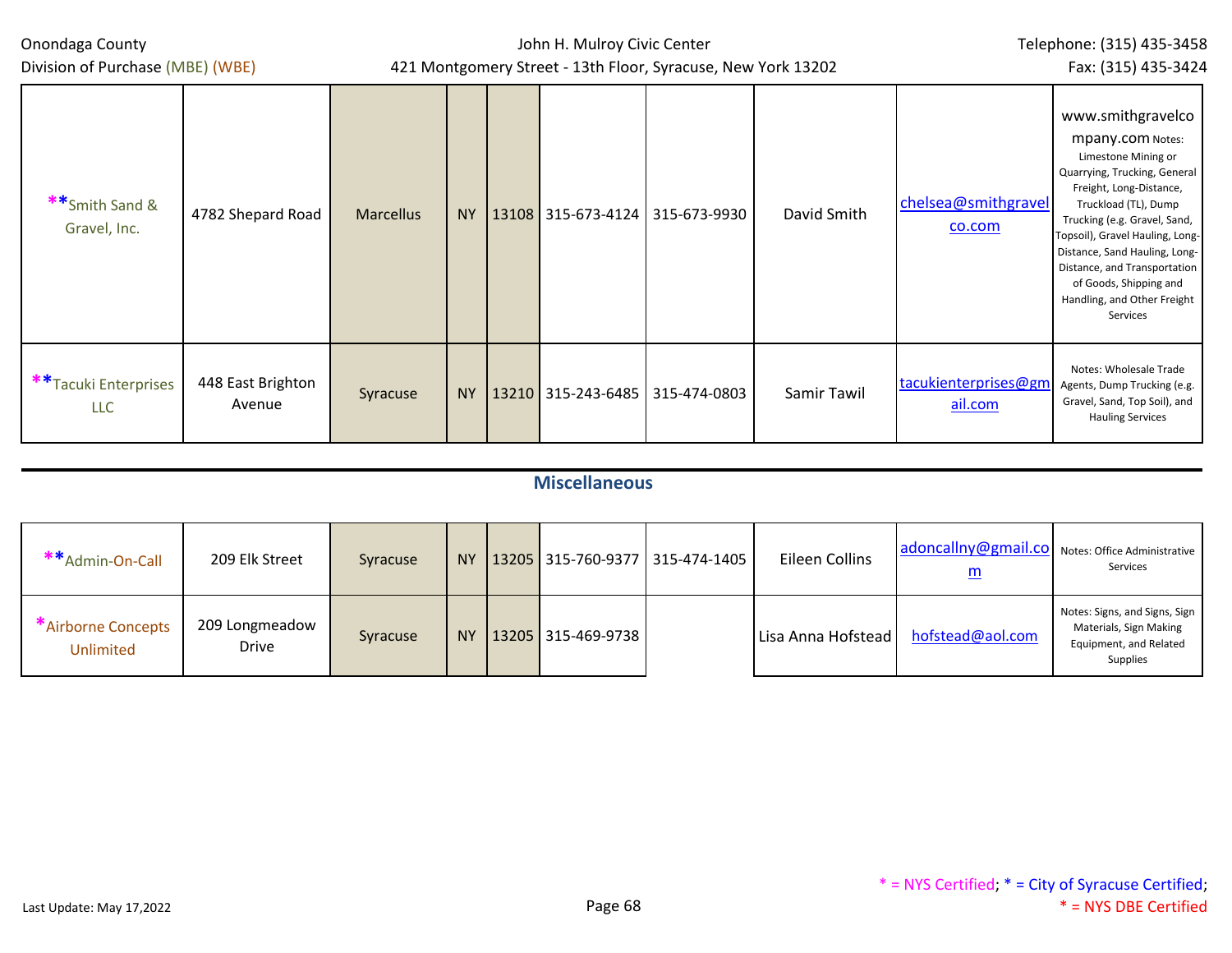Division of Purchase (MBE) (WBE)

John H. Mulroy Civic Center 421 Montgomery Street - 13th Floor, Syracuse, New York 13202

Fax: (315) 435-3424

| *All Times<br><b>Promotional Products,</b><br>Inc. dba Spinnaker<br><b>Custom Products</b> | 1415 West Genesee<br>Street | Syracuse |  | NY 13204 315-431-2787                    | 315-431-2788 | Lisette Brod        | lisettebrod@spinnake<br>rcustom.com | spinnakercustom.co<br>M Notes: Gifts and Novelty -<br>Wholesale, Promotional<br>Products, Printing -<br>Promotional Items, Screen<br>Printing Apparel and Textile<br>Products (e.g. Caps, Napkins,<br>Placements, T-shirts, Towels)<br>(Except Grey Goods), Gift,<br>Novelty, and Souvenir Stores,<br>Gifts, Including Gift Cards and<br>Gift Certificates, Souvenirs<br>and Prizes: Promotional,<br>Advertising, etc., and<br>Specialty Printing: Die<br>Cutting, Laser, Plastic,<br>Thermography, etc. (Folders,<br>Invitations, Tabs, Binders,<br>Banners, Banner Displays,<br>etc.) |
|--------------------------------------------------------------------------------------------|-----------------------------|----------|--|------------------------------------------|--------------|---------------------|-------------------------------------|-----------------------------------------------------------------------------------------------------------------------------------------------------------------------------------------------------------------------------------------------------------------------------------------------------------------------------------------------------------------------------------------------------------------------------------------------------------------------------------------------------------------------------------------------------------------------------------------|
| **Baby B.A.C.K. Inc.                                                                       | 202 South Beech<br>Street   | Syracuse |  | NY   13210   315-883-0852   315-424-6080 |              | <b>Gerald Seals</b> | g.seals2697@yahoo.<br>com           | babybackinc.com<br>Notes: Medical Service Plans<br>without Providing Health Care<br>Services, Administrative<br>Management and General<br><b>Management Consulting</b><br>Services, Administrative<br>Services, Health, and Health<br>Care Management Services,<br><b>Including Managed Care</b><br>Services                                                                                                                                                                                                                                                                            |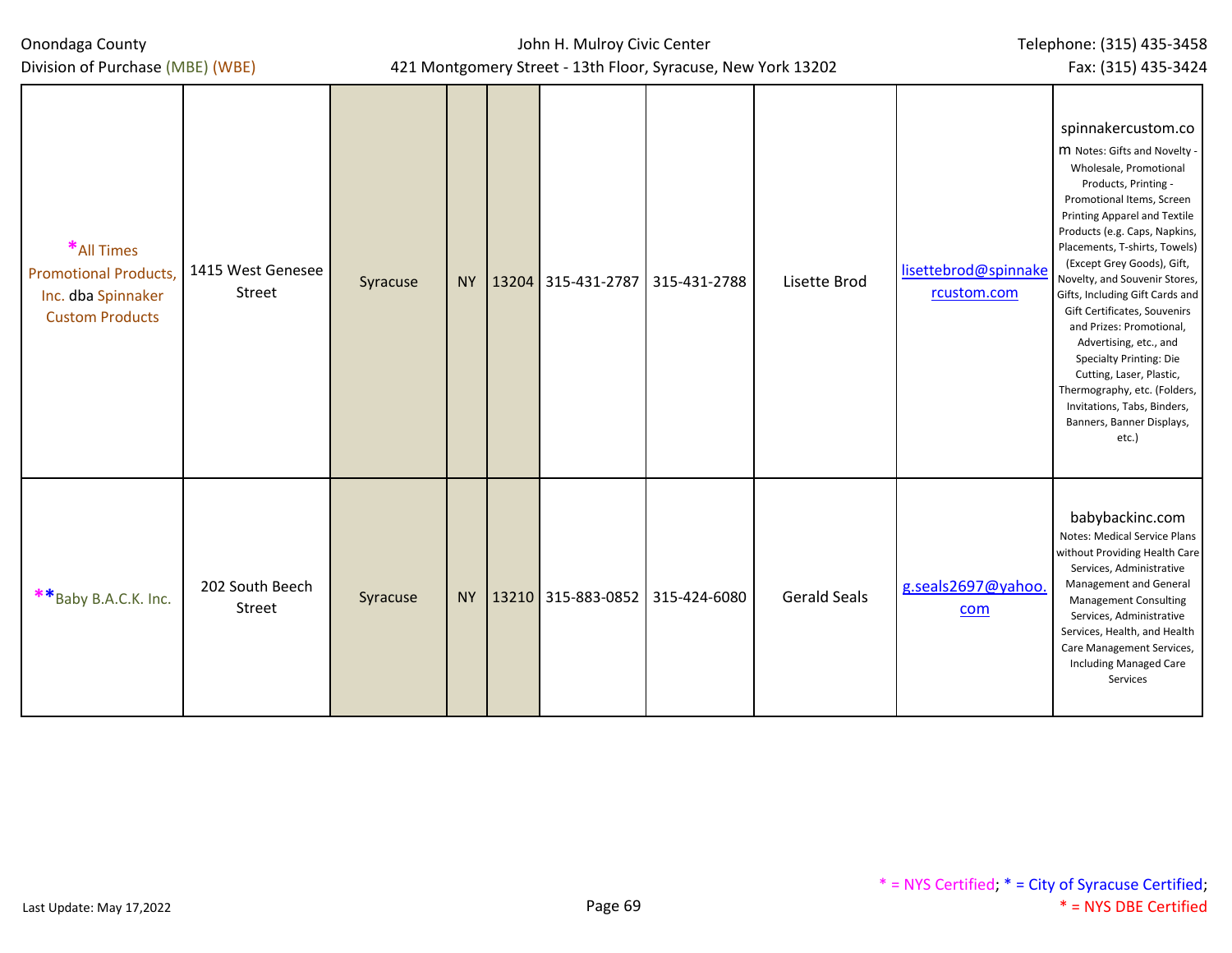## John H. Mulroy Civic Center 421 Montgomery Street - 13th Floor, Syracuse, New York 13202

Telephone: (315) 435-3458 Fax: (315) 435-3424

| *Blue Chip<br>Transportation Inc. | 550 East Brighton<br>Avenue            | Syracuse       | NY        | $13210$ 315-469-5138 315-422-9455      | Jodi Badman                      | jodi.bluechip@gmail.c<br>om      | Notes: Bus Charter Service,<br>Disabled Transportation,<br>Other Direct Selling<br>Establishments, Chartering<br>Services for Aircraft, Boats,<br>Buses, School Buses, and<br>other Transportation, and<br>Marketing Service, Including<br>Distribution, Public Opinion<br>Surveys, Research, Sales<br>Promotions, etc. |
|-----------------------------------|----------------------------------------|----------------|-----------|----------------------------------------|----------------------------------|----------------------------------|-------------------------------------------------------------------------------------------------------------------------------------------------------------------------------------------------------------------------------------------------------------------------------------------------------------------------|
| *Brown & Palumbo,<br><b>PLLC</b>  | 499 South Warren<br>Street - Suite 700 | Syracuse       | <b>NY</b> | 13202 315-422-9380 315-679-4972        | Andrea Godfread-<br><b>Brown</b> | agodfreadbrown@bpl<br>aw.us.com  | Notes: Legal Services, Law<br>Offices, Law Practices, and<br>Legal Services Including<br>Depositions and Expert<br><b>Witness Testimony</b>                                                                                                                                                                             |
| *Camillus Business<br>Forms Inc.  | 4464 Milton Avenue                     | Camillus       | <b>NY</b> | 13031 315-672-3929 315-672-3940        | Cynthia Wilson                   | roboformz@aol.com                | Notes: Business Forms -<br>Manifold, Printing Broker,<br><b>Manifold Business Forms</b><br>Printing, Wholesale Trade<br>Agents and Brokers, and<br>Forms, Continuous: Computer<br>Paper                                                                                                                                 |
| ** CME Associates,<br>Inc.        | 403 East Taft Road                     | North Syracuse |           | NY   13212 315-668-0242   315-668-0256 | Elizabeth Rotundo                | ecasatelli@cmeassoc<br>iates.com | www.cmeassociates.<br>COM Notes: Geological<br>Engineering Services, Building<br>Inspection Services,<br><b>Geotechnical Testing</b><br>Laboratories or Services, Soil<br><b>Testing Laboratories or</b><br>Services, and Geological<br>Engineering                                                                     |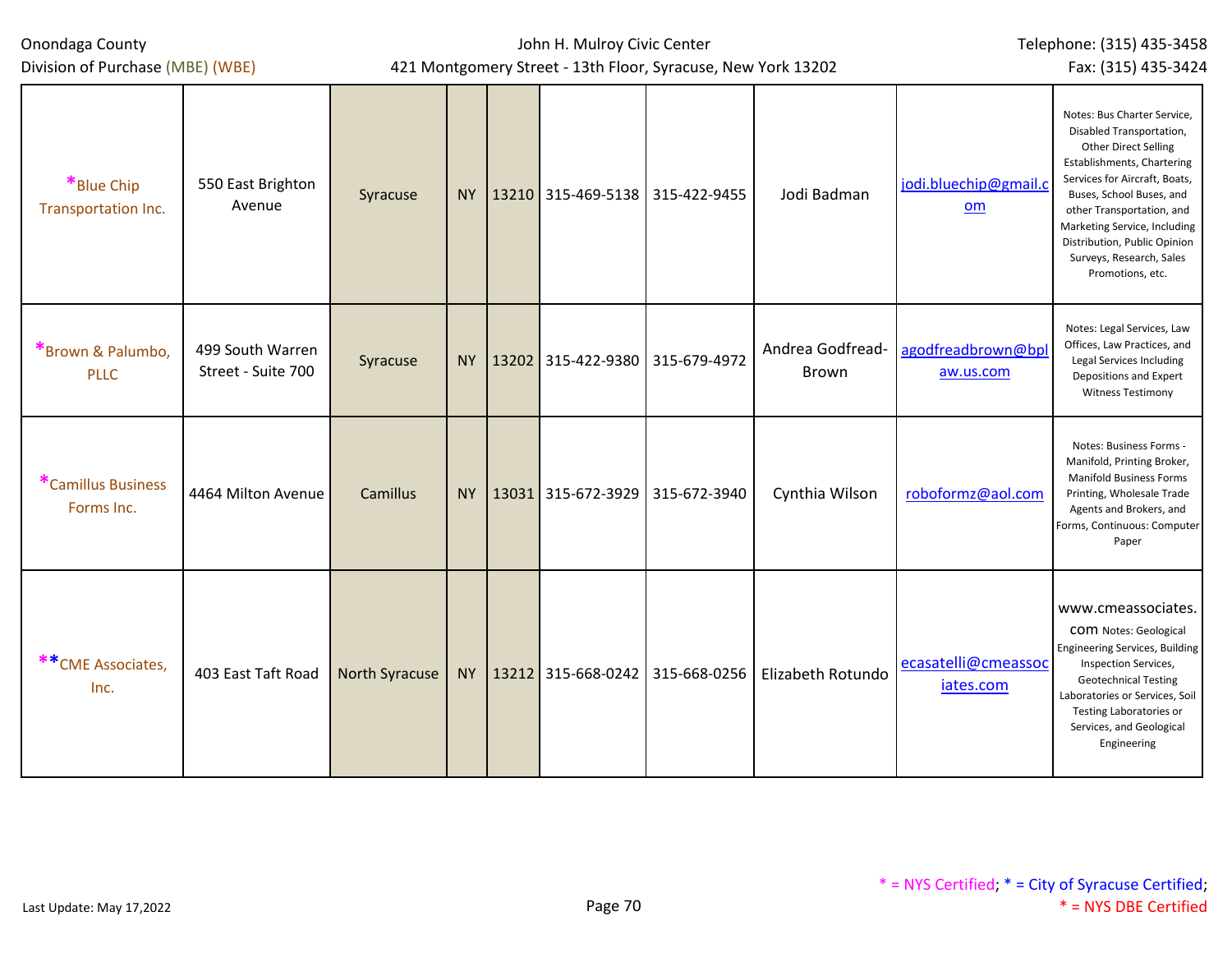| Division of Purchase (MBE) (WBE)                                          | 421 Montgomery Street - 13th Floor, Syracuse, New York 13202<br>Fax: (315) 435-3424 |          |           |          |                                 |              |                      |                                        |                                                                                                                                                                                                                                                                                                                                                    |
|---------------------------------------------------------------------------|-------------------------------------------------------------------------------------|----------|-----------|----------|---------------------------------|--------------|----------------------|----------------------------------------|----------------------------------------------------------------------------------------------------------------------------------------------------------------------------------------------------------------------------------------------------------------------------------------------------------------------------------------------------|
| ** Design Specialists<br>Inc.                                             | 6716 Joy Road                                                                       | Syracuse |           | NY 13057 | 315-479-1551                    | 315-478-0077 | Krista Taskey        | krista@dsinc.co                        | www.designspecialist<br>SINC.net Notes: Interior<br>Design Services, Signage,<br>Advertising Type, Interior and<br>Exterior, Interior Design,<br>Decorating, Space Planning,<br>Exhibits and Displays, and<br>Furnishings: Artwork,<br>Cabinets, Furniture, Window<br>Treatments, etc.                                                             |
| *** Dreissig Apparel<br>Inc. dba Dreissig<br>Company/Dreissig<br>Athletic | 2002 Teall Ave                                                                      | Syracuse | NY        |          | 13206 315-701-1230 315-701-1130 |              | Marc Jones           | mjdreissig@gmail.co<br>$\underline{m}$ | www.dreissigcompan<br><b>V.COM Notes: Commercial</b><br>Screen Printing, Wholesale<br>Trade Agents and Brokers,<br>Sewing, Embroidery, and<br>Alteration Services, and Silk<br><b>Screen Printing</b>                                                                                                                                              |
| **Fitness Equipment<br><b>Rx</b>                                          | 685 East Seneca<br>Turnpike - Apt. C-7                                              | Syracuse | <b>NY</b> |          | 13205 315-744-2824              |              | <b>Detrick Birks</b> | deckbirks@gmail.co<br>$\underline{m}$  | deckbirks.wixsite.co<br>m/fitnessequipmentr<br>X Notes: Electronic and<br><b>Precision Equipment Repair</b><br>and Maintenance, Other<br><b>Electronic and Precision</b><br><b>Equipment Repair and</b><br>Maintenance, Electronic<br><b>Equipment Maintenance and</b><br>Repair, and Miscellaneous<br>Repair Services Not Otherwise<br>Classified |

Telephone: (315) 435-3458

Onondaga County

John H. Mulroy Civic Center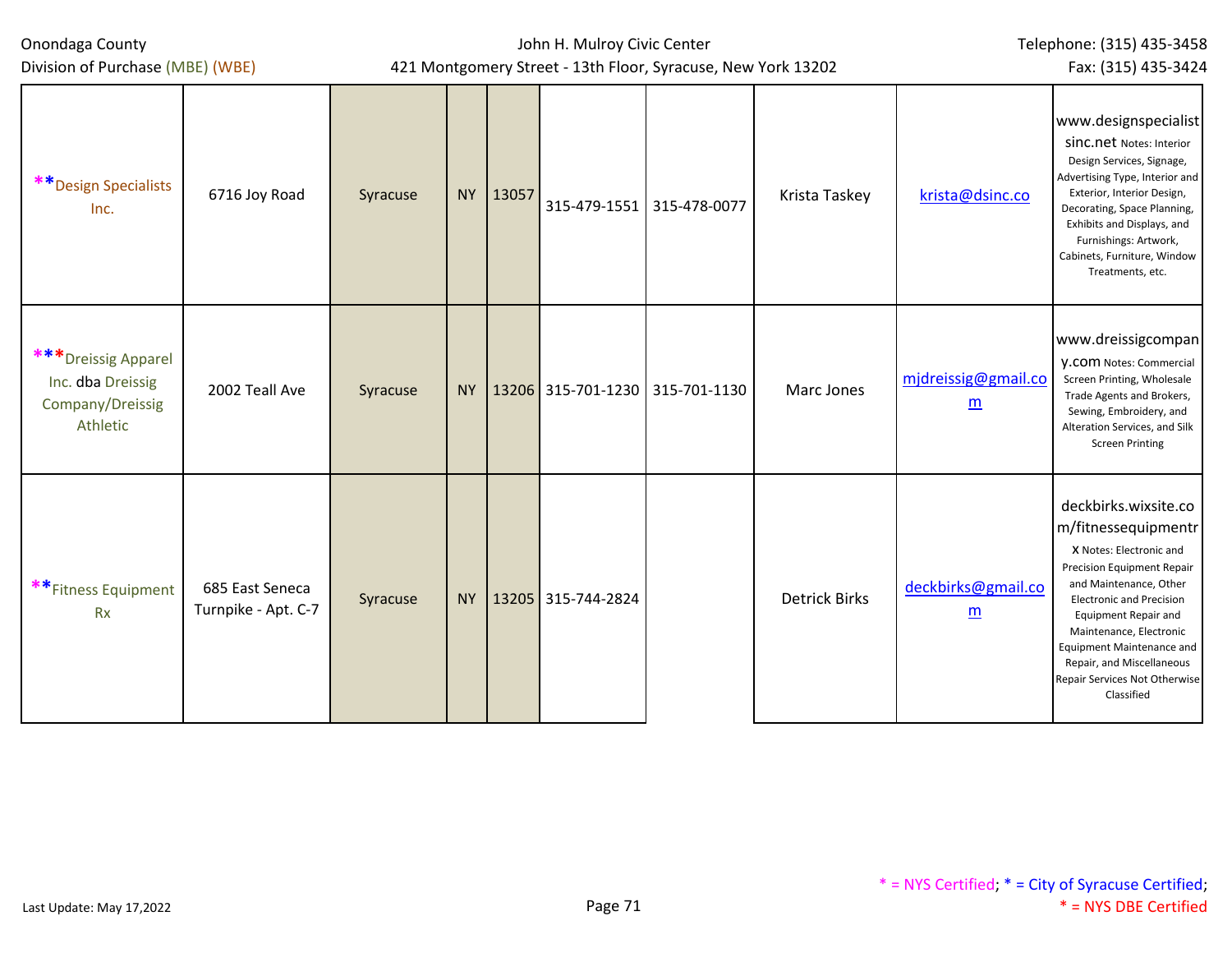| Onondaga County |  |
|-----------------|--|
|-----------------|--|

## John H. Mulroy Civic Center 421 Montgomery Street - 13th Floor, Syracuse, New York 13202

Telephone: (315) 435-3458 Fax: (315) 435-3424

| **Gena Christian &<br>Associates, LLC              | 404 Oak Street #261 | Syracuse             | <b>NY</b> | 13203 315-640-5007                | 315-640-5007 | Gena Christian                | ggcchrist@gmail.com        | www.genachristian.c<br>OM Notes: Administrative<br>Management and General<br><b>Management Consulting</b><br>Services, Medical Office<br><b>Management Consulting</b><br>Services or Consultants,<br><b>Records Management</b><br>Consulting Services, IT<br>Consulting, (Not Otherwise<br>Classified), Management<br>Consulting, and Medical<br>Consulting |
|----------------------------------------------------|---------------------|----------------------|-----------|-----------------------------------|--------------|-------------------------------|----------------------------|-------------------------------------------------------------------------------------------------------------------------------------------------------------------------------------------------------------------------------------------------------------------------------------------------------------------------------------------------------------|
| *Going Places<br>Transportation &<br>Variety, Inc. | 7662 Haylage Circle | <b>Baldwinsville</b> | <b>NY</b> | 13027 315-395-2436   315-635-1659 |              | Cheri L. Martin-<br>Weatherly | ebony881@verizon.n<br>$et$ | Notes: Special Needs<br>Passenger Transportation<br>Services, and Special Needs<br>Transportation                                                                                                                                                                                                                                                           |
| **I.C. Green                                       | 162 Parkway Drive   | Syracuse             | <b>NY</b> | 13207 315-876-5695 315-876-5695   |              | Willie Oxendine               | icgreen162@outlook<br>.com | www.icgreen162.co<br>M Notes: Energy Efficiency<br>Inspection Services, and<br>Energy Systems, Solar,<br><b>Installation Services</b>                                                                                                                                                                                                                       |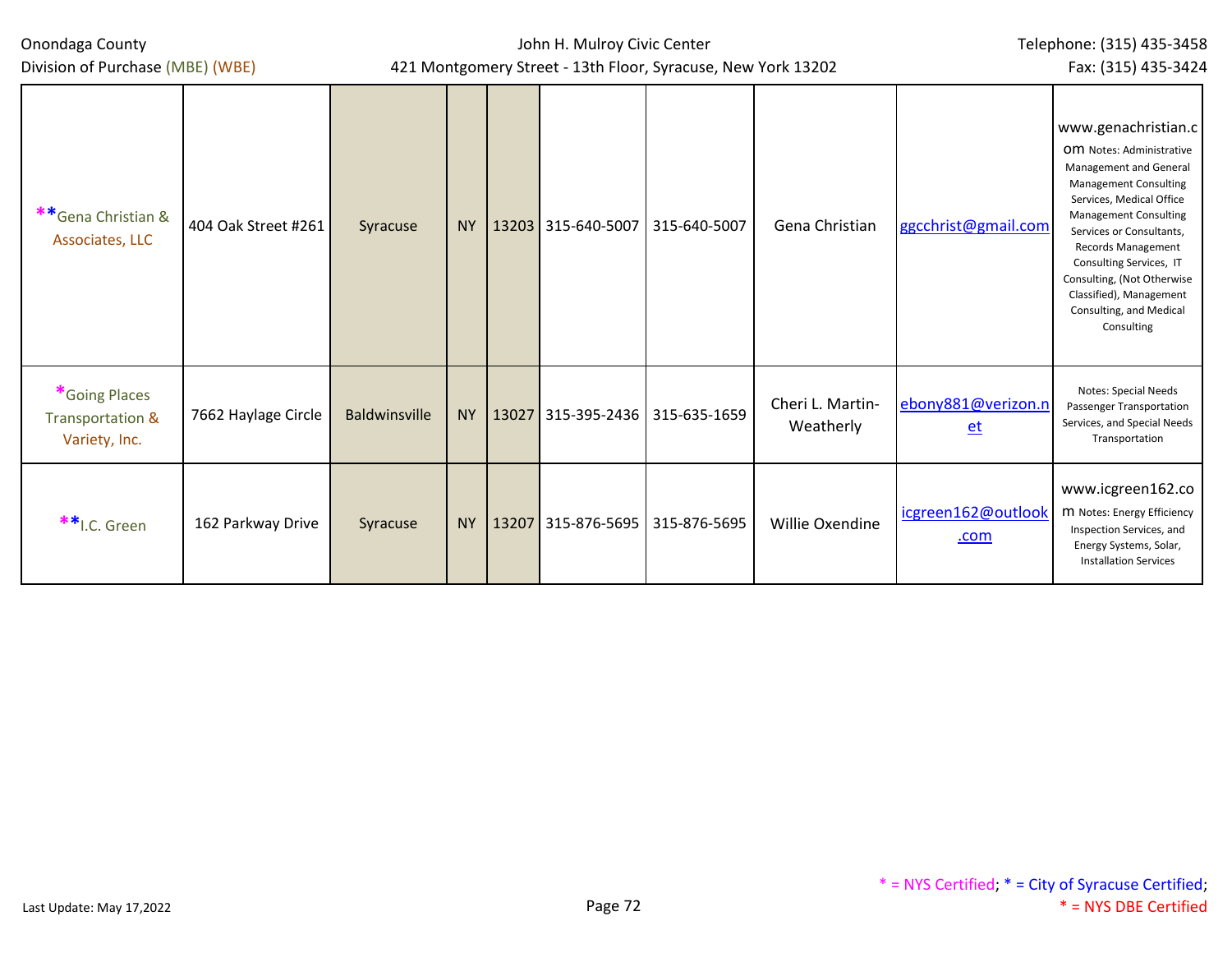| Onondaga County |  |
|-----------------|--|
|-----------------|--|

Division of Purchase (MBE) (WBE)

## John H. Mulroy Civic Center 421 Montgomery Street - 13th Floor, Syracuse, New York 13202

Telephone: (315) 435-3458

Fax: (315) 435-3424

| ** Kinahan Associates<br><b>LLC</b> | 8799 Wedgefield<br>Lane        | Cicero               | <b>NY</b> |       | 13039 315-572-2308              |              | Kelly Kinahan | kelly@kinahanassociat<br>es.com | www.kinahanassocia<br>tes.com Notes:<br><b>Construction Management,</b><br>Commercial and Institutional<br><b>Building, Interior Design</b><br>Consulting Services,<br>Administrative Management<br>and General Management<br>Consulting Services, Business<br>Start-up Consulting Services,<br>Marketing Consulting<br>Services, and Process,<br>Physical Distribution, and<br><b>Logistics Consulting Services</b> |
|-------------------------------------|--------------------------------|----------------------|-----------|-------|---------------------------------|--------------|---------------|---------------------------------|----------------------------------------------------------------------------------------------------------------------------------------------------------------------------------------------------------------------------------------------------------------------------------------------------------------------------------------------------------------------------------------------------------------------|
| *Lighthouse<br>Marketing, Inc.      | 5821 Action Street             | <b>East Syracuse</b> | <b>NY</b> | 13057 | 315-656-9922<br>Ext. 100        | 315-656-9955 | Susan Beebe   | susan@lighthousemkt<br>.com     | www.lighthousemkt.<br>COM Notes: Marketing<br><b>Management Consulting</b><br>Services, Advertising Agency<br>Consulting Services,<br>Advertising Consulting, and<br><b>Marketing Consulting</b>                                                                                                                                                                                                                     |
| *Liverpool Blueprint<br>Inc.        | 117 Metropolitan<br>Park Drive | Liverpool            | <b>NY</b> |       | 13088 315-457-0472 315-453-3840 |              | Jane Taylor   | prints@liverpoolblue.<br>com    | www.liverpoolblue.c<br>OM Notes: Blueprinting<br>Services, Photocopying<br>Services (Except Combined<br>with Printing Services),<br>Printing and Typesetting<br>Services, Copying Service,<br>Reproduction, and Digital<br>Printing                                                                                                                                                                                  |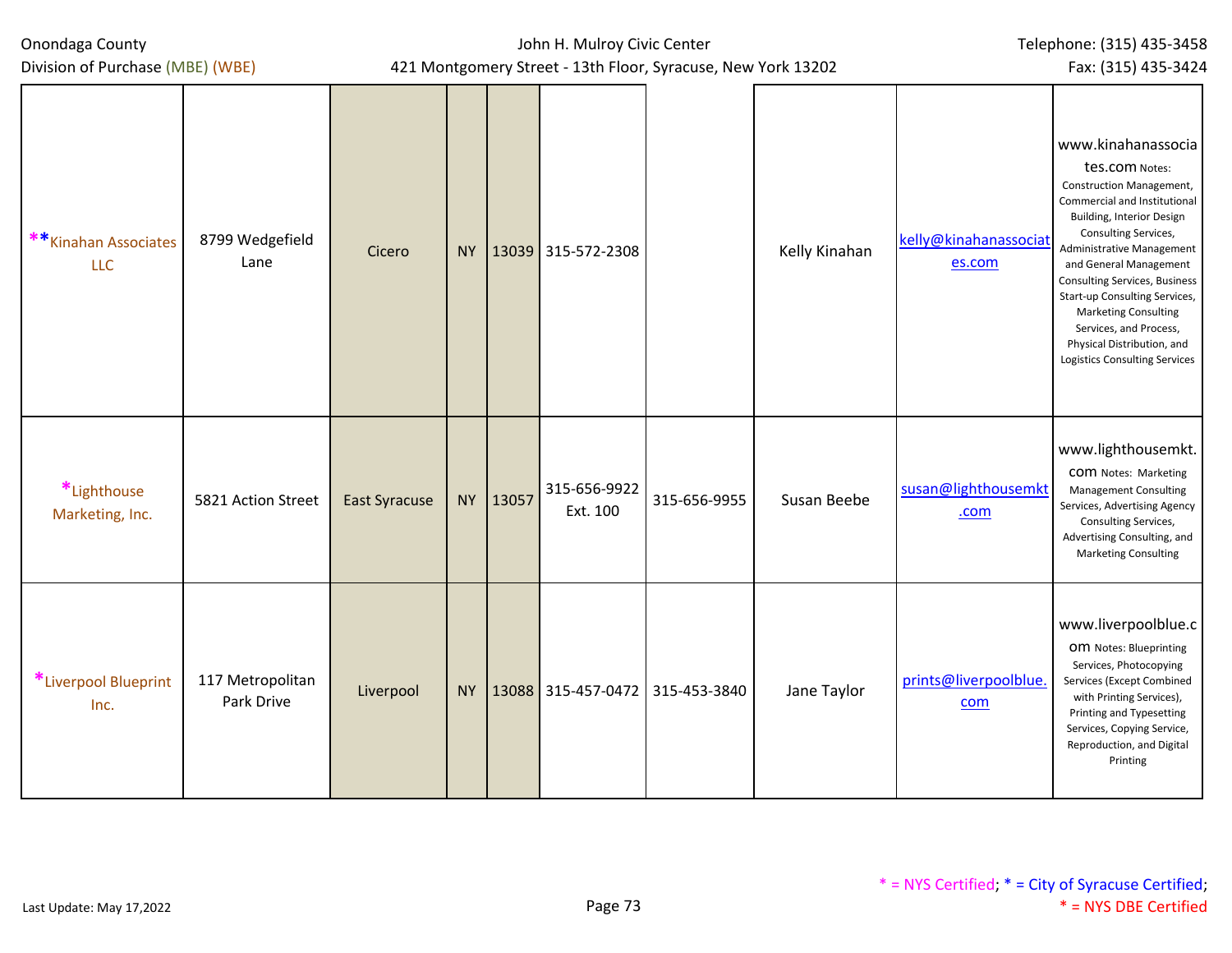| Division of Purchase (MBE) (WBE)                                                       |                                  |             |           | 421 Montgomery Street - 13th Floor, Syracuse, New York 13202 |  | Fax: (315) 435-3424 |                                     |                                                                                                                                                                                                                                                                                                                                                                                            |  |
|----------------------------------------------------------------------------------------|----------------------------------|-------------|-----------|--------------------------------------------------------------|--|---------------------|-------------------------------------|--------------------------------------------------------------------------------------------------------------------------------------------------------------------------------------------------------------------------------------------------------------------------------------------------------------------------------------------------------------------------------------------|--|
| **Mobile Drug Testing<br>of New York<br>Corporation dba<br><b>Upstate Drug Testing</b> | 27 Fennell Street -<br>Suite 125 | Skaneateles |           | NY   13152   315-413-9133   315-673-9930                     |  | Jacqueline Parker   | info@upstatedrugtes<br>ting.com     | www.upstatedrugtes<br>ting.com Notes:<br>Laboratory Testing Services,<br>Medical (except radiological,<br>X-ray), and Chemical<br>Laboratory Services                                                                                                                                                                                                                                      |  |
| *Navigator Security<br>Shredding, Inc.                                                 | 102 Wilkinson Street             | Syracuse    |           | NY   13204 315-218-6268   315-314-7099                       |  | Joanna Jankowski    | joannany@navigators<br>hredding.com | www.navigatorshred<br>ding.com Notes:<br>Document Shredding Services,<br>Recycling Equipment,<br>Machines, and Supplies,<br>Shredding Services, Computer<br>Components and Peripherals,<br>Waste Management Services,<br>Document Shredding Services,<br>Identity Theft Protection and<br>Data Security Services, and<br>Security Services, and<br>Hazardous Waster Site                   |  |
| **Riccelli Trucking Inc.                                                               | 12.2.20                          | Syracuse    | <b>NY</b> | 13212 315-701-0002 315-458-9690                              |  | Lucille Nicholson   | lucillen@riccellitrucki<br>ng.com   | www.riccellitrucking.<br><b>COM</b> Notes: Digital Printing<br>(Paper and Publishing),<br>Hauling Services, Solid Waste<br>Disposal Services, Gravel<br>Hauling (Local), Sand Hauling<br>(Local), Waste Management<br>and Remediation Services,<br>Hauling Services, Digital<br>Printing from Ink Jet Plotter,<br>and Solid or Liquid Waste<br>Disposal (Including<br>Management Services) |  |

John H. Mulroy Civic Center

Telephone: (315) 435-3458

Onondaga County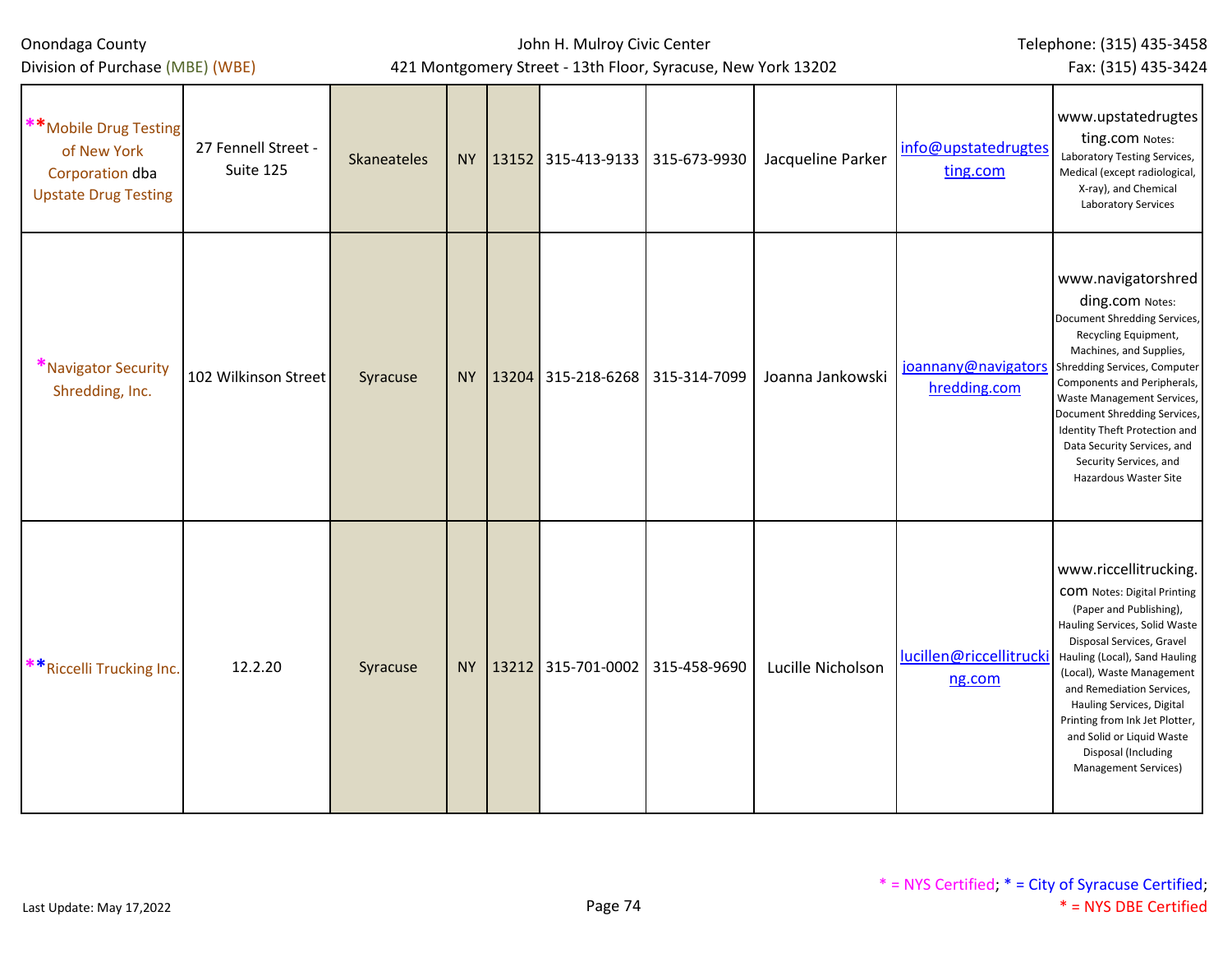Division of Purchase (MBE) (WBE)

John H. Mulroy Civic Center 421 Montgomery Street - 13th Floor, Syracuse, New York 13202 Telephone: (315) 435-3458 Fax: (315) 435-3424

| *** Right Price<br>Companies, Inc. dba<br><b>Right Price Companies</b><br>Technology                    | 4726 South Salina<br>Street     | Syracuse     |          |              |              | NY   13205   315-701-2380   315-701-2384 rice; Paris Vanderpo | dprice@rightpriceco<br>mpanies.com;<br>pprice@rightpriceco<br>mpanies.com | www.rightpricecomp<br>anies.com Notes:<br><b>Communication Equipment</b><br>Installation, Computer and<br>Network Cable Installation,<br>Office Furniture, Modular<br>System, Installation, Agents<br>and Brokers, Durable Goods,<br>Wholesale Trade, Interior<br>Design Consulting Services,<br>Furnishings: Artwork,<br>Cabinets, Furniture, Window<br>Treatments, Etc., and<br>Computer Aided Design<br>Services |
|---------------------------------------------------------------------------------------------------------|---------------------------------|--------------|----------|--------------|--------------|---------------------------------------------------------------|---------------------------------------------------------------------------|---------------------------------------------------------------------------------------------------------------------------------------------------------------------------------------------------------------------------------------------------------------------------------------------------------------------------------------------------------------------------------------------------------------------|
|                                                                                                         |                                 |              |          |              |              |                                                               |                                                                           |                                                                                                                                                                                                                                                                                                                                                                                                                     |
| <b>** Rolling Enterprises</b><br>Inc. dba JTB Financial<br><b>Literacy &amp; EventPrep</b><br><b>NY</b> | 201 West Genesee<br>Street #180 | Fayetteville | NY 13066 | 315-908-2665 | 866-304-2299 | <b>Meshae Rolling</b>                                         | info@rollingenterpris<br>es.com                                           | www.rollingenterpris<br><b>es.comNotes: Financial</b><br><b>Management Consulting</b><br>(Except Investment Advice)<br>Services, Event and Meeting<br>planning Services,<br>Professional Development<br>Training, and Education and<br><b>Training Consulting</b>                                                                                                                                                   |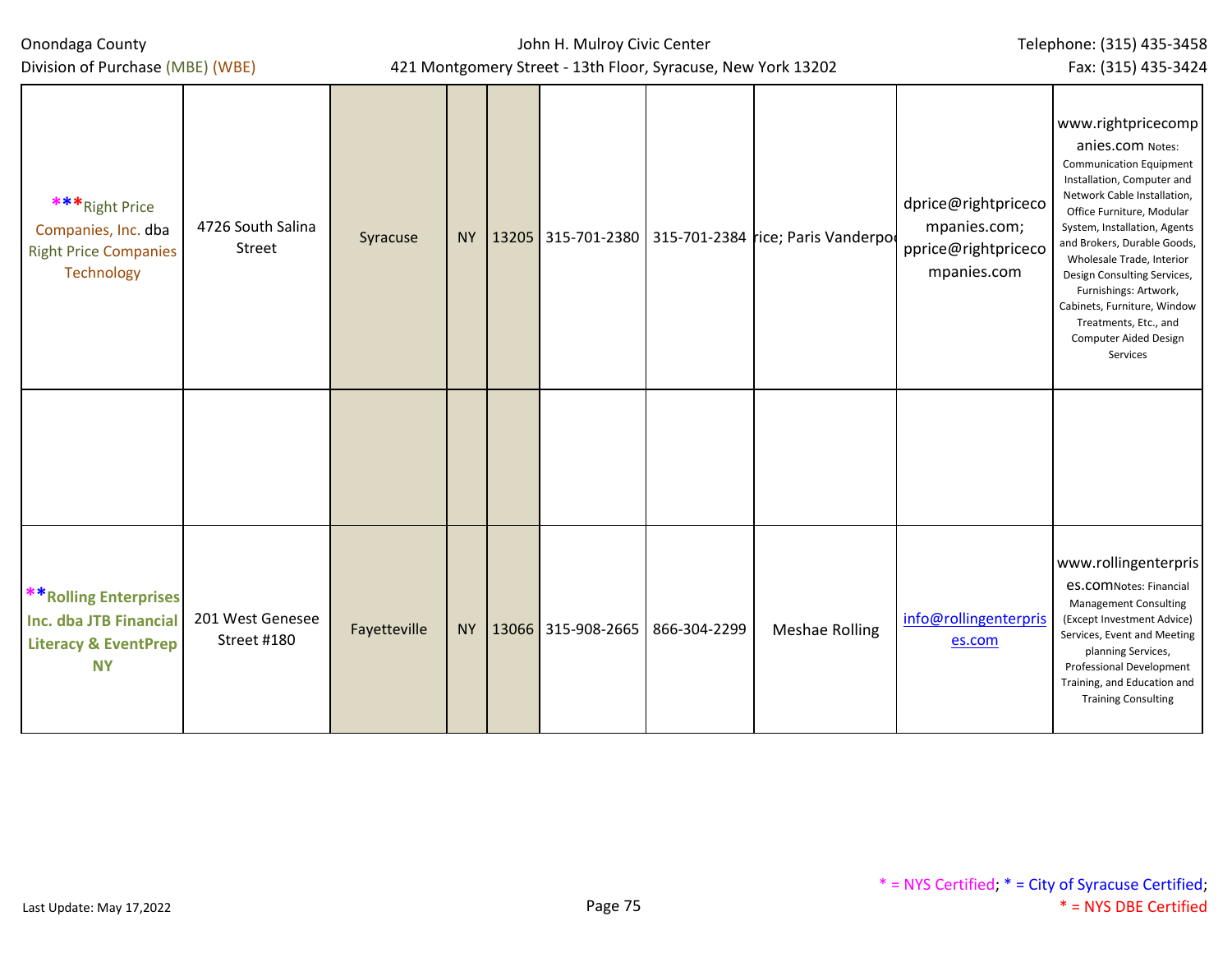| Onondaga County                                  |                            |           |           | John H. Mulroy Civic Center | Telephone: (315) 435-3458                                    |                     |                         |                                 |                                                                                                                                                                                                                                                                                                                                                                                                                                                    |
|--------------------------------------------------|----------------------------|-----------|-----------|-----------------------------|--------------------------------------------------------------|---------------------|-------------------------|---------------------------------|----------------------------------------------------------------------------------------------------------------------------------------------------------------------------------------------------------------------------------------------------------------------------------------------------------------------------------------------------------------------------------------------------------------------------------------------------|
| Division of Purchase (MBE) (WBE)                 |                            |           |           |                             | 421 Montgomery Street - 13th Floor, Syracuse, New York 13202 | Fax: (315) 435-3424 |                         |                                 |                                                                                                                                                                                                                                                                                                                                                                                                                                                    |
| **Syracuse Scenery &<br>Stage Lighting Co., Inc. | 101 Monarch Drive          | Liverpool | <b>NY</b> |                             | 13088 315-453-8096 315-453-7897                              |                     | <b>Christine Kaiser</b> | ckasier@syracusescen<br>ery.com | www.syracusescener<br><b>V.COM Notes: Theater</b><br>Construction, Draperies,<br>Curtains, and Upholstery<br>Material, Theatrical<br>Equipment and Supplies,<br>Theatrical Services, Including<br>Costume Design and<br>Creation, Production, Scenery<br>Design, Stage, etc., and<br>Lighting Services for Parks,<br>Athletic Fields, Parking Lots,<br>etc.                                                                                        |
| ***Tempo<br><b>Enterprises LLC</b>               | 305 North Crouse<br>Avenue | Syracuse  | <b>NY</b> | 13203                       | 315-424-0036<br>Ext. 223                                     | 315-424-0110        | <b>Tamara Glasgow</b>   | facility@tempocny.co<br>m       | www.tempocny.com<br>Notes: Brokerages, Real<br>Estate, Renting Real Estate for<br>Others (i.e. Agents, Brokers),<br>Selling Real Estate for Others<br>(Agents, Brokers), Property<br>Managing, Residential Real<br>Estate, Property Managing,<br>Commercial Real Estate,<br>Painting, Maintenance and<br>Repair Services, Including<br>Caulking, and Real Estate<br>Management Services,<br>Including Listing, Sales and<br><b>Broker Services</b> |